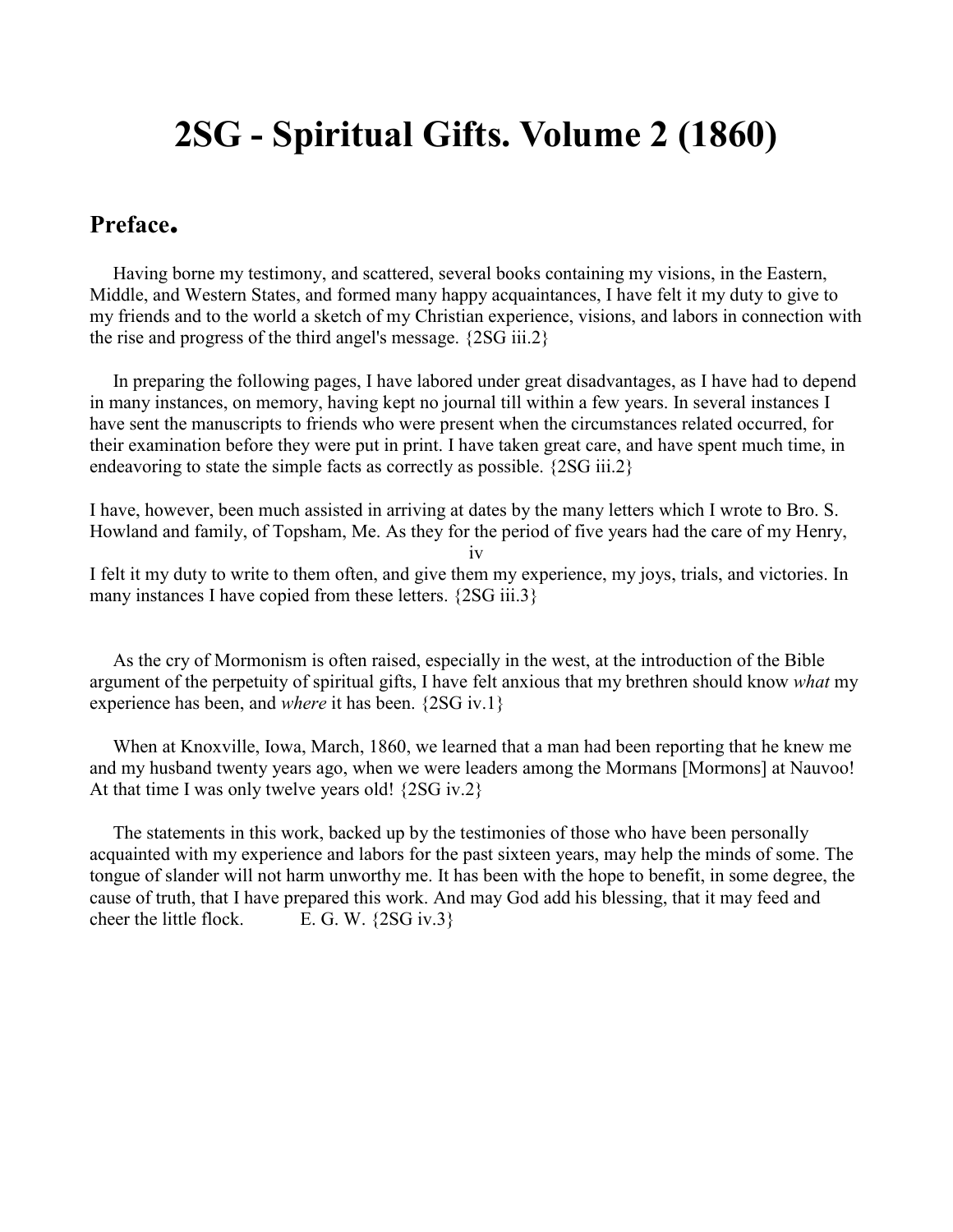# **Contents**

Page

# **Chapter**

|                                           | 7   |
|-------------------------------------------|-----|
| 1. My Misfortune,<br>2. The Advent Faith, | 12  |
|                                           | 15  |
| 3. Feelings of Despair,                   |     |
| 4. The Methodist Church,                  | 21  |
| 5. Opposition of Formal Brethren,         | 26  |
| 6. My first Vision,                       | 30  |
| 7. Call to Travel,                        | 35  |
| 8. Fanaticism in Maine,                   | 49  |
| 9. Vision of the New Earth,               | 52  |
| 10. Trials and Victories,                 | 57  |
| 11. Visit to Massachusetts,               | 67  |
| 12. Meeting at Randolph,                  | 75  |
| 13. Return to Maine,                      | 79  |
| 14. Visit to Connecticut,                 | 91  |
| 15. Western New York,                     | 96  |
| 16. Return to Connecticut,                | 104 |
| 17. Visit to Mass. and N. H.,             | 108 |
| 18. Publishing and Traveling,             | 114 |
| 19. Visit to Vermont and Maine,           | 127 |
| 20. Publishing Again,                     | 136 |
| 21. The Review and Herald,                | 143 |
| 22. Removal to Saratoga Springs,          | 152 |
| 23. Removal to Rochester,                 | 160 |
| 24. Eastern Tour,                         | 166 |
| 25. Nathaniel and Anna,                   | 173 |
| 26. Labor in Michigan,                    | 179 |
| 27. Second Visit to Michigan,             | 188 |
| 28. Extreme Trials,                       | 194 |
| 29. Captivity Turned,                     | 203 |
| 30. The West,                             | 212 |
| 31. The Laodicean Testimony,              | 222 |
| 32. Systematic Benevolence,               | 230 |
| 33. Vision at Monterey,                   | 238 |
| 34. Young Sabbath-keepers,                | 250 |
| 35. Visit to Ohio,                        | 265 |
| 36. Visit to Illinois,                    | 273 |
| 37. Testimony for the Church,             | 277 |
|                                           |     |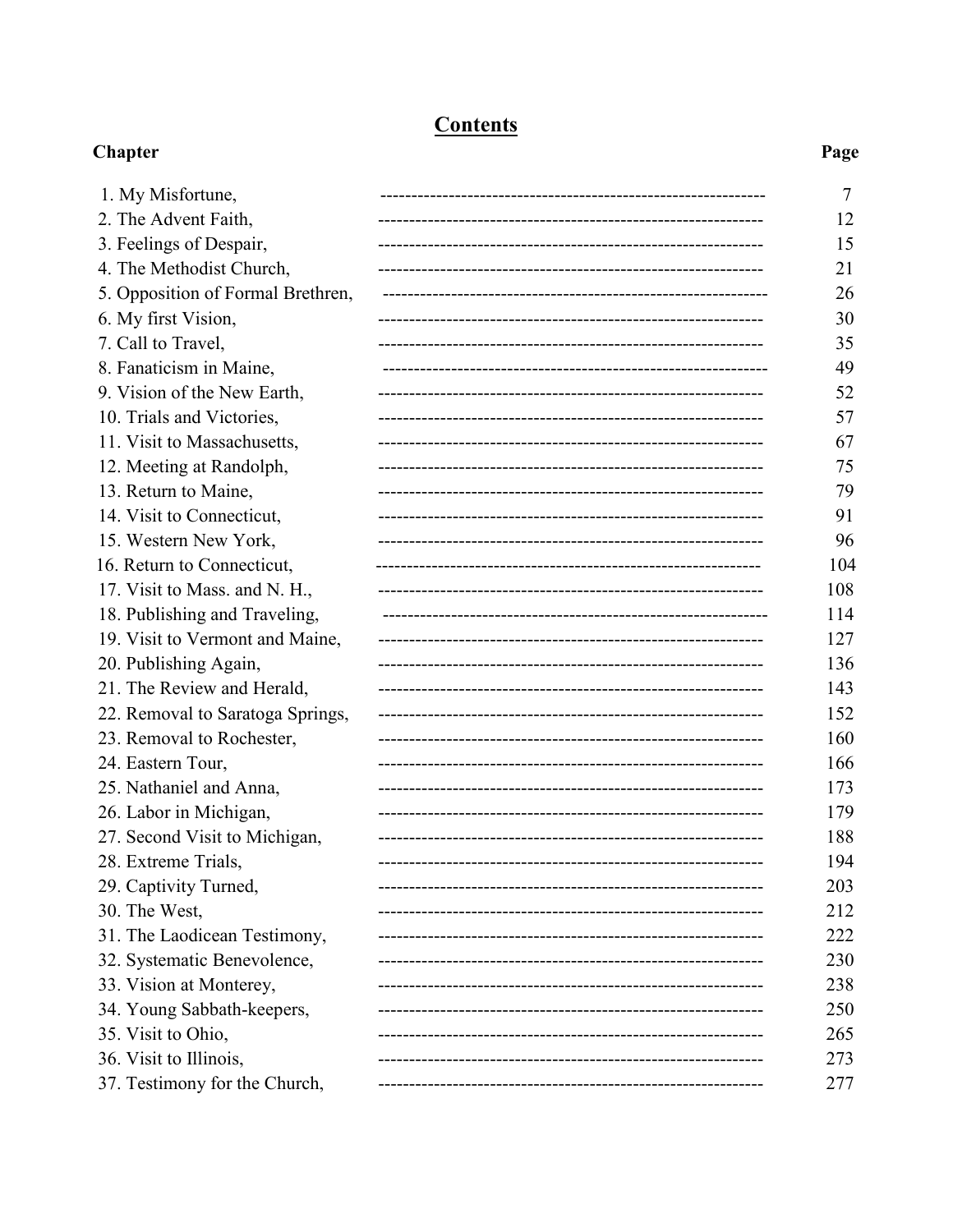#### **1. My Misfortune.**

 At the age of nine years an accident happened to me which was to affect my whole life. In company with my twin sister, and one of our schoolmates, I was crossing a common in the city of Portland, Maine, when a girl about thirteen years old followed us, threatening to strike us. My parents had taught me never to contend with any one, but if we were in danger of being injured, to hasten away and return home. We were doing this, running towards home, but the girl was following us with a stone in her hand. I turned to see how far she was behind me, and as I turned, the stone hit me on my nose. I fell senseless. When I revived, I found myself in a merchant's store, the blood streaming from my nose, my garments covered with blood, and a large stream of blood on the floor. {2SG 7.1}

 A kind stranger offered to take me home in his carriage. I knew not how weak I was, and told him I should greatly soil his carriage with blood, and that I could walk home. Those present were not aware 8

 that I was so seriously injured. I had walked but a few rods when I grew dizzy and faint. My twin sister and my schoolmate carried me home. I have no recollection of anything for some time after the accident. My mother says that I noticed nothing, but lay in a stupid state for three weeks. No one thought I would live except my mother. For some reason she felt that I would not die. A kind neighbor, who had interested herself much in my behalf, at one time thought me to be dying, and wished to purchase a robe for me. Mother said to her, "Not yet;" for something told her that I would not die. {2SG 7.2}

 As I aroused to consciousness, it seemed to me that I had been asleep. I was not aware of the accident, and knew not the cause of my sickness. Friends often visited my parents, and looked upon me with pity, and advised them to prosecute the parents of the child who had, as they said, ruined me. But mother was for peace. She said that if it could bring me back health and natural looks again, then there would be something gained, but as it was, she would only make herself enemies by following their advice. {2SG 8.1}

 As I began to gain a little strength, my curiosity was aroused by hearing those who came to see me, say, "What a pity! I should not know her," &c. I asked for a looking-glass, and as I looked into it, I was 9 shocked at the change in my appearance. Every feature of my face seemed changed. The sight was more than I could bear. The bone of my nose proved to be broken. The idea of carrying my misfortune through life was insupportable. I could see no pleasure in my life. I did not wish to live, and I dared not die, for I was not prepared. {2SG 8.2}

 It was a long time before I gained much strength. Physicians thought that a silver wire could be put in my nose to hold it in shape, but said that it would be of little use; that I had lost so much blood my recovery was doubtful; that if I should get better, I could not live long. I was reduced almost to a skeleton. {2SG 9.1}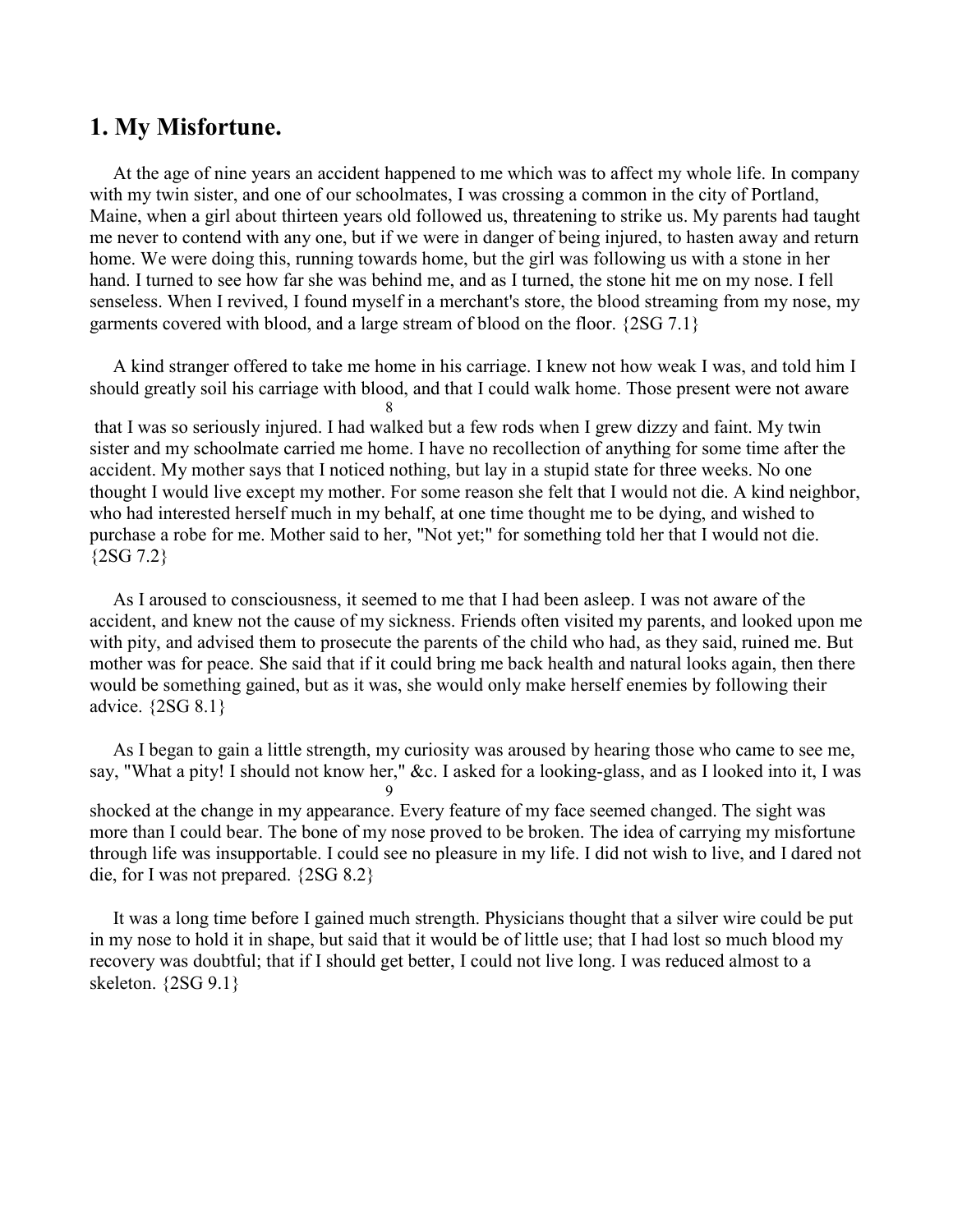At this time I began to pray to the Lord to prepare me to die. When christian friends visited the family, they would ask my mother if she had talked with me about dying. This I overheard which aroused me. I desired to be a christian, and prayed for the forgiveness of my sins as well as I could, and felt peace of mind. Especially at one time, I loved every one, and felt an interest that all should have their sins forgiven and love Jesus. {2SG 9.2}

 I well remember one night in winter when the snow was upon the ground, the heavens were lighted up, the sky looked red and angry, and seemed to open and shut. The snow looked like blood. The neighbors were much frightened. Mother took me out of bed in her arms, and carried me to the 10 window. I was happy. I thought Jesus was coming, and I longed to see him. My heart was full. I

clapped my hands for joy, and thought my sufferings were ended. But I was disappointed. The next morning the sun arose as usual, and the singular appearance of the heavens had disappeared.  ${2SG\,9.3}$ 

 It was some time before I became strong. As I was able to unite in play with my young friends, I was forced to learn this bitter lesson, that looks make a difference in the feelings of many. At the time of my misfortune my father was absent in Georgia. When he returned, he spoke to my brother and sisters, and inquired for me. I was pointed out by my mother; but my father did not know me. It was hard to make him believe that I was his Ellen. This cut me to the heart; yet I tried to put on an appearance of cheerfulness, when my heart ached. Many times I was made to deeply feel my misfortune. With wounded pride, mortified at myself, I have found a lonely spot to think over the trials I was doomed to bear daily. My life was often miserable, for my feelings were keenly sensitive. I could not, like my twin sister, weep out my feelings. My heart seemed so heavy, and ached as though it would break, yet I could not shed a tear. I often thought that if I could weep out my feelings, then I should find relief. Others would pity and sympathize with me, and that weight, like a stone upon my 11

heart, would be gone How vain and empty the pleasures of earth looked to me. How changeable the friendship of my young companions. A pretty face, dress, or good looks, are thought much of. But let misfortune take some of these away, and the friendship is broken. {2SG 10.1}

 But I began to turn to my Saviour where I found comfort. I sought the Lord earnestly, and received consolation. I believed that Jesus did love even me. For two years I could not breathe through my nose. My health was so poor that I could attend school but little. It was almost impossible for me to study, and retain what I learned. {2SG 11.1}

 The same girl who was the cause of my misfortune, was appointed by our teacher as a monitor to assist me in writing, and to aid me in getting my lessons. She always seemed sorry for what she had done, and I was careful not to remind her of the great injury she had done me. She was tender and patient with me, and much of her time seemed sad and thoughtful, as she saw me laboring to get an education. My hand trembled so that I made no progress in writing, and could get no further than the first examples, which are called coarse-hand. As I labored to bend my mind to my studies, the letters of my book would run together, large drops of perspiration would stand upon my brow, and I would 12

become dizzy and faint. I had a bad cough, which prevented me from attending school steadily. My teacher thought it would be too much for me to study, unless my health should be better, and advised me to leave school. {2SG 11.2}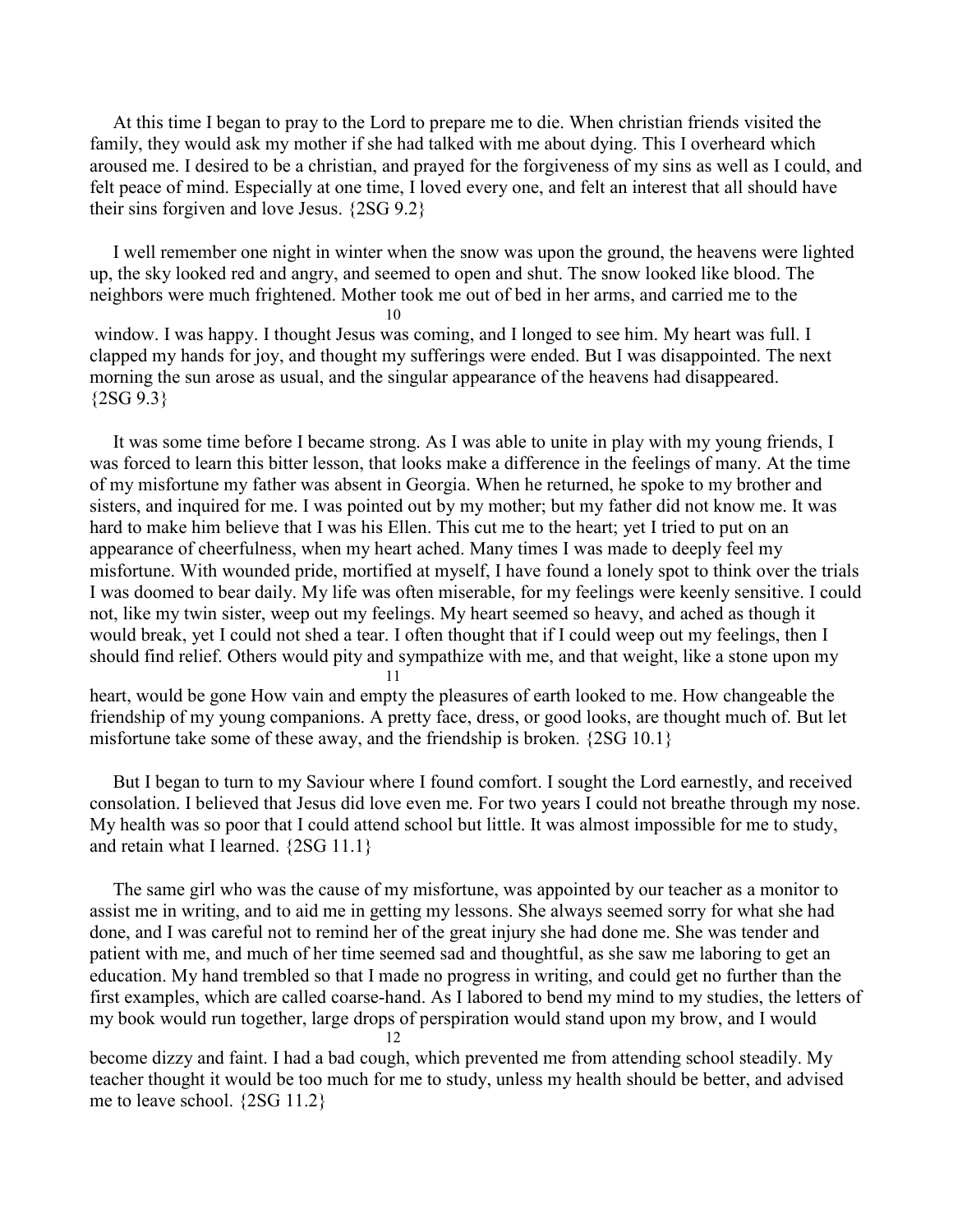#### **2. The Advent Faith.**

 In 1839 Wm. Miller visited Portland, Me., and gave a course of lectures on the second coming of Christ. This had a great effect upon me. I knew that I must be lost if Christ should come, and I be found as I then was. At times I was greatly distressed as to my situation. But it was hard for me to give entirely up to the Lord. I viewed it a great thing to be a christian, and feared that I never should be one if I professed religion, and remained some months suffering distress of mind. {2SG 12.1}

 My parents were Methodists. I generally attended meeting with them; and at a camp-meeting held at Buxton, I resolved to give myself unreservedly to the Lord. I commenced there to seek the Lord with all my heart. My mind was in great distress; but at a prayer-meeting I found relief. O, how sweet was peace of mind. Everything seemed changed. {2SG 12.2}

 I then felt no disposition to dress like the world, but wished to be plain in my dress, sober and watchful. {2SG 12.3}

13

 When twelve years old, I wished to be immersed. The minister reluctantly consented to go into the water. He chose to sprinkle the candidates. It was a very windy day. The waves ran high, and dashed upon the shore; but my peace was like a river. When I arose out of the water, my strength was nearly gone, for the power of God rested upon me. Such a rich blessing I never experienced before. I felt dead to the world, and that my sins were all washed away. {2SG 13.1}

 The same day a sister and myself were taken into the church. I felt happy, till I looked at the sister by my side, and saw gold rings on her fingers, and large gold ear-rings in her ears. Her bonnet was filled with artificial flowers, and was trimmed with costly ribbon, which was filled with bows upon her bonnet. My heart felt sad. I expected every moment that a reproof would come from the minister; but none came. He took us both into the church. My reflections were as follows: This is my sister; must I pattern after her? Must I dress like her? If it is right for her to dress so, it is right for me. I remembered what the Bible said about adorning the body. 1 Tim. ii, 9, 10. For some time I was in deep trial, and finally concluded that if it was so sinful as I had thought it to be to dress like the world, those whom 14

 I looked up to as being devoted christians, and older in experience than myself, would feel it, and would deal plainly with those who went thus contrary to God's word. But I knew that I must be plain in my dress. I believed it to be wicked to think so much of appearance, to decorate our poor mortal bodies with flowers and gold. It seemed to me that we had better be humbling ourselves in the dust, for our sins and transgressions were so great that God gave his only beloved Son to die for us. {2SG 13.2}

 I found it almost impossible to enjoy religion in a large female seminary, surrounded with so many influences calculated to lead the mind from God, and night would often find me in bondage. I did not attend school after I was twelve years old. And I did not feel satisfied with what I enjoyed. I longed to be sanctified to God. But sanctification was preached in such a manner that I could not understand it, and thought that I never could attain to it, and settled down with my present enjoyment. {2SG 14.1}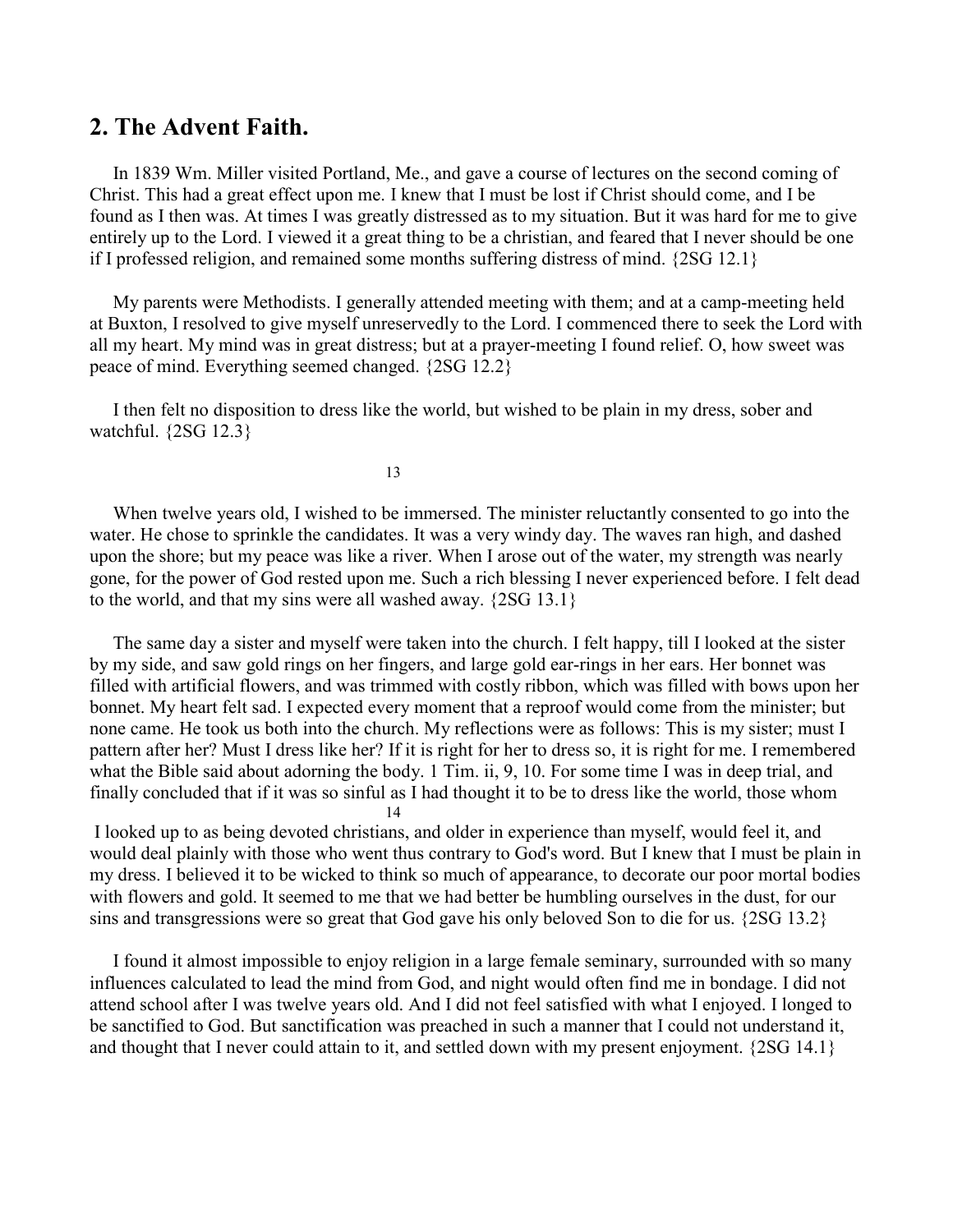In 1841 Wm. Miller gave a second course of lectures in Portland, I attended them, and felt that I was not ready for Christ's coming. And when the invitation was given for those who desired prayers to come forward, I pressed through the crowd, and in taking up this cross found some relief. I began to plead with God for pure religion. I believed the truths I heard Wm. Miller proclaim; but realized that 15

a mere belief in the second coming of Christ would not save me. I must experience the soul-purifying effects of the truth, that when it was preached, it would find a response in my own heart. O, how I longed for a living experience in the things of God. I prayed earnestly for this. My soul was thirsting for full and free salvation, but I knew not how to obtain it. {2SG 14.2}

# **3. Feelings of Despair.**

 In 1842 I constantly attended the Second Advent meetings in Portland, and fully believed the Lord was coming. I was hungering and thirsting for holiness of heart; day and night it was my study how to obtain this treasure that all the riches of the world could not purchase. And while bowed before the Lord, praying for this blessing, the duty to pray in a prayer-meeting was presented before me. I had never prayed vocally, and was not humble enough to do this, fearing that if I should attempt to pray, I should become confused and be obliged to stop, or my prayer be very broken. Every time I went before the Lord in secret prayer this unfulfilled duty presented itself, until I ceased to pray, for in this state of 16

 mind my prayers seemed like mocking God. I settled down in a melancholy state which increased to deep despair. {2SG 15.1}

 In this state of mind I remained three weeks, with not one ray of light to pierce the thick clouds of darkness around me. My sufferings were very great. How precious did the hope of the christian look to me then. And how wretched the state of the sinner without God or hope in the world. I remained bowed before the Lord nearly all night, groaning, and all I had any confidence to utter was, "Lord, have mercy." Such utter hopelessness would seize me that I would fall upon my face with such agony of feelings as cannot be described. Like the poor publican, I dared not so much as lift my eyes toward heaven. I became much reduced in flesh. My friends looked upon me as one sinking in a decline. At length a dream was given me which sunk me still lower in despair, if possible. {2SG 16.1}

 I dreamed that there was a temple to which many people were flocking, and all who would be saved when time should close must be within that temple. And all who were outside the temple would be lost. As I looked upon the people going to the temple, I saw the multitude laughing at and deriding them, telling them that it was all a deception. They even caught hold of some who were hastening to the temple and tried to hold them. {2SG 16.2}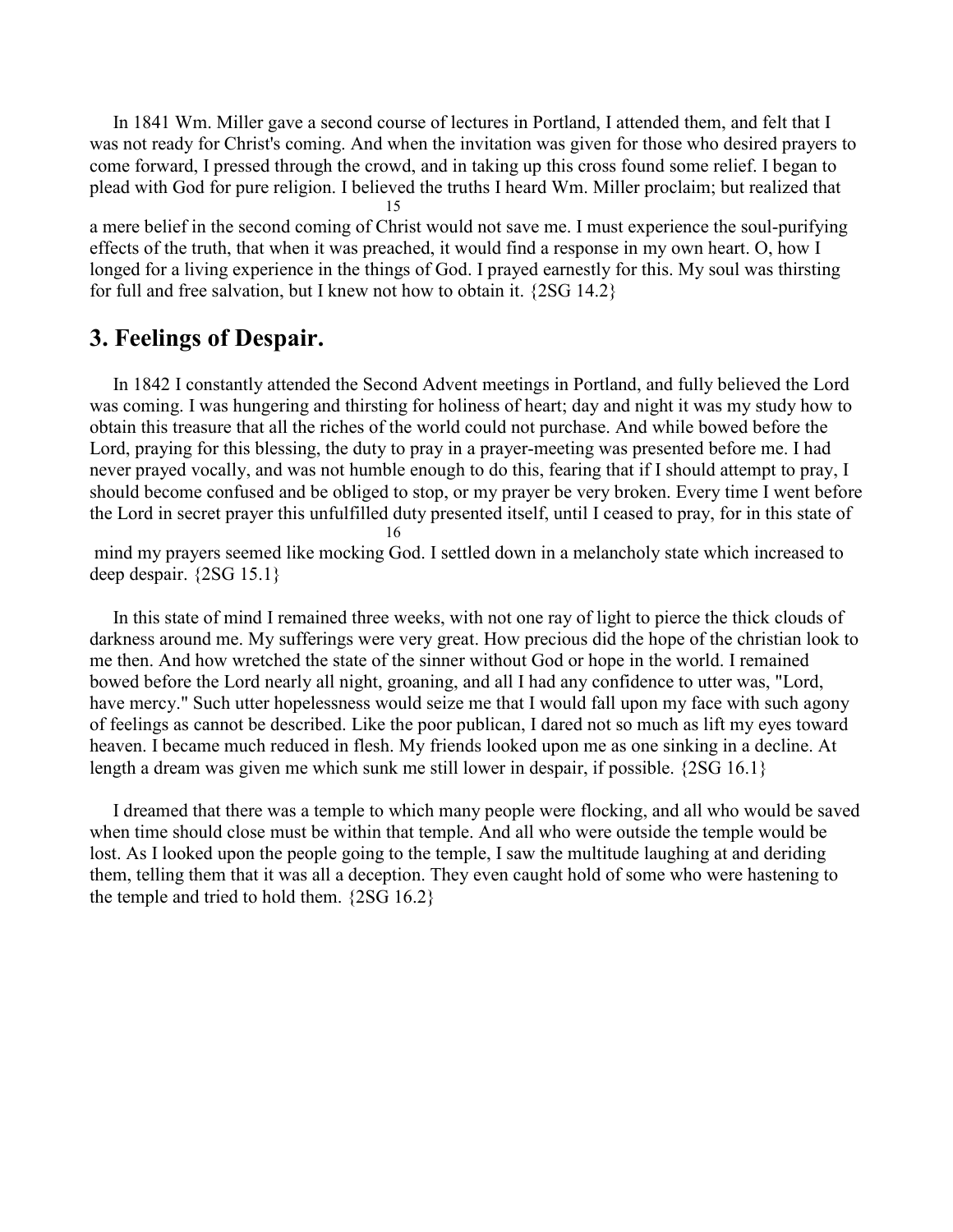I was afraid of being laughed at and ridiculed, and thought I would wait until the multitude were dispersed, or until I could go in some way that they would not know where I was going. My mind was troubled lest I should be too late, and the multitude was increasing instead of lessening. I hastily left my home and pressed through the crowd. I was in such haste that I did not notice the throng. I feared I was too late. I entered the building, and what a sight met my eyes! The temple was supported by one immense pillar, and to this pillar was a lamb tied, all mangled and bleeding. I thought that we all knew that it was our sins that caused this lamb to be thus torn and bruised. Just before this lamb were seats elevated above the level of the floor, and a company of people were sitting there looking very happy. All who entered the temple must come before the lamb and confess their sins, and then take their place among the happy throng who occupied the elevated seats. Even while in the building a fear came over me and shame to have them all looking upon me. I was slowly making my way around the pillar to face the lamb, when the trumpet sounded, and the building shook, and shouts of triumph went up from the saints in that building. The temple seemed to shine with awful brightness, and then all was dark, terrible dark. Those who had seemed so happy were gone, and I left alone in the place in complete 18

 darkness. The horror of my mind could not be described. I awoke, and it was some time before I could convince myself it was not a reality. Surely, thought I, my doom is fixed, I have slighted mercy, and grieved the Spirit of the Lord away, never more to return. {2SG 17.1}

 In a short time I had another dream. I thought I was sitting in deep despair, with my face covered with my hands, with reflections like these: If Jesus were upon earth, I would go to him, and throw myself at his feet, and tell him all my sufferings. And if he would have mercy upon me, I would love him always --he would not turn me away. Soon the door opened, and a person of beautiful form and countenance entered. He looked upon me with pity. Said he, "Do you wish to see Jesus? He is in the place, and you can see him. Take everything that you possess and follow me." {2SG 18.1}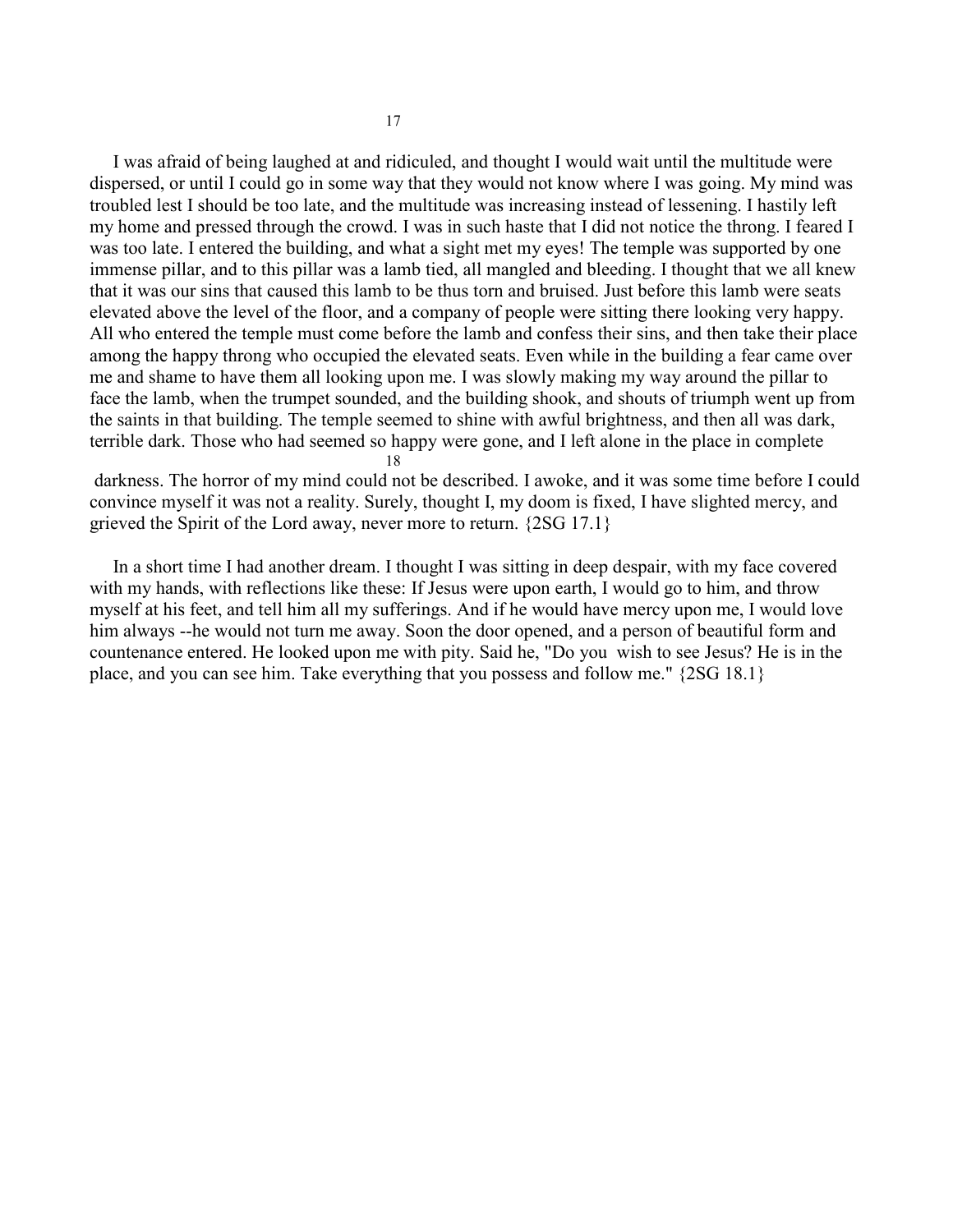Gladly did I gather up everything, every treasured trinket, and followed him who had given me the pleasing information. He led me to a steep, and it looked like a frail stairway. As I commenced to ascend the stairs, he gave me a word of caution, to keep my eyes fixed upwards, for if I looked down I should become dizzy and fall. Many seemed to be climbing up this steep stairway, and some fell before reaching the top. I succeeded in climbing to the top. Then my guide bid me lay everything at the

19

 door. Cheerfully I laid down all I possessed. He then opened the door and told me to go in. As I entered I saw Jesus, so lovely and beautiful. His countenance expressed benevolence and majesty. I tried to shield myself from his piercing gaze. I thought he knew my heart, and every circumstance of my life. I tried not to look upon his face, but still his eyes were upon me. I could not escape his gaze. He then, with a smile, drew near me, and laid his hand upon my head, saying, "Fear not." The sound of his sweet voice, caused me to feel a thrill of happiness I never before experienced. I was too full of joy to utter a word. I grew weak, and fell prostrate at his feet. And while lying helpless, scenes of glory and beauty passed before me. I thought I was saved in heaven. At length my strength returned. I arose upon my feet. The loving eyes of Jesus were fixed upon me still, and he smiled upon me. His presence filled me with such holy awe that I could not endure it. My guide opened the door and I passed out. Then all things I had left at the door he handed me again. And he also handed me a green cord, coiled up, and he bid me wear it next my heart, and when I wished to see Jesus, to stretch this cord. I must not let it lie still any length of time; for if I should, it would become knotted and difficult to straighten. I 20

placed the cord near my heart, and joyfully went down the narrow stairway, praising the Lord as I went, and telling all I met where they could find Jesus. I then awoke. {2SG 18.2}

 This dream gave me a faint hope in my despair. That green cord represented faith. I then opened my mind to my mother. She advised me to go and see Bro. Stockman, who then preached to the Advent people in Portland. I had great confidence in him, for he was a devoted and beloved servant of Christ. His words affected me and led me to hope. I returned home, and again went before the Lord, and promised that I would do and suffer anything if I could have the smiles of Jesus. The same duty was presented. There was to be a prayer-meeting that evening which I attended, and when others knelt to pray, I bowed with them trembling, and after two or three had prayed, I opened my mouth in prayer before I was aware of it. And the promises of God looked to me like so many precious pearls that were to be received only by asking for them. As I prayed the burden and agony of soul that I had so long felt left me, and the blessing of God came upon me like the gentle dew, and I gave glory to God for what I felt. Everything was shut out from me but Jesus and glory, and I knew nothing of what was passing around me. {2SG 20.1}

I remained in this state a long time, and when I realized what was around me, everything looked

21

glorious and new, as if smiling and praising God. I was then willing to confess Jesus everywhere, and seemed to be shut in with God. I went to the hall where the Advent people worshiped, and there related what the Lord had done for me, and with tears of gratitude declared the wondrous love of God. Bro. Stockman was present. He had recently seen me in deep despair, and as he now saw my captivity turned, he wept aloud, and rejoiced with me. I also related my experience in the Christian meeting house in Portland. The sacrifice that Christ had made to save me from sin and death, looked very great. I could not dwell upon it without weeping. I could then praise God for my misfortune. I was naturally proud and ambitious, and fear that I never should have given my heart to the Lord if I had not been afflicted. For six months not a cloud of darkness passed over my mind. {2SG 20.2}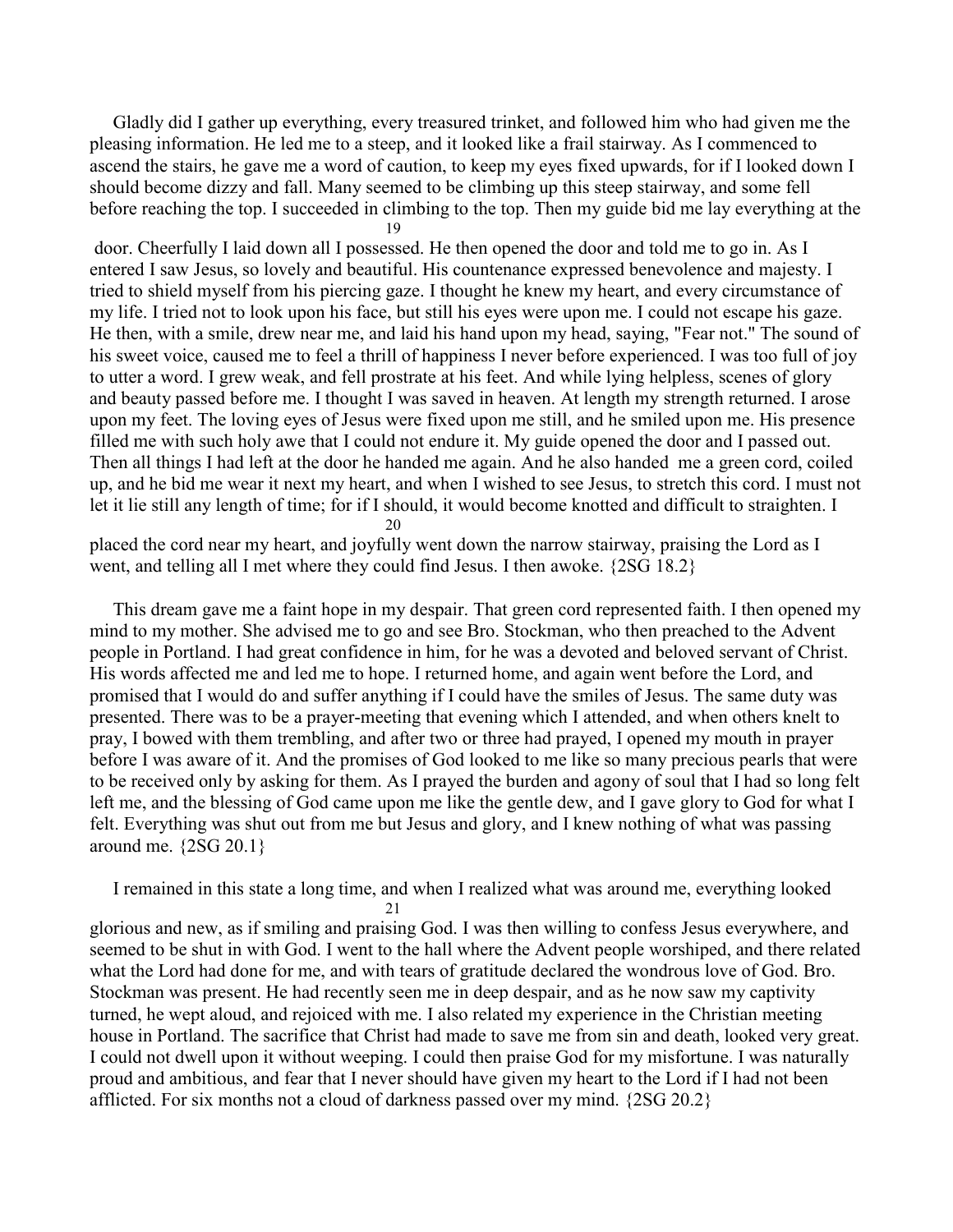### **4. The Methodist Church.**

 My brother Robert and myself still attended the Methodist class-meeting. One evening the presiding elder was present. And, filled with the love of God, I related what he had done for me, that I had at last 22

 found the blessing I had so long sought for--entire conformity to the will of God. I rejoiced in the soon coming of Jesus. I expected they would rejoice with me, but was disappointed. After I ceased speaking Elder B. asked me if it would not be more pleasant to live a long life of holiness here, and do others good, than to have Jesus come and destroy poor sinners. I told him I longed for Jesus to come. Then sin would have an end, and we should enjoy sanctification forever where there would be no tempting Devil to lead our steps astray. {2SG 21.1}

 Then he asked me if I would not rather die easy on a bed, than to pass through the pain of being changed from mortal to immortality. I answered that I wished Jesus to come and save his children; and that I was willing to live or die; that I could endure all the pain that could be borne in a moment in the twinkling of an eye; and that I desired the wheels of time to roll swiftly round, and bring the welcome day, when these vile bodies should be changed, and fashioned like unto Christ's glorious body. I also stated that when I lived nearest to the Lord, the more earnestly did I long for his appearing. Some in the class-meeting seemed to be greatly displeased. {2SG 22.1}

Once more I attended class-meeting, and was happy in the love of God, and wished to bear my

 23 testimony among them. I told them again what Jesus had done for me, through the belief of the near coming of the Son of God. The class-leader interrupted me, saying, "Through Methodism!" But I could not give the glory to Methodism, when it was Christ and the hope of his soon coming, that made me free. I finished my testimony, the last I was ever to bear among the Methodists, and sat down. I was convinced that I must give up my belief in the soon coming of my Lord, or should have no freedom in class-meeting, or among the Methodists; for my feelings would be wounded, and their ire would be kindled against me, if I talked out what the Spirit of the Lord wrought in me. {2SG 22.2}

 Soon the minister visited my father's family. The entire family were interested in the doctrine of the Lord's coming. The minister wished us to withdraw from the church, as that would save a church trial. My parents told him they wished to know the reason of this request. He said that we had been walking contrary to their rules, and that they had rather we would withdraw, than to have the sound go out that they had turned us out. We preferred a trial, that we might know what sin we had committed. We were not conscious of any wrong, unless it was a sin to be looking for, and loving the appearing of, our Saviour. {2SG 23.1}

Our family were notified of the church-meeting, and we met in the vestry of the meeting-house. The

 24 only charge brought against us was that we had walked contrary to their rules. It was asked, "What rules have we violated?" After a little hesitation it was stated that we had absented ourselves from the class-meeting, and had attended other meetings, and they considered that we had violated their rules. {2SG 23.2}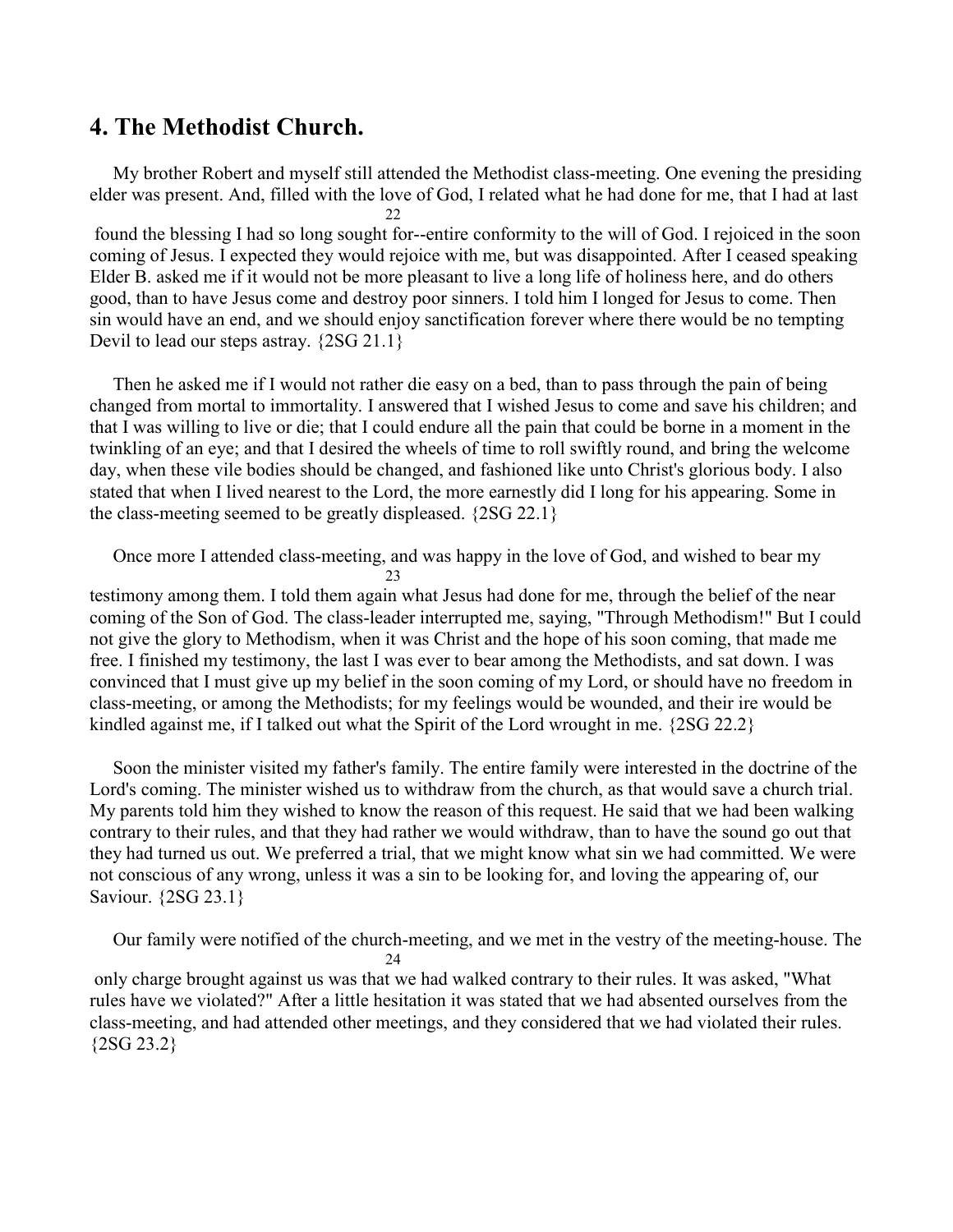They were reminded of some who were retained in the church, who had not attended class meeting for more than a year, and a portion of our family had been in the country, and none who had remained in the city had absented themselves but a few weeks, and they were compelled to remain away because they could not talk out the sentiments of their heart. If they mentioned the coming of their Saviour, or their love for his appearing, there was a hard pressing spirit against them, and such displeasure manifested that there was a plain division of feeling, and we knew if they loved Jesus they would love to hear of his coming. It was asked us whether we would agree to conform to their rules, and confess that we had walked contrary to them. We answered that we would confess that after the manner which they call heresy, so would we worship the God of our fathers. We dared not yield our faith. With free spirits, happy in the love of God, we left the vestry of the Methodist meeting-house. We had the 25

assurance that God was on our side, who was more than all they that were against us. {2SG 24.1}

 At the commencement of their love-feast, Elder B. read off our names, seven in number, and wished it understood that it was not for immoral conduct that we were turned out, but for a breach of their rules. He also stated that a door was now open, and all who should walk contrary to their rules would share the same fate. They had made a beginning, and should follow it up. There were others in the Methodist church who were looking for the appearing of the Saviour. They wished to hold these persons among them by frightening them. They succeeded in a few instances, and some sold their favor with God for a place in the Methodist church. Many believed, but dared not confess their faith for fear of being turned out of the synagogue. They loved the praise of men more than the favor of God. Some afterwards left them and joined those who were loving the appearing of Jesus. We were all pushed out of the church because we believed and talked the near coming of our Saviour. At this time the words of the prophet were exceedingly precious: "Your brethren that hated you, that cast you out for my name's sake, said, Let the Lord be glorified; but he shall appear to your joy, and they shall be ashamed." Isa. lxvi, 5. {2SG 25.1}

#### **5. Opposition of Formal Brethren.**

 For six months not a cloud intervened between me and my Saviour. Whenever there was a proper opportunity I bore my testimony in meeting, and was greatly blessed. At times the Spirit of the Lord rested upon me in such power that my strength was taken away. This was a trial to some of those who had come out from the formal churches, and often words were spoken meant for my ear, which grieved me. They did not believe that any one could be so filled with the Spirit of the Lord as to lose their strength. I began to fear. I reasoned thus: Am I not justified in holding my peace in meeting, and restraining my feelings, when my testimony causes such opposition, even in meeting, and in the hearts of some of those older in experience, and in years, than myself? I thought I would be just as faithful in living out my religion, and not bear my testimony. I often felt pressed by the Spirit of God to speak in meeting; but did not, and was sensible that the Spirit of God was grieved. I even kept away from meeting where some of those attended who were annoyed by my testimony. I withheld my testimony for fear of offending my brethren, and that uninterrupted communion with God which I had enjoyed

27

 for months was broken, and I have not since, for so long a time, been perfectly free in the Lord.  ${2SG 26.1}$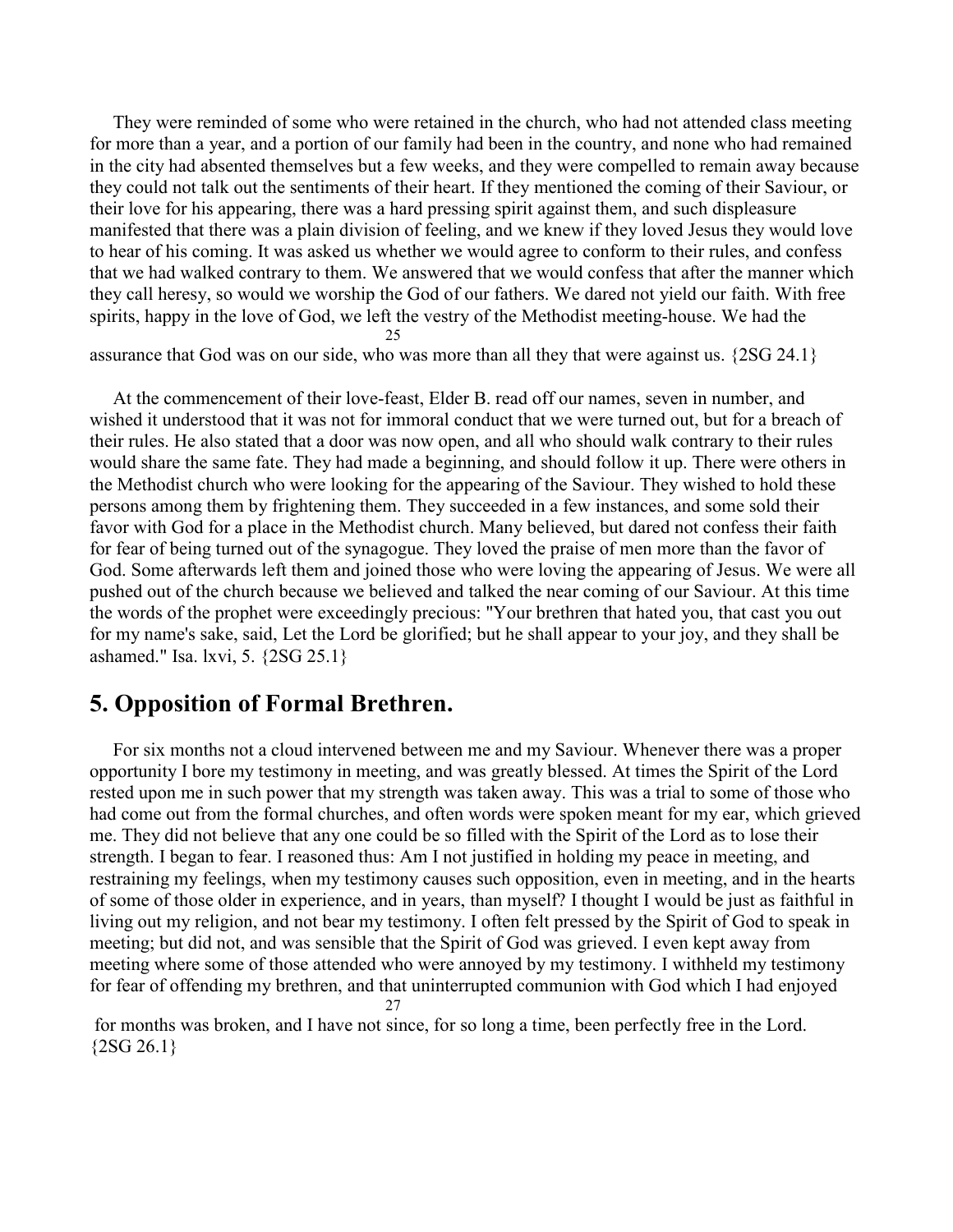But soon one of the family which had been most forward in opposing me, while praying fell prostrate like one dead. His friends feared he was dying; but while they stood weeping over him, rubbing his hands, and using means for his restoration, he gained strength to praise God, and shout with a voice of triumph. He was unable to return home that night. While attending an evening meeting I was much blessed, and again lost my strength. Another of the family mentioned, said he had no faith that it was the Spirit of God that was upon me. He selected one who was considered a man of God, a devoted humble Christian, and said, "If this is genuine, why does it not come upon Bro. R., and he lose his strength?" Bro. R. was immediately prostrated, and as soon as he could give utterance to his feelings, declared that it was of God. {2SG 27.1}

 All had believed me honest, but thought I could command my feelings, and not suffer my strength to be taken away. The brother who opposed me was brought to see that he was fighting against God. While in a prayer-meeting, the blessing of the Lord rested upon him, and his countenance seemed to shine with the glory of God, and he fell prostrate to the floor. When he recovered strength he confessed 28 he had done wrong in opposing me. Not long after this, while the same family were engaged in prayer, the Spirit of the Lord rested upon them. I had the particulars from my father who happened in at that time. He said there was scarcely one to help another. They were prostrated by the power of God, while calling upon his name. Cold formality began to melt, and then they regretted that they had opposed me, and confessed their error. {2SG 27.2}

 In 1843, I felt like consecrating myself daily to the Lord, and preparing for his coming. But the time of expectation passed, and we were still in this dark world, and the scoffer was bold in scoffing, and in his hard speeches against us. Some who joined the ranks through fear, left us and united with the scoffer. But we still looked for, and loved the appearing of, our Saviour. Again our minds were called to 1844, as the time for the appearing of our Lord. We hailed every evidence in favor of his coming with joy. My experience was like most of God's people at that time. I felt for others who seemed to be held in darkness and despair, and often united with individuals in earnest prayer for their deliverance, and rejoiced with them when they were made free. {2SG 28.1}

With great carefulness we came up to the time of expectation. If clouds shadowed our minds, we

 29 could not rest until the darkness was removed. We frequently went to the orchards and groves, and sent up our earnest cries to God, "Restore unto us the joys of thy salvation." We would not cease pleading with the Lord until he revealed himself unto us, and we could rejoice in the sweet assurance of his love. I knew that I must walk tremblingly and carefully before God. Heaven and its sweet joys were my meditation day and night. I loved Jesus, and the sound of his dear name enraptured me. {2SG 28.2}

 My lungs were diseased, and my voice failed me. The Spirit of the Lord often rested upon me in great measure. My frail body could not endure the weight of glory which the mind grasped and feasted upon, and my strength was frequently gone. The name of Jesus, lovely Jesus, was exalted before me. I seemed to dwell in a heavenly atmosphere. I expected Jesus to come and make me immortal, when I could endure to drink in the light of his countenance, and ever feast upon his glory, and praise him in perfect strains. {2SG 29.1}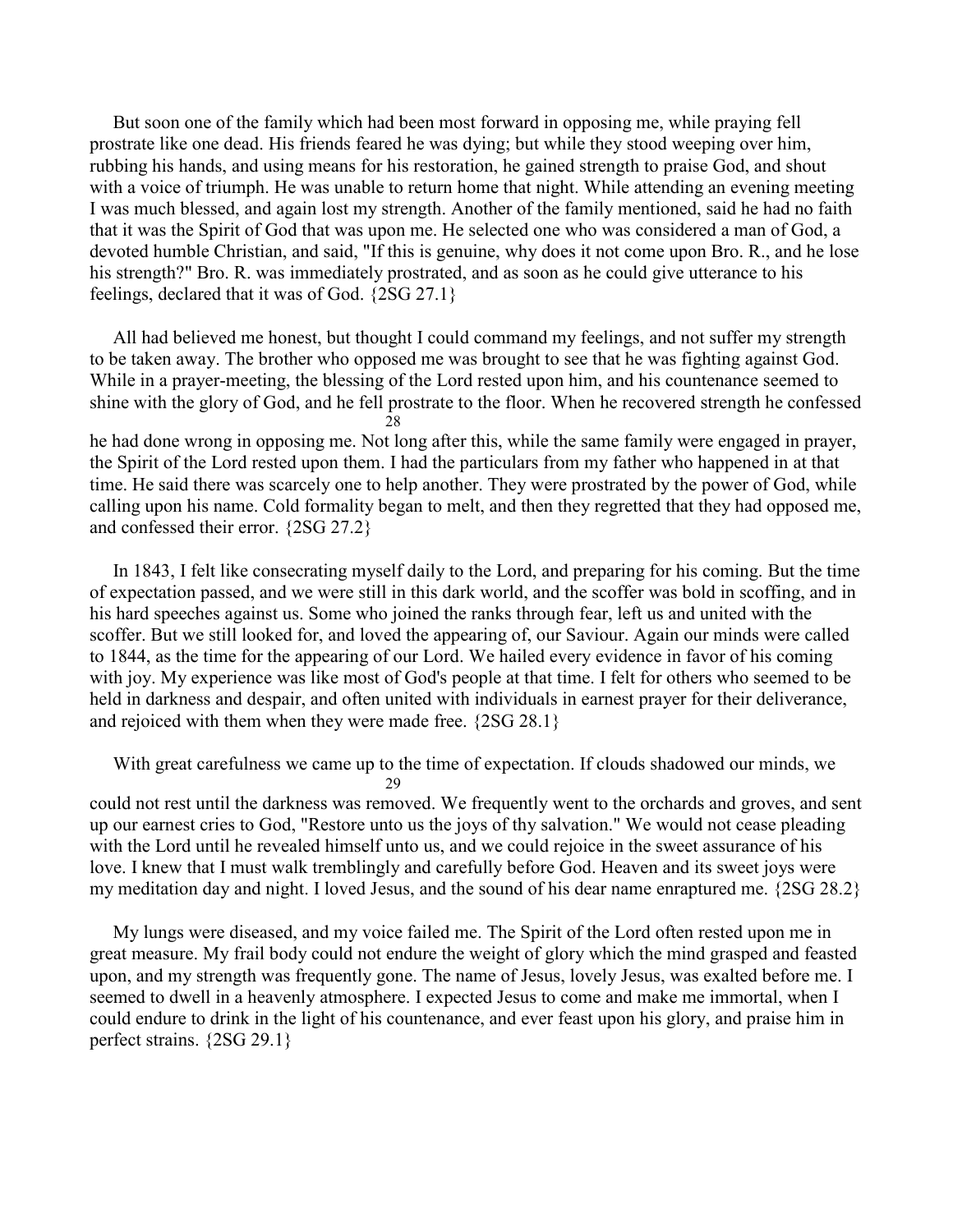We waited with earnest desire for the appearing of Jesus, but the time of expectation again passed, and we were still in this mortal state, and the effects of the curse all around us. Our disappointment was bitter; but we did not faint. A strong arm bore us up. Some expressed their lack of faith as follows:--"You need have no more fears; the time has passed, the Lord will not come for years. 30

" The passing of the time tested and shook off such. But we believed that in his own good time he would come; that we must first be proved, be purified, made white, and tried, and then he would redeem his faithful, trusting ones. {2SG 29.2}

 My health failed rapidly. I could only talk in a whisper, or broken tone of voice. One physician said my disease was dropsical consumption; that my right lung was gone, and my left affected. He thought I could not live long, might die very suddenly. It was very difficult for me to breathe lying down, and nights was bolstered almost in a sitting posture, and would often awake with my mouth full of blood.  ${2SG 30.1}$ 

#### **6. My First Vision.**

 About this time I visited sister H., one of our Advent sisters, whose heart was knit with mine. In the morning we bowed at the family altar. It was not an exciting occasion. There were but five of us present, all females. While praying, the power of God came upon me as I never had felt it before. I was surrounded with light, and was rising higher and higher from the earth. I turned to look for the Advent 31

 people in the world, but could not find them--when a voice said to me, "Look again, and look a little higher." At this I raised my eyes and saw a straight and narrow path, cast up high above the world. On this path the Advent people were traveling to the city, which was at the further end of the path. They had a bright light set up behind them at the first end of the path, which an angel told me was the Midnight Cry. This shone all along the path, and gave light for their feet that they might not stumble. And if they kept their eyes fixed on Jesus, who was just before them, leading them to the city, they were safe. But soon some grew weary, and they said the city was a great way off, and they expected to have entered it before. Then Jesus would encourage them by raising his glorious right arm, and from his arm came a bright light which waved over the Advent people, and they shouted, Hallelujah! Others rashly denied the light behind them, and said that it was not God that had led them out so far. The light behind them went out, leaving their feet in perfect darkness, and they stumbled and got their eyes off the mark, and lost sight of Jesus, and fell off the path down into the dark and wicked world below. Soon we heard the voice of God like many waters, which gave us the day and hour of Jesus' coming. 32

The living saints knew and understood the voice, while the wicked thought it was thunder and an earthquake. When God spake the time, he poured on us the Holy Spirit, and our faces began to light up and shine with the glory of God as Moses' did when he came down from mount Sinai. {2SG 30.2}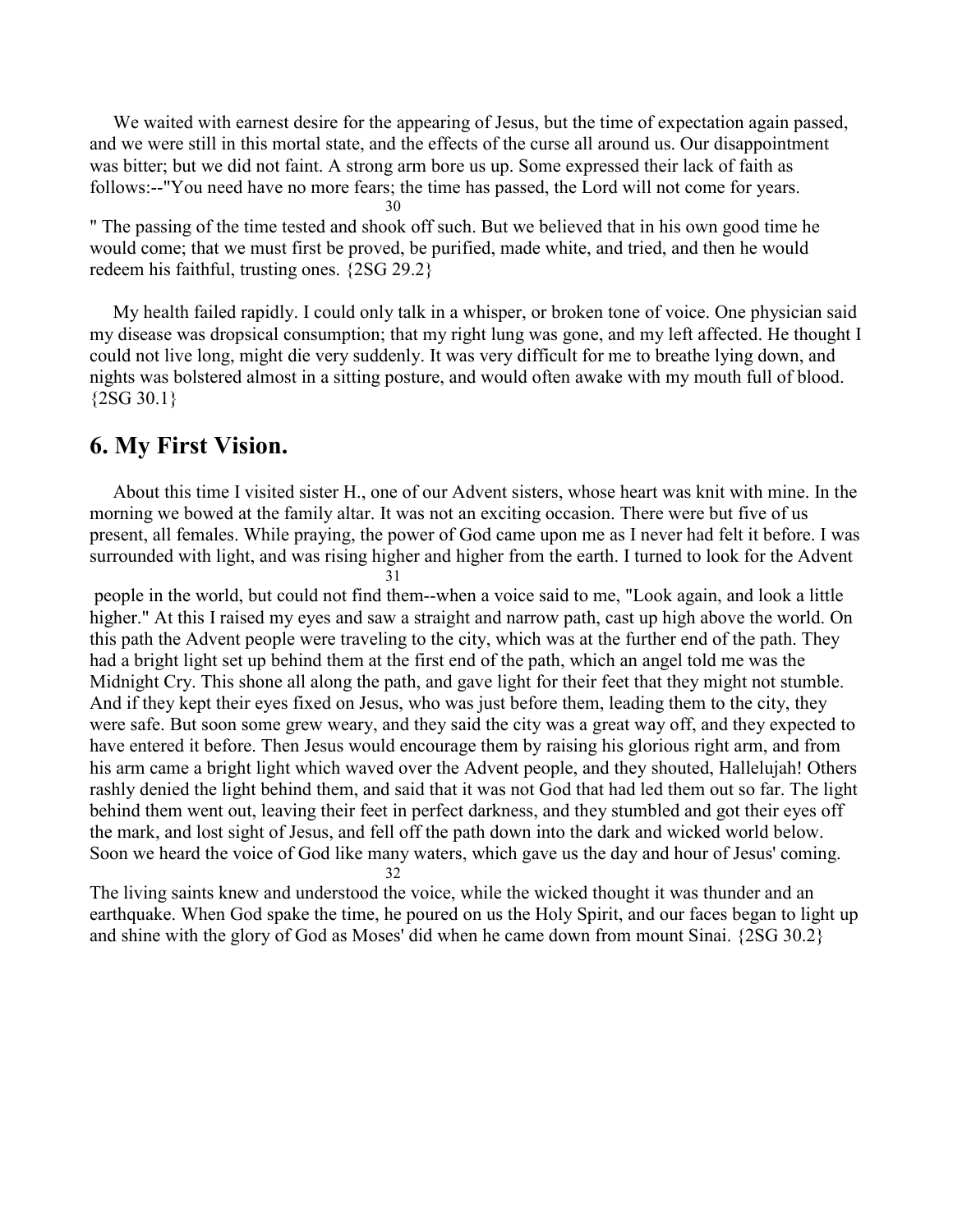The 144,000 were all sealed and perfectly united. On their foreheads was written, God, New Jerusalem, and a glorious star containing Jesus' new name. At our happy, holy state the wicked were enraged, and would rush violently up to lay hands on us to thrust us into prison, when we would stretch forth the hand in the name of the Lord, and the wicked would fall helpless to the ground. Then it was that the synagogue of Satan knew that God had loved us, and they worshiped at our feet. Soon our eyes were drawn to the east, for a small black cloud had appeared about half as large as a man's hand, which we all knew was the sign of the Son of man. We all in solemn silence gazed on the cloud as it drew nearer, and became lighter, glorious, and still more glorious, till it was a great white cloud. The bottom appeared like fire; a rainbow was over it, and around the cloud were ten thousand angels singing a most lovely song. And on it sat the Son of man, on his head were crowns, his hair was white and curly and lay on his shoulders. His feet had the appearance of fire, in his right hand was a sharp sickle, in his 33

left a silver trumpet. His eyes were as a flame of fire, which searched his children through and through. Then all faces gathered paleness, and those that God had rejected gathered blackness. Then we all cried out, Who shall be able to stand? Is my robe spotless? Then the angels ceased to sing, and there was some time of awful silence, when Jesus spoke, Those who have clean hands and a pure heart shall be able to stand; my grace is sufficient for you. At this, our faces lighted up, and joy filled every heart. And the angels struck a note higher and sung again while the cloud drew still nearer the earth. Then Jesus' silver trumpet sounded, as he descended on the cloud, wrapped in flames of fire. He gazed on the graves of the sleeping saints, then raised his eyes and hands to heaven and cried, Awake! Awake! Awake! ye that sleep in the dust, and arise. Then there was a mighty earthquake. The graves opened, and the dead came up clothed with immortality. The 144,000 shouted, Hallelujah! as they recognized their friends who had been torn from them by death, and in the same moment we were changed and caught up together with them to meet the Lord in the air. We all entered the cloud together, and were seven days ascending to the sea of glass, when Jesus brought along the crowns and with his own right 34

hand placed them on our heads. He gave us harps of gold and palms of victory. Here on the sea of glass the 144,000 stood in a perfect square. Some of them had very bright crowns, others not so bright. Some crowns appeared heavy with stars, while others had but few. All were perfectly satisfied with their crowns. And they were all clothed with a glorious white mantle from their shoulders to their feet. Angels were all about us as we marched over the sea of glass to the gate of the city. Jesus raised his mighty, glorious arm, laid hold of the pearly gate and swung it back on its glittering hinges, and said to us, You have washed your robes in my blood, stood stiffly for my truth, enter in. We all marched in, and felt we had a perfect right in the city. Here we saw the tree of life and the throne of God. Out of the throne came a pure river of water, and on either side of the river was the tree of life. On one side of the river was a trunk of a tree, and a trunk on the other side of the river, both like pure, transparent gold.  ${2SG}$  32.1}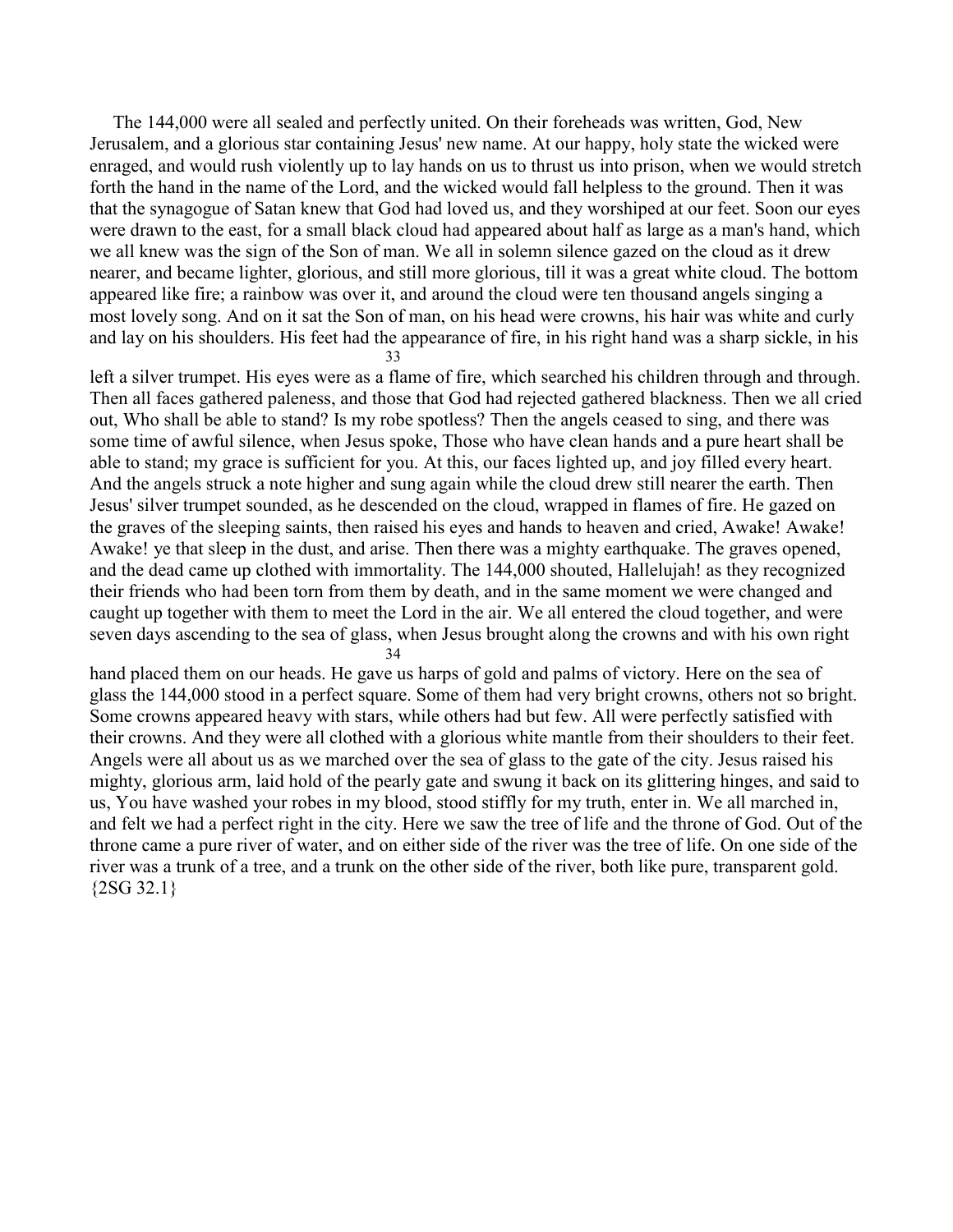At first I thought I saw two trees. I looked again and saw they were united at the top in one tree. So it was the tree of life, on either side of the river of life. Its branches bowed to the place where we stood; and the fruit was glorious, which looked like gold mixed with silver. We all went under the tree, and 35

sat down to look at the glory of the place, when Brn. Fitch and Stockman, who had preached the gospel of the kingdom, and whom God had laid in the grave to save them, came up to us and asked us what we had passed through while they were sleeping. We tried to call up our greatest trials, but they looked so small compared with the far more exceeding and eternal weight of glory that surrounded us, that we could not speak them out, and we all cried out, Alleluia! heaven is cheap enough, and we touched our golden harps and made heaven's arches ring. {2SG 34.1}

#### **7. Call to Travel.**

 After I came out of vision a gloom was spread over all I beheld. Oh! how dark this world looked to me. I related the vision to our little company in Portland, who then fully believed it to be of God. The Spirit of the Lord attended the testimony, and the solemnity of eternity rested upon us. About one week after this the Lord gave me another view, and showed me the trials I must pass through; that I must go and relate to others what he had revealed to me; that I should meet with great opposition, and suffer anguish of spirit. Said the angel, "The grace of God is sufficient for you; he will sustain you."  ${2SG}$  35.1}

36

 This vision troubled me exceedingly. My health was very poor, and I was only seventeen years old. I knew that many had fallen through exaltation, and that if I in any way became exalted, the Lord would leave me, and I should surely be lost. I earnestly prayed that the burden might be laid on some other one. But all the light I could get was, "Make known to others what I have revealed to you." I was unreconciled to go out into the world. I had naturally but little confidence. When I had the assurance that all was right between me and God, then my confidence was strong. I was then willing to do anything, and suffer anything; and relying upon the strength of God could declare the testimony without fear. But the work looked great, and the trials severe. The idea of a female traveling from place to place caused me to draw back. I looked with desire into the grave. Death appeared to me preferable to the responsibilities I should have to bear. {2SG 36.1}

 At length the Lord hid his face from me. I was again in darkness and despair. I feared that he had left me because I was unwilling to go and do his will. The company of believers in Portland sincerely sympathized with me. They seemed to understand my case, and while some sought to comfort me, others were faithful in warning me of my danger. I was afraid I had grieved the Spirit of the Lord 37

 from me for ever, and thought if he would reveal himself to me again, I would obey him, and would go anywhere. How small the opposition and frowns of men appeared to me then, compared with the frown of God. {2SG 36.2}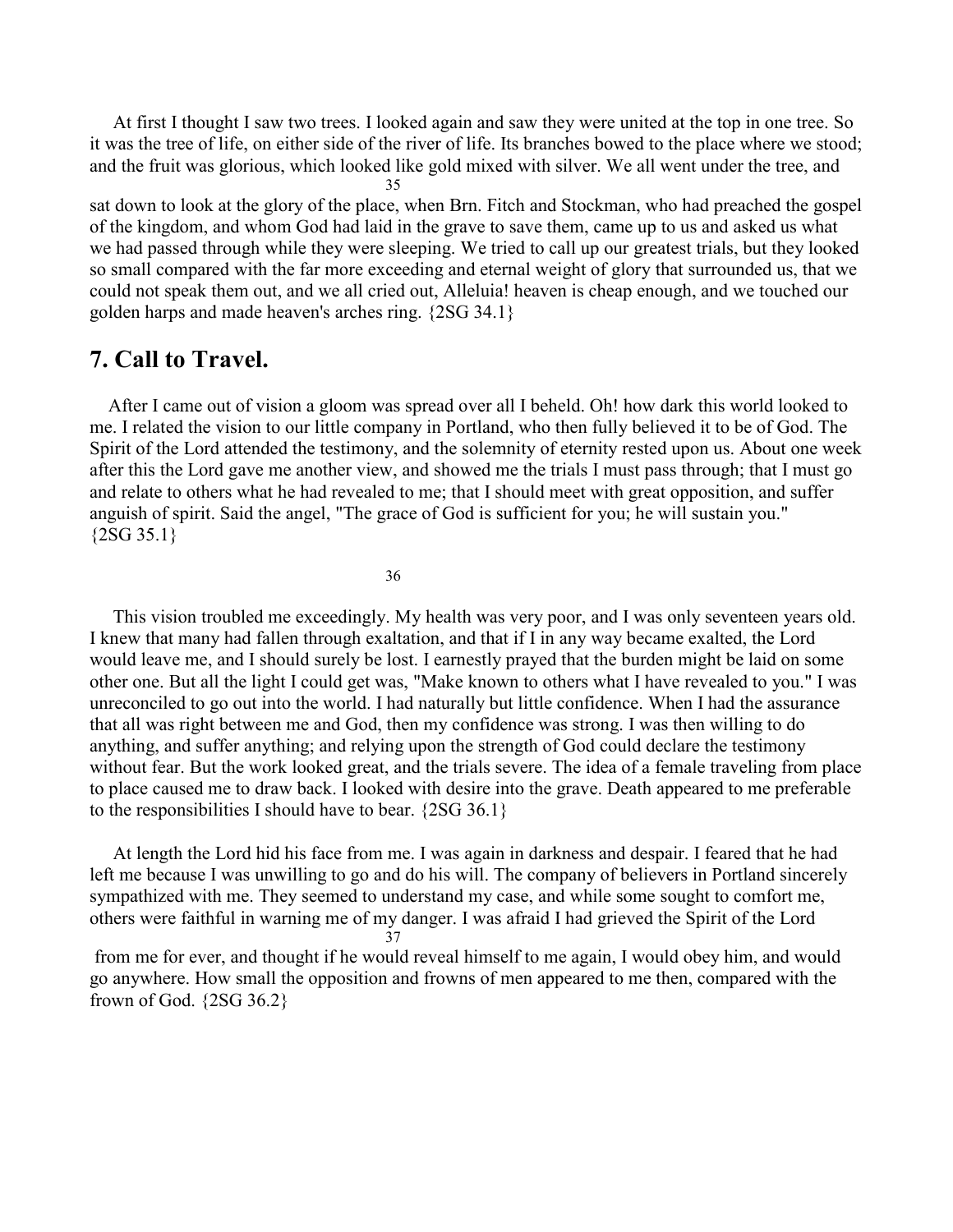The meetings were held at my father's house; but my distress of mind was so great that I absented myself from the meetings. This did not relieve me from the burden which weighed so heavily upon me, and again I attended the meetings. The church all united in earnest prayer for me, and once more I consecrated myself to the Lord, and felt willing to be used to his glory. While praying, the thick darkness that had enveloped me was scattered, a bright light, like a ball of fire, came towards me, and as it fell upon me, my strength was taken away. I seemed to be in the presence of Jesus and of angels. Again it was repeated, "Make known to others what I have revealed to you." I earnestly begged that if I must go and relate what the Lord had shown me, that I might be kept from exaltation. Then an angel told me that my prayer was answered, and that if I should be in danger of exaltation, I should be afflicted with sickness. Said the angel, "If ye deliver the message faithfully, and endure unto the end, ye shall eat of the fruit of the tree of life, and drink of the river of the water of life." {2SG 37.1}

38

 I then committed myself fully to God, to go at his bidding. Providentially the way opened for me to go to my sisters' in Poland, thirty miles from home. I there had opportunity to bear my testimony. The Lord gave me strength. I had been able to talk but little for about three months. My lungs and throat were very sore. It was with the greatest difficulty that I could speak aloud. I stood up in meeting, and commenced in a whisper; and labored to speak for about five minutes, then the soreness seemed to leave my throat and lungs, and my voice was clear, and I could talk from two to three hours, and when my message was ended, my voice was gone until I stood before the people again. I frequently spoke over two hours. {2SG 38.1}

 Thus I journeyed for three months. The way opened for me to go to the eastern part of Maine. Bro. J. was obliged to go to Orington [Orrington] on business, and his sister accompanied him. I was urged to go with them, and relate my visions. It caused me some trial to go, but as I had promised the Lord that if he would open the way before me, I would walk in it, I dared not refuse. {2SG 38.2}

 At Orington [Orrington] I met Bro. White, and learned that J. had come for the purpose of taking to him his horse and sleigh. The Spirit of the Lord attended the message I bore, and the desponding were encouraged, and made to hope. {2SG 38.3}

39

 At Garland a large number collected from different places to hear my message. But I was in great heaviness. I had received a letter from my mother, begging me to return home, for false reports were being circulated concerning me. This I had not expected. My name had never been reproached. My cup of sorrow was full. I felt grieved that my mother should suffer on my account. She was very sensitive in regard to the reputation of her children. If there had been any opportunity I should have returned immediately home, and by my presence contradicted these lying reports. I thought it would be impossible for me to speak that night. I was urged to trust in the Lord, but could not be comforted. At length the brethren engaged in prayer for me, and the blessing of the Lord rested upon me, and I had great freedom in bearing my testimony. I felt that an angel of God was standing by my side to strengthen me. Sweet heart-felt shouts of glory and victory went up from that house. Jesus was in our midst, and our hearts burned with his love. {2SG 39.1}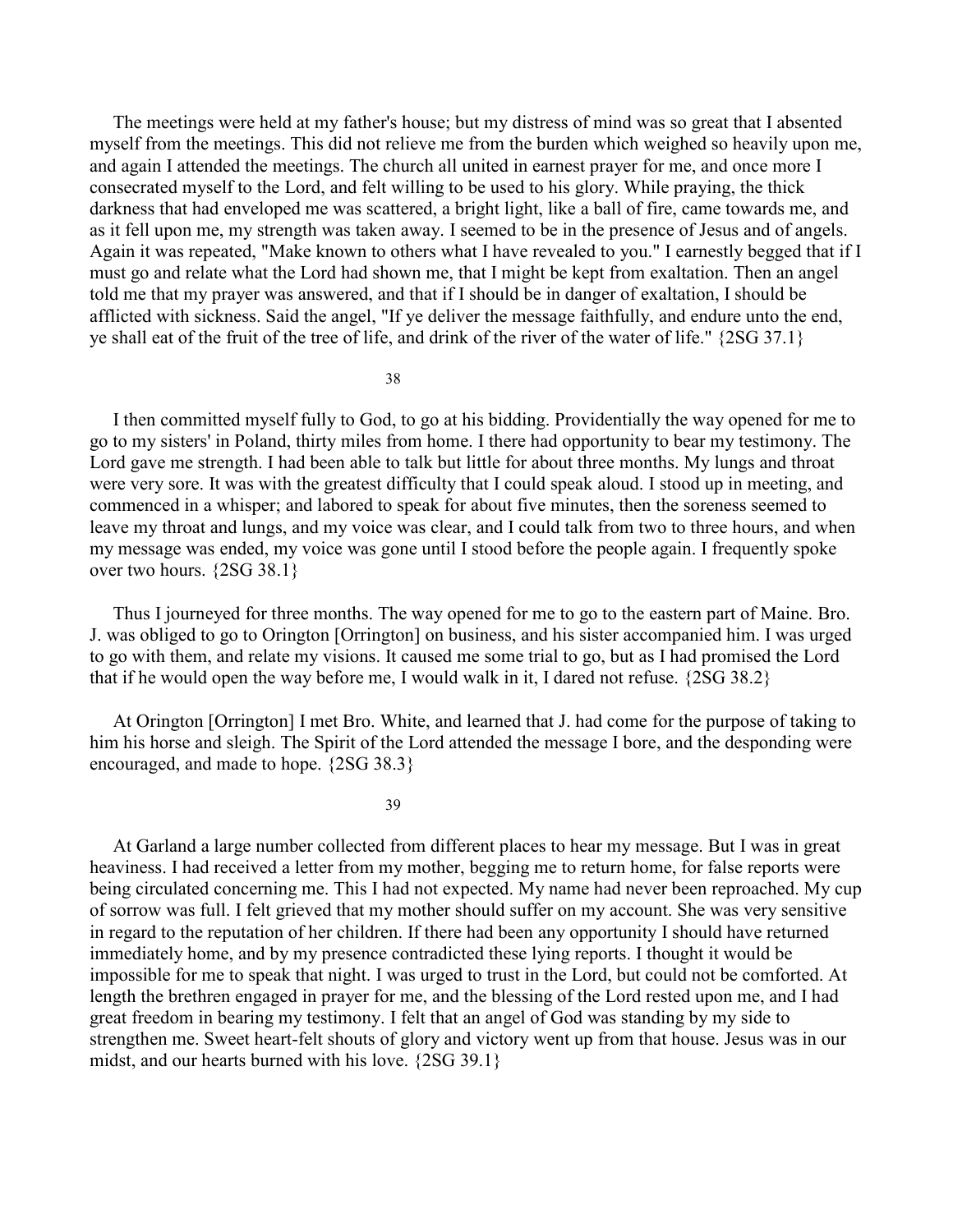At Exeter a heavy burden rested upon me, which I could not be free from until I related what I had been shown concerning some fanatical persons present, who were exalted by the spirit of Satan. I mentioned that I must soon return home, and that I had seen that these fanatical persons were anxious 40

to visit Portland; but they had no work to do there; that they would injure the cause if they went, by carrying things to extremes; that they were deceived in regard to the Spirit they possessed. This seemed to cause some great trial. My testimony cut directly across their anticipated course, and they became jealous of me, and secretly held bitter feelings against me. {2SG 39.2}

 From Exeter we went to Atkinson. One night I was shown something that I did not understand. It was to this effect, that we were to have a trial of our faith. The next day, which was the first day of the week, while I was speaking, two men looked into the window. We were satisfied of their object. They entered and rushed past me to Eld. Damman. The Spirit of the Lord rested upon him, and his strength was taken away, and he fell to the floor helpless. The officer cried out, "In the name of the State of Maine, lay hold of this man." Two seized his arms, and two his feet, and attempted to drag him from the room. They would move him a few inches only, and then rush out of the house. The power of God was in that room, and the servants of God with their countenances lighted up with his glory, made no resistance. The efforts to take Eld. D. were often repeated with the same effect. The men could not endure the power of God, and it was a relief to them to rush out of the house. Their number increased 41

to twelve, still Eld. D. was held by the power of God about forty minutes, and not all the strength of those men could move him from the floor where he lay helpless. At the same moment we all felt that Eld. D. must go; that God had manifested his power for his glory, and that the name of the Lord would be further glorified in suffering him to be taken from our midst. And those men took him up as easily as they would take up a child, and carried him out. {2SG 40.1}

 After Eld. D. was taken from our midst he was kept in a hotel, and guarded by a man who did not like his office. He said that Eld. D. was singing, and praying, and praising the Lord all night, so that he could not sleep, and he would not watch over such a man. No one wished the office of guarding him, and he was left to go about the village as he pleased, after promising that he would appear for trial. Kind friends invited him to share their hospitalities. At the hour of trial Eld. D. was present. A lawyer offered his services. The charge brought against Eld. D. was, that he was a disturber of the peace. Many witnesses were brought to sustain the charge, but they were at once broken down by the testimony of Eld. D.'s acquaintances present, who were called to the stand. There was much curiosity to know what Eld. D. and his friends believed, and he was asked to give them a synopsis of his faith.

He then told them in a clear manner his belief from the Scriptures. It was also suggested that they sung curious hymns, and he was asked to sing one. There were quite a number of strong brethren present who had stood by him in the trial, and they joined with him in singing,

 "When I was down in Egypt's land, I heard my Saviour was at hand," &c. {2SG 41.1}

42

 Eld. D. was asked if he had a spiritual wife. He told them he had a lawful wife, and he could thank God that she had been a very spiritual woman ever since his acquaintance with her. The cost of court, I think, was thrown upon him, and he was released. {2SG 42.1}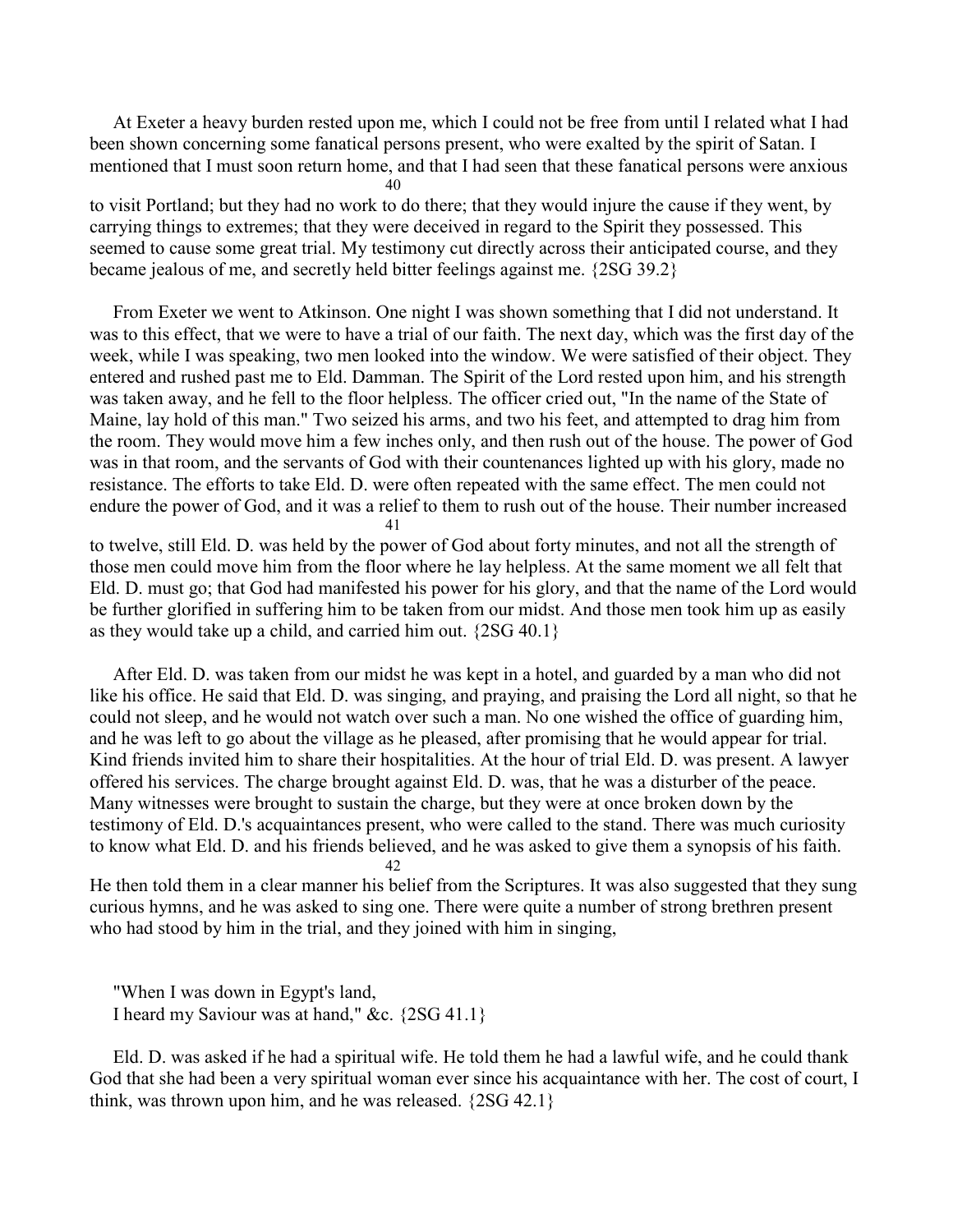Distracting influences have separated Eld. D. from his friends who believe the third message; but we hope the time is not far distant when he and many others in Maine will joyfully receive the message. {2SG 42.2}

 We returned to Portland, and then visited Topsham. Sister Frances Howland was very sick with rheumatic fever. She was under the doctor's care. Her hands were so swollen that we could not see the joints. Bro. Howland was asked if he had faith that F. could be healed in answer to prayer. He said, "I will believe." Again he was asked, "Do you believe?" He answered, "I do." Then prayer was offered to God in her behalf. We claimed the promise, "Ask and ye shall receive." Sister F. was in the chamber 43

 above. She had not stood on her feet for two weeks. The Spirit of the Lord indited prayer. We had the assurance of God's willingness to heal the afflicted one. Bro. D. cried out in the Spirit, and power of God, "Is there some sister here who has faith enough to go and take her by the hand, and bid her arise in the name of the Lord?" Sister C. was on her way as the words were spoken. She ascended the stairs with the Spirit of the Lord upon her, and took F. by the hand, saying, "Sister Frances, in the name of the Lord arise and be whole." Sister F. acted out her faith, rose from her bed and stood upon her feet, and walked the room praising the Lord that she was healed. She dressed and came down into the room where we were, her countenance lighted up with the blessing of God.  $\{2SG\,42.3\}$ 

 The next morning sister F. sat at the breakfast table with us. And as Bro. White was reading for family worship, from James, chapter y, the doctor came into the entry, and as usual ascended the stairs to visit his patient. But he could not find her. He hurried down, opened the door leading into the large kitchen where we were sitting, his patient in the midst. He looked astonished, and said, "Frances is better." Bro. Howland answered, "The Lord has healed her," and Bro. White resumed his reading, which had been interrupted, "Is any sick among you? let him call for the elders of the church; and let 44

 them pray for him," &c. The doctor nodded and left the room. The same day she rode three miles, and returned home in the evening. It was rainy, but she received no injury. A few days after, at her request, Bro. White led her down into the water and baptized her. {2SG 43.1}

 At this time Bro. Wm. H. Hyde was very sick with the bloody dysentery. His symptoms were alarming. A physician said that unless he received help in a short time, his case was hopeless. There was much unbelief and darkness in the place where he was staying, and we wished to get him away where there was more faith. We prayed for him around the bedside, that the Lord would raise him up and give him strength to leave that place. He was blessed and strengthened, and rode four miles. After he arrived at Bro. P.'s he grew worse, and seemed to be sinking every hour. Some things had hindered faith in his case. Faithful testimony was borne to him, and humble confessions were made on his part, where he had erred, and a few who had faith were permitted to enter his room. Our earnest, fervent prayers went up to God, that the progress of disease might be stayed, and then faith grasped still more, immediate restoration. God's children seemed to groan in spirit. Such a reaching out after God and 45

bringing the promises near, I have seldom witnessed. The salvation of God was revealed. Power from on high rested upon our sick brother, and upon those in the room. He called for his clothes, arose and dressed himself, and walked out of the room, praising God, with the light of heaven shining in his countenance. A farmer's dinner was ready. Said Bro. H., "If I was well I should partake of this food, and I believe God has healed me, and shall act out my faith." He ate heartily, and it did not hurt him.  ${2SG 44.1}$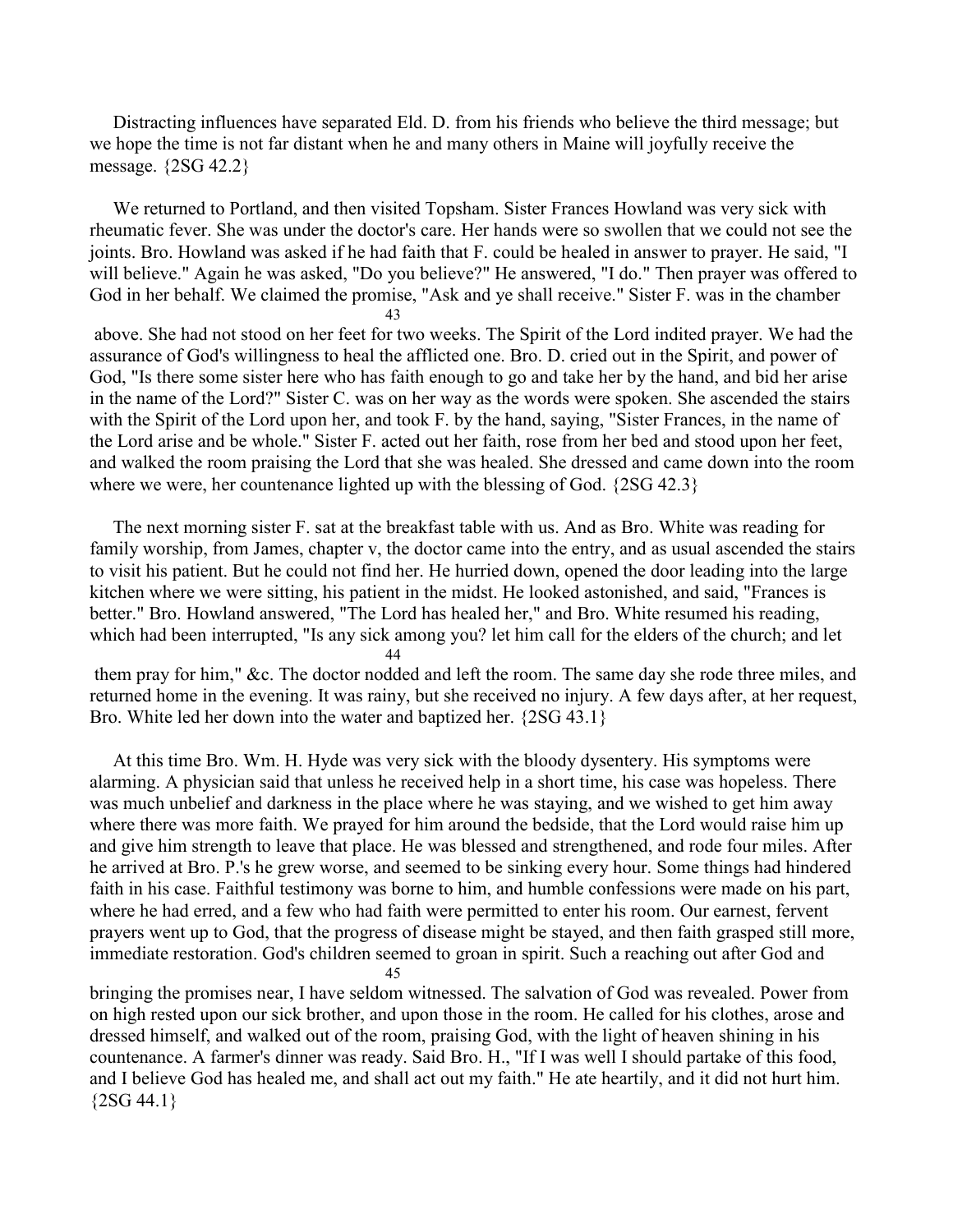From Topsham we went to Portland, and quite a number from the east were there, some of the very individuals to whom I had borne my testimony in Exeter, that it was not their duty to visit Portland. We trembled for the church, for they were in danger through these fanatical spirits. They trusted every impression, and laid aside reason and judgment. My heart ached for God's people. Oh must they be thus deceived, and led away by a false spirit! Warnings had but little effect, only to make those warned jealous of me.  ${2SG\,45.1}$ 

 The false burdens and impressions of others might have led me away from duty, but the Lord had previously shown me my duty where to go, and, although young and inexperienced, preserved me from falling, by giving me special directions who to fear, and who to trust. Were it not for this, I can now see many times where I might have been led from the path of duty. {2SG 45.2}

46

 About this time I was shown that I must visit New Hampshire. My sister's husband's sister accompanied me. She was faithful to me, kind and attentive, ever ready with the care of a sister to sympathize with me in all my trials, and to cheer me in my despondency and gloom. Bro. Files and his wife and Bro. White accompanied us. A distracted state of things existed in New Hampshire, yet the Lord often manifested his power there.  ${2SG\,46.1}$ 

 It was in New Hampshire that we had our first experience in relation to what is termed spiritual magnetism. We visited Claremont, and inquired for Adventists. We were told there were two parties; one holding fast their past advent experience, the other denying it. We asked for those who had not denied their past experience, and were directed to Elders B-----t and B-----s, as persons believing as we did. There was so much said against them, that we concluded that they were persecuted for righteousness' sake. We called on them, and were received and treated kindly, yet such depression came upon me, that I felt that all was not right. {2SG 46.2}

 Elder B-----t appeared to be a very holy man. Had much to say upon charity. Speaking of faith he said, "All we have to do is believe, then whatever we ask of God will be given." Bro. White answered, "Blessings are promised on conditions. John xv, 7: If ye abide in me and my words abide in you, ye 47

shall ask what ye will, and it shall be given unto you. Your theory of faith is empty as a flour barrel with both heads out. And as regards true charity, she is a very delicate personage, never stepping out of the path of Bible truth." {2SG 46.3}

 In the afternoon we called at Bro. Collier's, where we purposed to hold a meeting in the evening. We supposed they were in union with Elder B-----t, and asked some questions in reference to him, but could get no information. Said Bro. C., "If the Lord has sent you here, you will find them out and tell us."  ${2SG 47.1}$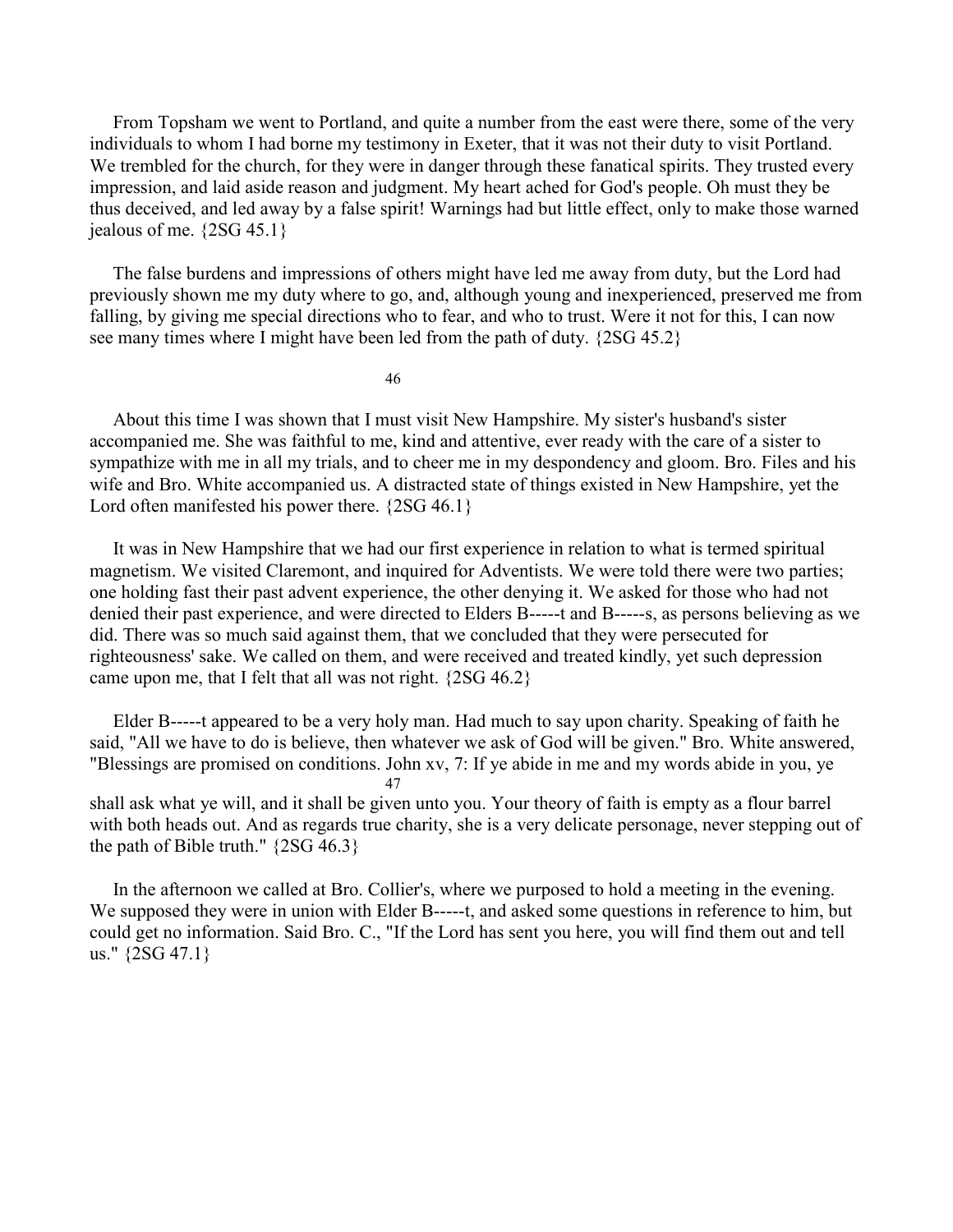That evening, as I was praying and reaching up by faith to receive the blessing of the Lord, B-----t and B-----s, began to groan and cry out, Amen! Amen! throwing their sympathy and influence in with my prayer. Bro. White was much distressed, and rising, cried, "I resist this spirit in the name of the Lord." After this, while I was enjoying freedom in speaking, they again commenced groaning and crying out, Amen! Amen! I felt no union with them, for their amens chilled me. Bro. White feeling their influence upon him again, rose, and in the name of the Lord rebuked the wicked spirit. They were then so bound as to be unable to rise again that night. After the meeting Bro. White said, "Bro. Collier, now I can tell you about those two men; they are acting under a satanic influence, yet attributing all

 48 to the Spirit of the Lord." Bro. C. answered, "I believe the Lord sent you. We have called their influence mesmerism; and because we could have no union with their spirit, do not generally have meetings here. They rise above us, manifest much feeling, but leave an influence darker than Egypt. I never saw them checked, or tied up, before tonight." {2SG 47.2}

 During family prayer that night, the Spirit of the Lord rested upon me, and I was taken off in vision. A curtain was raised, and the cases of these men, and a few others in union with them, were clearly shown me. They were practising deception upon God's little flock, meanwhile professing to be chosen servants of the Lord. It was shown me that the Lord would tear off the pious garb they had drawn around themselves, and disclose their dark designs and iniquitous deeds; deeds that some had scarcely thought of. We then returned to Springfield. On the way I fell from the wagon and so injured my side that I had to be carried into the house. That night my suffering was great. Sister Foss joined with me in pleading for God's blessing, and for relief from pain. About midnight the blessing sought rested upon me. Those in the house were awakened by hearing my voice while in vision. This was the first time I had a view of the voice of God in connection with the time of trouble. {2SG 48.1}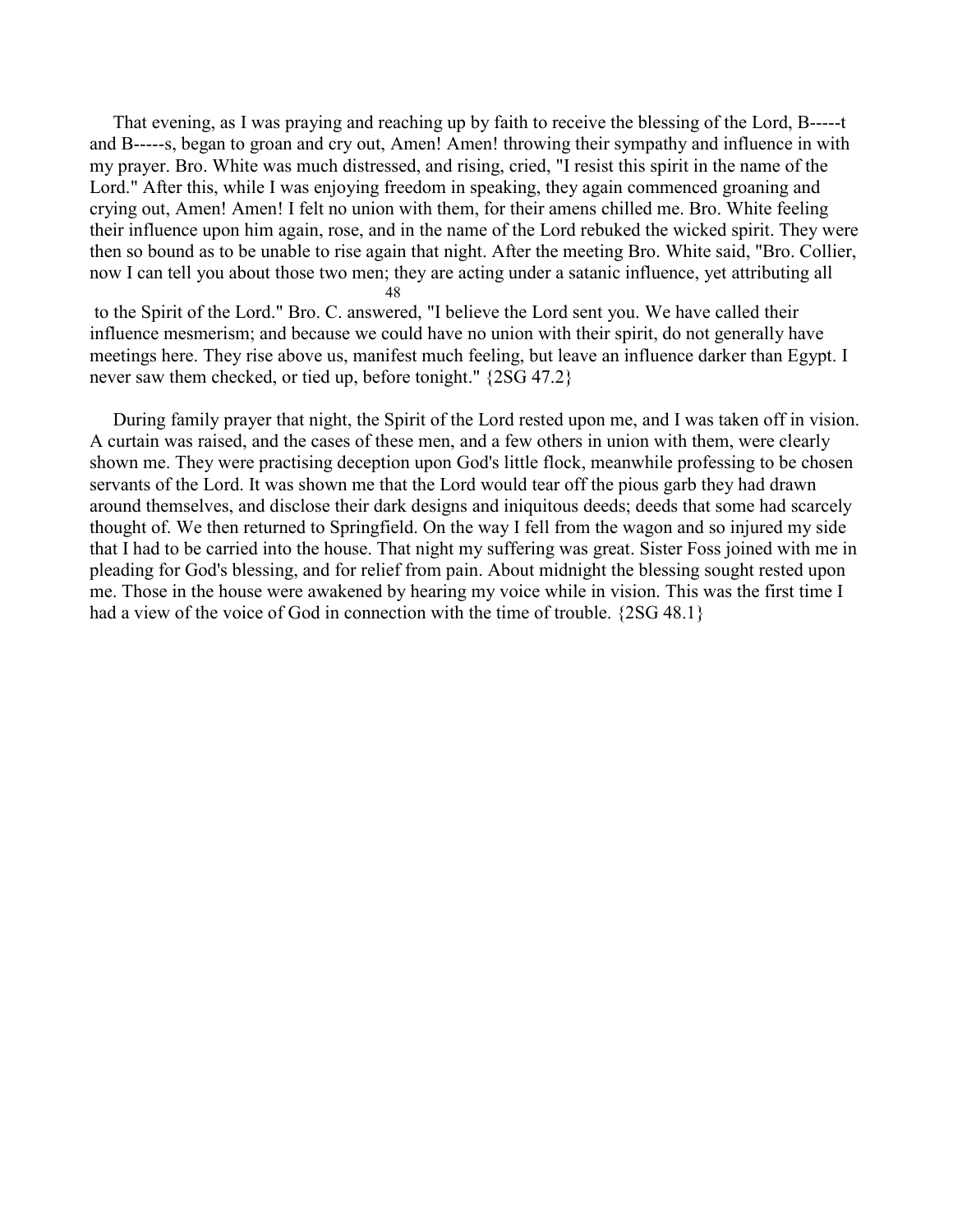#### **8. Fanaticism in Maine.**

 That night it was shown me that the cause of God had been wounded in Maine, his children disheartened and scattered by a fanatical spirit. Persons in whom we had placed confidence, J. T. and J. H., under a cloak of godliness were casting fear among the trembling, conscientious ones. I saw that it was our duty to go and bear testimony in Maine. {2SG 49.1}

 We soon returned to Portland, and found the brethren in great confusion. A meeting was appointed at the house of Sr. H. that I might have an opportunity to relate what had been shown me. While praying for strength to discharge that painful duty, I was taken off in vision, and in the presence of J. T., was again shown his ungodly course. Those present said I talked it out before him. After I came out of vision he said I was under a wrong influence. He acknowledged that a part of it was right, but the other part was wrong. Said it would take a critical spiritual observer to detect the difference; that this was the same spirit that had always followed him to crush him, &c. With anguish of spirit I left the meeting, for I had a message for his wife, a message of comfort to her sorrowing heart. I went to bear 50

my testimony, and found her weeping and grieving, as though her heart would break. I related the vision, which she confirmed. We learned from united testimony, that honest, precious souls had been rejected by these fanatics, and by them told that they were rejected of God. We also learned that these officious ones had been flocking to my father's house, making that their stopping place. J. T. and J. H. who were leaders in this rank fanaticism, followed impressions and burdens, which led to corruption, instead of purity and holiness. {2SG 49.2}

 Our parents were disgusted as they saw reason and judgment laid aside by them, and protested against their hypocritical course. But finding that they could not be freed from this company, they closed their house, and left the city for Poland, where my two married sisters were living. This did not suit J. T., and when we arrived at Portland he told me my father was a doomed man. My mother and sisters might be saved, but my father would be lost. The reason offered was because my father would not give him possession of his house when he left it. We then went to Poland, where my parents rehearsed their trials, and mentioned incidents which occurred at Portland, all of which confirmed the vision given in N. H.  $\{2SG 50.1\}$ 

As I returned to Portland evidences increased of the desolating effects of fanaticism in Maine.

51

These fanatical ones seemed to think that religion consisted in making a noise. They would talk in such a manner as to irritate unbelievers, and cause them to hate them, and then they would rejoice that they suffered persecution. Unbelievers could see no consistency in their course. The brethren in some places were prevented from assembling for meetings. The innocent suffered with the guilty. Much of the time I carried a sad and heavy heart. It seemed so cruel that the cause of Christ should be injured by injudicious men. They were not only ruining their own souls, but placing a stigma upon the cause not easily removed. And Satan loved to have it so. It suited him well to see the truth handled by unskillful workmen; to have it mixed with error, and then altogether trampled in the dust. He looked with triumph upon the confused, scattered state of God's children. {2SG 50.2}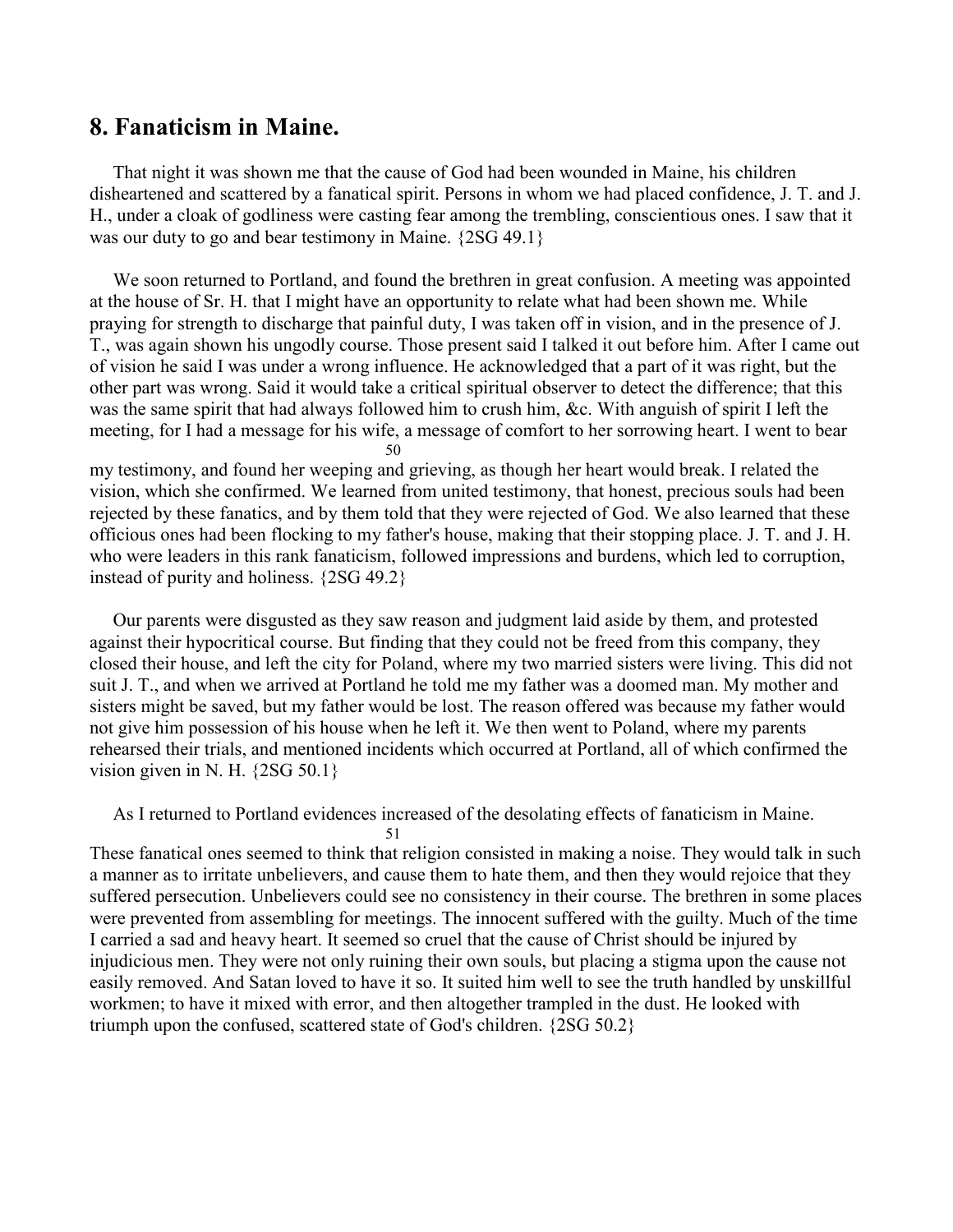J. T. labored with some success to turn my friends, and even my relatives, against me. Why did he do this? Because I had faithfully related what was shown me respecting his unchristian course. He circulated falsehoods to destroy my influence and justify himself. My lot seemed hard. Discouragements pressed heavily; and the condition of God's people so filled me with anguish that for two weeks my mind wandered. My relatives thought I could not live; but brethren and sisters who sympathized with me in this affliction, met to pray for me. I soon realized that earnest, effectual

52

 prayer was being offered in my behalf. Prayer prevailed. The power of the strong foe was broken, and I was released, and immediately taken off in vision. In this view I saw that a human influence should never afflict me again in like manner. If I felt an influence affecting my testimony, no matter where I might be, I had only to cry to God, and another angel would be sent to my rescue. I already had one guardian angel attending me continually, but when necessary, the Lord would send another to strengthen, and raise me above the power of every earthly influence. Then I saw for the first time the glory of the new earth as follows. {2SG 51.1}

# **9. Vision of the New Earth.**

With Jesus at our head we all descended from the City down to this earth, on a great and mighty mountain, which could not bear Jesus up, and it parted asunder, and there was a mighty plain. Then we looked up and saw the great City, with twelve foundations, twelve gates, three on each side, and an angel at each gate. We all cried out, "The City, the great City, it's coming! it's coming down from God 53

out of heaven!" And it came and settled on the place where we stood. Then we began to look at the glorious things outside of the City. There I saw most beautiful houses, that had the appearance of silver, supported by four pillars set with pearls, most glorious to behold, which were to be inhabited by the saints, and in them was a golden shelf. I saw many of the saints go into the houses, take off their glittering crowns and lay them on the shelf, then go out into the field by the houses to do something with the earth; not as we have to do with the earth here. A glorious light shone all about their heads, and they were continually offering praises to God. {2SG 52.1}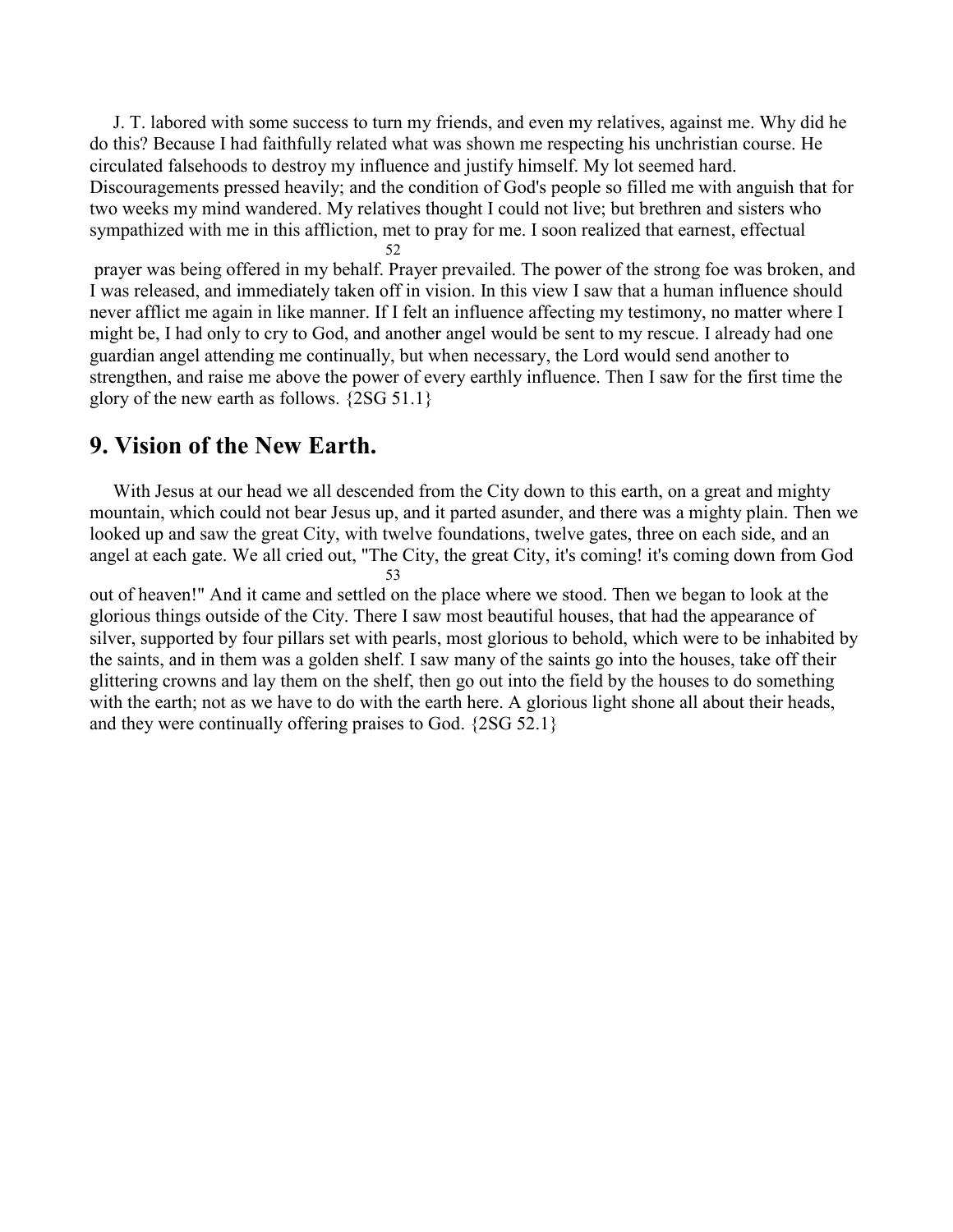And I saw another field full of all kinds of flowers, and as I plucked them I cried out, They will never fade. Next I saw a field of tall grass most glorious to behold; it was living green, and had a reflection of silver and gold, as it waved to the glory of King Jesus. Then we entered a field full of all kinds of beasts--the lion, the lamb, the leopard and the wolf, all together in perfect union. We passed through the midst of them, and they followed on peaceably after. Then we entered a wood, not like the dark woods we have here; but light and beautiful. The branches of the trees waved to and fro, and we all cried out, "We will dwell safely in the wilderness and sleep in the woods." We passed through the

 54 woods, for we were on our way to Mount Zion. As we were traveling along, we met a company who were also gazing at the glories of the place. I noticed red as a border on their garments; their crowns were brilliant; their robes were pure white. As we greeted them I asked Jesus who they were. He said they were martyrs that had been slain for him. With them was an innumerable company of little ones; they had a hem of red on their garments also. Mount Zion was just before us, and on the mount was a building which looked to me like a temple, and about it were seven other mountains, on which grew roses and lilies. And I saw the little ones climb, or if they chose, use their little wings and fly to the top of the mountains, and pluck the never-fading flowers. There were all kinds of trees to beautify the place; the box, the pine, the fir, the oil, the myrtle, the pomegranate, and the fig-tree, bowed down with the weight of its timely figs, that made the place all over glorious. And as we were about to enter the temple, Jesus raised his lovely voice and said, Only the 144,000 enter this place, and we shouted Alleluia. {2SG 53.1}

 The temple was supported by seven pillars, all of transparent gold, set with pearls most glorious. The things I saw there I cannot describe. O that I could talk in the language of Canaan, then could I tell 55

a little of the glory of the better world. I saw there tables of stone in which the names of 144,000 were engraved in letters of gold. After we beheld the glory of the temple, we went out, and Jesus left us, and went to the City. Soon we heard his lovely voice again, saying, "Come, my people, you have come out of great tribulation, and done my will; suffered for me; come in to supper; for I will gird myself and serve you." We shouted Alleluia, glory, and entered into the City. And I saw a table of pure silver, it was many miles in length, yet our eyes could extend over it. I saw the fruit of the tree of life, the manna, almonds, figs, pomegranates, grapes, and many other kinds of fruit. I asked Jesus to let me eat of the fruit. He said, Not now. Those who eat of the fruit of this land, go back to earth no more. But in a little while, if faithful, you shall both eat of the fruit of the tree of life, and drink of the water of the fountain. And he said, You must go back to earth again, and relate to others what I have revealed to you. Then an angel bore me gently down to this dark world. {2SG 54.1}

 Bro. Wm. H. Hyde who was present, composed the following verses, which have gone the rounds of the religious papers, and have found a place in several hymn books. Those who have published, read and sung them have little thought that they originated from a vision of a girl, persecuted for her humble testimony.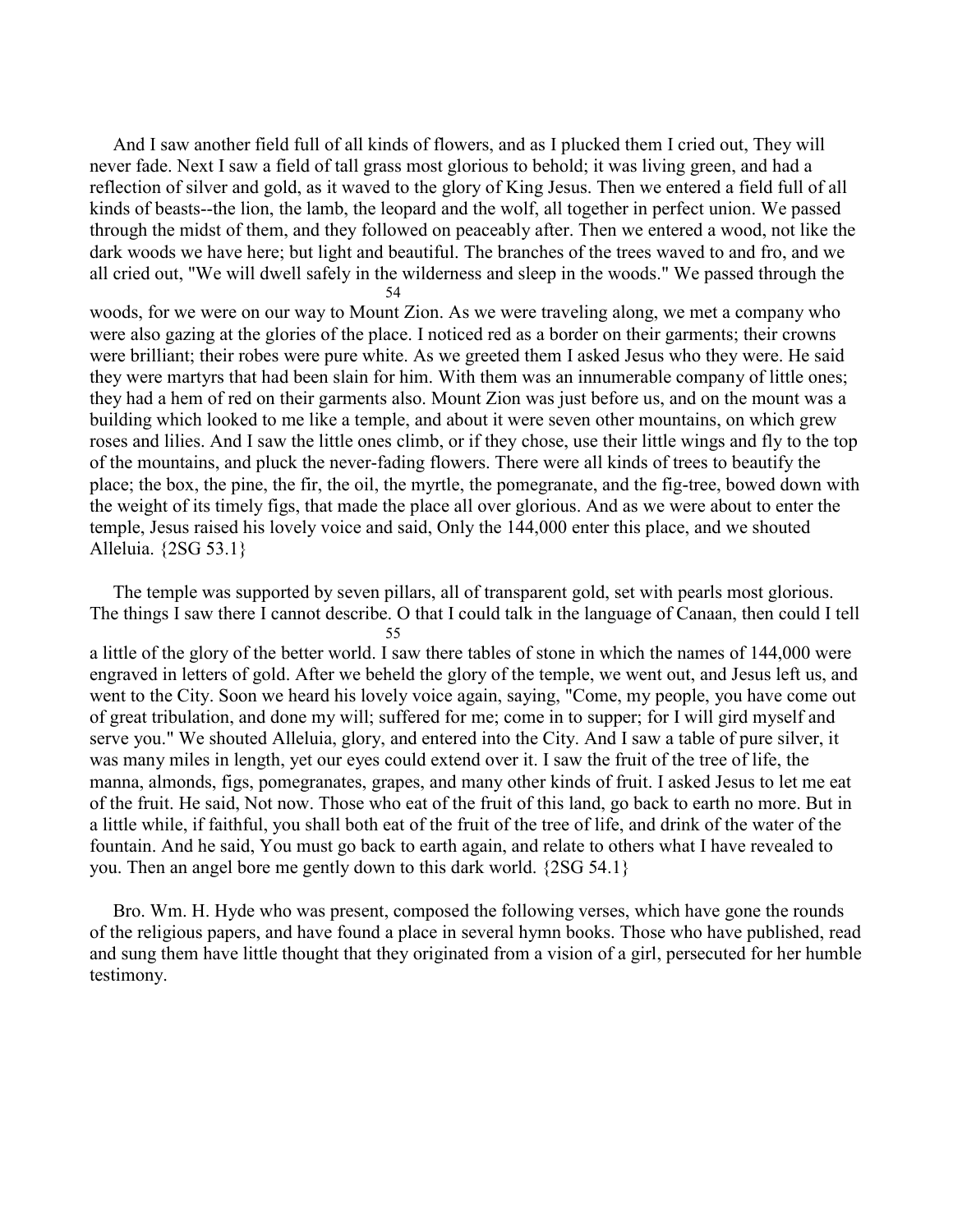The Better Land.

 We have heard from the bright, the holy land, We have heard, and our hearts are glad; For we were a lonely pilgrim band, And weary, and worn and sad. They tell us the pilgrims have a dwelling there-- No longer are homeless ones; And we know that the goodly land is fair, Where life's pure river runs.

 They say green fields are waving there, That never a blight shall know; And the deserts wild are blooming fair, And the roses of Sharon grow. There are lovely birds in the bowers green-- Their songs are blithe and sweet; And their warblings gushing ever new, The angels' harpings greet.

 We have heard of the palms, the robes, the crowns, And the silvery band in white; Of the City fair with pearly gates, All radiant with light. We have heard of the angels there, and saints, With their harps of gold, how they sing; Of the mount, with the fruitful tree of life, Of the leaves that healing bring.

 The King of that country, he is fair, He's the joy and the light of the place; In his beauty we shall behold him there, And bask in his smiling face. We'll be there, we'll be there in a little while; We'll join the pure and the blest; We'll have the palm, the robe, the crown, And forever be at rest. {2SG 55.1}

56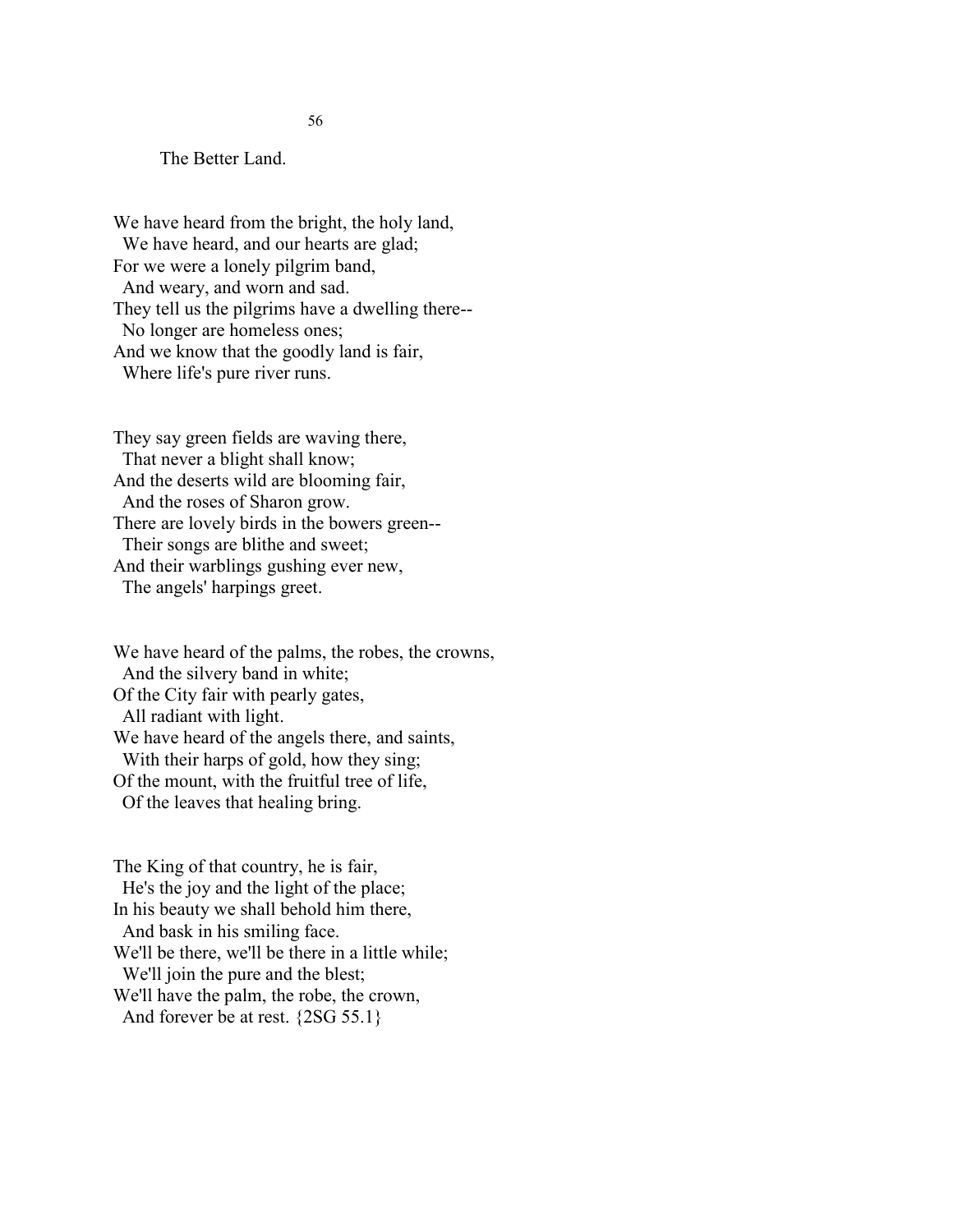#### **10. Trials and Victories.**

 About this time I was subjected to a severe trial. If the Spirit of the Lord rested upon a brother or sister in meeting, and they glorified God by praising him, some raised the cry of mesmerism. And if it pleased the Lord to give me a vision in meeting, some would say, "It is excitement and mesmerism." Grieved and desponding, I often went alone to some retired place to pour out my soul before Him who invites the weary and heavy laden to come and find rest. As my faith claimed the promises, Jesus seemed very near. The sweet light of heaven shone around me, and there have I been taken off in vision. Then I would relate what God had revealed to me alone, where no earthly influence could affect me; but I was told by some that I mesmerized myself, and that those who lived the nearest to God were most liable to be deceived by Satan. According to this teaching, our only safety from delusion was to remain quite a distance from God in a backslidden state. O, thought I, has it come to this, that those who honestly go to God alone to plead his promises, and to claim his salvation, are to be charged with being under the foul influence of mesmerism? Do we ask our kind Father in heaven 58

for bread, only to receive a stone or a scorpion? These things wounded my spirit, and wrung my soul in keen anguish, well nigh to despair, while many would have me believe that there was no Holy Spirit, and that all the exercises that holy men of God have experienced, were only mesmerism or the deceptions of Satan. {2SG 57.1}

 At this time visions were given me to correct the errors of those who had taken the extreme view of some texts of Scripture, and refrained wholly from labor, and rejected all those who would not receive their views on this point, and some other things which they held to be religious duties. God revealed these errors to me in vision, and sent me to his erring children to declare them; but many of them wholly rejected the message, and charged me with conforming to the world. On the other hand, the nominal Adventists charged me with fanaticism, and I was falsely, and by some, wickedly, represented as being the leader of the fanaticism that I was laboring to do away. Different times were set for the Lord to come, and were urged upon the brethren. But the Lord showed me that they would pass by, for the time of trouble must come before the coming of Christ, and that every time that was set, and passed, would only weaken the faith of God's people. For this I was charged with being with the evil servant, that said in his heart, "My Lord delayeth his coming." {2SG 58.1}

59

 All these things weighed heavily upon my spirits, and in the confusion, I was sometimes tempted to doubt my own experience. And while at family worship one morning, the power of God began to rest upon me, and the thought rushed into my mind that it was mesmerism, and I resisted it. Immediately I was struck dumb, and for a few moments was lost to everything around me. I then saw my sin in doubting the power of God, and that for so doing I was struck dumb, and that my tongue should be loosed in less than twenty-four hours. A card was held up before me, on which was written in gold letters the chapter and verse of the following texts of Scripture: {2SG 59.1}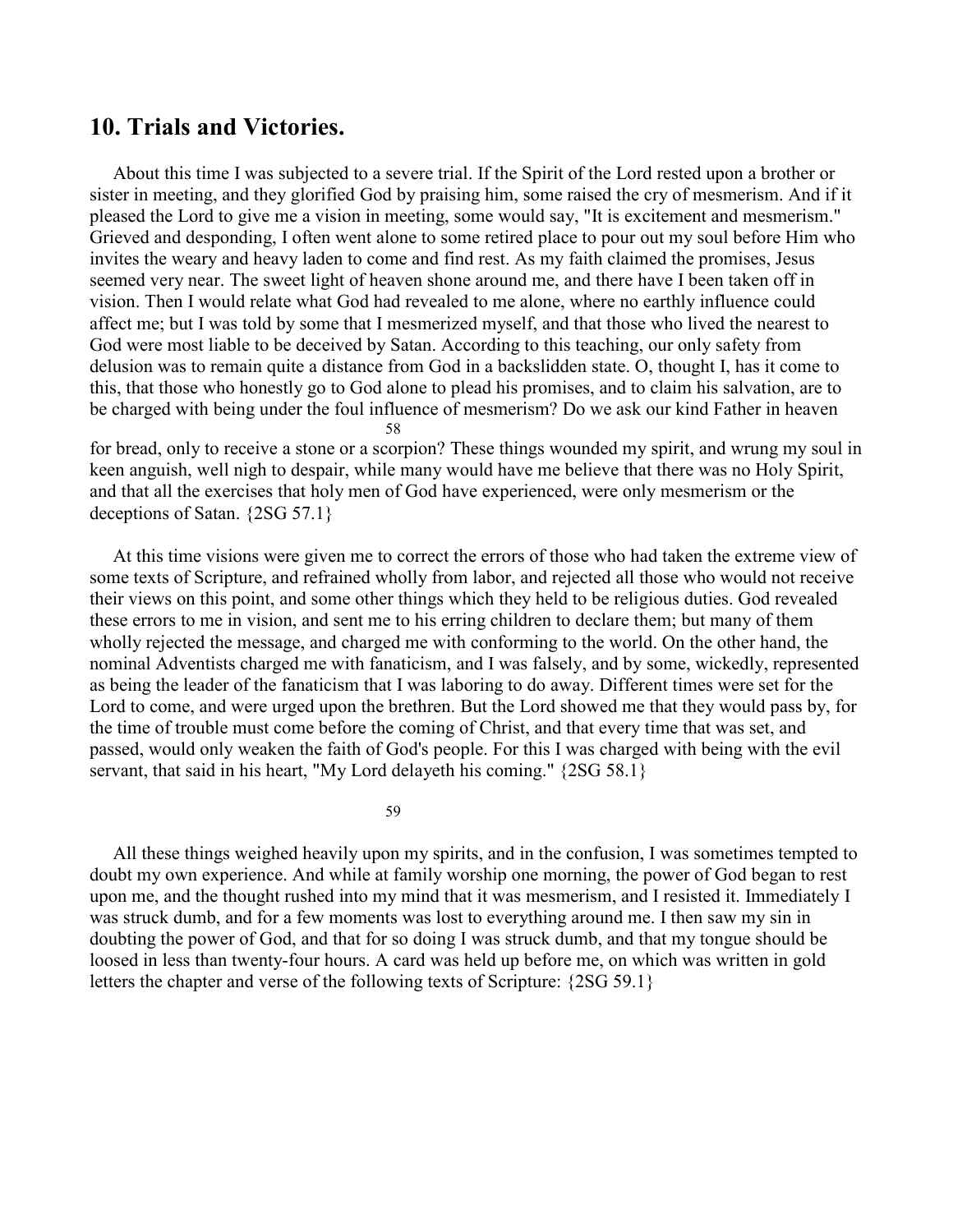Luke i, 20; John xvi, 15; Acts ii, 4; iv, 29-31; Matt. vii, 6-12, 15; xxiv, 24; Col. ii, 6-8; Heb. x, 35- 39; iv, 10-12; Phil. i, 6, 27-29; ii, 13-15; Eph. vi, 10-18; iv, 32; 1 Pet. i, 22; John xiii, 34, 35; 2 Cor. xiii, 5; 1 Cor. iii, 10-13; Acts xx, 28-30; Gal. i, 6-9; Luke xii, 3-7; iv, 10, 11; 2 Cor. iv, 6-9, 17, 18; 1 Pet. i, 5-7; 1 Thess. iii, 8; Mark xvi, 17, 18; John ix, 20-27; xiv, 13-15; xv, 7, 8; Mark i, 23-25; Rom. viii, 38, 39; Rev. iii, 7-13; xiv, 4, 5; Phil. iii, 20; James v, 7, 8; Phil. iii, 21; Rev. xiv, 14-17; Heb. iv, 9; Rev. xxi, 2; xiv, 1; xxii, 1-5. {2SG 59.2}

 After I came out of vision, I beckoned for the slate, and wrote upon it that I was dumb, also what 60 I had seen, and that I wished the large Bible. I took the Bible and readily turned to all the texts that I had seen upon the card. I conversed that day with slate and pencil. Next morning my tongue was loosed to shout the praises of God. After that, I dared not doubt my experience, or for a moment resist the power of God, however others might think of me. {2SG 59.3}

 Up to this time I could not write. My trembling hand was unable to hold my pen steadily. While in vision I was commanded by an angel to write the vision. I attempted it, and wrote readily. My nerves were strengthened, and my hand became steady. {2SG 60.1}

 It was very crossing for me to relate to individuals what I had been shown concerning their wrongs. It caused me great distress to see others troubled or grieved. And when obliged to declare the messages, I often softened them down and related what I had seen as favorable for the individual as I could, and then would go by myself and weep in agony of spirit. I looked upon those who had only their own souls to care for, and thought if I were in their condition I would not murmur. How could I relate the plain, cutting testimonies given me of God? I anxiously watched the result, and if the individual reproved, rose up against it, and afterwards opposed the truth, these queries would arise 61

in my mind. Did I deliver the message just as I should? Oh, God! could there not have been some way to save them? And then such distress hung upon my soul, I often felt that death would be a welcome messenger, and the grave a sweet resting-place. I did not realize that I was so unfaithful, and did not see the danger and sin of such a course, until I was taken in vision into the presence of Jesus. He looked upon we with a frown, and turned his face from me. It is not possible to describe the terror and agony I then felt. I fell upon my face before him, but had no power to utter a word. O, how I longed to be covered and hid from that dreadful frown. Then could I realize, in some degree, what the feelings of the lost will be when they cry, "Mountains and rocks, fall on us, and hide us from the face of Him that sitteth on the throne, and from the wrath of the Lamb." {2SG 60.2}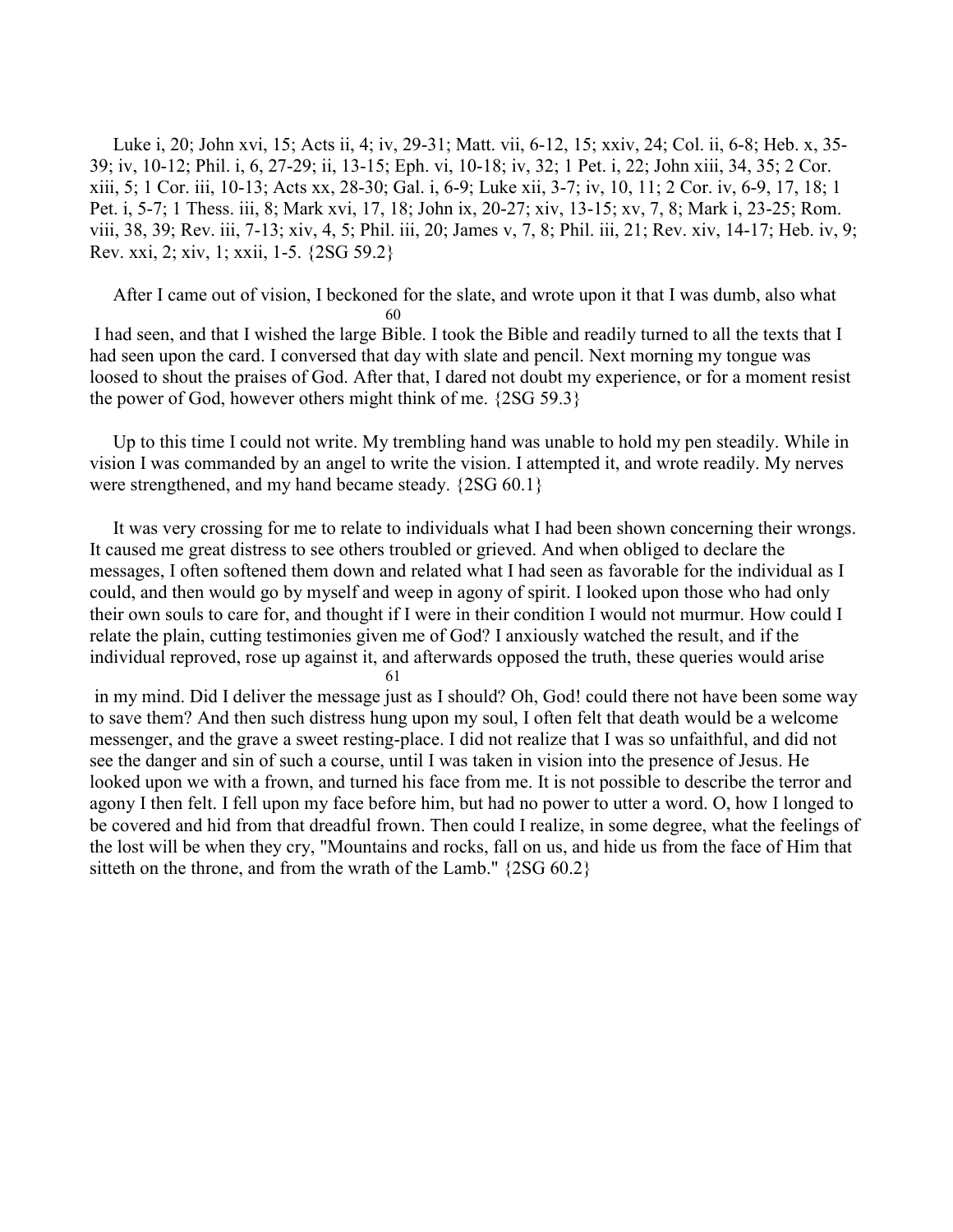Presently an angel bid me rise, and the sight that met my eyes can hardly be described. A company was presented before me whose hair and garments were torn, and whose countenances were the very picture of despair and horror. They came close to me, and took their garments and rubbed them on mine. I looked at my garments, and saw that they were stained with blood. Again I fell like one dead, at the feet of my accompanying angel. I could not plead one excuse, and longed to be away

62

from such a holy place. Again the angel stood me up on my feet, and said, "This is not your case now, but this scene has passed before you to let you know what your situation must be, if you neglect to declare to others what the Lord has revealed to you. But if you are faithful to the end, you shall eat of the tree of life, and shall drink of the river of the water of life. You will have to suffer much, but the grace of God is sufficient." I then felt willing to do all that the Lord might require me to do, that I might have his approbation, and not feel his dreadful frown. {2SG 61.1}

 While visiting my sisters in Poland, I was afflicted with sickness. Those present united in prayer in my behalf, and the disease was rebuked. Angels seemed to be in the room, and all was light and glory. I was again taken off in vision, and shown that I must go about three miles to a meeting, and when there should learn what the Lord would have me do. We went and found quite a large gathering of the brethren and sisters. None had known of any special meeting. J. T. was there. He had boasted that he understood the art of mesmerism, and that he could mesmerize me; that he could prevent me from having a vision, or telling a vision in his presence. There were many present who had heard this boast. I arose in the congregation. My visions came up fresh before me, and I commenced relating them, 63

 when I felt a human influence being exerted against me. I looked at J. T. He had his hand up to his face, and was looking through his fingers, his eyes intently fixed upon me. His lips were compressed, and a low groan now and then escaped him. In a moment I remembered the promise which the Lord had given me, and turned to him and related what the Lord had shown me in Portland; that if I was in danger of being affected by a human influence, to ask for another angel, who would be sent to protect me. I then raised my hands to heaven and earnestly cried, Another angel, Father! another angel! I knew that my request was granted. I felt shielded by the strong Spirit of the Lord, and was borne above every earthly influence, and with freedom finished my testimony. The saints were comforted, and rejoiced in the Lord. J. T. was asked why he had not stopped my relating the vision? He answered, "Oh, some of you would have her talk." With strong confidence, rejoicing in God, we returned to my sister's. {2SG 62.1}

 Some in Paris, Me., believed that it was sin to work. Jesse Stevens was leader in this error, and exerted a strong influence over others. He had been a Methodist preacher and was considered a faithful christian. He had won the confidence of many by his zeal for the truth, and apparent holy living, which 64

caused some to believe him especially directed of the Lord. The Lord gave me a reproof for him; that he was going contrary to the word of God in abstaining from labor, and urging his errors upon others, denouncing all who did not receive them. He rejected every evidence which the Lord gave to convince him of his error, and was firm to take nothing back in his course. He followed impressions and went weary journeys, walking great distances, where he would only receive abuse, and considered that he was suffering for Christ's sake. {2SG 63.1}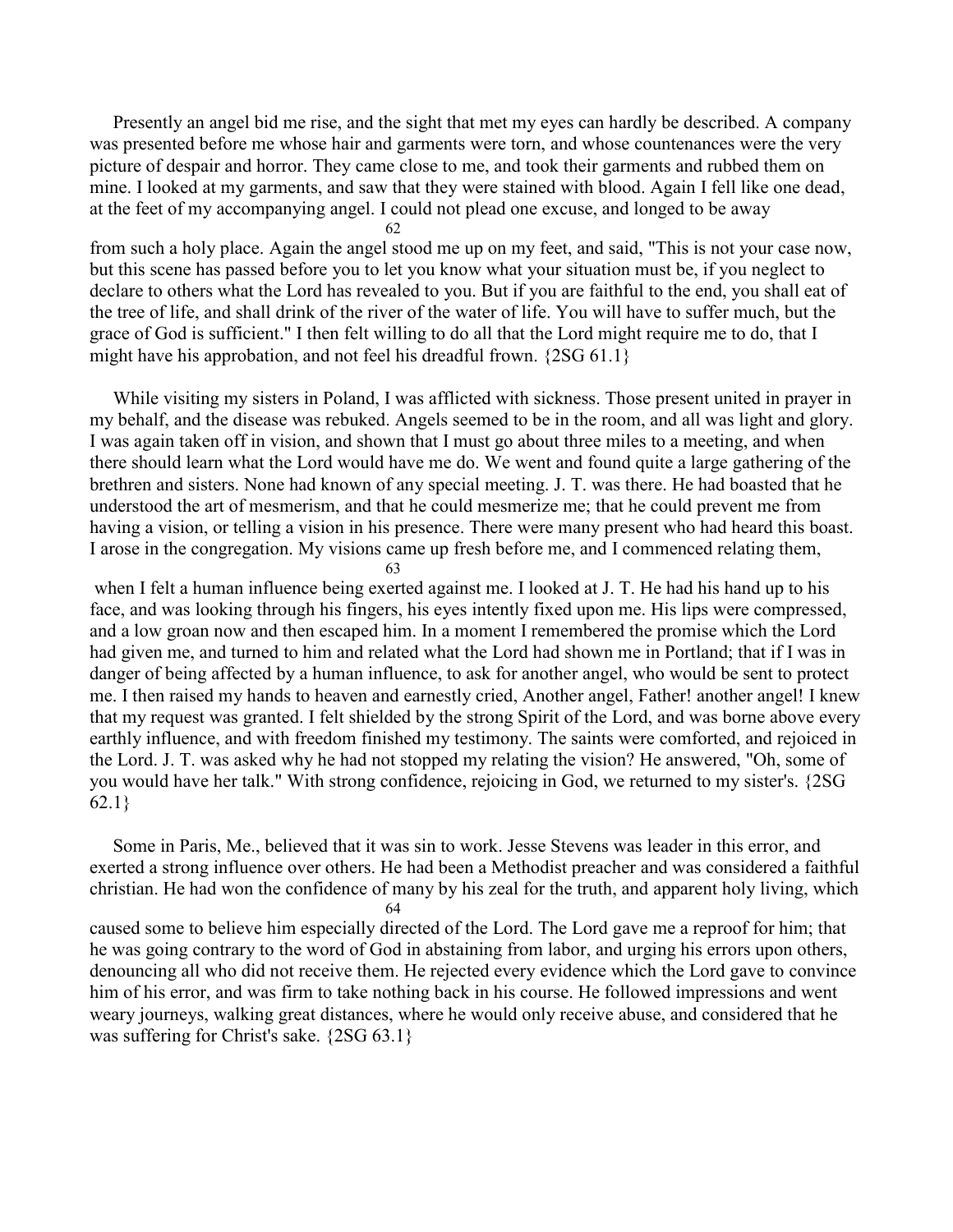The Lord gave me faithful messages for this man, and I was sent long distances to warn the people of God against the errors he was urging upon them. At one time I was shown that I must go to Paris, for there was a meeting appointed which I must attend. I followed the directions given me, and there learned that S. had notified the brethren that there was to be a great meeting the next day at the house of Bro. C., and he urged all to attend. {2SG 64.1}

 The next morning we went to the place appointed for meeting. When S. came in and saw us present he seemed troubled. The meeting commenced with prayer. Then as I tried to pray, the blessing of the Lord rested upon me, and I was taken off in vision. S. had declared that he would listen to nothing 65

but Bible. I was shown what the Bible taught in contrast with his errors. I then saw that the frown of God was upon him; that he was leading astray honest, conscientious souls. They feared to differ with him. Yet they saw inconsistencies in his faith, and their judgment told them he was wrong. His object in appointing that meeting was to make an effort to strengthen the cords of error with which he had bound these souls. I saw that God would work for the salvation of his people; that S. would soon fully manifest himself, and all the honest would see that it was not a right spirit which actuated him, and that his career would soon close. I was told by those present that he would hear no more, and took his hat and left the house. Soon after this the snare was broken, and he could have but little influence over souls. He denounced the visions as being of the Devil, and continued to follow his impressions, until Satan seemed to take the full control of his mind. His friends at length were obliged to confine him, where he made a rope of some of his bed clothing with which he hung himself. Thus ended his career. {2SG 64.2}

 At my father's house in Portland, I was shown that I must go to Portsmouth the next day and bear my testimony there. My sister Sarah traveled with me, and Bro. White accompanied us. I had no means 66

to pay my fare,but prepared to go, trusting in the Lord to open the way. The first car bell was ringing, as I put on my bonnet. I looked out of the window, and saw a good brother driving very fast up to the gate. His horse was reeking with sweat. He quickly entered the house, and asked, "Is there any one here who needs means? I was impressed that some one here needed money." We hastily related that we were going to Portsmouth at the Lord's bidding, and had nothing to go with, but resolved to start, trusting in the providence of God to open the way. The brother handed us money enough to carry us to Portsmouth and back. Said he, "Take a seat in my wagon, and I will carry you to the depot." While on the way he told us he could not hold his horse, he would come with great speed. The distance was twelve miles. We had just taken our seats when the cars started. Here the Lord tested and proved us, and strengthened our faith as we were brought into a very straight place, and were carried through by the manifestation of his providence. I had freedom in bearing my testimony in Portsmouth. {2SG 65.1}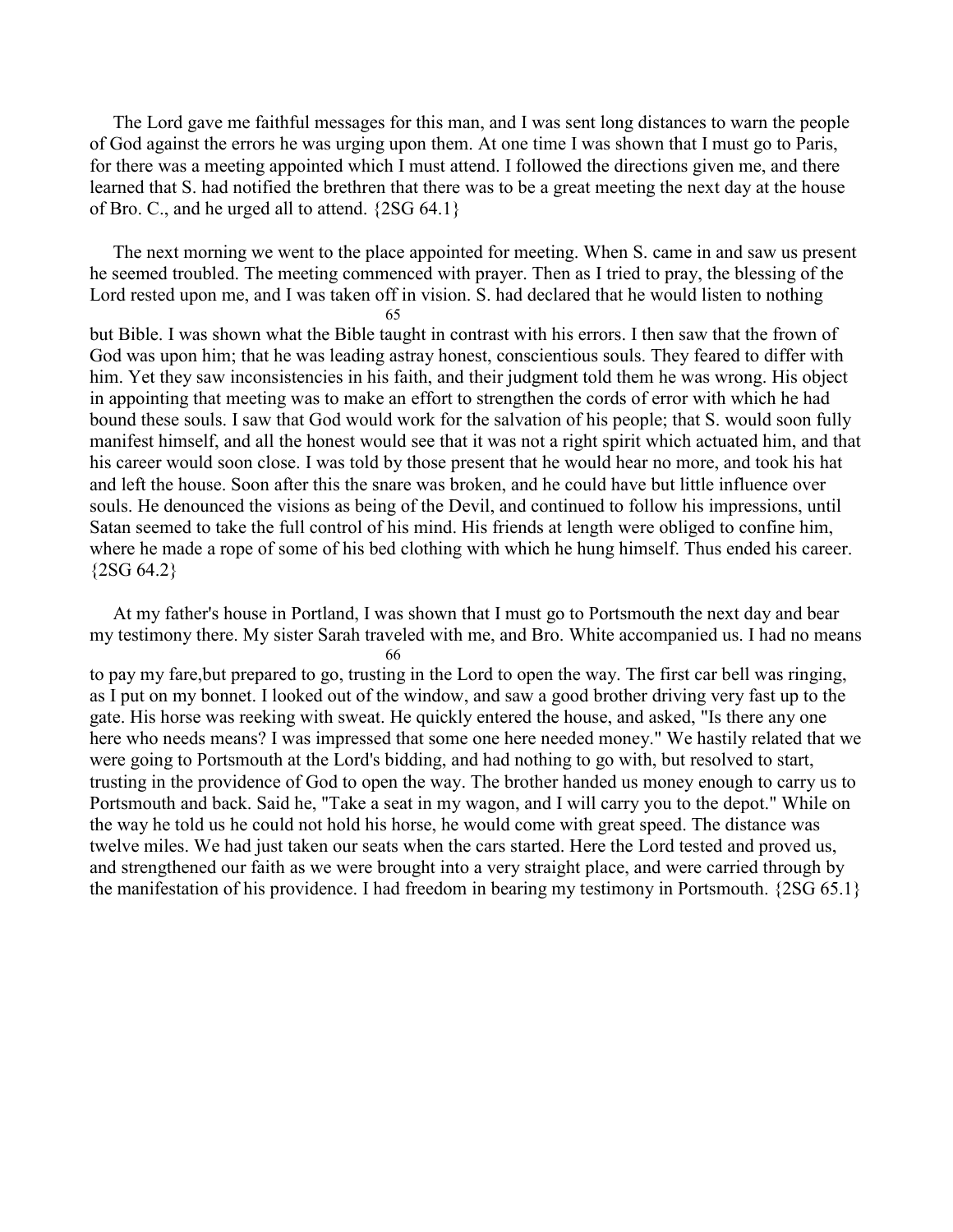#### **11. Visit to Massachusetts.**

68

 I was then shown that I must visit Massachusetts, and there bear my testimony. When we reached Boston, I learned that T., who opposed me in Maine, arrived a few hours before. We considered our being sent to Massachusetts just at that time, was to save God's people from falling under his influence.  ${2SG 67.1}$ 

 It was arranged that I should go to Roxbury and there relate my message. I found a large company collected in a private house. I felt the opposition that existed in the hearts of my brethren and sisters, yet in the strength of the Lord delivered my unpopular message. As I was speaking, a sister who had been opposed to me, arose and interrupted me. She grasped my hand, saying, "I said that the Devil sent you, but I can doubt no longer," and she declared to those present that I was a child of God, and that he had sent me. All in the meeting were greatly blessed. The power of the Lord attended the testimony, and every heart was comforted and refreshed. T. Haskins who had usually led in their meetings, arose with his countenance beaming with joy, and said, "The same power attends this, that attended the truth in 1844. I do not expect to find another so green a spot this side of our deliverance." We next visited

 Bro. Nichols' family in Dorchester, and had a meeting there of the deepest interest. Again H. testified that the Lord had abundantly blessed him, and that he could go forty days on the strength he there received. But T. was exerting his influence to discourage and close up my way by spreading lying reports concerning me. H., who had been made so happy as he received my testimony, fell under the influence of T., and as his mind turned, he became unsettled, then unstable. It was evident that he was rejecting the counsel of God against himself. He seemed unhappy, and finally went into the spiritual view of the second advent, and received the grossest errors, neglected his family, took a spiritual wife, and his lawful wife died of a broken heart. {2SG 67.2}

 I next visited Randolph, New Bedford and Carver. The Lord gave me liberty in all these places to bear my testimony, which was generally received, and the desponding and weak were strengthened. I made it my home at the house of Bro. O. Nichols. They were ever ready with words of encouragement to comfort me when in trial, and often their prayers ascended to heaven in my behalf, until the clouds were dispersed, and the light of heaven again cheered me. Nor did their kindness end here. They were attentive to my wants, and generously supplied me with means to travel. They were reproached 69

 because they took a stand in favor of my visions, and on account of this they were obliged to be in almost constant conflict, for many were anxious to turn them against me. A faithful record is kept of their acts of love and benevolence. They will not lose their reward. He that seeth in secret is acquainted with every kind and generous act, and will reward them openly. {2SG 68.1}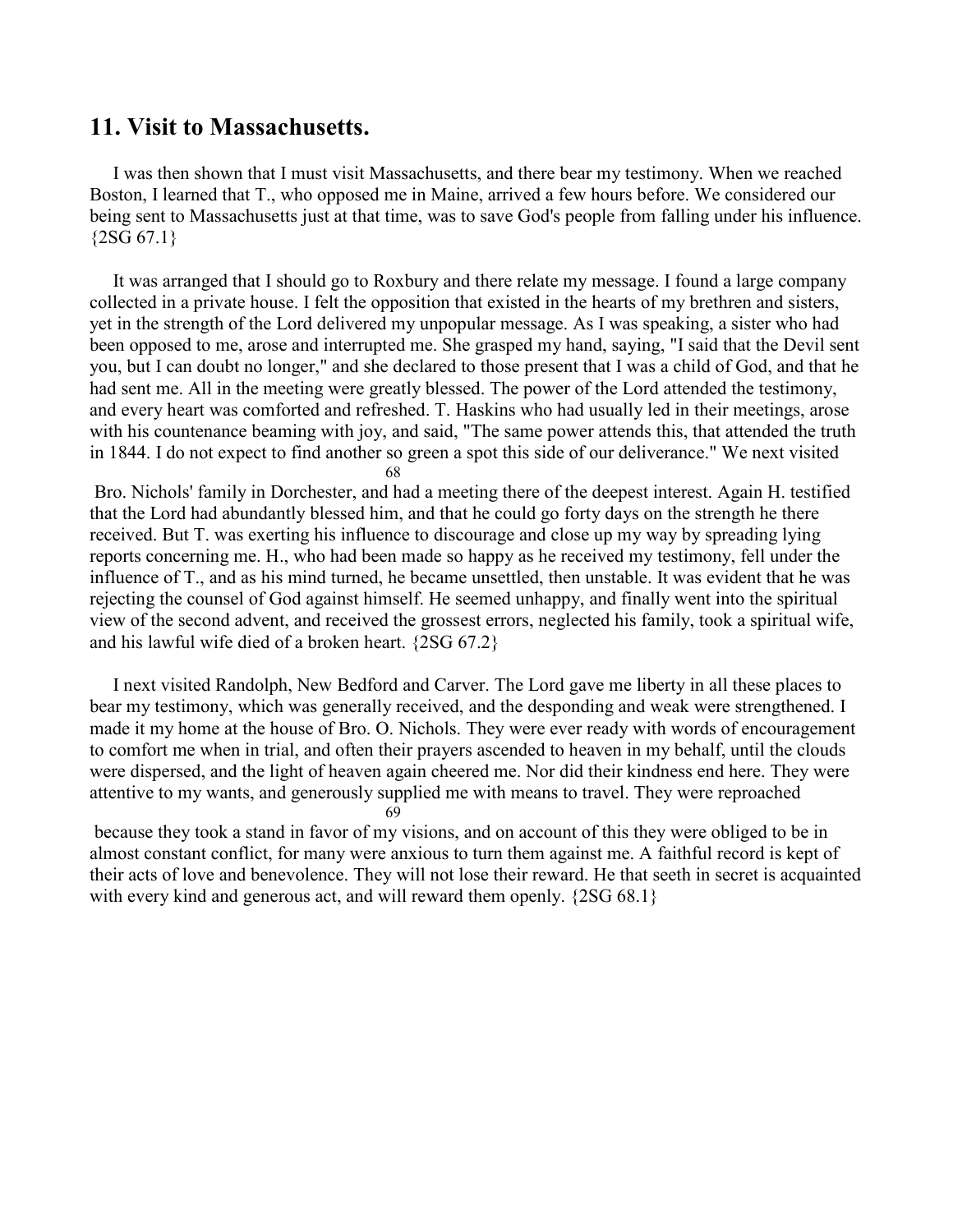Soon H., who had opposed me in Maine, came in great haste to Massachusetts with a document to destroy my influence. I have never had the privilege of reading it, or hearing it read, and have not been able to obtain a copy of it to this day. This document was read in my absence, when I could not answer for myself. As near as I can learn, H. got up the document, then urged a sister, who was occasionally with me during the two weeks of my extreme sickness, when my mind wandered, as stated on page 51, to sign it. She was then on a sick bed, suffering great confusion of mind, and to get rid of H., consented to have him sign her name to the document. At a later period this sister confessed to me in tears her regret that her name was ever attached to the document. She is not a Sabbath-keeper, yet has since cheerfully given her name to a certificate on another page which kills the slanderous document. May the Lord lead this sister to embrace the third message, and may we again enjoy sweet union as when 70

at her altar of prayer, I had my first vision as stated on page 30. {2SG 69.1}

 We learned from one who had heard the document read in Boston and Roxbury, that H. had gone to Carver to read it there. At first I felt distressed. I could not see why God should suffer me thus to be reproached. I had to suffer anguish of spirit for others, and now my character was attacked. For a short time I sunk in discouragement. But as I went before the Lord with this severe trial, he gave me grace to bear it. His strong arm supported me. I was not suffering as an evil-doer, but for Christ's sake, and how many had suffered the same before me, even Jesus, the Saviour of the world, was reproached and falsely accused, and these words seemed ever before me, "Are ye able to drink of the cup?" Can "ye be baptized with the baptism?" I felt, as I was bowed before the Lord, that I could say, Let me know the fellowship of Christ's sufferings. I knew what was reported as being in that document was false, and Jesus knew it, then why should I be troubled? I fully believed that Jesus was soon to come, and then my name, which was handled so maliciously here, would be justified. I there consecrated myself, my name and all, to God, and with reconciliation could say, Only let my poor name be written in the

71

Lamb's book of life, and men may handle it just as God suffers them. Let me suffer with Christ that I may reign with him. {2SG 70.1}

 My sister had previously gone to Carver, expecting Bro. Nichols to bring me in a few days. She was present at the reading of that document. She suffered on my account. H. said in the morning that he had been in a horror of darkness all night. No wonder. He feared my sister would expose him in his past fanatical course; but she would not condescend to mention those groveling acts of fanaticism in that portion of his career that she was acquainted with. {2SG 71.1}

 I bear no ill will to those who used me thus. In a little from this the slanderer and the liar will receive their reward. That which they have sown they shall also reap. I could look up and rejoice from the depths of my heart, that there was a living God, Judge over all, who is acquainted with every heart, and to him I committed my cause. {2SG 71.2}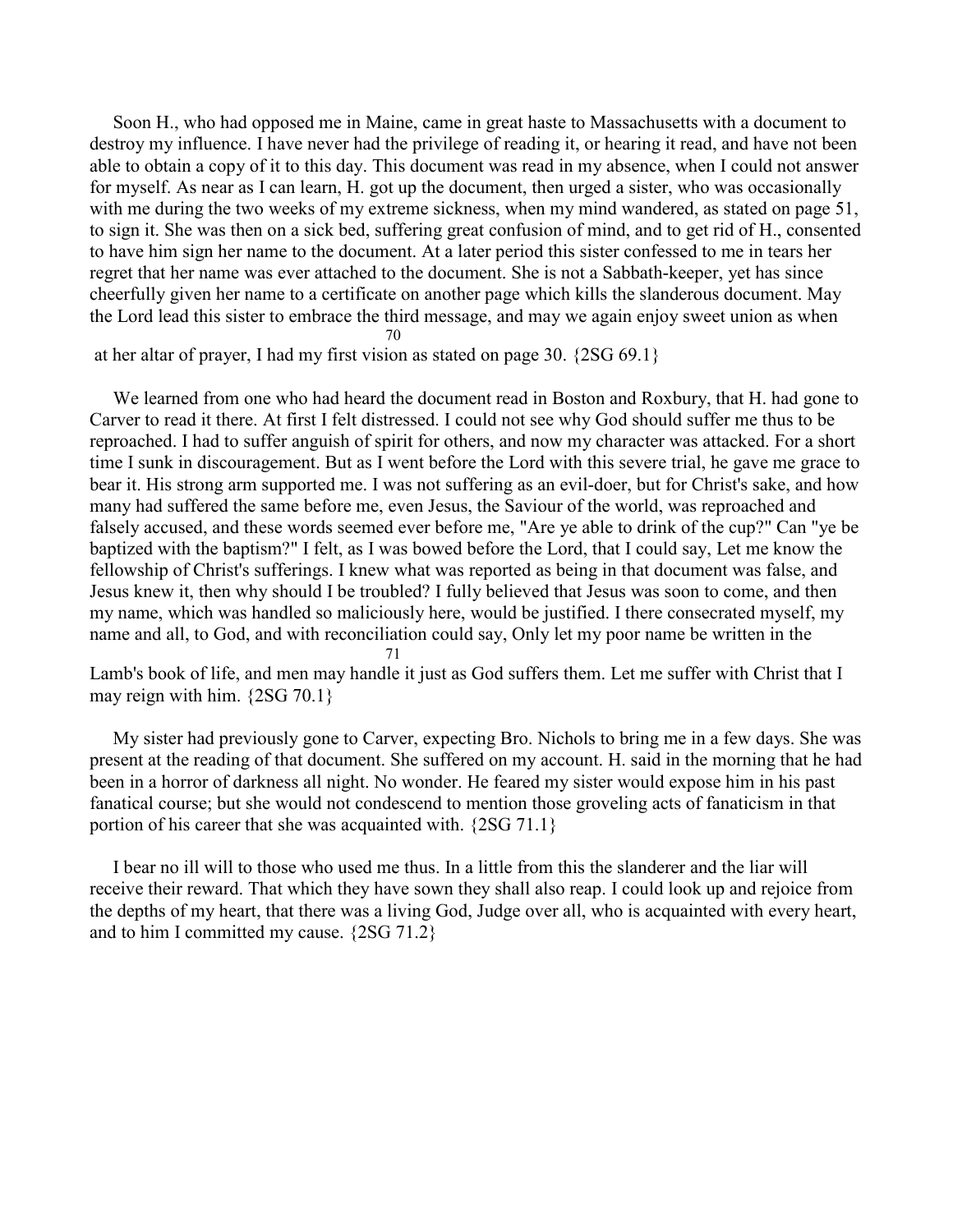In a few weeks I visited Carver, and found that a few had been influenced by H. But in many instances where the way had been previously closed up, it was now opened, and I had more friends than I had before. There was a young sister in the house where we tarried who was subject to fits, and she was afflicted with this most distressing disease while we were there. All seemed to be alarmed. 72

Some said, "Go for the doctor;" others, "Put on the tea-kettle for hot water." I felt the spirit of prayer. We prayed to the Lord to deliver the afflicted. In the name and strength of Jesus I put my arms around her, and lifted her up from the bed, and rebuked the power of Satan, and bid her, "Go free." She was instantly brought out of the fit, and praised the Lord with us. We had a solemn, refreshing season in this place. We told them that we had not come to defend character, or to expose the wickedness of men who were laboring to destroy our influence, but to do our Master's will, and God would take care of the result of the efforts made by designing men. Our hearts were strengthened and the church encouraged. {2SG 71.3}

 About this time sister C. S. Minor came from Philadelphia, and we met in Boston. Different errors were affecting the Advent people. The spiritual view of Christ's coming, that great deception of Satan, was ensnaring many, and we were often obliged, through a sense of duty, to bear a strong testimony against it. Sr. M.'s influence went in favor of spiritualism, although she felt unwilling to acknowledge it. Those who would stand clear from this influence were obliged to be decided, and have nothing to do with it, but in the fear of God bear their testimony against it. {2SG 72.1}

As we were about to journey to New Bedford, a special message came to me from Sr. M. to come 73

and relate what the Lord had shown me. Bro. N. took my sister and myself to the house where quite a number were collected. There were individuals present whom I had been shown were strong fanatics. They dealt in a human or satanic influence, and called it the Spirit of God. I had not seen them before with my natural eyes, yet their countenances were familiar; for their errors and corrupting influence had been shown me and I felt forbidden to relate my vision in such a company. There were some present that we loved; but they had been led away in this deception. The leading ones considered this a favorable opportunity to exert their influence over me, and cause me to yield to their views.  ${2SG 72.2}$ 

 I knew their only object was to mangle the visions, spiritualize away their literal meaning, and throw a satanic influence upon me, and call it the power of God. Sr. M. addressed me, urging me to relate the visions. I respected her, but knew she was deceived in regard to that company. I refused to relate my vision to them, only that part which related to them. We told them we had no fellowship for their spirit, and in the name of God would resist it. They flattered; but it had no effect. Then they tried to terrify me, commanding me. They said it was my duty to tell them the visions. I faithfully warned 74

those whom I believed to be honest, and begged them to renounce their errors, and leave the company that was leading them astray. I left them, free from their influence and spirit. A portion of that company in a few weeks were left to run into the basest fanaticism. {2SG 73.1}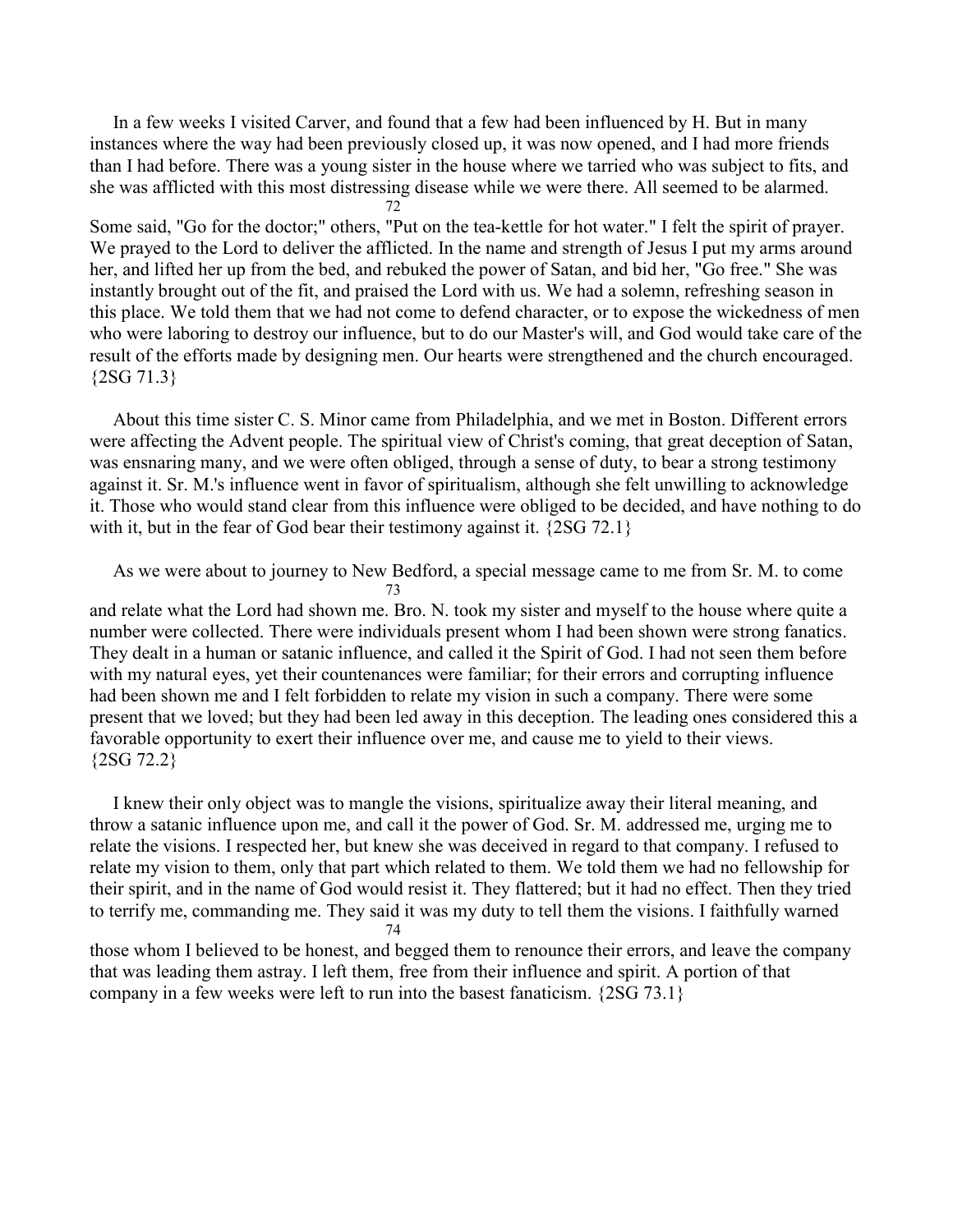Those were troublesome times. If we had not stood stiffly then, we should have made shipwreck of our faith. Some said we were stubborn; but we were obliged to set our faces as a flint, and turn not to the right hand nor to the left. Those who believed in the spiritual coming of Christ, were so insinuating, like the serpent in the garden, to suit their purpose they would profess such a mild, meek spirit, that we had to be on our guard, strengthened on every side with scripture testimony concerning the literal, personal appearing of our Saviour. {2SG 74.1}

 I have often seen the lovely Jesus, that he is a *person*. I asked him if his Father was a person, and had a form like himself. Said Jesus, "I am in the express *image* of my Father's Person." I have often seen that the spiritual view took away the glory of heaven, and that in many minds the throne of David, and the lovely person of Jesus had been burned up in the fire of spiritualism. {2SG 74.2}

#### **12. Meeting at Randolph.**

 By invitation of Bro. and Sr. Nichols, my sister S. and myself again went to Massachusetts, and made their house our home. There was in Boston and vicinity a company of fanatical persons, who held that it was a sin to labor. Their principal message was, "Sell that ye have and give alms." They said they were in the Jubilee, the land should rest, and the poor must be supported without labor. Sargent, Robbins, and some others, were leaders. They denounced my visions as being of the Devil, because I had been shown their errors. They were severe upon all who did not believe with them. While we were visiting at Bro. N.'s, R. and S. came from Boston to obtain a favor of Bro. N., and said they had come to have a visit, and tarry over night with him. Bro. N. replied that he was glad they had come, for sisters Sarah and Ellen were in the house, and wished them to become acquainted with us. They changed their mind at once, and could not be persuaded to come into the house. Bro. N. asked if I could relate my message in Boston, and if they would hear, and then judge. "Yes," said they. "Come into Boston next Sabbath, we would like the privilege of hearing her." {2SG 75.1}

76

 Accordingly we designed to visit Boston, but in the evening, at the commencement of the Sabbath, I was shown in vision that we must not go into Boston, but in an opposite direction to Randolph; that the Lord had a work for us to do there. We went to Randolph, and found a large room full collected, and among them those who said they would be pleased to hear my message in Boston. As we entered, R. and S. looked at each other in surprise, and began to groan. They had promised to meet me in Boston, but thought they would disappoint us by going to Randolph, and while we were in Boston, warn the brethren against us. They did not have much freedom. At intermission one of their number remarked that good matter would be brought out in the afternoon. Sr. N. answered, "I believe it." R. told my sister that I could not have a vision where he was. {2SG 76.1}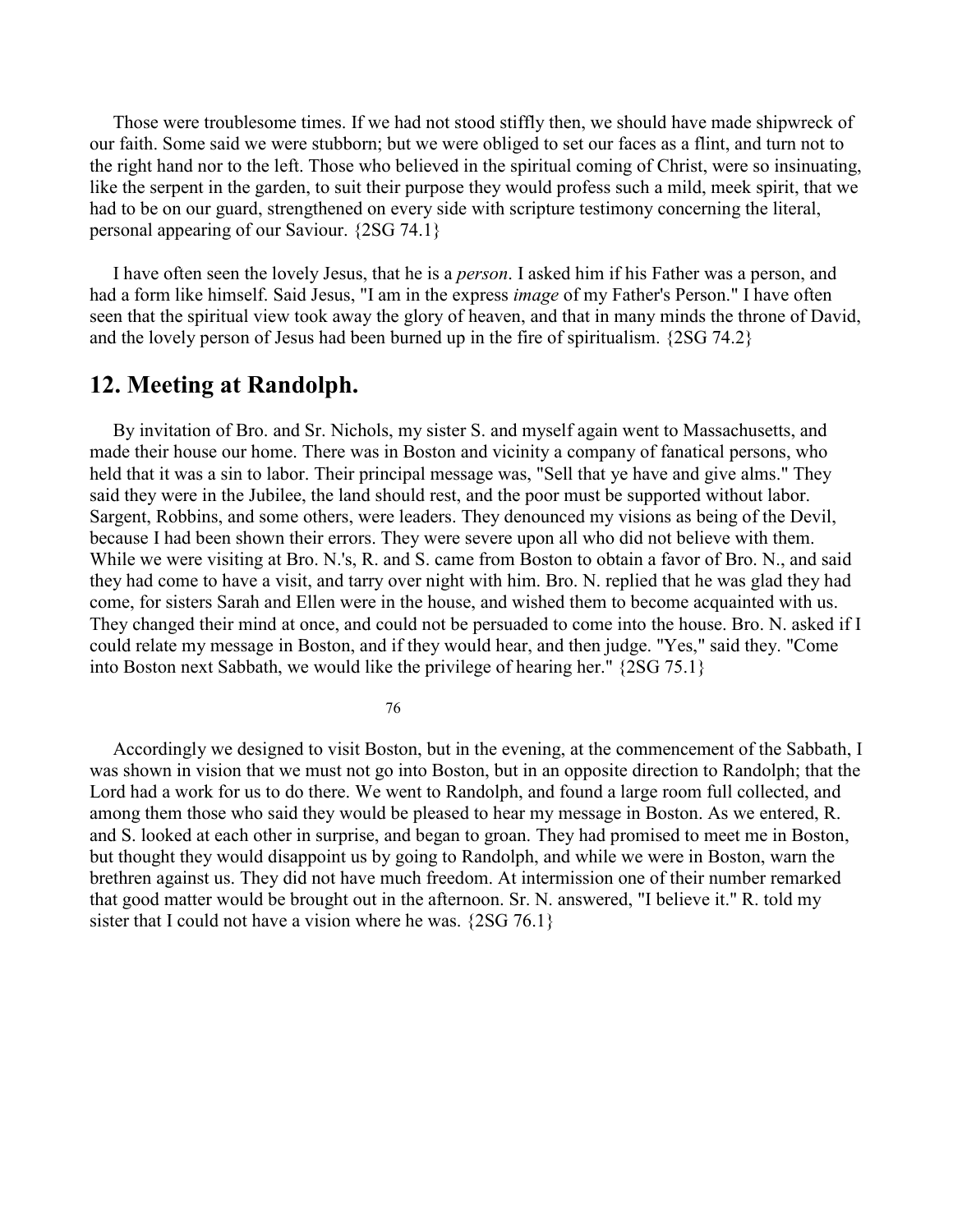In the afternoon the blessing of the Lord rested upon me, and I was taken off in vision. I was again shown the errors of R. and S., and others united with them. I saw that they could not prosper; that truth would triumph in the end, and error be brought down. I was shown that they were not honest, and then I was carried into the future and shown some thing of the course they would pursue, that they would continue to despise the teachings of the Lord, despise reproof, and that they would be left in total

 77 darkness,to resist God's Spirit until their folly should be made manifest to all. A chain of truth was presented to me from the scriptures, in contrast with their errors. When I came out of vision, candles were burning. I had been in vision nearly four hours. {2SG 76.2}

 As I was unconscious to all that transpired around me while in vision, I will copy from Bro. Nichols' description of that meeting. {2SG 77.1}

 "Sister Ellen was taken off in vision with extraordinary manifestations, and continued talking in vision with a clear voice, which could be distinctly understood by all present, until about sundown. S., R. and F. were much exasperated, as well as excited, to hear sister E. talk in vision, which they declared was of the Devil; they exhausted all their influence, and bodily strength, to destroy the effect of the vision. They would unite in singing very loud; and then alternately would talk and read from the Bible in a loud voice, in order that E. might not be heard, until their strength was exhausted, and their hands would shake so they could not read from the Bible. But amidst all this confusion and noise, E.'s clear and shrill voice, as she talked in vision, was distinctly heard by all present. The opposition of these men continued as long as they could talk and sing, notwithstanding some of their own friends 78

rebuked them, and requested them to stop. But says R, 'You are bowed to an idol; you are worshiping a golden calf.' {2SG 77.2}

 "Mr. Thayer, the owner of the house, was not fully satisfied that her vision was of the Devil, as R. declared it to be. He wanted it tested in some way. He had heard that visions of satanic power were arrested by opening the Bible and laying it on the person in vision, and asked S. if he would test it in this way, which he declined to do. Then Thayer took a heavy, large quarto family Bible which was laying on the table, and seldom used, opened it, and laid it open upon the breast of E. while in vision, as she was then inclined backward against the wall in the corner of the room. Immediately after the Bible was laid upon her, she arose upon her feet, and walked into the middle of the room, with the Bible open in one hand, and lifted up as high as she could reach, and with her eyes steadily looking upward, declared in a solemn manner, 'The inspired testimony from God,' or words of the same import. And then she continued for a long time, while the Bible was extended in one hand, and her eyes looking upwards, and not on the Bible, to turn over the leaves with her other hand, and place her finger upon certain passages, and correctly utter their words with a solemn voice. Many present looked at the passages where her finger was pointed, to see if she spoke them correctly, for her eyes at the same time 79

were looking upwards. Some of the passages referred to were judgments against the wicked and blasphemers; and others were admonitions and instructions relative to our present condition. {2SG 78.1}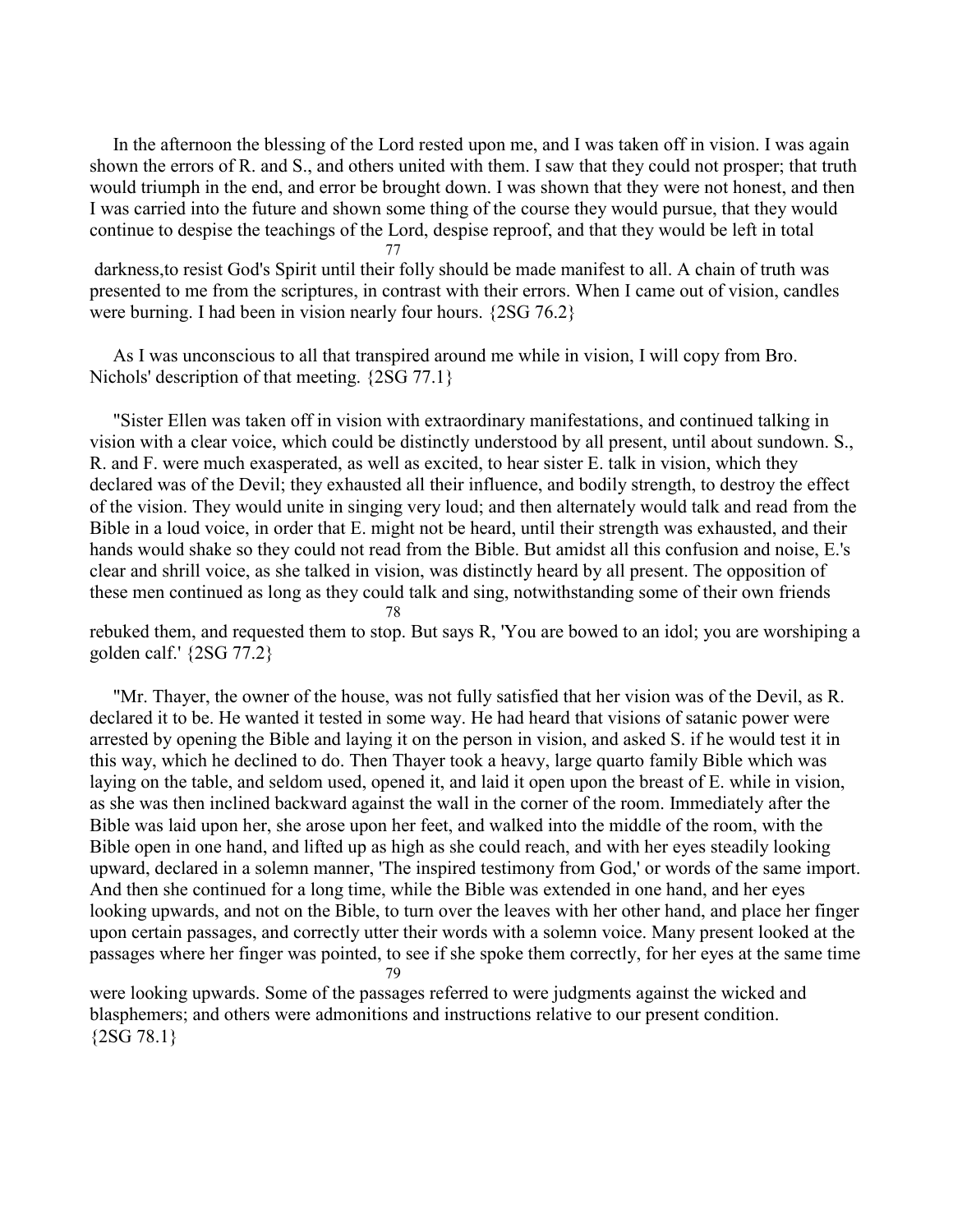"In this state she continued all the afternoon until near sunset, when she came out of vision. When E. arose in vision upon her feet, with the heavy open Bible in her hand, and walked the room, uttering the passages of scripture, S., R. and F. were silenced. For the remainder of the time they were troubled, with many others; but they shut their eyes and braved it out without making any acknowledgement of their feelings." {2SG 79.1}

#### **13. Return to Maine.**

 Opposition to our faith increased in Portland. One evening as we were engaged in prayer, the window was broken in just above my head, and the glass came down upon me. I continued praying. One man in his blind rage was cursing and swearing while we continued to to plead with God, that when his indignation should come upon the shelterless head of the poor sinner, we might be hid in the secret of his pavilion. The man's voice hushed, and he was seen hastening from the place. He could  $\frac{80}{100}$ 80

not endure the sound of prayer, or the thought of the judgment. {2SG 79.2}

 About this time Bro. Nichols visited us. One afternoon we had a season of prayer. While bowed before the Lord, two of our most wicked, profane neighbors, entered the door, and broke in upon our worship, saying, "Up! and off your knees! for in fifteen minutes the work-house-cart will be after you." We did not heed the interruption, but continued in prayer. In a few moments they entered again, repeating nearly the same words. A number of times we were thus broken in upon by these poor, wicked men. {2SG 80.1}

 The same afternoon an officer was sent to visit us, while some of our neighbors raised their windows to hear the result. Father was away to his work, and mother stepped to the door. He told her that complaints had reached him that we disturbed the peace of the neighborhood by noisy praying, and sometimes praying in the night, and he was requested to attend to the matter. Mother answered that we prayed morning and night, and sometimes at noon, and should continue to do so; that Daniel prayed to his God three times a day, notwithstanding the king's decree. He said that he had no objection to prayer, and if there was more of it in the neighborhood, it would make them better. "But," said he, 81

"they complain of your praying in the night." He was told that if any of the family were sick, or were in distress of mind in the night, it was our custom to call upon God for help, and we found relief. He was referred to our near neighbor who used strong drink. His voice was often heard cursing and blaspheming God. Why did not the neighbors send you to him, to still the disturbance he causes in the neighborhood? He serves his master, we serve the Lord our God. His curses and blasphemy seem not to disturb the neighbors while the voice of prayer greatly troubles them. "Well," said the officer, "what shall I tell them that you will do?" My mother replied, "Serve God, let the consequences be what they may." The officer left, and we had no further trouble from that quarter. {2SG 80.2}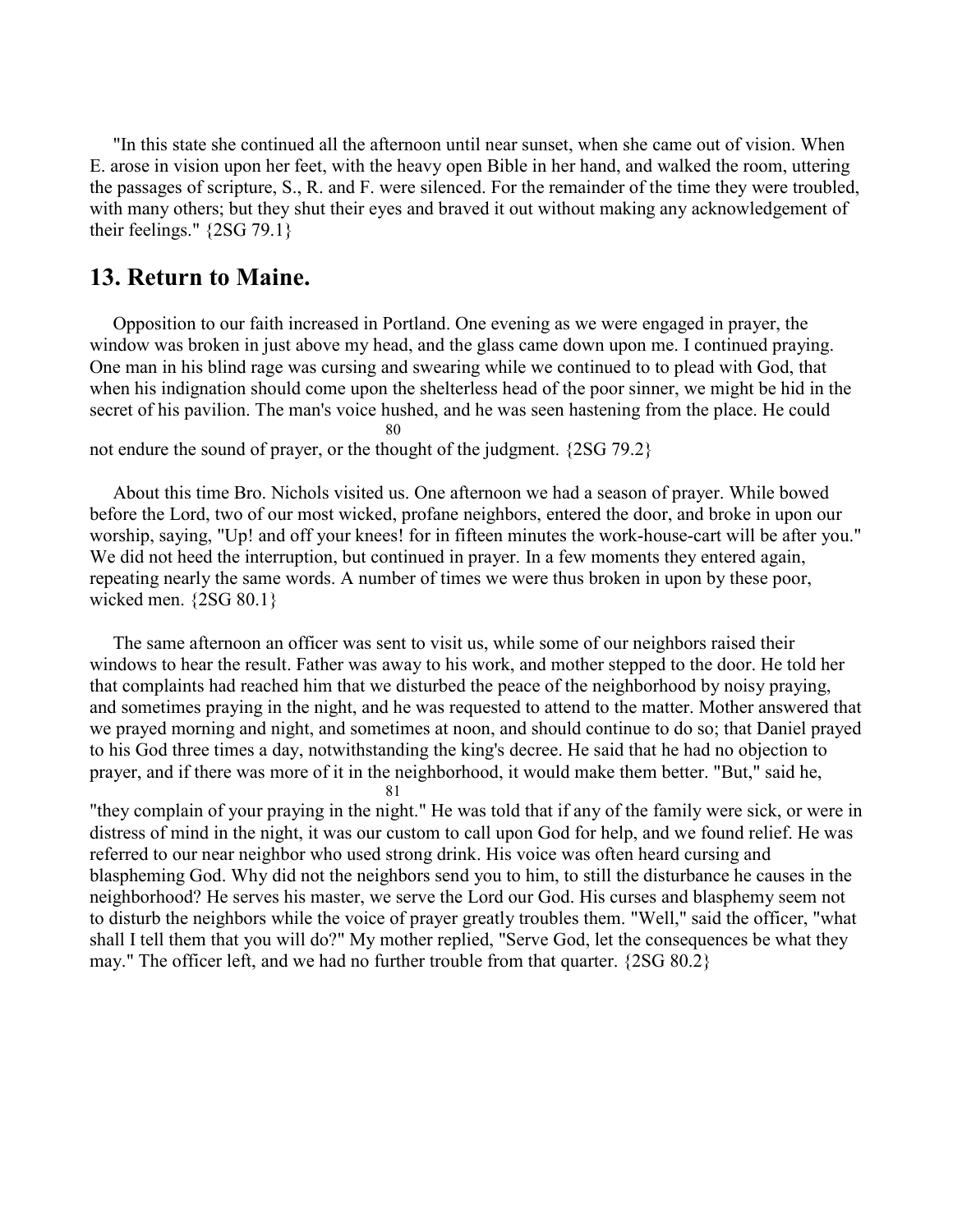In a few days while our family were quietly engaged at evening prayer, some young men, imitating the example of their parents, commenced making a noise around the house. At length they ran for an officer. He came, and the boys told him to listen. Said he, "Is this what you have called me out for? That family is doing what every family ought to do. They are making no disturbance; and if you call me for this purpose again, I will put you in the lock-up, for disturbing a peaceable family while attending to their religious duties." After this we were not molested. {2SG 81.1}

 The neighbors' fears were often aroused by frequent thunder and lightning that summer. A number 82

 had been killed instantly. And if there was an appearance of a thunderstorm, some parents sent their children to our house inviting one of the family to visit them, and stay until the storm was over. The children innocently told the whole story: "for ma says the lightning will not strike a house where the advent people are." One night there was a fearful storm. The heavens presented a continual sheet of lightning. A few rushed from their beds into the street, calling upon God for mercy, saying, "The judgment day has come." My brother Robert was then living, and was very happy. He went out of the house and walked to the head of the street, praising the Lord. He said he never prized the hope of the Christian as he did that night, as he saw the terror and insecure position of those who had no hope in Christ. {2SG 81.2}

 In 1846, on a visit to New Bedford, Mass., I became acquainted with Bro. Joseph Bates. He was keeping the Sabbath, and urged its importance. I did not feel its importance, and thought that Bro. B. erred in dwelling upon the fourth commandment more than the other nine. But the Lord gave me a vision. I was conducted to the second vail. It was lifted, and I beheld the ark, and on it the mercy-seat. Jesus raised the cover of the ark, and I beheld the tables of stone on which the ten commandments 83

 were written. I was amazed as I saw the fourth commandment. A halo of glory was all around it; for it was the only one of the ten which points out to man who the living God is, the maker of heaven and earth. {2SG 82.1}

 August 30th, 1846 I was married to Elder James White. In a few months we attended a conference in Topsham, Me. Bro. J. Bates was present. He did not then fully believe that my visions were of God. It was a meeting of much interest. But I was suddenly taken ill and fainted. The brethren prayed for me, and I was restored to consciousness. The Spirit of God rested upon us in Bro. C.'s humble dwelling, and I was wrapt in a vision of God's glory, and for the first time had a view of other planets. After I came out of vision I related what I had seen. Bro. Bates asked if I had studied astronomy. I told him I had no recollection of ever looking into an astronomy. Said he, "This is of the Lord." I never saw Bro. Bates so free and happy before. His countenance shone with the light of Heaven, and he exhorted the church with power. {2SG 83.1}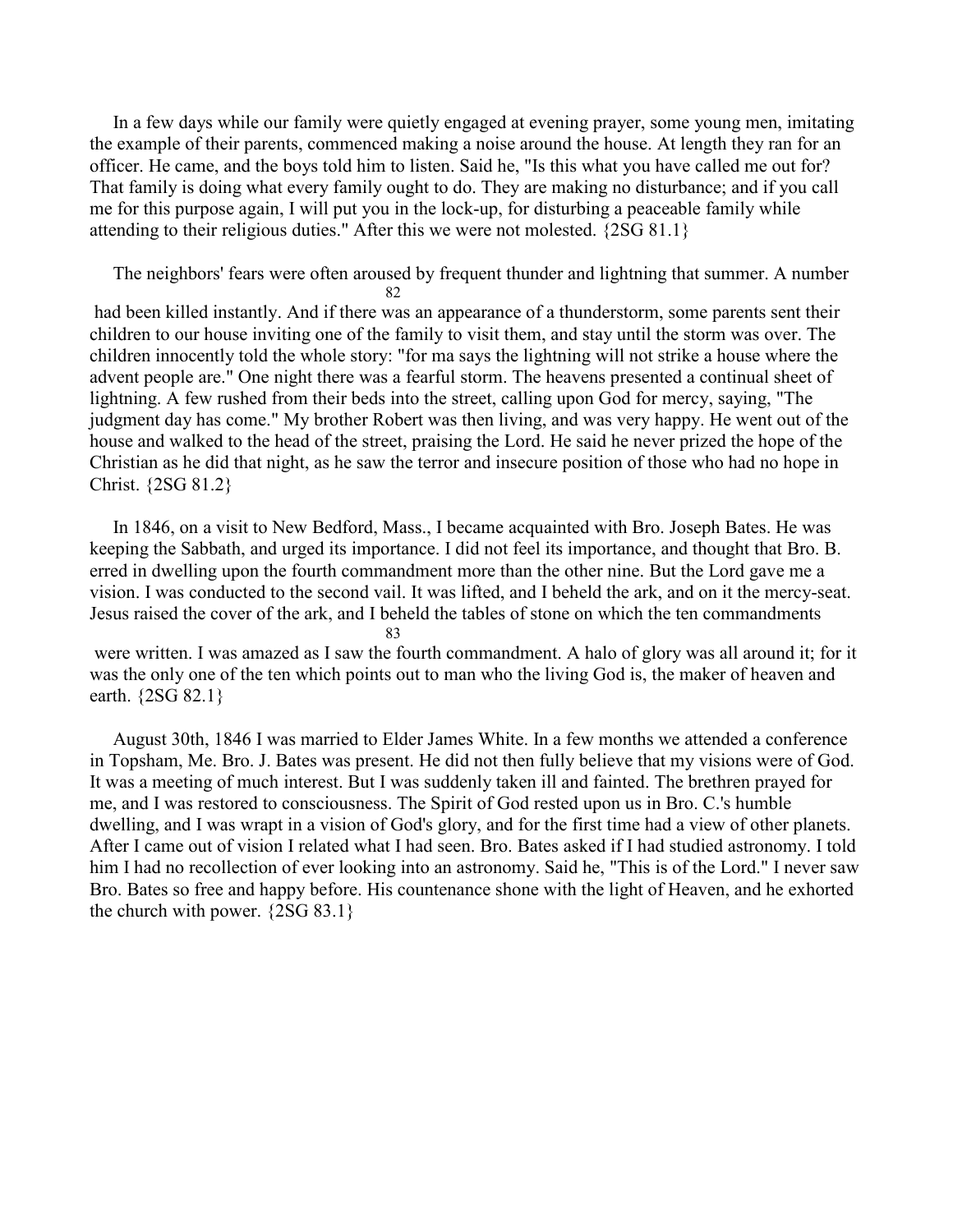On that journey I was shown that I should be much afflicted, and that we should have a trial of our faith on our return to Gorham, where my parents had moved. On our return I was taken very sick, and suffered extremely. My parents, husband and sister, united in prayer for me; but still I suffered on for 84

three weeks. Our neighbors thought I could not live. I often fainted like one dead; but in answer to prayer, revived again. My agony was such that I plead with those around me not to pray for me, for I thought their prayers were protracting my sufferings. Bro. and Sr. Nichols heard of my afflictions, and their son Henry visited us, bringing things for my comfort. My sufferings increased until every breath came with a groan. The neighbors gave me up to die. Many prayers had been offered to God in my behalf, yet it pleased the Lord to try our faith. After others had prayed, Bro. Henry commenced praying, and seemed much burdened, and with the power of God resting upon him, rose from his knees, came across the room, and laid his hands upon my head, saying, "Sister Ellen, Jesus Christ maketh thee whole," and fell back prostrated by the power of God. I believed that the work was of God, and the pain left me. My heart was filled with gratitude and peace. The language of my heart was, There is no help for us but in God; we cannot be in peace only as we rest in him and wait for his salvation. {2SG 83.2}

 The next day there was a severe storm, and none of the neighbors came to our house. I was able to be up in the sitting room. And as some saw the windows of my room raised they supposed I was not 85 living. They knew not that the great Physician had graciously entered the dwelling, and had rebuked disease and set me free. The next day we rode thirty-eight miles to Topsham. Inquiries were made of my father, at what time the funeral would be. Father asked, "What funeral?" "Why the funeral of your daughter." Father replied that she was healed by the prayer of faith, and was on her way to Topsham.  ${2SG 84.1}$ 

 Soon we took passage in the steamboat at Portland for Boston. The boat rolled fearfully, and the waves dashed into the cabin windows. The large chandelier fell to the floor with a crash. The table was prepared for breakfast, but the dishes were thrown upon the floor. There was great fear in the ladies' cabin. Some were confessing their sins, and crying to God for mercy. Some were calling upon the Virgin Mary to keep them. Others were making solemn vows to God that if they reached land they would devote their lives to God. It was a scene of terror and confusion. One lady in the berth above me, as the boat rocked, fell out of her berth to the floor, crying out at the top of her voice. Another turned to me and asked, "Are you not terrified? I suppose it is a fact that we may never reach land." I told her I had made Christ my refuge, and if my work was done, I might as well lie in the bottom of the 86

ocean as in any other place; but if my work was not done, all the waters of the ocean could not drown me. My trust was in God, that he would bring us safe to land if it was for his glory. {2SG 85.1}

 At this time I prized the Christian's hope. This scene brought vividly to my mind the day of the Lord's fierce anger, when the storm of his wrath will come upon the poor sinner. Then there will be bitter cries and tears, and confession of sin, and pleading for mercy; but all too late. "Because I have called and ye refused; I have stretched out my hand, and no man regarded; but ye have set at naught all my counsel, and would none of my reproof; I also will laugh at your calamity, I will mock when your fear cometh. {2SG 86.1}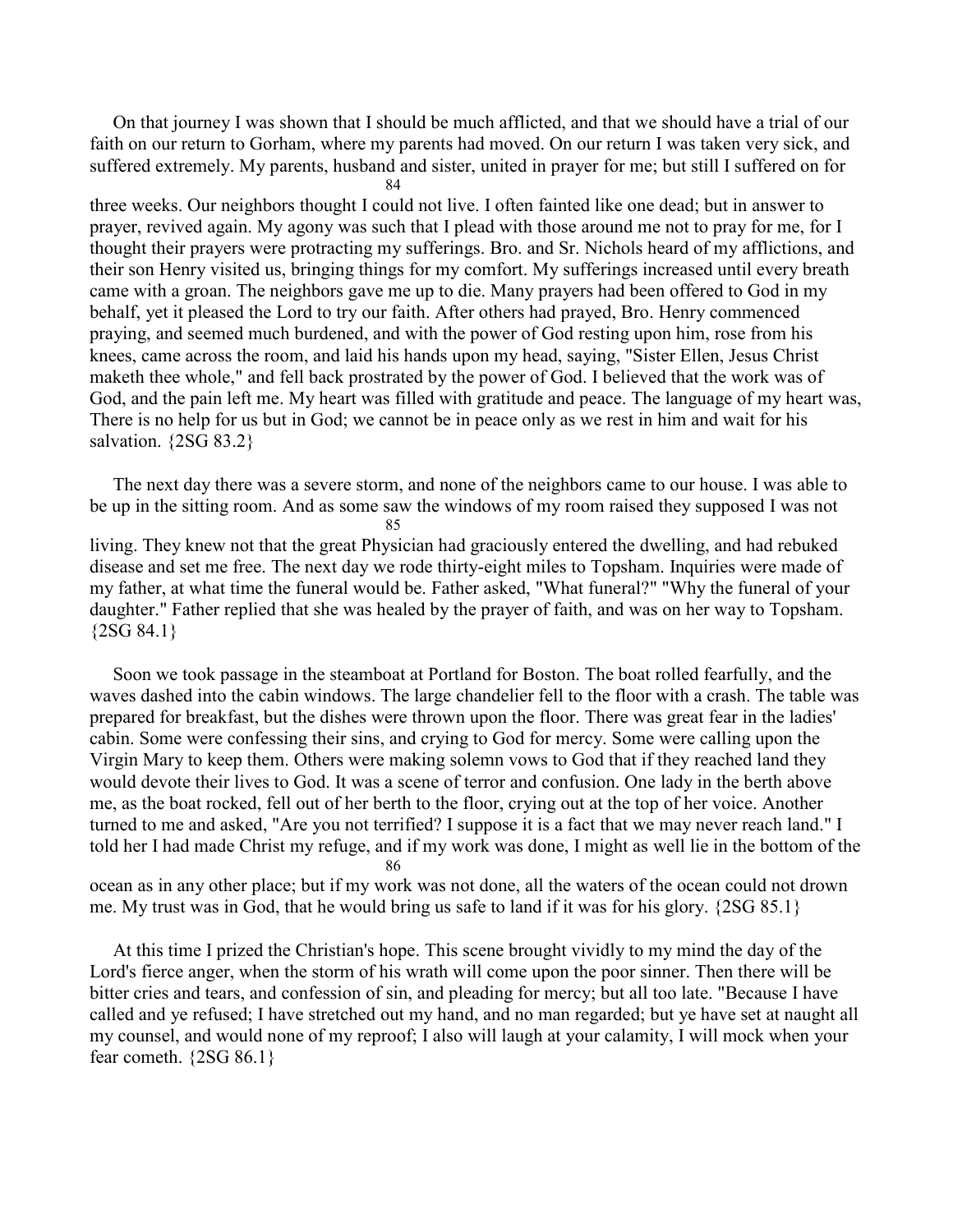Through the mercy of God we were all landed safe. But some of the passengers who manifested so much fear in the storm, made no reference to it, only to make light of their fears. The one who had so solemnly promised that if she was preserved to see land she would be a Christian, as she left the boat mockingly cried out, "Glory to God, I am glad to step on land again." I asked her to go back a few hours, and remember her vows to God. She turned from me with a sneer. {2SG 86.2}

 I was forcibly reminded of death-bed repentance. Some who serve themselves and Satan all their 87

life, as sickness subdues them, and a fearful uncertainty is before them, manifest some sorrow for sin, and perhaps say they are willing to die, and their friends make themselves believe they were converted and fitted for heaven. But if they should recover, would they not be as rebellious as ever? I am reminded of Prov. i, 27, 28. "When your fear cometh as desolation and your destruction cometh as a whirlwind; when distress and anguish cometh upon you, then shall they call upon me, but I will not answer; they shall seek me early, but they shall not find me." {2SG 86.3}

 August 26th, 1847, our eldest son, Henry Nichols White, was born. In October Bro. and Sr. Howland kindly offered us a part of their dwelling, which we gladly accepted, and commenced housekeeping with borrowed articles. We were poor and saw close times. My husband worked at handling stone on the Rail-road, which wore the skin on his fingers through, and the blood started in many places. We had resolved not to be dependent, but support ourselves, and have wherewith to help others. But we were not prospered. My husband worked very hard, but could not get what was due him for his labor. Bro. and Sr. H. freely divided with us whenever they could; but they were in close circumstances. They fully believed the first and second messages, and they generously imparted of their substance to forward the work, until they were dependent on their daily labor. {2SG 87.1}

88

 My husband changed his labor, and with his axe went into the woods to chop. He worked from early morning till dark, with a continual pain in his side, to earn about fifty cents a day. He was prevented from sleeping nights by severe pain. We endeavored to keep up good courage and trust in the Lord. I did not murmur. In the morning I felt grateful to God that he had preserved me through another night, and at night I was thankful that he had kept me through another day. {2SG 88.1}

 Our provisions were gone, and husband went to his employer to get money or provisions. It was a stormy day. He walked three miles and back, passed through the village of Brunswick where he had often lectured, with a bag of provisions on his back, tied in different apartments. As he entered the house very weary, my heart sunk within me. My first feelings were that God had forsaken us. I said to my husband, Have we come to this? Has the Lord left us? I could not restrain my tears, and wept aloud for hours, until I fainted. Prayer was offered in my behalf. When I breathed again, I felt the cheering influence of the Spirit of God. I regretted that I had sunk under discouragement. We desire to follow Christ and be like him; but we shun trials and remain at a distance from him. Suffering and trials bring us nigh to Jesus. The furnace consumes the dross and brightens the gold. {2SG 88.2}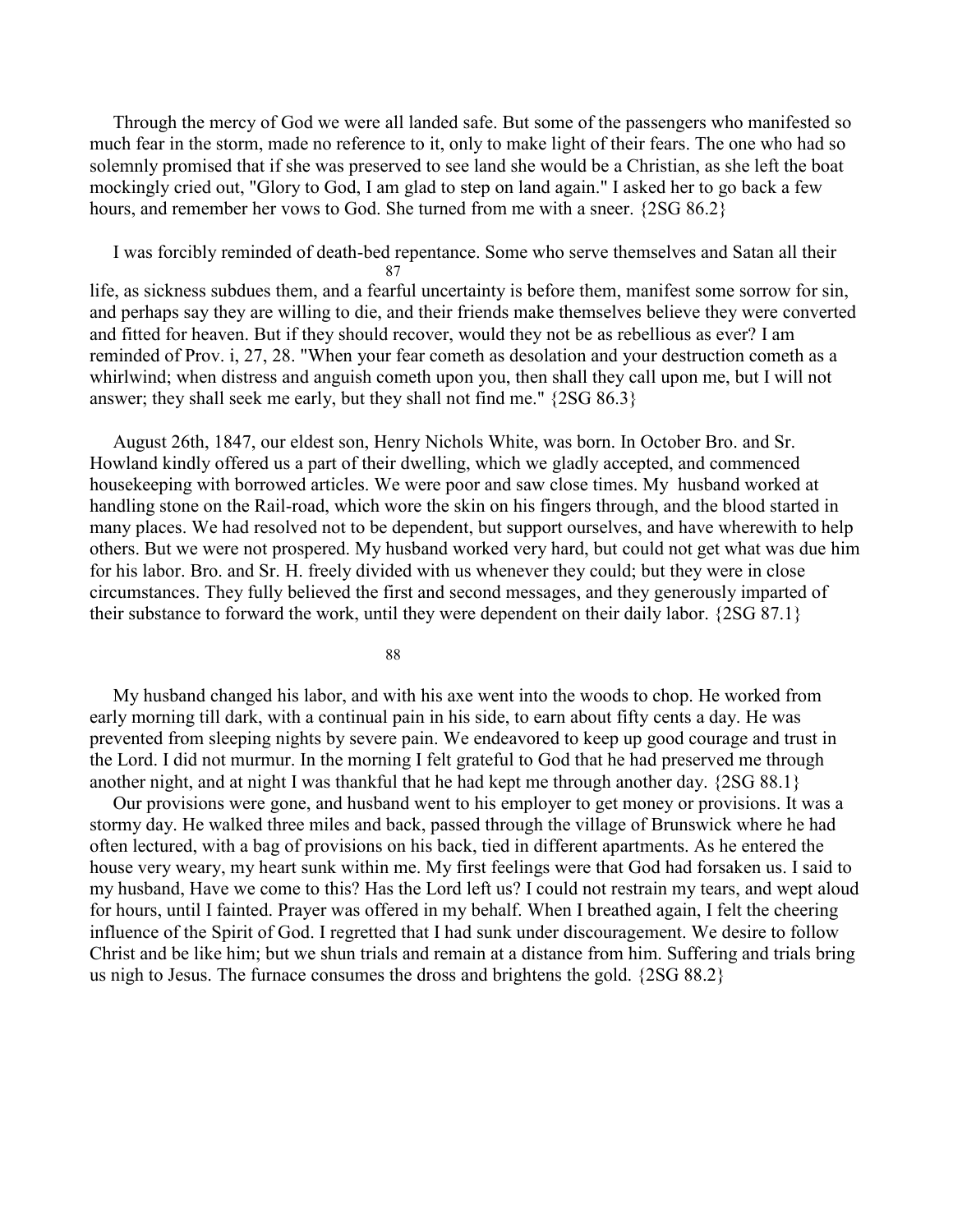At this time I was shown that the Lord had been trying us for our good, and to prepare us to labor for others; that he had been stirring up our nest, lest we should settle down in ease; that our work was to labor for souls, and if we had been prospered, home would be so pleasant that we should be unwilling to leave it to travel, that we had been suffering trial to prepare us for still greater conflicts that we should endure in our travels. {2SG 89.1}

 We soon received letters from brethren in different States, inviting us to come and visit them. We had not means to take us out of the State. Our reply was that the way was not open before us; I thought that it would be impossible for me to travel with my child. {2SG 89.2}

 We did not wish to be dependent, and were careful to live within our means. We were resolved to suffer rather than get into debt. I allowed myself and child one pint of milk each day. In the morning before my husband went to his work, he left me nine cents to buy milk for three mornings. It was quite a study with me whether to deny myself and child of milk, or get an apron for him. I gave up the milk, and purchased the cloth for an apron to cover the bare arms of my child. {2SG 89.3}

 But little Henry was soon taken very sick, and grew worse so fast that we were much alarmed. He lay in a stupid state. His breathing was quick and heavy. We gave remedies with no success. We 90 called in one of experience, who said he was a very sick child, and thought his recovery doubtful. We had prayed for him, but there was no change. We had made the child an excuse for not traveling and laboring for the good of others, and we feared the Lord was about to remove him. Once more we went before the Lord, praying that he would have compassion upon us, and if the child was to be taken from us in wrath, because we had not been willing to travel, to spare the life of the child, and we would go forth trusting in him wherever he might send us. {2SG 89.4}

 Our petitions were fervent and agonizing. By faith we claimed the promises of God. We believed the child would recover. From that hour he began to amend. Light from heaven was breaking through the clouds, and shining upon us again. Hope revived. Our prayers were graciously answered. Sister Frances Howland offered to take care of the child, while we should lie down for an hour's rest. It was daylight when we awoke. The child had slept sweetly through the night, and was fast recovering. {2SG 90.1}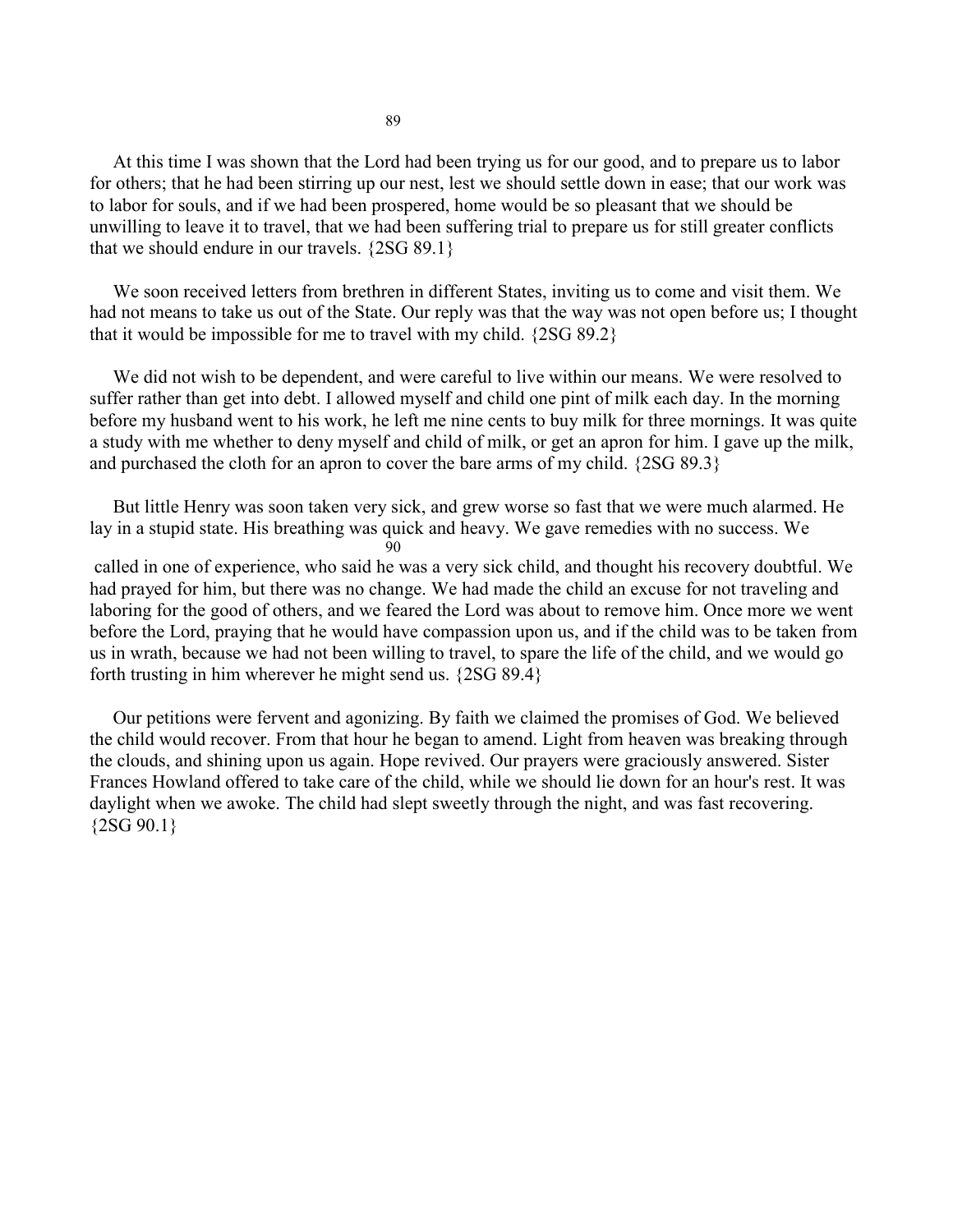### **14. Visit to Connecticut.**

 We received a letter from Bro. Chamberlain of Connecticut, urging us to attend a conference in that State. We decided to go if we could obtain means. Husband settled with his employer, and found there was ten dollars due him. With five of this I purchased articles of clothing which we much needed, and then patched my husband's overcoat, even piecing the patches, making it difficult to tell in the sleeves the original cloth. We had five dollars left to take us to Dorchester. Our trunk contained nearly everything we possessed on earth. We enjoyed peace of mind and a clear conscience, and this we prized above earthly comforts. We called at Bro. Nichols, and as we left, sister N. handed my husband five dollars, which paid our fare to Middletown, Ct. We were strangers in that city, and had never seen one of the brethren in the State, and had but fifty cents left. My husband did not dare to use that to hire a carriage, so he threw the trunk upon a pile of boards, and we walked on in search of some one of like faith. We soon found Bro. C. who took us to his house. {2SG 91.1}

 In company with Bro. C. we went to Rocky Hill to meet with the brethren there. We were informed 92 of the sickness of Bro. T. Ralph, and called to see him. Consumption had marked him for the grave, and he knew that he could not live. He was strong in God, and his whole interest was in the truth. We left our dear afflicted brother, promising on our return to call again. {2SG 91.2}

 When we called at night we found the young man very near his end. His mortal frame was racked with pain. We prayed with him, and his heavy breathing and groaning ceased while we were praying. The blessing of God rested down in that sick room, and we felt that angels were hovering around. He was relieved a little, yet knew that he was dying. He tried to have us understand that hope lightened up the future, and that to him it was not a dark uncertainty. We understood from broken sentences that he should have part in the first resurrection, and then be made immortal. Said he, "Tell Bro. Bates that I will meet him then." His faltering tongue often spoke that dear name, so precious to the dying Christian-- Jesus--in whom all his hope of eternal life centered. He fell asleep in Jesus a few hours after we left. My husband attended the funeral. There were many present who had listened to his faithful exhortations, and despised them while he was living, and some who had abused him on account of his faith, a short time before. They looked upon the countenance of the dead, which bore a  $\frac{93}{100}$ 93

pleasant smile, and turned from the sight with quivering lip and moistened eye. We could but think, though dead, he speaketh. It was the testimony of all present that they had never seen so pleasant and lovely an expression upon the face of the dead. We followed the body to the grave, to rest until the righteous dead awake to immortality. {2SG 92.1}

 The conference was held at Rocky Hill, Ct., in the large, unfinished chamber of Bro. Belden's house. I will here give an extract of a letter from my husband to Bro. Howland respecting that meeting. {2SG 93.1}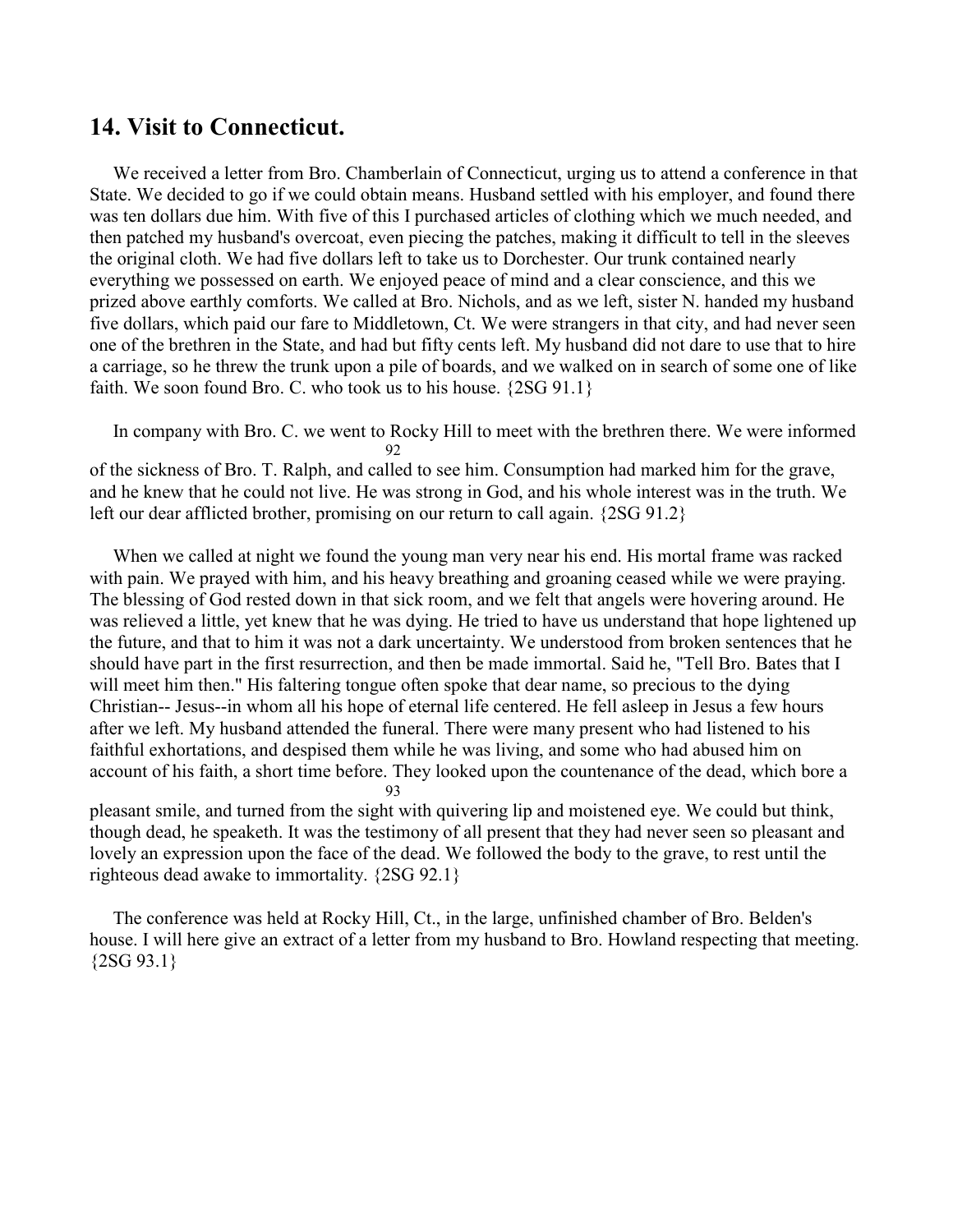"April 20th, Bro. Belden sent his two-horse wagon to Middletown for us and the scattered children in that city. We arrived at this place about four P. M. In a few minutes in came Brn. Bates and Gurney. We had a meeting that evening of about fifteen in all. Friday morning the brethren came in until we numbered about fifty. They were not all fully in the truth. Our meeting that day was very interesting. Bro. Bates presented the commandments in a clear light, and their importance was urged home by powerful testimonies. The word had effect to establish those already in the truth, and to awaken those who were not fully decided." {2SG 93.2}

Two years before this I was shown that we should visit Western New York at some future time. We

 94 were invited to a conference at Volney, in August, 1848. Bro. Edson wrote that they were generally poor, and he could not promise that they would do much towards defraying our expenses, but he would do what he could. We had no means to travel with. My husband was suffering with dyspepsy. His diet was very spare. But the way opened for him to go into the field to mow grass. It seemed then that we must live by faith. When we arose in the morning we bowed beside our bed, and asked God to give strength to labor through the day. We would not be satisfied unless we had the assurance that the Lord heard us pray. He then went forth to his labor, not in his own strength, but in the strength of the Lord, to swing the scythe. At night when he came home, we would again plead with God for strength to earn means to spread his truth. We were often greatly blessed. I will give an extract from a letter written to Bro. Howland by my husband, July 2d, 1848. {2SG 93.3}

 "It is rainy today so that I do not mow, or I should not write. I mow five days for unbelievers, and Sunday for believers, and rest on the seventh day, therefore I have but very little time to write. God gives me strength to labor hard all day. Praise the Lord! I hope to get a few dollars to use in his cause." {2SG 94.1}

 Again he wrote to Bro. H. July 23d: "We have suffered with labor, fatigue, pain, hunger, cold, and 95 heat, while endeavoring to do our brethren and sisters good; and we hold ourselves ready to suffer more if God requires. I rejoice today that ease, pleasure and comfort in this life, are a sacrifice on the altar of my faith and hope, amen. {2SG 94.2}

 "If our happiness consists in making others happy, we are happy indeed. The true disciple will not live to gratify beloved self; but to Christ, and for the good of his little ones. {2SG 95.1}

 "The brethren here are being tried by the gospel straightener. Some here who had to work hard to get a living have been complaining of their lot, and when asked to help in the cause of Christ, have thought very strange. O why should we murmur when we feel the curse, we who have a hope of being freed from it. The promise is, if we suffer with Christ we shall also reign with him. The sufferings of the human race while under the curse, will not raise them to fellow-heirship with Jesus on his throne. This is the lot of mortals in this world. The heir of God, then, is required to suffer still more. Yes, his whole body is to be a living sacrifice unto God. He is to sacrifice his ease, his pleasure, his comfort, his convenience, his will, and his own selfish wishes, for Christ's cause, or never reign with him on his throne." {2SG 95.2}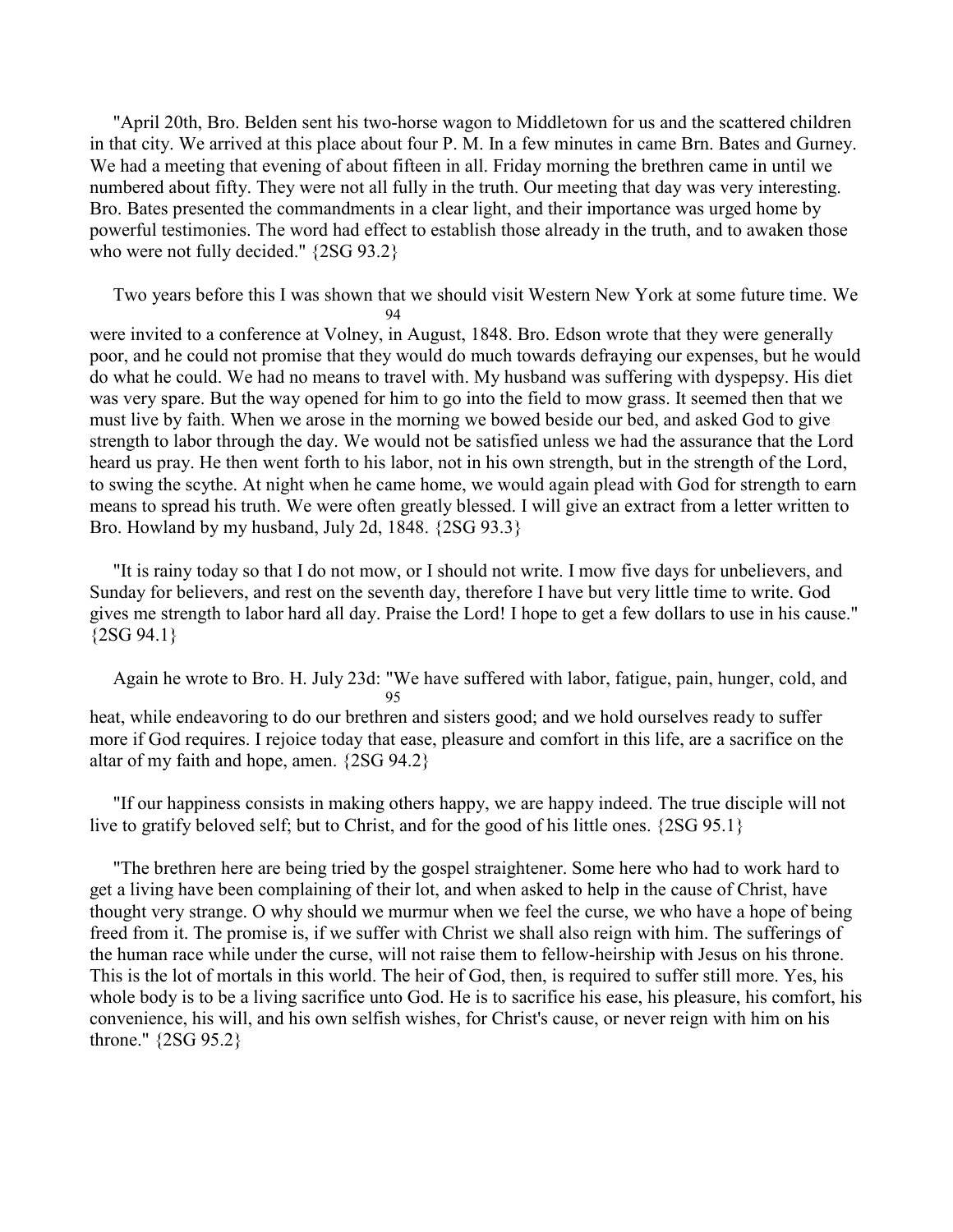#### **15. Western New York.**

 My husband earned forty dollars, with a part of which we purchased some clothing, and had means left to take us to Western New York and back. {2SG 96.1}

 I had been troubled with a pain in my lungs and a severe cough, but I believed the Lord would give me strength to endure the long journey. We left our little Henry, then ten months old, in sister Bonfoey's care, at Middletown. This was a severe trial to me. I had not been separated from him before for one night. My health was poor. It was impossible for me to travel and have the care of our child. And we dared not let our affection for the child keep us from the path of duty. Jesus laid down his life to save us. How small is any sacrifice we can make, compared with his. {2SG 96.2}

 We took the steamboat for New York City. Bro. Chamberlain accompanied us. On board of the boat I coughed almost incessantly. Remarks were made as follows: "That cough will carry her to the graveyard." "She cannot live long," &c. Some said that I would not live to see New York. But I knew in whom I believed. He that had bid me go, would give me relief when it would best glorify him. 97

One word from him would heal my irritated throat and lungs. {2SG 96.3}

 The next morning we reached New York City, and called upon Bro. Moody who was then living. We there met Brn. Bates and Gurney. My cough increased. I knew I must have relief, or sink beneath disease. I had not had a good night's rest for weeks. I followed the direction given in James v, and asked the brethren to pray for me. They prayed earnestly to God for me. But as often as I attempted to pray, was broken off by severe coughing. I relied upon the promise of God-- "Ask and ye shall receive." I tried to tell those present that I believed, but severe coughing prevented my speaking. I retired to rest trusting in the Lord. I commenced coughing as usual, but soon fell asleep, and did not awake till daylight. I then awoke with gratitude in my heart, and the praise of God on my lips. I felt the blessing of heaven resting upon me. My cough was gone. In the morning my friends noticed a pimple on my face, which increased and spread, and did not leave me for several years. I was not troubled again with a cough on that journey. {2SG 97.1}

 Our first conference was at Volney in Bro. Arnold's barn. There were about thirty-five present, all that could be collected in that part of the State. There were hardly two agreed. Each was strenuous for 98

his views, declaring that they were according to the Bible. All were anxious for an opportunity to advance their sentiments, or to preach to us. They were told that we had not come so great a distance to hear them, but had come to teach them the truth. Bro. Arnold held that the 1000 years of Rev. xx were in the past; and that the 144,000 were those raised at Christ's resurrection. And as we had the emblem of our dying Lord before us, and was about to commemorate his sufferings, Bro. A. arose and said he had no faith in what we were about to do; that the Sacrament was a continuation of the Passover, to be observed but once a year. {2SG 97.2}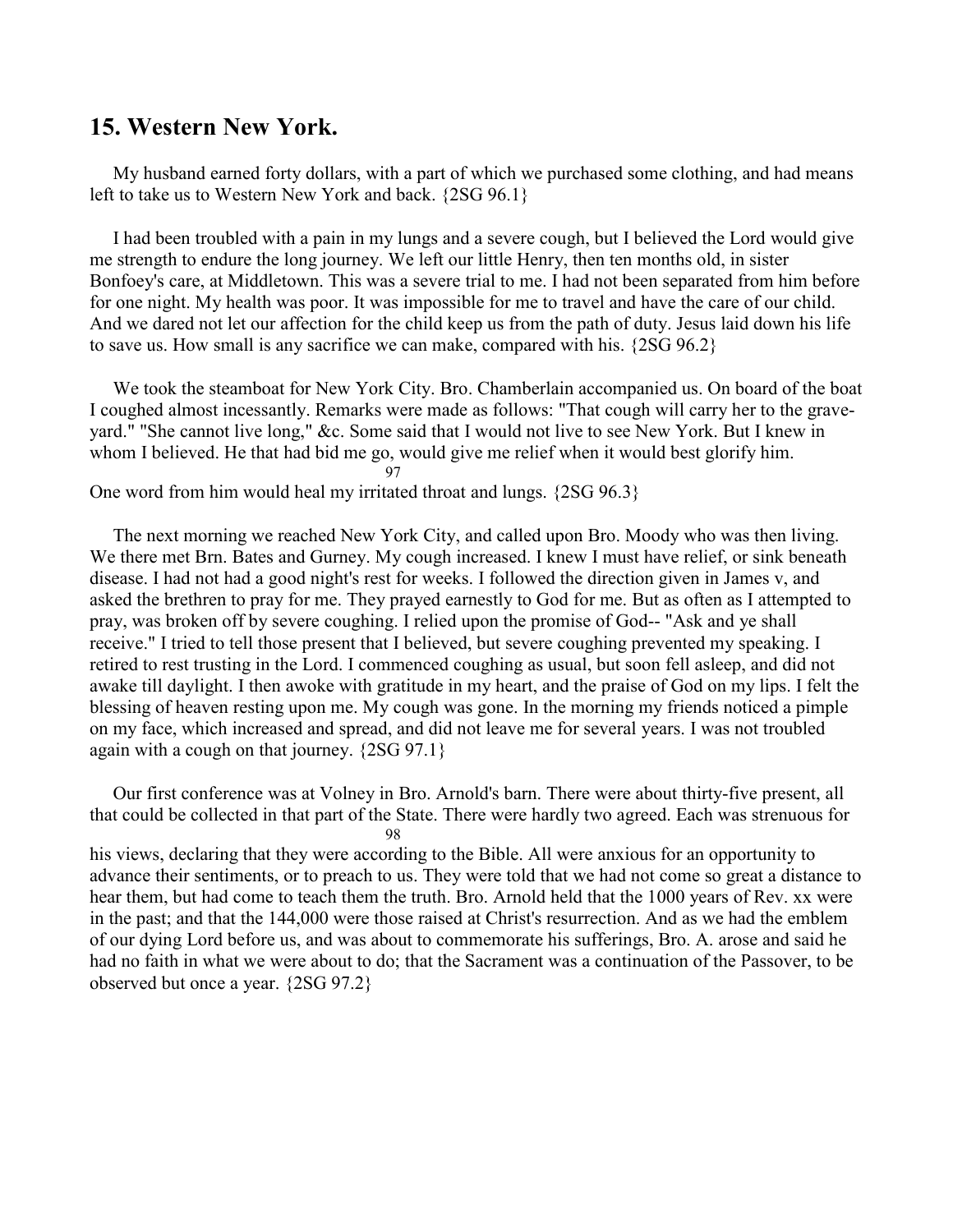These strange differences of opinion rolled a heavy weight upon me, especially as Bro. A. spoke of the 1000 years being in the past. I knew that he was in error, and great grief pressed my spirits; for it seemed to me that God was dishonored. I fainted under the burden. Brethren Bates, Chamberlain, Gurney, Edson, and my husband, prayed for me. Some feared I was dying. But the Lord heard the prayers of his servants, and I revived. The light of Heaven rested upon me. I was soon lost to earthly things. My accompanying angel presented before me some of the errors of those present, and also the truth in contrast with their errors. That these discordant views, which they claimed to be according to the Bible, were only according to their opinion of the Bible, and that their errors must be yielded, and 99

 they unite upon the third angel's message. Our meeting ended victoriously. Truth gained the victory.  ${2SG 98.1}$ 

 From Volney we went to Port Gibson. The meeting there was held in Bro Edson's barn. There were those present who loved the truth, and those who were listening to and cherishing error, and were opposed to the truth. But the Lord wrought for us in power before the close of that meeting. I was again shown in vision the importance of brethren in Western New York laying their differences aside, and uniting upon Bible truth. Wednesday we left Bro. Edson's, intending to spend the next Sabbath in New York City. We were too late for the packet, so we took a line boat, designing to change when the next packet came along. As we saw the packet approaching, we commenced making preparations to step aboard. Bro. Bates was to pay our fare. The packet did not stop, and we had to spring aboard while the boat was in motion. Bro. Bates was holding the money in his hand, saying to the men on the line boat, "Here, take your pay." As he saw the boat moving off he sprang to get aboard, but his foot struck the edge of the boat, and he fell back into the water. Bro. Bates commenced swimming to the boat. His pocket-book was in one hand, and a dollar bill in the other. His hat came off, and in saving it lost the 100

bill, but held fast his pocket-book. The packet halted for him to get aboard. We were near Centerport, and called at Bro. Harris' and put Bro. Bates' clothes in order. Our visit proved a benefit to that family. Sister Harris had been a sufferer for years with catarrh, and used snuff for this affliction, and said she could not live without it. She suffered much pain in her head. We recommended her to go to the Lord, the great Physician, who could heal her affliction. She decided to do so, and we had a sweet season of prayer for her. She left the use of snuff entirely. Her difficulties were greatly relieved, and her health better than it had been for years. {2SG 99.1}

 While at Bro. Harris' I had an interview with a sister who professed to be looking for Christ's coming, who wore gold. We spoke of the express declaration of scripture against it. But she referred to where Solomon was commanded to beautify the temple, and that the streets of the city of God were pure gold. And said if we could improve our appearance by wearing gold, so as to have influence in the world, it was right. I replied that we were poor fallen mortals; and instead of decorating these bodies because Solomon's temple was gloriously adorned, we should remember our fallen condition, and that it cost the sufferings and death of the Son of God to redeem us. This should cause in us self- 101

abasement. Jesus is our pattern. If he would lay aside his humiliation and sufferings, and cry, "If any man will come after me, let him please himself, and enjoy the world, and he shall be my disciple," the multitude would believe, and follow him. But Jesus will come to us in no other character than the meek, crucified One. If we would be with him in heaven, we must be like him on earth. The world will claim its own, and whoever will overcome, must leave what belongs to it. {2SG 100.1}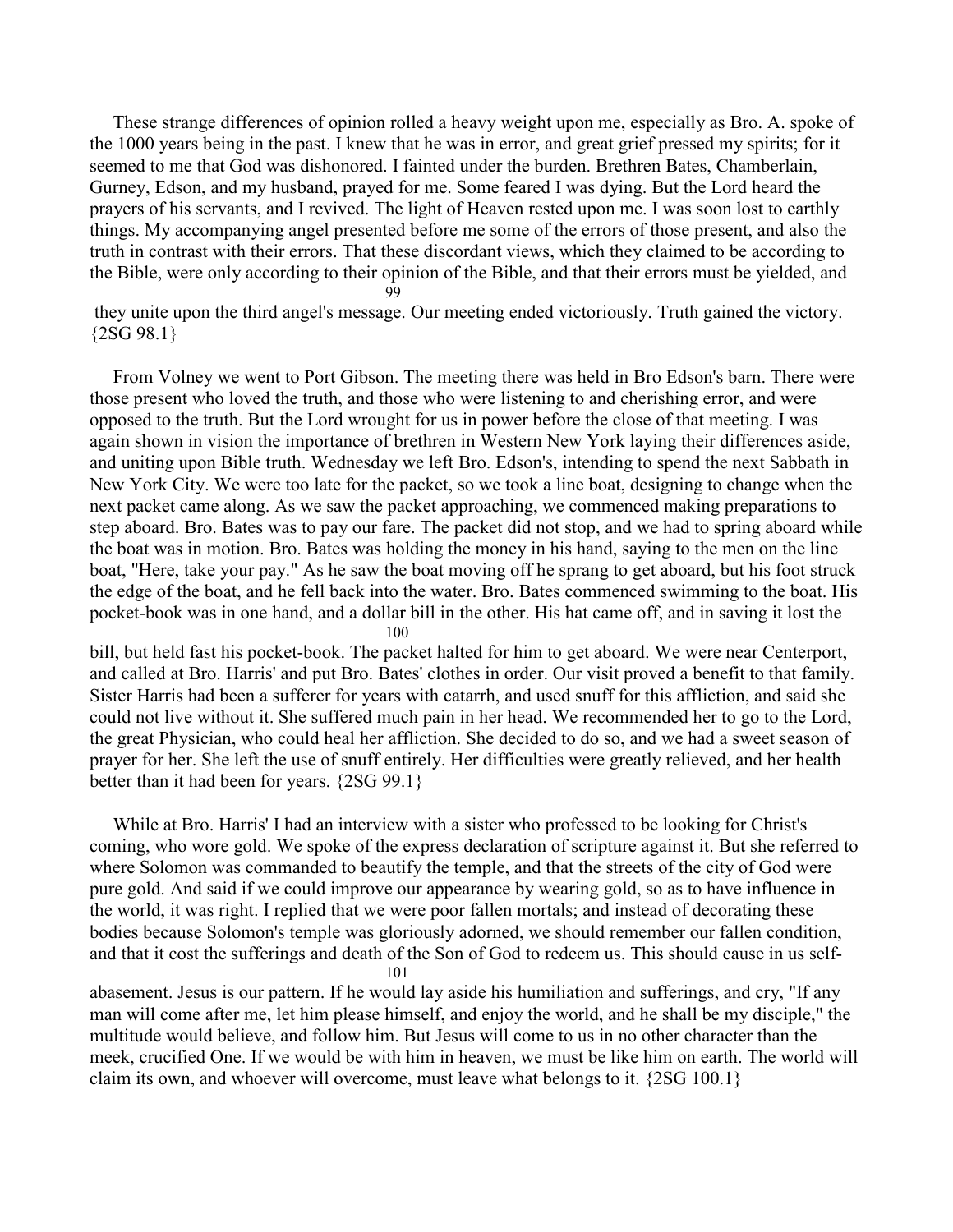We took the packet on our way to Madison County, which left us within twenty-five miles of Bro. Abbey's, where we hired a carriage to complete the journey. When we arrived at the house, it was proposed that one go to the door and make inquiries, that if we should be disappointed we could return with the driver, and would keep the Sabbath at a public house. Sr. Abbey came to the door, and my husband introduced himself as one who kept the Sabbath. Said she, "I am glad to see you. Come in." He replied. "There are three more in the carriage with me. I thought if we all came in together, we might frighten you. "I am never frightened at Christians," was the reply. Heartily were we welcomed by sister A. She expressed much joy at seeing us, and when Bro. Bates was introduced she said, "Can this be Bro. Bates, who wrote that hewing book on the Sabbath? And come to see us? I am unworthy to 102

have you come under my roof. But the Lord has sent you to us, for we are all starving for truth." {2SG 101.1}

 A child was sent to the field to inform Bro. Abbey that four Sabbath-keepers had come. He was in no hurry to make our acquaintance; for he had been imposed upon. Some professing to be God's servants had often visited them, whose work was to scatter error among the little few who were trying to hold fast the truth. Bro. and Sr. A. had warred against them so long that they dreaded to come in contact with them. Bro. A concluded we were of the same class. When he came into the house he received us coldly, and then commenced asking a few plain, direct questions, whether we kept the Sabbath, and believed the past messages to be of God. When he had become satisfied that we had come with truth, he joyfully welcomed us. This dear family were just coming out from the furnace of affliction. They had been visited with that dreadful scourge, small-pox, and were just recovering.  ${2SG 102.1}$ 

 While we were there, we had an exhibition of some of the trials they had passed through, from those visiting them who made great pretensions, but were Satan's agents to worry and devour. A spiritualizer came in, and talked in such a fanatical and blasphemous manner, that it was painful to hear him. He at last declared himself to be Jesus Christ; that there would be no literal, personal 103

appearing of Jesus, &c. My spirit was stirred within me. I could hold my peace no longer. I told him that my Saviour did not bear such a disgusting appearance as he manifested. Then I described the lovely person of Jesus, his glorious appearance in the clouds of heaven, as he comes to earth the second time; with what majesty and power he rides forth upon the cloudy chariot, escorted by all the angelic host, and with the glory of the Father. He grew angry, and raised his umbrella as if to strike me. He was vehement. In great rage he left the house, showering denunciations upon us as he went. But a sweet spirit rested upon us. {2SG 102.2}

 Our meetings in that place were cheering to the few who loved the truth. We felt to rejoice that the Lord in his providence had directed us that way. We had enjoyed the presence of God together, and were comforted to find a few who had stood firm all through the scattering, and had held fast the messages through the mist and fog of spiritualism and fanaticism. This dear family helped us on our way after a godly sort. We continued our journey to Brooklyn, and held meetings in Bro. Moody's house. {2SG 103.1}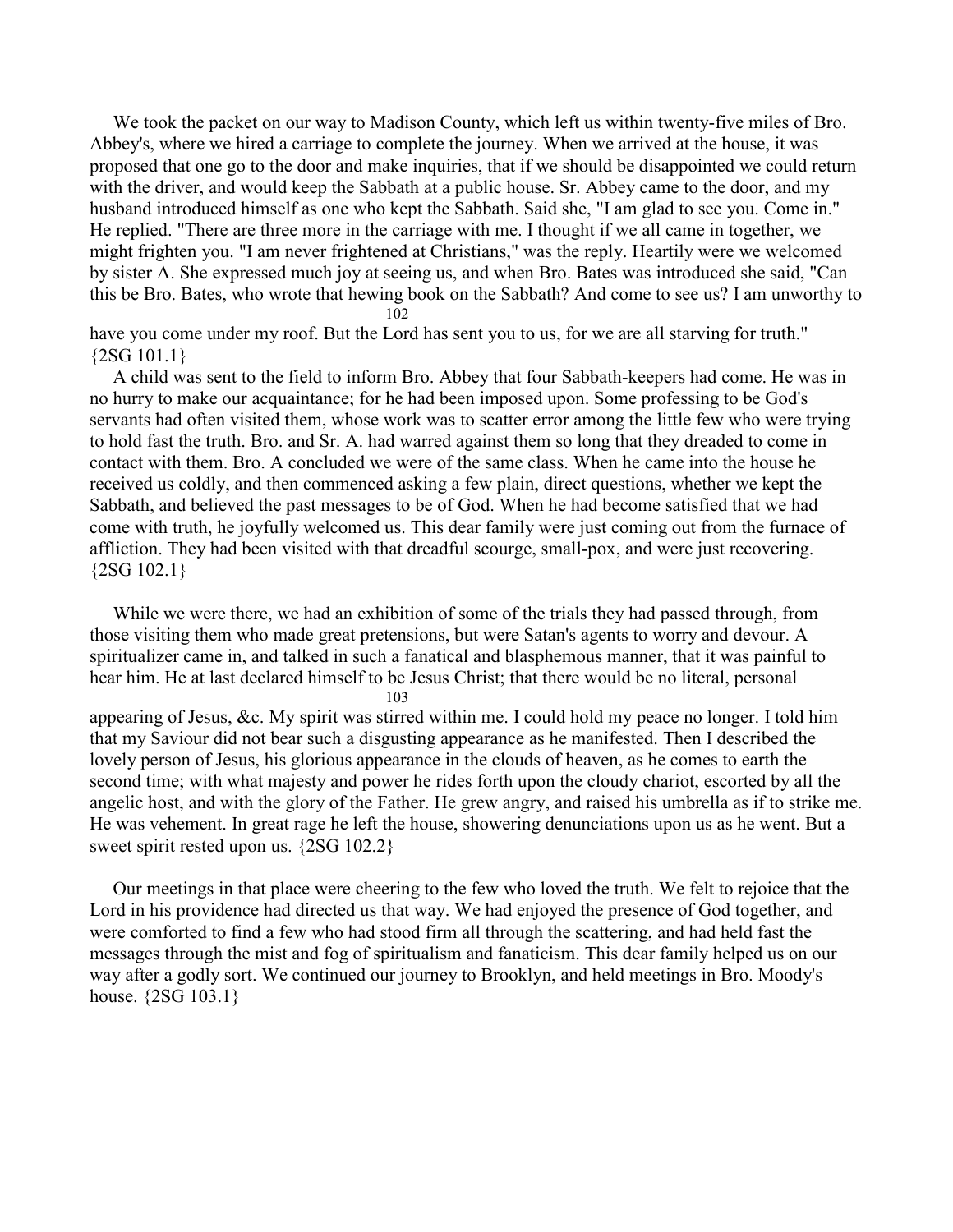### **16. Return to Connecticut.**

 Thursday p. m. we were to take the boat for Middletown. It was our last opportunity to get to our appointment, unless we should travel upon the Sabbath. We had a season of prayer before leaving. All present did not realize that the boat would not wait for us, and the season of prayer was made too long for the occasion, and we had but a few moments to get to the boat. I took my husband's arm, and we ran about a mile to reach the boat. Brethren Gurney and Bates were on the boat, waiting for us. The captain was about to withdraw the plank, when Bro. Bates interceded, telling him that he had friends that were detained, and he must wait a few moments. He was prevailed upon to wait five minutes. He then declared he would not wait another minute. Just then we appeared in sight. Bro. Bates cried out, "They are coming! They must go on the boat tonight! You must wait!" We sprung upon the plank as it was being withdrawn, the boat started, and we were on our way to Conn. {2SG 104.1}

 At Middletown we met sister Bonfoey and our little Henry. My child grew feeble. We had used simple herbs, but they had no effect. The neighbors who came in said we could not keep him 105

 long, for he would die with consumption. One advised us to use one medicine, another something else. But it did not effect the child favorably. Finally he could take no nourishment. Townsend's Sarsaparilla was recommended as the last resort. We concluded to try it. We could send by a friend to Hartford that day, and must decide in a few moments. I went before the Lord in my room alone, and while praying obtained the evidence that our only source of help was in the Lord. If he did not bless, and heal the child, medicine could not save him. {2SG 104.2}

 I there decided to venture the life of the child upon the promises of God. I had a lively sense of his willingness and power to save, and there alone before God cried out, "We will believe, and show to these unbelieving neighbors, who are expecting the death of the child, that there is a God in Israel, whose ear is open to the prayers of his children. We will trust alone in thee." I felt the power of God to that degree that for a short time I was helpless. My husband opened the door to say to me that the friend was waiting for our decision. "Shall we get the Sarsaparilla?" I answered, "No. Tell him we will try the strength of God's promises." {2SG 105.1}

 The neighbors looked upon me with astonishment. They were confident the child would die. That 106

night we anointed him, and my husband prayed for him, laying his hands upon him in the name of the Lord. He looked up with a smile. A light seemed to rest upon his features, and we there had the evidence that the Lord had answered our prayers. We gave him no more medicine. He gained strength fast, and the next day could stand upon his feet. {2SG 105.2}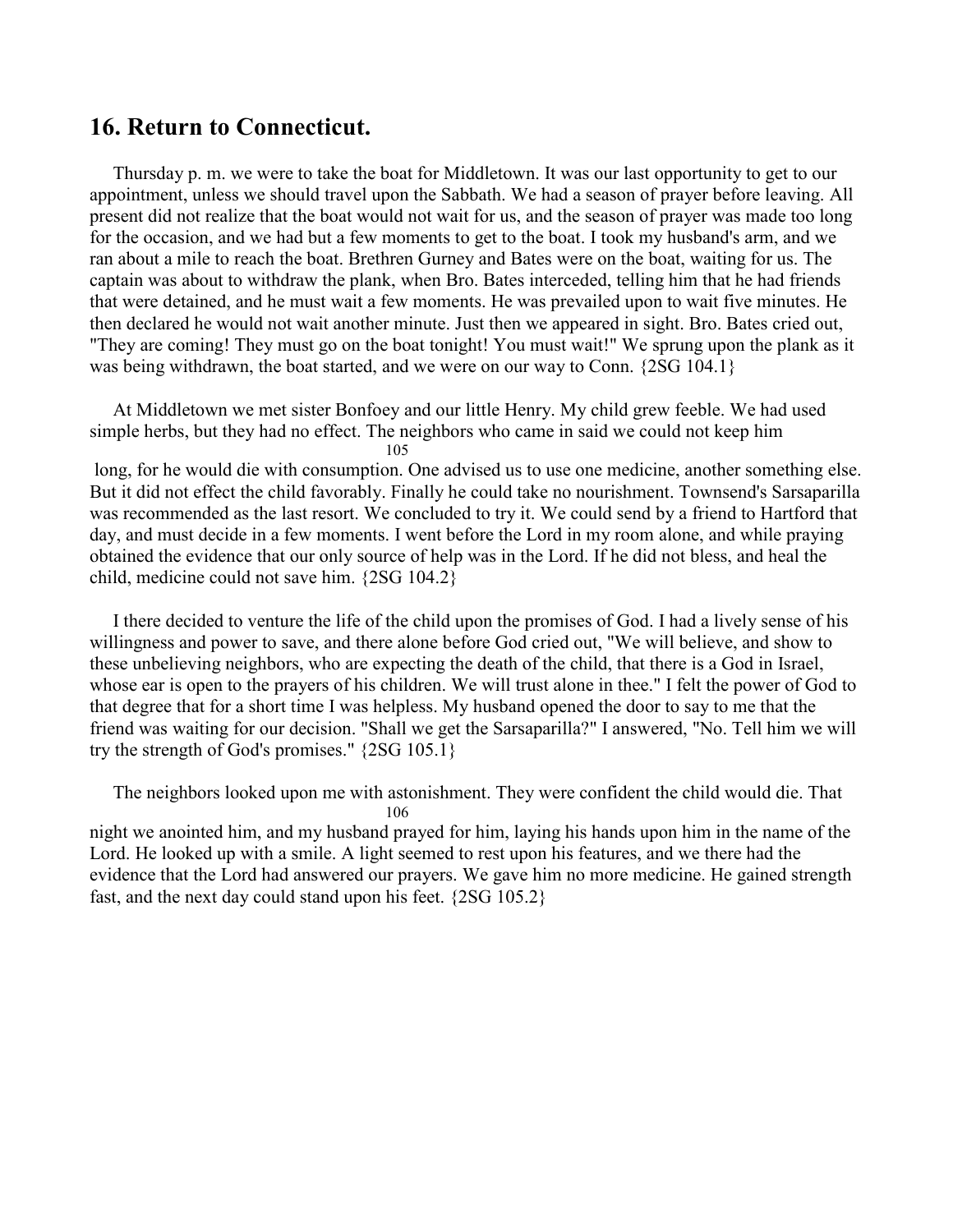We were anxious to visit Maine; but the sickness of our child had hindered us. We immediately made preparations for our journey. The first day we rode to Hartford. The child seemed very weary, and could not sleep. We again sought unto the Lord, who heard our prayer. The nerves of the child were quieted, and while we were praying he fell into a sweet sleep, and rested undisturbed through the night. The next day we traveled about one hundred and forty miles to Bro. Nichols', in Dorchester, Mass. The powers of darkness were again permitted to afflict the child. He would cling to my neck, and then with both hands seem to be fighting off something, crying, No, no, and then again cling with all his strength to me. We could not tell what these strange actions meant, but thought he must see something invisible to us. Satan was unwilling to lose his prey. Was he troubling the child? or were his evil angels by their presence exciting his fears, and causing him to act thus? In our season of prayer that morning we rebuked the power of the enemy, and our child was no more afflicted. {2SG 106.1}

107

We took the boat for Portland, but I was very sick, and could not take care of my child. I fainted a number of times. When I grew better my little Henry expressed great joy. He would climb upon the sofa, throw his little arms around my neck, and kiss me many times. He was then one year old.  ${2SG 107.1}$ 

 Again I was called to deny self for the good of souls. We must sacrifice the company of our little Henry, and go forth to give ourselves unreservedly to the work. My health was poor, and he must necessarily occupy a great share of my time. It was a severe trial, yet I dared not let my child stand in the way of our duty. I believed that the Lord had spared him to us, when he was very sick, and if I should let him hinder me from doing my duty, God would remove him from me. Alone before the Lord, with most painful feelings, and many tears, I made the sacrifice, and gave up my only child, for another to have a mother's care and feelings. We left him in Bro. Howland's family, in whom we had the utmost confidence. They were willing to bear burdens to leave us as free as possible to labor in the cause of God. We knew that they could take better care of Henry than we could while journeying with him, and it was for his good that he should have a steady place, and strict discipline, that his sweet temper be not injured. It was hard parting with my child. His little sad face, as I left him, was before 108

 me night and day; yet in the strength of the Lord I put him out of my mind, and sought to do others good. {2SG 107.2}

 About this time Bro. Nichols proposed that we should leave Henry at Bro. Howland's, and he pay one dollar a week for his support. This caused us to feel that the hand of Providence was opening the way for us to give ourselves more fully to the work. Bro. N. sent the pay for ten weeks, when he was requested by Bro. H. to send no more. Bro. Howland's family had the whole charge of Henry for five years, without any recompense, and provided him all his clothing, except a present I would bring him once a year, as Hannah did Samuel. {2SG 108.1}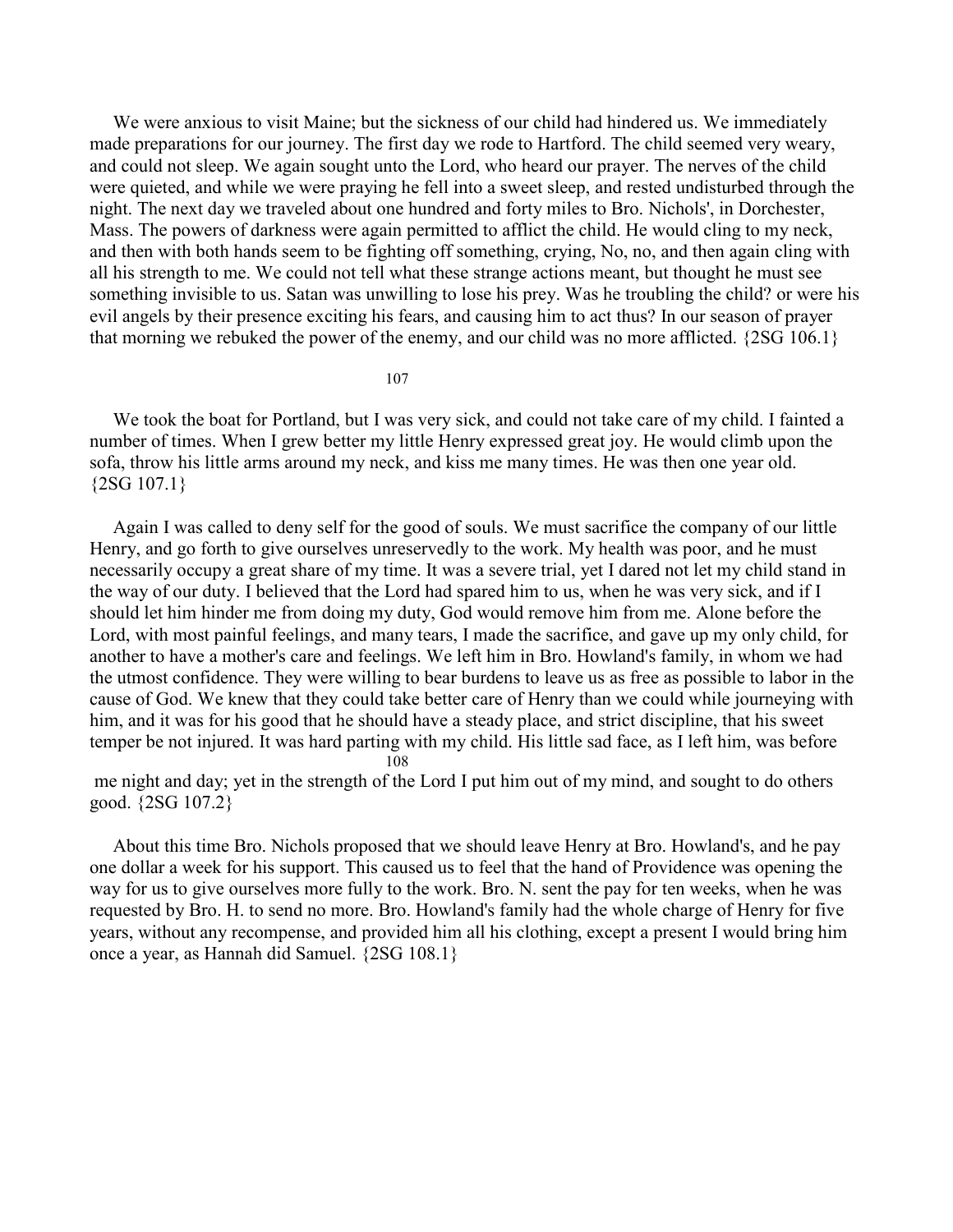## **17. Visit to Mass. and N. H.**

 One morning at family prayer, at Bro. Howland's, I was shown that it was duty for us to go to Dartmouth, Mass. Soon after, my husband went to the post-office and brought a letter from Bro. Collins, urging us to come to Dartmouth, for their son was very sick. We immediately went, and found Bro. Collins' son, thirteen years old, had been sick nine weeks with the whooping cough, and was 109 wasted almost to a skeleton. He had fits of coughing which would stop his breath, and his father was obliged to rush to the door with him in his arms that he might regain his breath. {2SG 108.2}

 The parents thought him to be in consumption, and were greatly distressed that their only son must be taken from them. We felt a spirit of prayer for him, and earnestly besought the Lord to spare his life. We believed that he would get well, although to look at appearance, there was no possibility of his recovery. It was a powerful season. My husband raised him in his arms, and cried out, "You will not die, but live!" We believed that God would be glorified in his recovery. We left Dartmouth, and was absent about eight days. When we returned, the sick boy came out to meet us. He had gained four pounds in flesh. We found the household rejoicing in God, for his wonderful work. {2SG 109.1}

 We then received a request to visit Sister Hastings of New Ipswich, N. H. She was greatly afflicted. We made it a subject of prayer, and obtained evidence that the Lord would go with us. We tarried on our way with Bro. Nichols' family. They informed us of the affliction of Sister Temple of Boston. There was a sore upon her arm which caused her much suffering. It had extended over the bend of the elbow. She had suffered such agony that she had resorted to human means until she saw it was of no 110

use. The last effort she made drove the disease to her lungs, and unless she obtained immediate help, would end in consumption. She left word for us to come and pray for her. We went with trembling. I had tried in vain to get an assurance that God would work for us, but all seemed dark. But we went into the sick room, relying upon the naked promises of God, which seemed so firm that we felt that we could venture out upon them. Her arm was in such a condition that we were obliged to pour the oil upon it. Then we united in prayer, and claimed the promises of God. The pain and soreness left the arm while we were praying, and we left her recovering. {2SG 109.2}

 We found Bro. Hastings' family in deep affliction. Our dear sister Hastings met us with tears, and exclaimed, "The Lord has sent you to us in time of great need." She had an infant about eight weeks old which cried continually when awake. This, added to her wretched state of health, was fast wearing away her strength. We prayed earnestly to God for the mother, following the direction given in James v. We had the assurance that our prayers were heard. Jesus was in our midst to break the power of Satan, and release the captive. {2SG 110.1}

 But we felt sure that the mother could not gain much strength until the cries of the child should cease. We anointed the child and prayed over it, believing that the Lord would give both mother 111 and child peace. It was done. The cries of the child ceased, and we left them doing well. The gratitude of the mother could not be expressed. Our interview with that dear family was precious. Our hearts were knit together, especially was the heart of sister Hastings knit with mine, as were David's and Jonathan's. Our union was not marred while she lived. {2SG 110.2}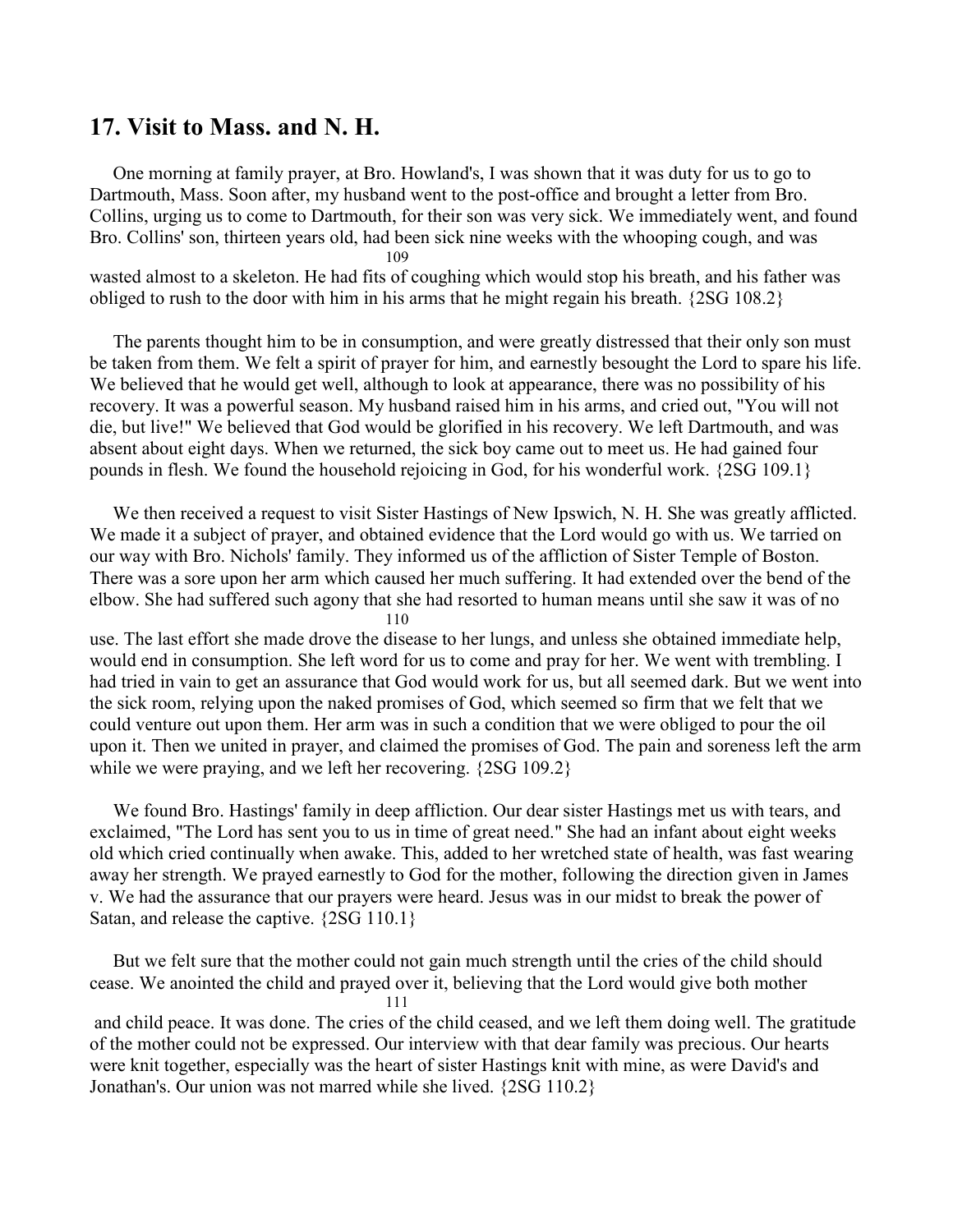In about one year from that time, while in Oswego, N. Y., a sad letter reached us, giving information of sister H.'s sudden death. This news fell upon me with crushing weight. It was difficult to be reconciled to it. She was capable of doing much good in the cause of God. She was a pillar to the cause of truth, and it seemed indeed to us like a mysterious providence that she should be laid away from our sight, in the grave, and her talents be hid. But God works in a mysterious way his wonders to perform. Her death was needed to save her children. Her earnest prayer had gone up to God, to save them in any way that he should choose. The mother was snatched away, and then her faithful admonitions, her earnest prayers and many tears were regarded, and had an influence upon the smitten flock.  $\{2SG\ 111.1\}$ 

 We visited the place after the mother's death, in June, 1850, and found the father bereaved and lonely, but living for God, and bearing well his double burden. He was comforted in his great grief 112

 in seeing his children turning unto the Lord, and earnestly seeking a preparation to meet their dear mother, when the Life-giver shall break the fetters of the tomb, release the captive, and bring her forth immortal. My husband baptized the four eldest children. Since that visit the eldest daughter has died in hope, and rests in the silent grave. Here I will give a statement from Bro. Hastings: {2SG 111.2}

 "Bro. and sister White made us their first visit in March, 1849. At that time my wife's health was quite feeble, also our youngest child was much afflicted. Bro. and sister White were moved to pray for him. Their faith prevailed, and he was made whole. From that time to the present, which is about nine years, he has been a rugged, healthy boy. I would here remark that my wife had been afflicted with a severe illness for two succeeding winters. At times she was so weak she could not raise her head from the pillow. Bro. and sister White united in earnest prayer for her. Sister White had a vision, and saw that an angel from God had hovered over my wife, and had strengthened her, or life would have departed from her. She saw if God's servants had united in prayer with strong and living faith for her the power of the enemy would have been broken before, and that then his power was broken. From this time until her death, which was one year, she enjoyed perfect health. The season then enjoyed, in Bro.

113

 and Sr. White's society will ever be remembered by me with feelings of joy and gratitude."  ${2SG 112.1}$ 

 On our return from New Ipswich to Boston, about eight days after we had prayed for sister T., we found her at the wash-tub in the enjoyment of good health. {2SG 113.1}

 Again we visited Connecticut, and in June, 1849, Sr. Clarissa M. Bonfoey proposed to live with us. Her parents had recently died, and a division of furniture, &c., at the homestead, had given her everything necessary for a small family to commence housekeeping. She cheerfully gave us the use of these things, and did our work. We occupied a part of Bro. Belden's house at Rocky Hill. Sister B. was a precious child of God. She possessed a cheerful and happy disposition, never gloomy, yet not light and trifling. My husband attended meetings in New Hampshire and Maine, and in his absence I was much troubled, fearing he might take the cholera, which was then prevailing. {2SG 113.2}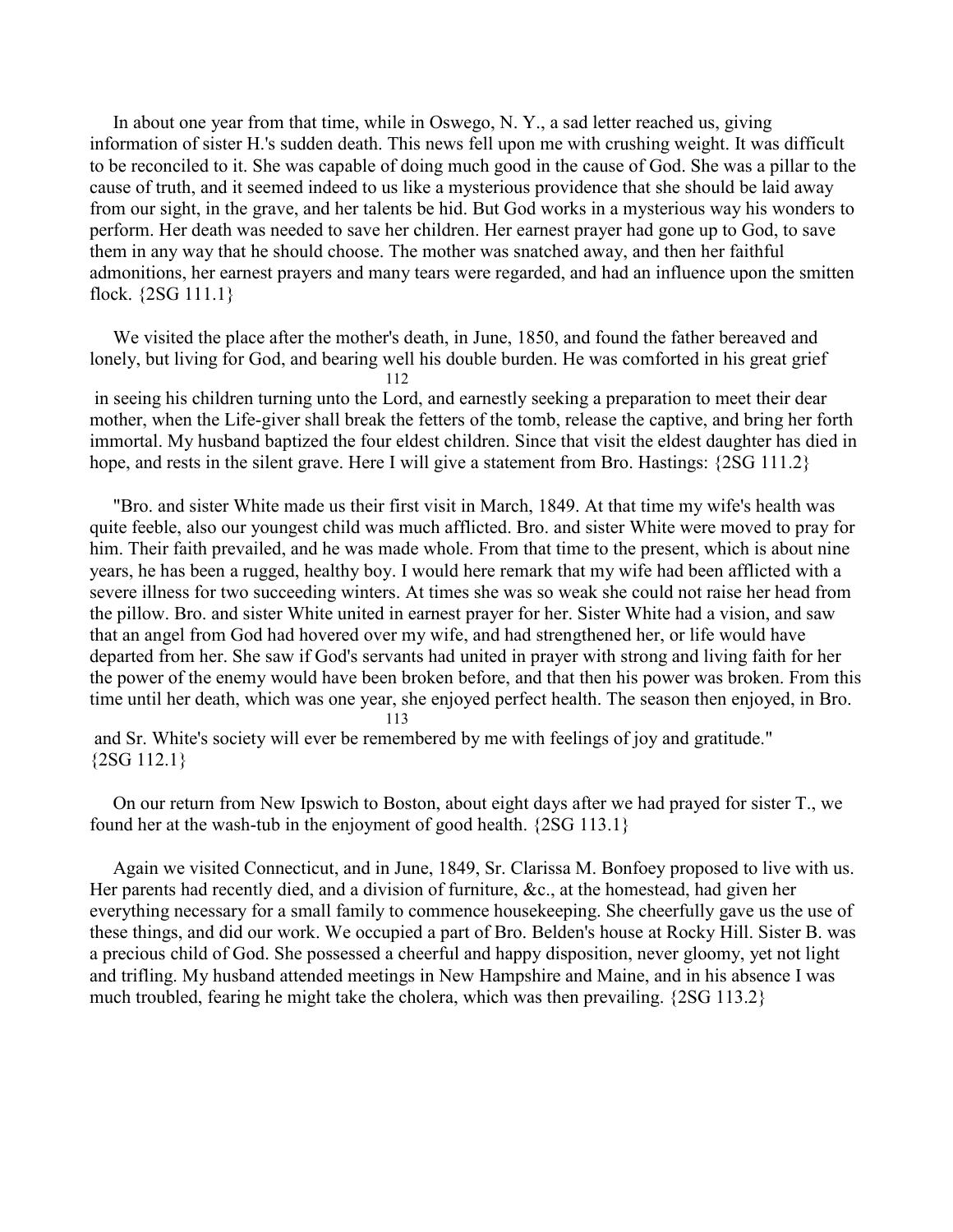But one night I dreamed that many were dying with the cholera. My husband proposed that we should walk out. In our walk I noticed that his eyes looked blood-shot, his countenance flushed, and his lips pale. I told him I feared that he would be an easy subject for the cholera. Said he, "Walk on a little further, and I will show you a sure remedy for the cholera." As we walked on we came to a bridge 114

 over a stream of water. He abruptly left me, and plunged out of sight into the water. I was frightened. But he soon arose, holding his hand a glass of sparkling water. He drank it, saying, "This water cures all manner of diseases." He plunged in again out of sight, and brought up another glass of clear water, and as he held it up, repeated the same words. I felt sad that he did not offer me some of the water. Said he, "There is a secret spring in the bottom of this river which cures all manner of diseases, and all who obtain it must plunge at a venture. No one can obtain it for another. Each must plunge for it himself." As he drank the glass of water, I looked at his countenance. His complexion was fair and natural. He seemed to possess health and vigor. When I awoke, all my fears were dispelled, and I trusted my husband to the care of a merciful God, fully believing that he would return him to me in safety. {2SG 113.3}

## **18. Publishing and Traveling.**

 On his return my husband was impressed that it was his duty to write and publish the present truth. 115

He was greatly encouraged and blessed as he decided thus to do. But again he would be in doubt and perplexity. He was penniless. There were those who had means, but they chose to keep it. He at length gave up in discouragement, and decided to look for a field of grass to mow. As he left the house a burden was rolled upon me, and I fainted. Prayer was offered for me, and I was blessed, and taken off in vision. I saw that the Lord had blessed and strengthened my husband to labor in the field one year before. He had made a right disposition of the means he there earned, and that he would have a hundred fold in this life, and, if faithful, a rich reward in the kingdom of God. But the Lord would not now give him strength to labor in the field, for he had another work for him. And if he ventured into the field he would be cut down by sickness. He must write, write, write, and walk out by faith. My husband immediately commenced to write. When he came to some difficult passage we would call upon the Lord to give us the true meaning. {2SG 114.1}

 He published a small sheet at Middletown, eight miles from Rocky Hill, and often walked this distance and back again, although he was then lame. He brought the first number from the printingoffice, and we all bowed around it, asking the Lord with humble hearts and many tears, to let his blessing rest upon the feeble efforts of his servant. He then directed the paper to all he thought 116

 would read it, and carried it to the post-office in a carpet-bag. Every number was taken from Middletown to Rocky Hill, and ever before preparing them for the post-office, they were spread before the Lord, and earnest prayer mingled with tears, were offered to God that his blessing would attend the silent messengers. Very soon letters came bringing means to publish the paper, and the good news of many souls embracing the truth.  ${2SG 115.1}$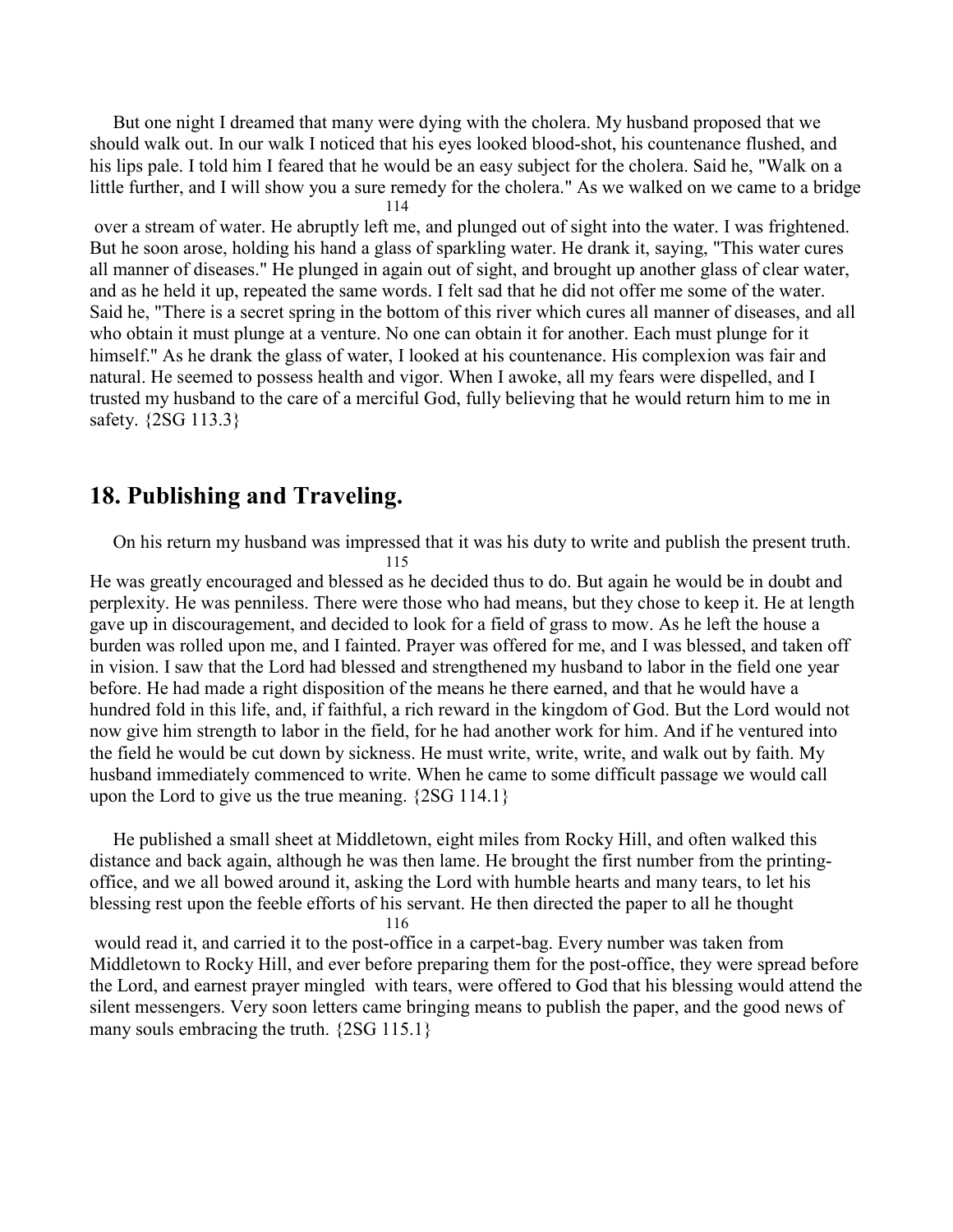July 28th, 1849, my second child, James Edson White, was born. When he was six weeks old we went to Maine. September 14th a meeting was appointed at Paris. They had not had a meeting for one year and a half. Brethren Bates, Chamberlain and Ralph were present, also brethren and sisters from Topsham. F. T. Howland, a notable fanatic, was present. He had long troubled God's children with his errors, and his harsh, rabid spirit. Honest souls, whom the Lord loved, but had long been in error, were at the meeting. While engaged in prayer the Spirit of the Lord rested upon Bro. S. Howland, and his face was white, and a light seemed to rest upon it. He went towards F. T. Howland, and bid him in the name of the Lord leave the assembly of the saints; that he had torn the hearts of God's children, and made them bleed, "Leave the house or God will smite you." That rebellious spirit, never before known 117

 to fear, or yield, sprang for his hat, and in terror left the house. The power of God descended, something as it did on the day of Pentecost, and five or six who had been deceived and led into error and fanaticism, fell prostrate to the floor, parents confessed to their children, and children to their parents, and to one another. Bro. J. N. Andrews with deep feeling exclaimed, "I would exchange a thousand errors for one truth." Such a scene we have seldom witnessed of confessing and pleading with God for forgiveness. That meeting was the beginning of better days to the children of God in Paris, to them a green spot in the desert. The Lord was bringing out Bro. Andrews to fit him for future usefulness, and was giving him an experience that would be of great value to him in his future labors, that he should not be influenced by the experience of others, but decide for himself concerning the work of God. {2SG 116.1}

 At that meeting I learned that my mother had stepped upon a rusty nail in a board, which had passed through her foot. She had tried every remedy, but nothing removed the inflammation, or eased the pain. We went immediately to Gorham, and found her foot dreadfully swollen. The neighbors had proposed every remedy they could think of, but they accomplished nothing. Mother was threatened 118

with lock-jaw. The next morning we united in prayer for her. I believed that God would restore her to perfect soundness. She was unable to kneel. With a deep sense of my unworthiness, I knelt at my mother's feet and besought the Lord to touch her with his healing power. We all believed that the Lord heard prayer. With the Spirit of the Lord resting upon me, I bid her in the name of the Lord rise and walk. His power was in the room, and shouts of praise went up to God. Mother arose and walked the room, declaring the work was done, all the soreness gone, and that she was entirely relieved from pain. That day she rode thirty-eight miles to Topsham to attend a conference there, and had no more trouble with her foot. {2SG 117.1}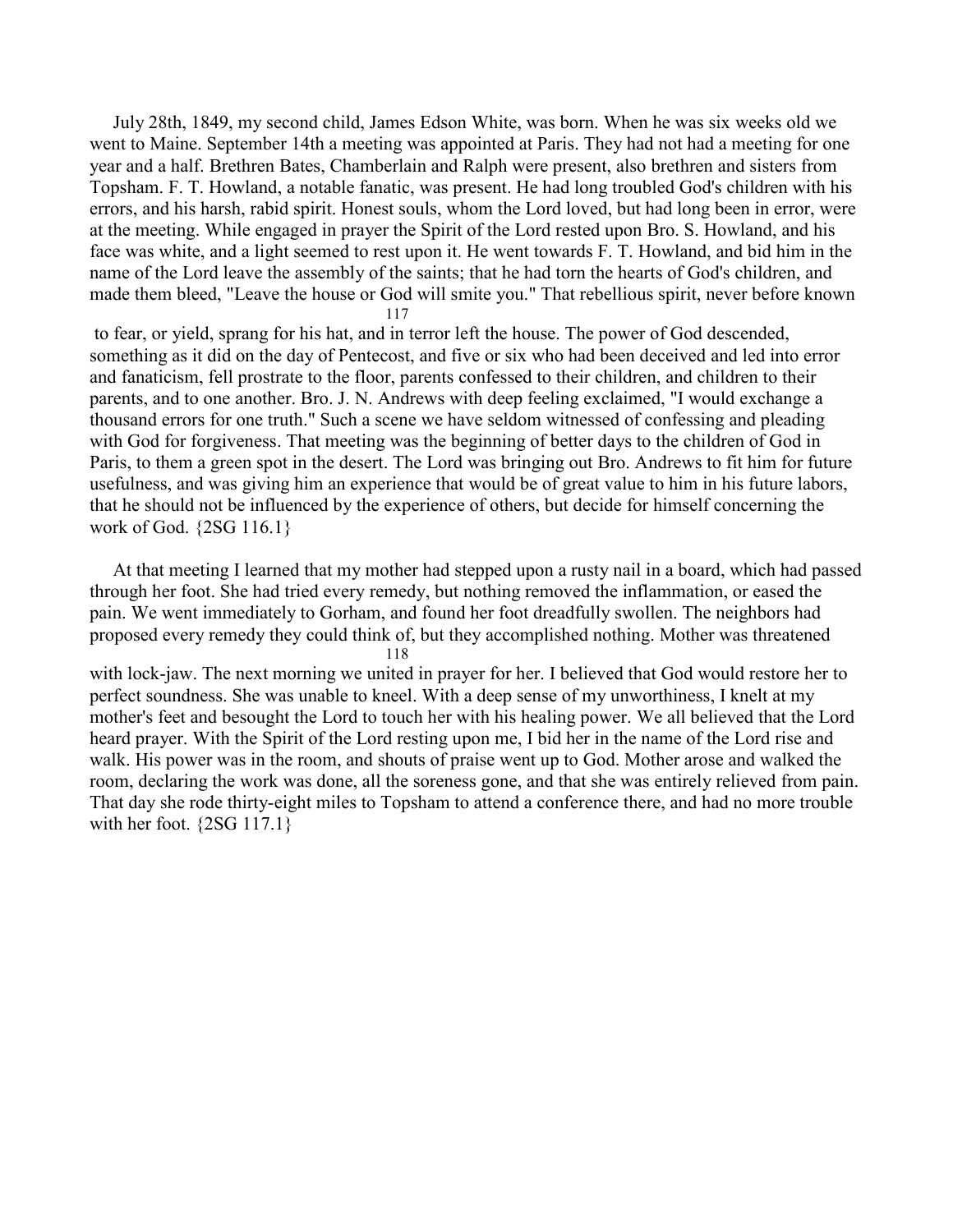Some were anxious to have us visit New York State again; but feeble health sunk my spirits, and it was a time of trial and great despondency with me. I told them that I dare not venture unless the Lord should strengthen me for the task. They prayed for me, and the clouds were scattered, yet I did not obtain that strength I so much desired, but I resolved to walk out by faith and go, clinging to the promise, "My grace is sufficient for you." God had been my helper hitherto, and why should I now doubt? I will still trust in the strong arm of Jehovah. If like Paul I am to be troubled with a thorn in the flesh, I will not murmur. It will cause me to feel my dependence upon God, and to walk tremblingly 119

 before him. On that journey our faith was tried, but we obtained the victory, and my strength increased, and I could rejoice in God. All the strength the Lord had given me was needed to labor in New York. Many had united upon the truth since our first visit, but there was much to be done for them. I will here give an extract of a letter written by my husband, from Volney, N. Y., Nov. 13th, 1849. {2SG 118.1}

 "Dear Bro. Howland:--Nov. 3d, we attended a conference at Oswego. There was a large gathering. The increase of Sabbath-keepers since last spring in this region has been more than one half. But there are trials here of a serious nature. We find work enough. Here are some fiery spirits who have much zeal, but little judgment, whose principal message is, "Sell that ye have and give alms." They press the truth in such a manner and spirit as to disgust, try and harden those who have their hundreds they might use in the cause of God. Thus a sore dividing spirit exists. The Lord has revealed these things to Ellen, and she has borne her testimony that both parties were wrong. This testimony I think is received. Tobacco and snuff are being cleared from the camp with very few exceptions. {2SG 119.1}

 "Selling is a subject that should be treated in a cautious manner. O what a responsibility rests upon 120

God's stewards! With their money they may ruin some of us, and by withholding it from those whom God has called to feed the flock, souls will sink and starve and die. The Lord is about to straighten out all who will be straightened. His work will move on. Amen." {2SG 119.2}

 Our labor was difficult. Some of the poor seemed to be envious of the rich, and it needed much wisdom to reprove the errors of the poor without strengthening the hands of the rich. If we reproved the selfishness of the rich, the poorer class would zealously cry, Amen. We presented before both classes the responsibility resting upon the wealthy to make a right use of that which God had lent them, and held up before them the suffering cause of God, which was the true object of their liberalities, and where their means could be well applied. {2SG 120.1}

 I was also shown that it was not the duty of the wealthy to help those who had health and could help themselves. That some were in very poor circumstances who need not be thus situated. They were not diligent in business. They lacked economy and good management, and it was their duty to reform, and instead of receiving help from their brethren, they should carefully husband their time and provide for their own families, and have something to help the cause of God. That they were as accountable to God for the strength which he had given them as the rich man was for his property. {2SG 120.2}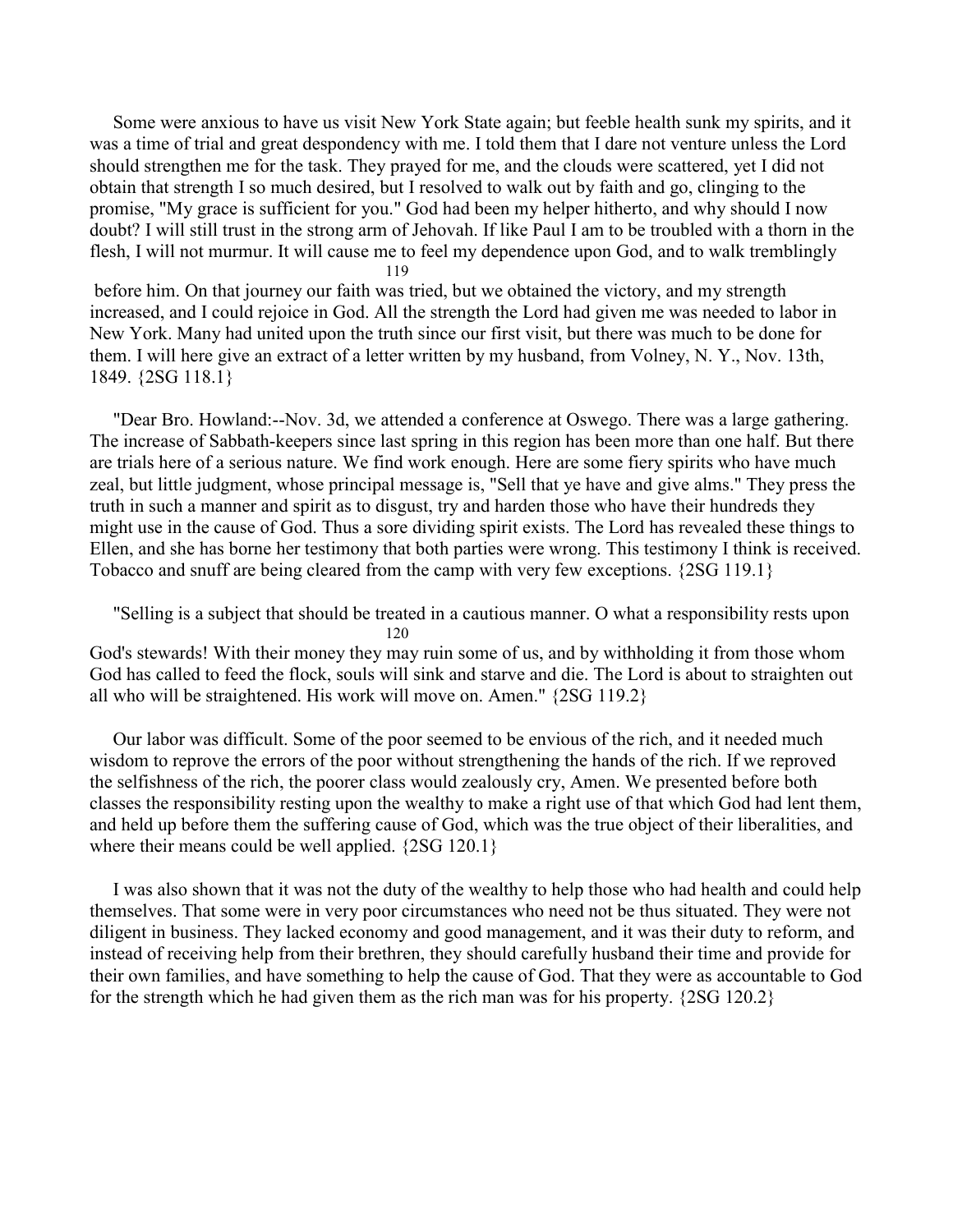Some of the poor were zealous to attend every conference, taking their whole families with them, consuming a number of days to get to the place of meeting, and then burdening those who provided for the meeting with their unruly children. These were no help in the meetings, and they manifested no fruits of receiving any benefit themselves. They seemed to possess a careless, loafing spirit, which was an injury to the cause. In this way precious time which they were accountable for, was wasted, and in cold weather they must suffer, unless helped by their brethren. These things stood in the way of those who had means. They were constantly vexed with the course of these individuals. And as we labored for the good of the wealthy, these stood directly in our way. It was difficult to impress both classes with a sense of their duty. Yet after much labor and many trials, there seemed to be a reform, and there was more order in the church. The Lord blessed our labors, and often revealed himself to us in remarkable power. {2SG 121.1}

 We designed going to Lorraine to hold a meeting there, but our little Edson was taken very sick. We carried this matter before the Lord, and felt it to be our duty to go, trusting in him. We prayed for our sick child, and then I took him in my arms in winter, and rode thirty miles, keeping my heart uplifted to God for his recovery. When we arrived, Edson was in a perspiration, and was better. But again our 122

 faith was tried. In the course of the meeting the fever returned upon the child. He was suffering with inflammation upon the brain. All night we watched over our child, earnestly praying that the disease might be effectually rebuked. We tried to exercise faith, regardless of appearance, and our petitions were heard, and the child recovered. It did seem to us that an angel of God touched him. Our meeting in Lorraine was greatly blessed of God. The hearts of the scattered ones were comforted, and some acknowledged with tears that they had been fed with truth. We returned to Volney free in the Lord. {2SG 121.2}

 We then decided that it was our duty to labor in the State. My husband felt a burden upon him to write and publish. We rented a house in Oswego, and borrowed articles from our brethren, and commenced house-keeping. There my husband wrote, published, and preached. It was necessary for him to keep the armor on every moment, for he often had to contend with professed adventists who were advocating error, and preaching definite time, and were seeking to prejudice all they could against our faith. We took the position that the time they set would pass by. I was shown that the honestly deceived would then see the deception of some whom they then had confidence in, who were zealously preaching time, and they would be led to search for truth. {2SG 122.1}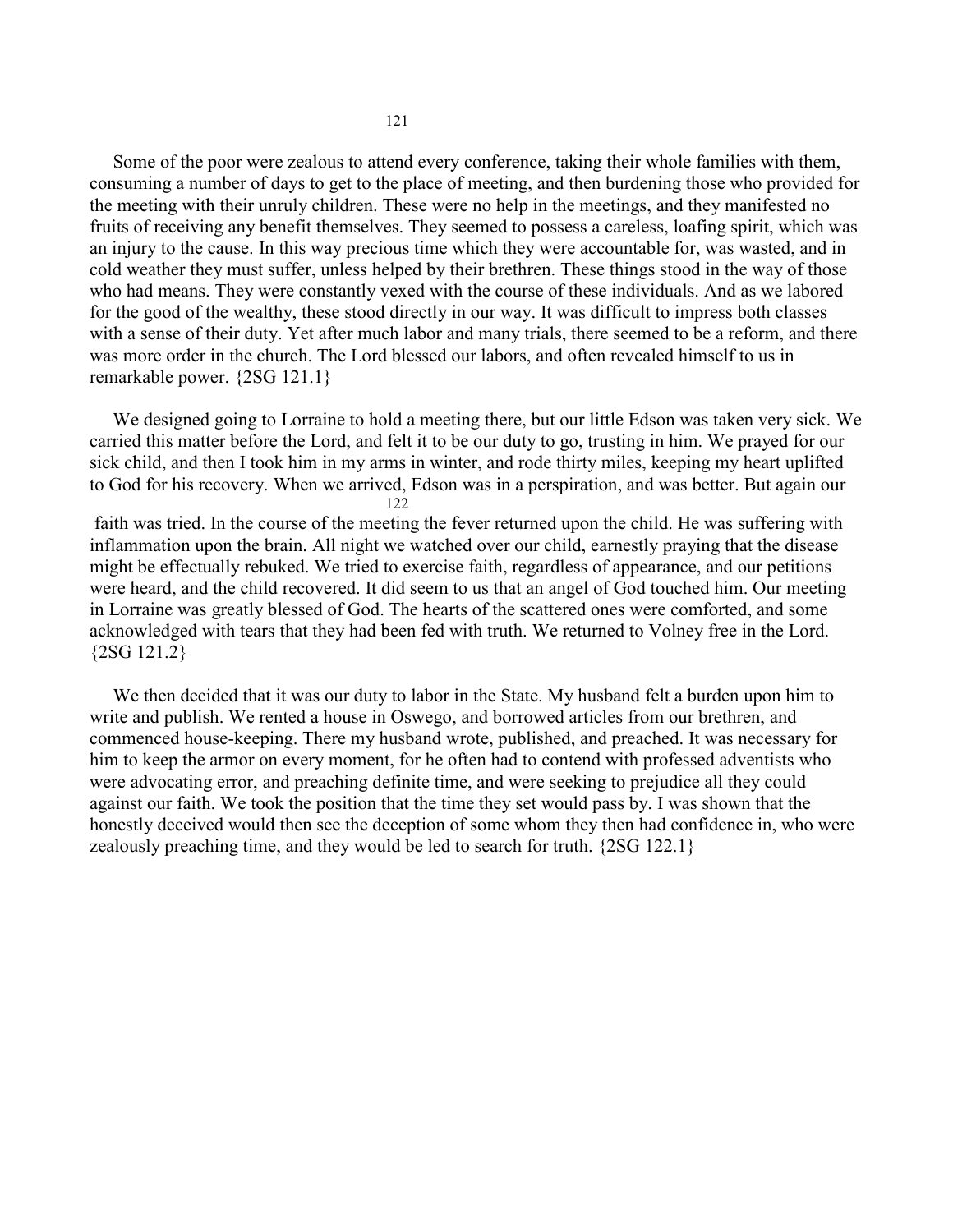At this time there was quite an excitement among the Methodists in Oswego. They held many meetings, and their leaders were very zealous, praying for and exhorting sinners to be converted. Some of the adventists who were preaching time, often joined them in their meetings, and then would tell us that a glorious work was going on among the Methodists, that God was with them, or they would not be thus blessed. The question was often asked, "What do you think of Bro. M.? The Lord works through him in a special manner. He and his wife visit from house to house conversing with sinners, and praying for them, and Bro M. was engaged so zealously in prayer last night for the mourners who came forward to the anxious-seats, that he broke a blood-vessel, and was carried to his home in a feeble condition." They triumphed over the believers in present truth. I told them to wait and see the result of the matter, and referred them to Hosea v, 6,7. {2SG 123.1}

 But in the midst of the revival M. was arrested and placed in confinement in what was called the "black hole," while his Methodist brethren were left to carry on the revival. He was suspected of retaining public money for his own use. The matter was investigated, and he took God to witness that he had not a cent of their money. And as his wife was about to be searched, she left the room. She was 124 watched, and seen to hide something in the snow. And as she returned and joined her husband in protesting their innocence, one of the men who watched her, took a bag of money from the snow,

 We visited Camden, about forty miles from Oswego. Previous to going I was shown the little company there who professed the truth, and saw one among them, a female, who professed much piety, but was a hypocrite, and was deceiving the people of God. Sabbath morning quite a number collected, but the deceitful woman was not present. I inquired of a sister if this was all their company. She said it was. This woman lived four miles from the place, and the sister did not think of her. Soon she entered, and I knew her. In the course of the meeting she talked quite lengthy, said she had perfect love, and enjoyed holiness of heart. That she did not have trials and temptations, but enjoyed perfect peace and submission to the will of God. The brethren and sisters were strangers to me, and they seemed to have confidence in her, and I feared that they would not receive my testimony if I should state what had been shown me in regard to her. I inquired concerning this person, and was informed that she appeared to be the most zealous one among them. I left the meeting with sad feelings, and returned to Bro. Preston's. That night I dreamed that a secret closet was opened to me, filled with

125

brought it in and held it up before them. {2SG 123.2}

 rubbish, and I was told that it was my work to clear it out. With the aid of a lamp I removed the rubbish, and told them the room could be supplied with more valuable things. {2SG 124.1}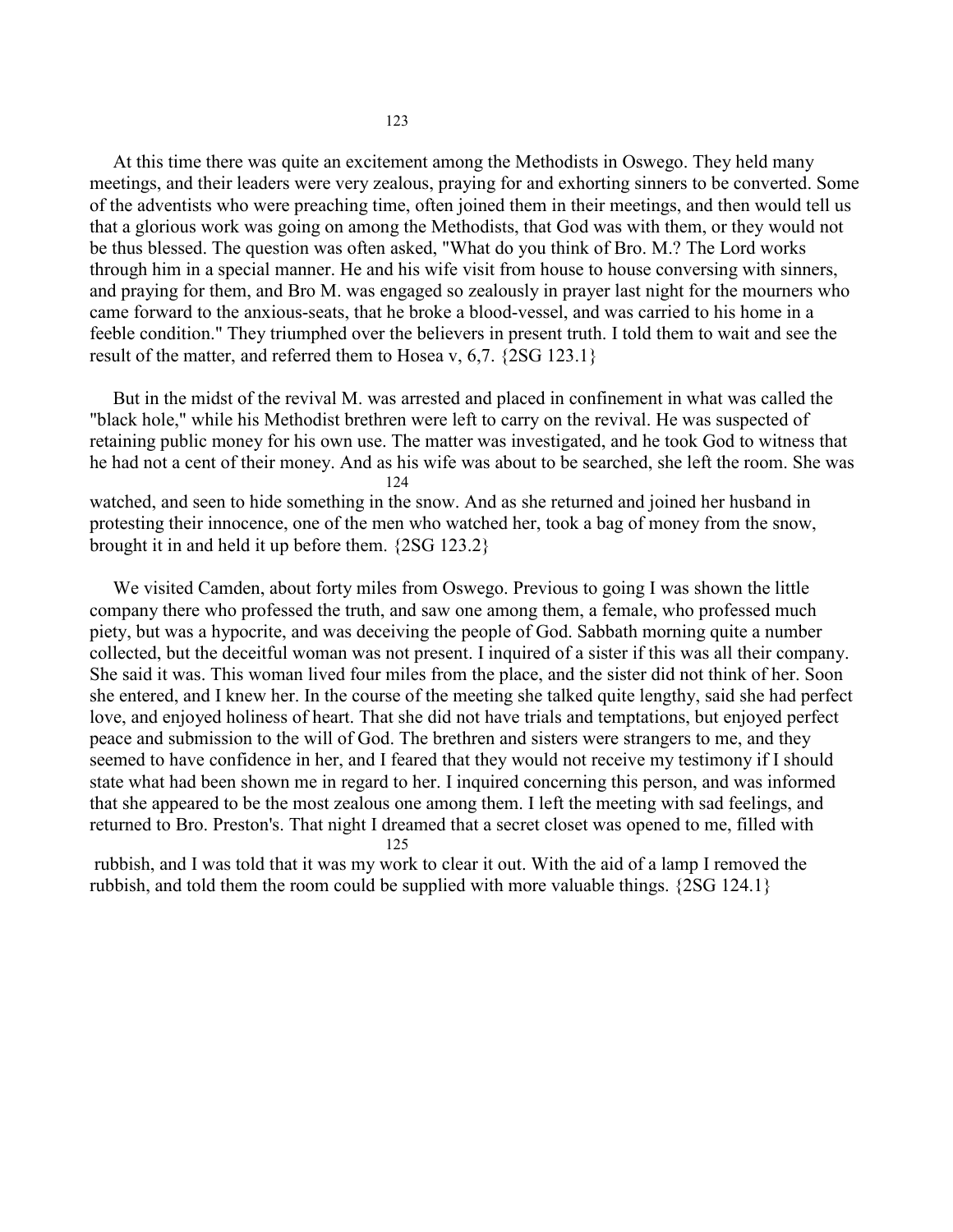Sunday morning we met with the brethren. My husband arose to preach on the parable of the ten virgins. He had no freedom in speaking, and proposed that we have a season of prayer. We bowed before the Lord and engaged in earnest prayer. The dark cloud was lifted, and I was taken off in vision, and again shown the case of this woman. She was represented to me to be in perfect darkness. Jesus frowned upon her and her husband. That withering frown caused me to tremble. I saw that she had acted the hypocrite, professed holiness, while her heart was full of corruption. After I came out of vision I related what I had seen with trembling, yet with faithfulness. I was severely tried, and troubled for the people of God. Would those present believe the testimony? The woman put on a calm appearance and said, "I am glad the Lord knows my heart. He knows that I love him." Then her husband rose in anger, and laying his hand on the Bible said, "The Bible is all we want, I shall not give up the Bible for visions." His wife affected to check him, saying, "Don't husband, dear, don't talk, the Lord knows me, and will take care of it all." Then she vindicated herself, saying, "If my heart could 126

 only be opened that you might see it." I knew the minds of some were unsettled, whether to believe the vision, or let her appearance weigh against the testimony borne, for her appearance was perfectly calculated to get sympathy. I had discharged a painful duty and God would take care of the result. As we left, she said she had no hard feelings against me, and that she should pray for me, and if I got to heaven I should see her there. We returned with Bro. Preston's family, and that night the Lord met with us. I believed that the Lord would show his people the truth, and justify the vision. The neighbors said that I had abused the poor woman. {2SG 125.1}

 Not long after this, terrible fear seized this woman. A horror rested upon her, and she began to confess. She even went from house to house among her unbelieving neighbors, and confessed that the man she had been living with for years was not her husband, that she ran away from England and left a kind husband and one child. She also confessed that she had professed to understand medicine, and had taken oath that the bottles of mixture she made cost her one dollar, when they cost her only twelve cents. Said that she had taken thirty dollars from a poor man by taking a false oath, and many such wicked acts she confessed, and her repentance seemed to be genuine. In some cases she restored where

127

she had taken away wrongfully. In one instance she started on foot forty miles to confess. We could see the hand of God in this matter. He gave her no rest day nor night, until she confessed her sins publicly, that God's work might be vindicated. {2SG 126.1}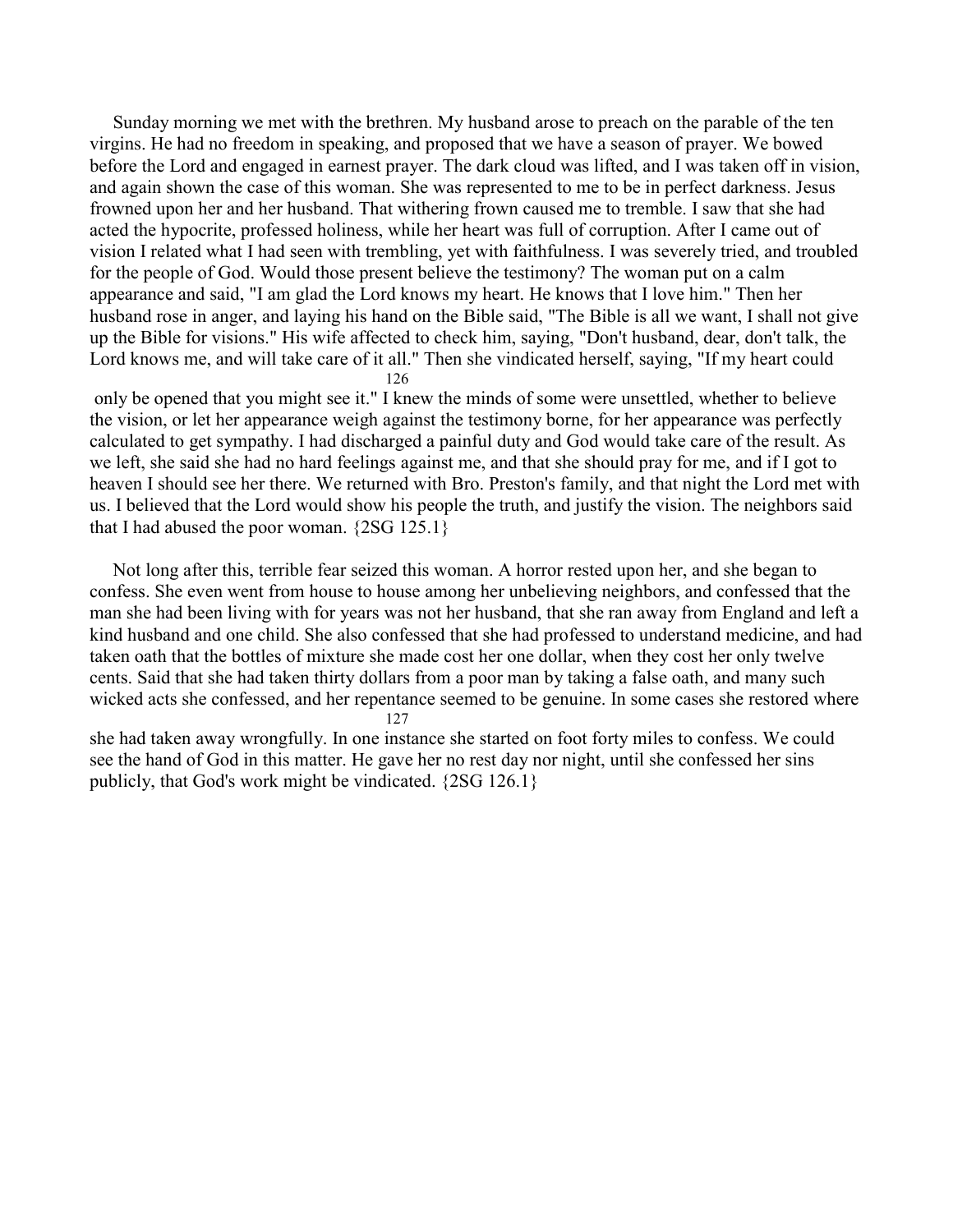# **19. Visit to Vermont and Maine.**

 While in Oswego, N. Y., we decided to visit Vermont and Maine. I left my little Edson, then nine months old, in the care of Sr. Bonfoey, while we went on our way to do the will of God. It was much harder laboring then than it is now. We labored very hard, suffering many privations, to accomplish but little. We found the brethren and sisters in a scattered and confused state. Almost every one was affected by some error, and all seemed zealous for their own opinions. We often suffered intense anguish of mind to meet with so few who were ready to listen to Bible truth, while they eagerly cherished error and fanaticism. We were obliged to make a tedious route of forty miles by stage to get to Sutton, the place of our appointment. I was sick, and traveled in much pain. My husband feared 128

every moment that I would faint, and often whispered to me to have faith in God. Our silent yet earnest prayers were going up to heaven for strength to endure. Every ten miles the horses were changed, which was a great relief to me, as I could step into a hotel and rest a few minutes, by lying down. The Lord heard us pray, and strengthened me to finish the journey.  $\{2SG 127.1\}$ 

 The first night despondency pressed upon me. I tried to overcome it, but it seemed impossible to control my thoughts. My little ones burdened my mind. We had left one in the State of Maine, two years and eight months old, and another babe in New York, nine months old. We had just performed a tedious journey. I thought of those who were enjoying the society of their children in their own quiet homes. I reviewed our past life, called to mind expressions which had been made by a sister only a few days before, who thought it must be very pleasant to be riding through the country without anything to trouble me. It was just such a life as she should delight in. At that very time my heart had just been yearning for my children, especially my babe, in New York, and I had just come from my sleeping room where I had been battling with my feelings, and with many tears had besought the Lord for strength to subdue all murmuring, and cheerfully deny myself for Jesus' sake. I thought that perhaps 129

 all regarded my journeyings in this light, and have not the least idea of the self-denial and sacrifice required to journey from place to place, meeting cold hearts, distant looks and severe speeches, separated from those who are closely entwined around my heart. {2SG 128.1}

 While riding in the cars I was unable to sit up. My husband made a bed on the seat, and I laid down with aching head and heart. The burden borne for others I dreaded above everything else. Agony of mind was my lot. All these things came before me that night, and I found myself saying, "It won't pay! It won't pay! So much labor to accomplish so little." {2SG 129.1}

 In this state of mind I fell asleep and dreamed that a tall angel stood by my side, and asked me why I was sad. I related to him the thoughts that had troubled me, and said, "I can do so little good, why may we not be with our children, and enjoy their society?" Said he, "You have given to the Lord two beautiful flowers, the fragrance of which is as sweet incense before him, and is more precious in his sight than gold or silver, for it is a heart gift. It draws upon every fibre of the heart as no other sacrifice can. You should not look upon present appearances, but keep the eye single to your duty, single to God's glory, and follow in his opening providence, and the path shall brighten before you. Every self- 130

denial, every sacrifice is faithfully recorded, and will bring its reward." {2SG 129.2}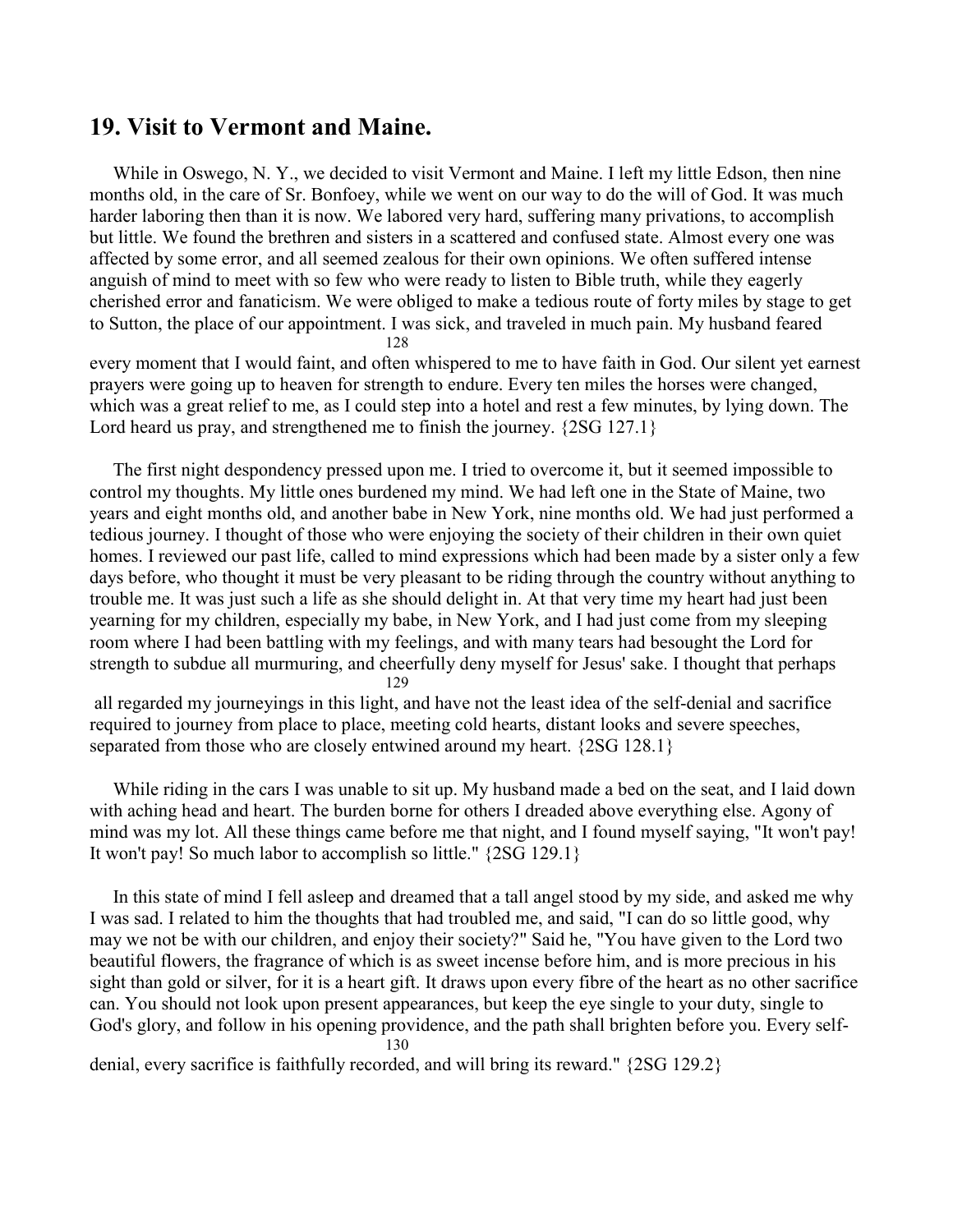The blessing of the Lord attended our conference at Sutton. After the meeting closed we went on our way to Canada East. My throat troubled me much. I could not speak aloud, or even whisper, without causing me suffering. We rode, praying as we went, for strength to endure the journey. About every ten miles we were obliged to stop that I might rest. My husband braided the tall grass and tied the horse to it, giving him a chance to feed, then spread my cloak upon the grass for a resting-place for me. Thus we continued until we arrived at Melbourne. We expected to meet opposition there. Many who professed to believe in the near coming of our Saviour fought against the law of God.  ${2SG 130.1}$ 

 We felt the need of strength from God. I could not speak aloud, and inquired, For what have I come this long distance? Again we tried to exercise faith, knowing that our only help was in God. We prayed that the Lord would manifest himself unto us. My earnest prayer was for the disease to leave my throat, and that my voice might be restored. I had the evidence that the hand of God there touched me. The difficulty was instantly removed. My voice was clear. The candle of the Lord shone about us during that meeting, and we had the victory. The children of God were greatly strengthened and encouraged. {2SG 130.2}

131

 We then returned to Vermont. Again my voice failed me. We had an appointment at Johnson, and found quite a number of brethren and sisters collected. Some were in a perplexed and tried condition. Certain fanatics had imposed upon them, and cast a fear over them which held them in bondage. The conscientious were so fearful of offending God, and had so little confidence in themselves, that they dared not rise and assert their liberty. The night after we arrived I fainted a number of times through weakness. But in answer to prayer I was revived, and strength was given me of the Lord to go through the meeting. We knew that the next day we should have to battle with the powers of darkness, and that Satan would muster his forces. In the morning the individuals who had so long deceived and oppressed God's children came into the meeting, Libbey and Bailey, and two females, with white linen dresses to represent the righteousness of the saints, and their long, black hair hung loose about their shoulders. I had a message for them, and while I was speaking L. kept his black eyes fastened upon me, but I had no fear of his influence. Strength was given me from heaven to rise above their satanic power. The children of God who had been held in bondage began to breathe free, and rejoice in the Lord. {2SG 131.1}

 As our meeting progressed, these fanatics sought to rise and speak, but they could not find 132

opportunity. But as prayer was being offered at the close of the meeting, B. came to the door and commenced speaking. The door was closed upon him. He opened the door, and again commenced to speak. The power of God fell upon my husband, and the color left his face. He arose from his knees, and as he laid his hand upon B., exclaimed, "The Lord does not want your testimony here. The Lord does not want you here to distract and crush his people!" The power of God filled the room, and B. commenced to walk backward out of the house. The power of God in the house was painful to that fanatical party. B. looked terrified. He staggered and came near falling to the floor. The place was awful on account of the presence of the Lord. All that company of darkness left the place, and the sweet Spirit of the Lord rested upon his dear, tried children. The cause of God in Vt. had been cursed by fanatical spirits, but at this meeting they received a check which they never recovered from. {2SG 131.2}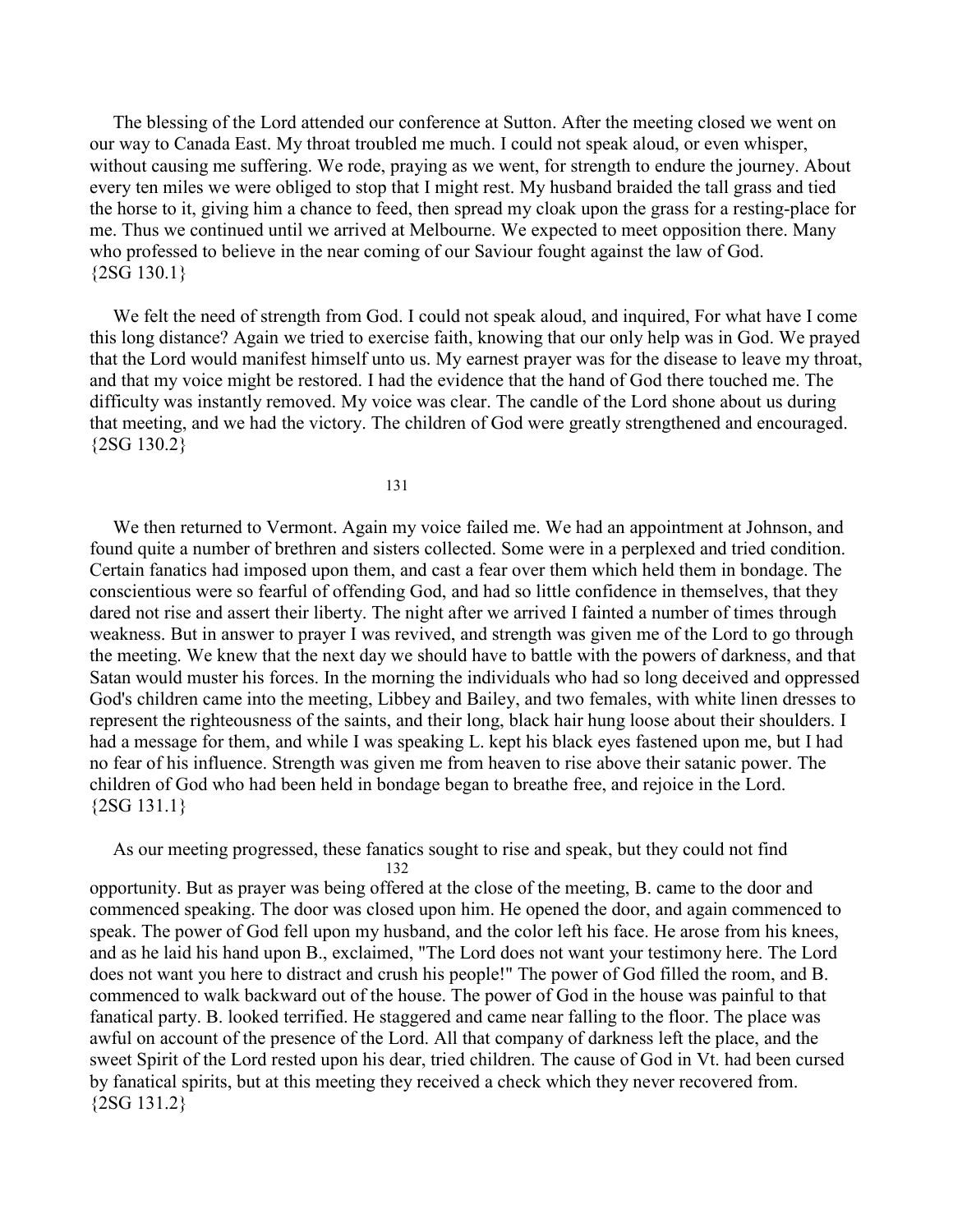We returned from Vt. very anxious to see our child we had left in N.Y. We had been from him five weeks, and as we met him, and he clasped his little arms about my neck, and laid his head upon my shoulder, I saw that a great change had taken place in him. He was very feeble. My feelings cannot be 133 described It was difficult to suppress murmuring feelings. These thoughts would arise, I left him in the hands of God, and do I find him in this condition? My agonized feelings found relief in tears. Then I became more calm and reconciled to the will of God. We tried to look at the child's case in as favorable a light as possible. I was comforted with these words, The Lord "doth not afflict willingly, nor grieve the children of men." {2SG 132.1}

 We felt that our only hope was in God, and prayed for the child and obtained signal answers to our prayers. The Spirit of the Lord rested upon us, and his symptoms became more favorable, and we journeyed with him to Oswego to attend a conference there. Brn. Holt and Rhodes were in company with us. When we reached the Railroad, my husband took the cars that he might be present at the commencement of the meeting. We were to tarry one night at Camden, and the next day go on to Oswego. But we were disappointed. Our horse was sick, and we must show some mercy to faithful Charley. Brn. R. and H. urged us to drive faster. I told them that Charley was a free horse, and must be sick, and I could not urge him. It was getting late in the afternoon and we had ten miles further to go before reaching Camden. Bro. R. proposed that Bro. H. take our horse and come on slowly, and that 134

Sr. Bonfoey and myself get into his carriage, and he would drive on to get to Bro. Preston's before dark. We did so. {2SG 133.1}

 While in Tipton, Iowa, March, 1860, we met the report that I frequently traveled with Bro. R. This is the only time I ever rode with Bro. R. without my husband, and on this occasion Sr. Bonfoey was with me. Other reports equally groundless were circulated by a Mr. M. who had moved from Camden to Iowa, relative to the death of Sr. Prior. It was stated that we were the cause of her not having medical aid. I will briefly state that we knew nothing of Sr. P.s' sickness, were in Rochester, above one hundred miles from Camden, when this matter occurred, and we had no knowledge of her death until a brother from Camden visited Rochester and brought us the intelligence. There were but two families engaged in this matter. After this we visited Camden, and I was shown in vision that there had been a lack of judgment in regard to the case of Sr. P. in giving their influence against her obtaining medical aid. I saw that they had carried matters to extremes, and that the cause of God was wounded and our faith reproached, on account of such things, which were fanatical in the extreme. The reproof given and the plain testimony borne in regard to these things was the cause of E. W. W. turning from me and taking his position with the "Messenger" party in circulating falsehoods calculated to injure me.  ${2SG 134.1}$ 

135

We believe in the prayer of faith; but some have carried this matter too far, especially those who have been affected with fanaticism. Some have taken the strong ground that it was wrong to use simple remedies. We have never taken this position, but have opposed it. We believe it to be perfectly right to use the remedies God has placed in our reach, and if these fail, apply to the great Physician, and in some cases the counsel of an earthly physician is very necessary. This position we have always held.  ${2SG 135.1}$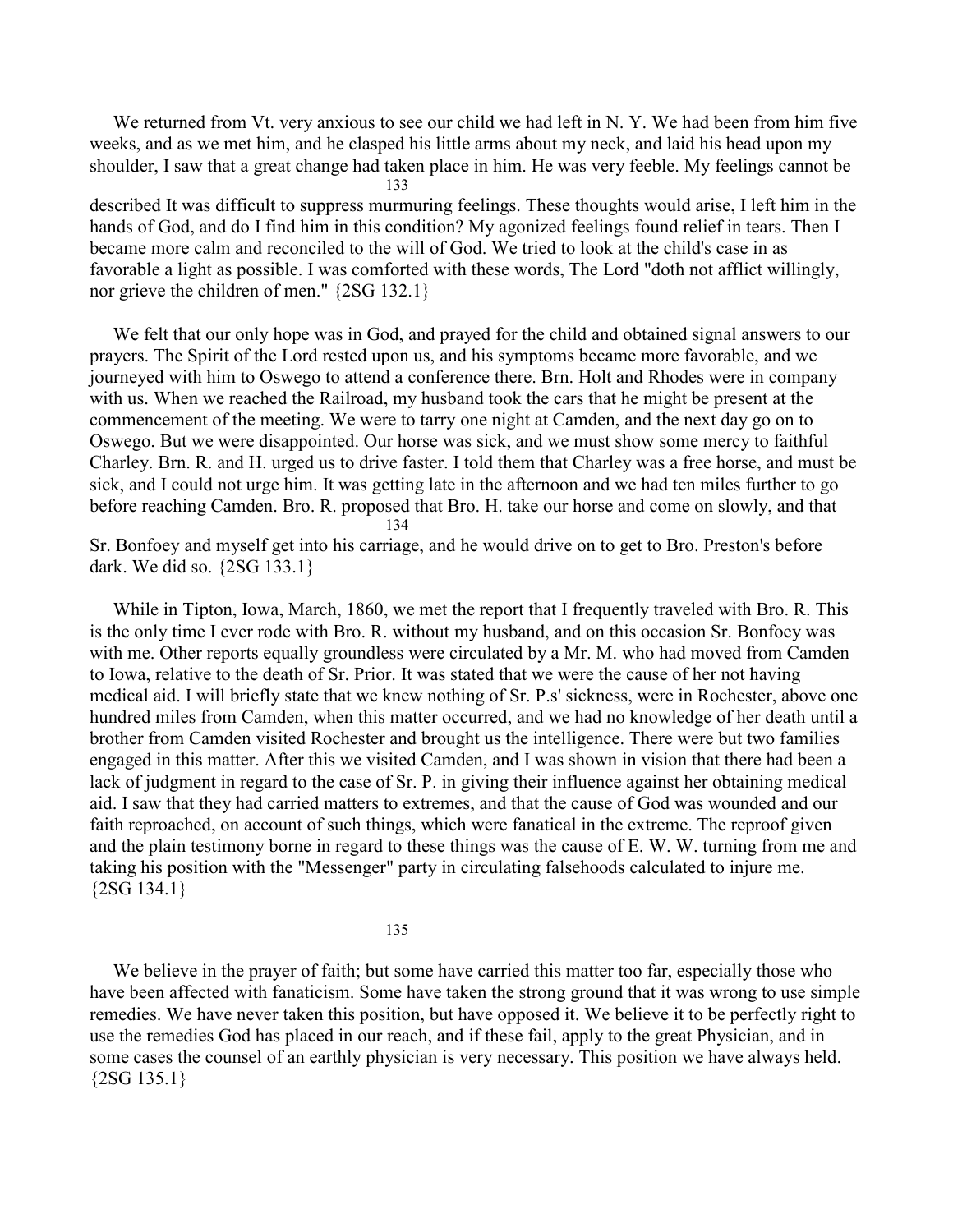It was quite a disappointment to us not to be able to attend the conference at Oswego. Sunday the horse was able to travel, and Sr. B. and I journeyed on very slowly. As we were within five miles of Oswego it shut in dark, and thundered and lightened, and rained very hard. As we entered Oswego not a person was to be seen. The darkness was intense. We wished to find Bro. Goodwin's. I was obliged to step from the wagon a number of times, and wait for the lightning's flash to see where we were. In this way we passed on. Again I stepped from the wagon, and the vivid lightning showed me that we were opposite Bro. G.'s house. Those in the house were perfectly astonished to meet me so late at night in such a fearful storm. The only way they found the horse and wagon was by the lightning's flash. As we entered the well-lighted, comfortable pilgrim's home we felt grateful to God that he had preserved 136

us on the road, and that our child was no worse. {2SG 135.2}

## **20. Publishing Again.**

 In company with Bro. and Sr. Edson we went to Centerport, and made it our home at Bro. Harris' about three months, and printed the paper called the *Advent Review*. My child grew worse, but three times a day we had special seasons of prayer for him. Sometimes he would be blessed, and the progress of disease stayed, then our faith would be severely tried as his symptoms became alarming. At one time we left him to go about two miles to Port Byron. Bro. R. accompanied us intending to take the packet for Port Gibson. When we returned Sr. H. met us at the door much agitated, saying, "Your babe is struck with death!" We hastened to the child who lay unconscious. His little arms were purple. The death dampness seemed to be on his brow, and his eyes were dim. Oh, the anguish of my heart then! I could give up my child. I did not idolize him, but I knew that our enemies were ready to triumph over us and say, "Where is their God!" {2SG 136.1}

 I then said to my husband, There is but one thing more that we can do, that is to follow the Bible 137

rule, call for the elders, but where should we go? We thought of Bro. R. who had just left on the lineboat, intending to step aboard the first packet. In a moment we were decided for my husband to go for Bro. R., drive on the tow-path until he overtook the line-boat, and bring him back. He drove five miles before overtaking the boat. While my husband was gone we were praying for the Lord to spare the life of the child until his father returned. Our petitions were answered. When they arrived, Bro. R. anointed the child and prayed over him. We all united in the prayer offered. The child opened his eyes and knew us. A light shone upon his features, and the blessing of God rested upon us all. We had the assurance that the power of the enemy was broken. {2SG 136.2}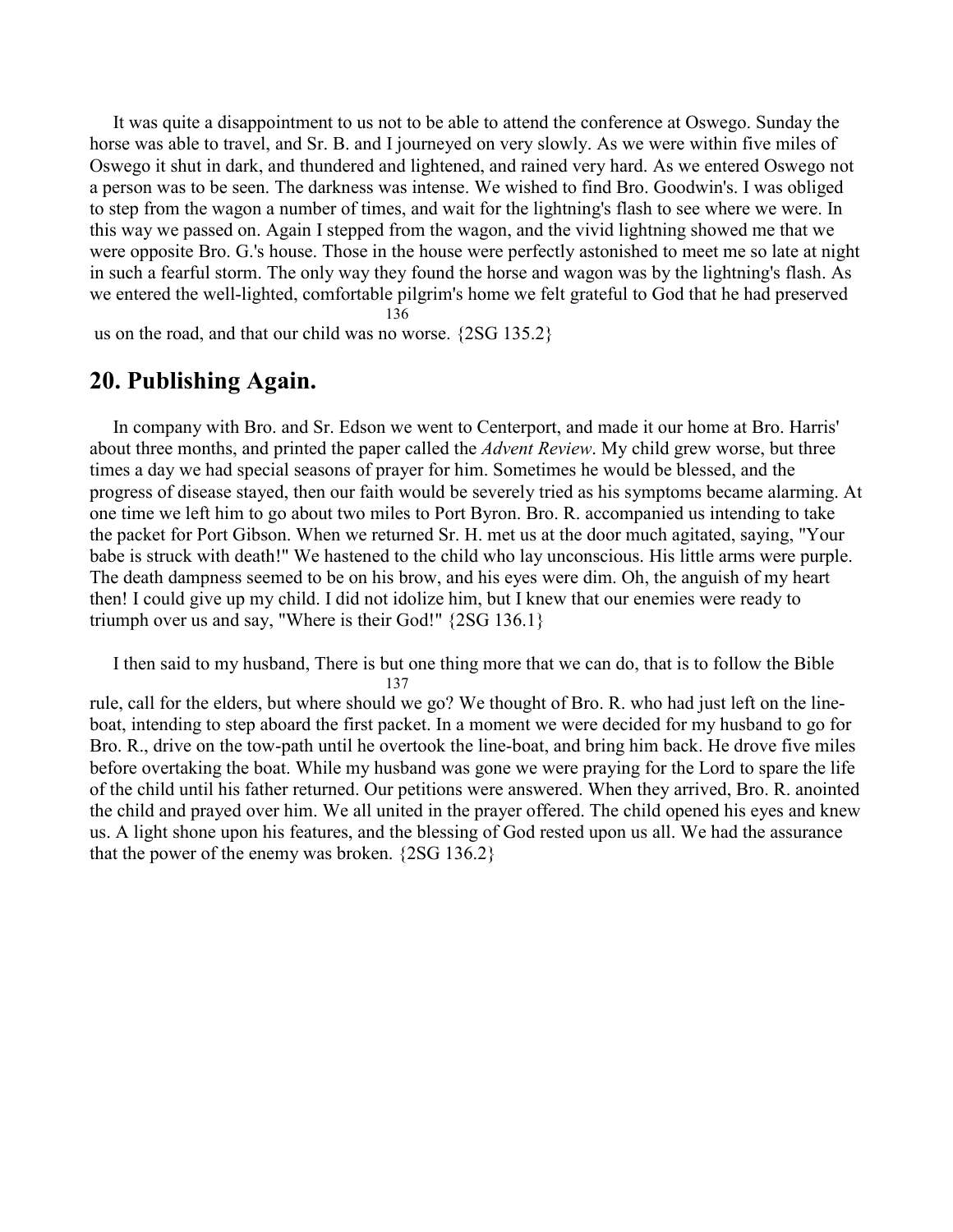The next morning I was greatly depressed in spirits. Such thoughts as these troubled me. Why was not God willing to hear our prayers and raise the child to health? Satan, ever ready with his temptations, suggested that it was because we were not right. I could think of no particular thing wherein I had grieved the Lord, yet a crushing weight seemed to be on my spirits, driving me to despair. I doubted my acceptance with God, and could not pray. I had no courage, so much as to lift 138

my eyes to heaven. I suffered intense anguish of mind until my husband, and the family we were with, besought the Lord in my behalf. They would not yield the point until my voice was united with theirs for deliverance. It came. I began to hope, and my trembling faith grasped the promises of God, when Satan came in another form. My husband was taken very sick. His symptoms were alarming. He cramped at intervals, and suffered excruciating pain. His feet and limbs were cold. I rubbed them until I had no strength to do so longer. Bro. Harris was away some miles at his work, and there were only Sr. Harris, Sr. Bonfoey and my sister Sarah present, and I was just gathering courage to dare believe in the promises of God. If ever I felt my weakness it was then. We knew that something must be done immediately. Every moment his case was growing more critical. It was clearly a case of cholera. He asked us to pray. We dared not refuse, and in great weakness we bowed before the Lord. I knew that God must do the work; we so unworthy could do nothing. With a deep sense of my unworthiness, I laid my hands upon his head, and prayed the Lord to reveal his power. A change was effected immediately. The natural color of his face returned, and the light of heaven beamed upon his countenance. We were all filled with gratitude unspeakable. We never had witnessed a more remarkable answer to prayer. {2SG 137.1}

139

 That day was appointed for us to go to Port Byron for the proof-sheets of our paper that was being printed at Auburn. It appeared to us that Satan was trying to hinder the publication of truth that we were laboring to get before the people. We felt that we must walk out upon faith. My husband said he would go to Port Byron for the proof-sheets, and we helped him harness the horse, and then I accompanied him. The Lord strengthened him on the way. He received his proof and a note stating that the paper would be off next day, and we must be at Auburn to receive it. That night we were awakened by the screams of our little Edson, who slept in the room above us with Sr. B. It was about midnight. Our little boy would cling to Sr. B., then with both hands fight the air, for we could see nothing, and then in terror he would cry, No, no, and cling closer to us. We knew this was Satan's work to annoy us, and we knelt in prayer, and husband rebuked the evil spirit in the name of the Lord, and Edson quietly fell asleep in Sr. B.'s arms, and rested well through the night. {2SG 139.1}

 Then my husband was again attacked. He was in much pain. I knelt at the bedside and prayed the Lord to strengthen our faith. I knew the Lord had wrought for him, and rebuked the disease, and we could not ask him to do what had already been done. But we prayed that the Lord would carry on his 140

 work. Thou hast heard prayer! Thou hast wrought! We believe without a doubt! Carry on the work thou hast begun! Thus we plead two hours before the Lord, and while I was praying, he fell asleep and rested well till daylight. He then arose very weak, but we would not look at appearance. We trusted the promise of God. He said it should be done, and we believed and determined to walk out by faith. {2SG 139.2}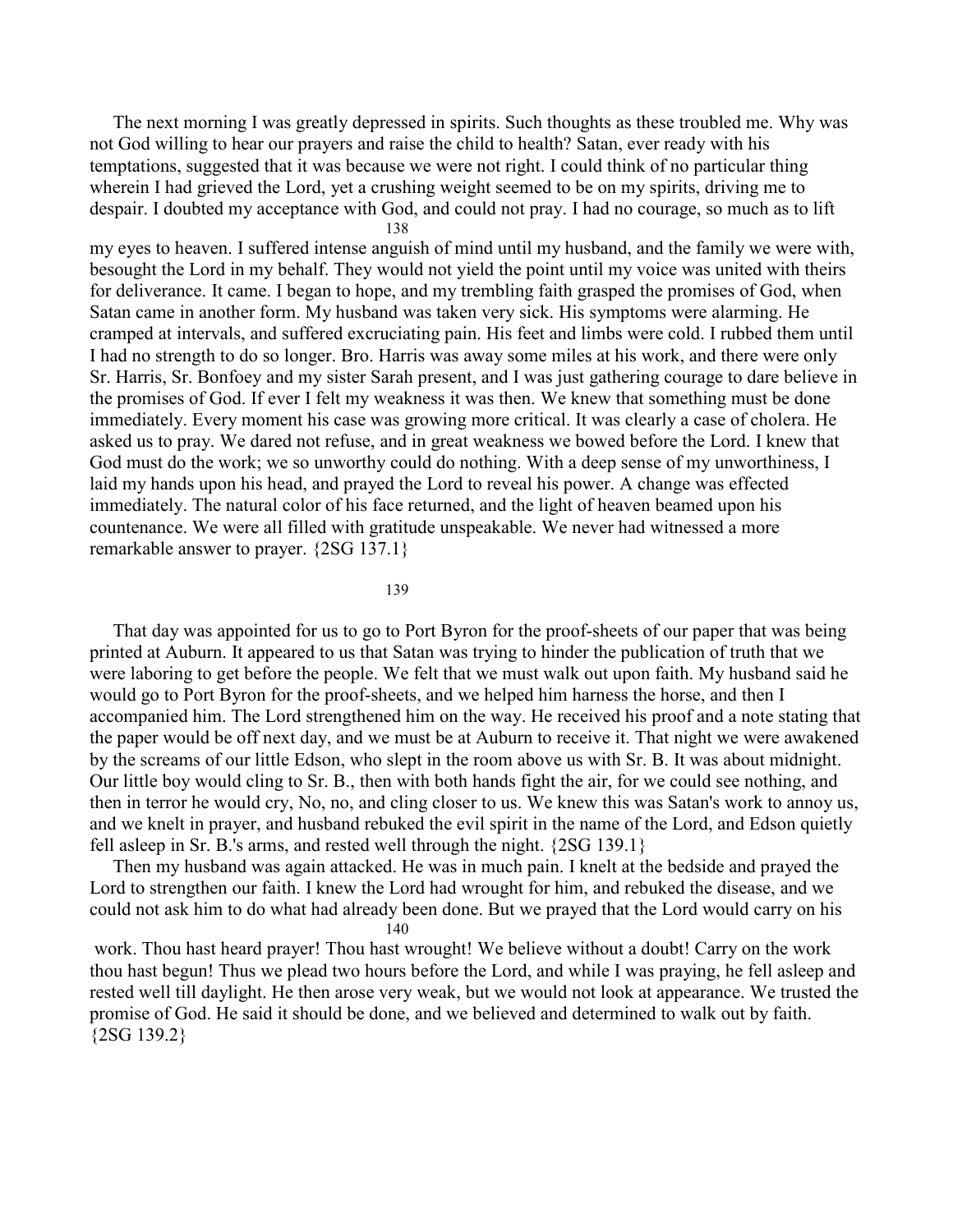We were expected at Auburn that day to receive the first number of the paper. We believed that Satan was trying to hinder us, and my husband decided he should go trusting in the Lord. Bro. H. made ready the horse and carriage, and Sr. B. and self accompanied him. He had to be helped into the wagon, yet every mile we rode he gained strength. We kept our mind stayed upon God, and our faith in constant exercise as we rode on peaceful and happy. {2SG 140.1}

 We hired a room in a hotel for the purpose of reading proof for the last time, and in the afternoon as I looked out of the window I saw my husband carrying a heavy case of type from one office to another. This alarmed me, but the Lord gave him strength, and when we received the paper all finished, and rode back to Centerport, we felt sure that we were in the path of duty. The blessing of God rested upon 141 us. We had been greatly buffeted by Satan, but through Christ strengthening us we had come off

victorious. We had a large bundle of papers with us containing precious truth for the people of God. {2SG 140.2}

 Our child was recovering, and Satan was not permitted to afflict him again. We worked early and late, sometimes not allowing ourselves time to sit at the table to eat our meals, but having a piece by our side, we would eat and work at the same time. By overtaxing my strength in folding large sheets, I brought on a severe pain in my shoulder which did not leave me for years. {2SG 141.1}

 We had been anticipating a journey East, and our child was again well enough to travel. We took the packet for Utica. There was on the boat a young woman from Centerport who was busy relating to others some things concerning us. And they would occasionally promenade back and forth the length of the boat to get a view of me. They had been informed that I had visions, and the young lady was heard to say, "They are such a strange people! They can be heard praying at all times in the day, and often in the night. Most of their time is spent in prayer." Many curious eyes were turned towards us, to examine us, especially the one who had visions. {2SG 141.2}

There was at one time some trouble on the boat. The chamber-maid had been abused by one of the 142 142

passengers. She went with her complaint to the captain, and she had many sympathizers. While she was describing the one who had abused her, many eyes were turned towards me, as the dress described answered very nearly to my dress. It was whispered round, "It is her! It is her! The one that has visions! What a shame!" And a zealous one spoke up and asked if it was me, pointing towards me. "Oh no, no," said she in her Irish tongue, "surely she is as nice a little woman as there is on the boat." I could but notice how gladly they would have had me the guilty one, because I had visions. {2SG 141.3}

 Next they inquired if I believed in the spirit rappings that had just commenced in Rochester. I told them that I believed there was a reality in it, but it was an evil spirit, instead of a good one. They looked at each other and said, "O what blasphemy! I would not repeat these words for my life." With religious horror they withdrew from our company, and manifested a fear to approach us afterwards.  ${2SG 142.1}$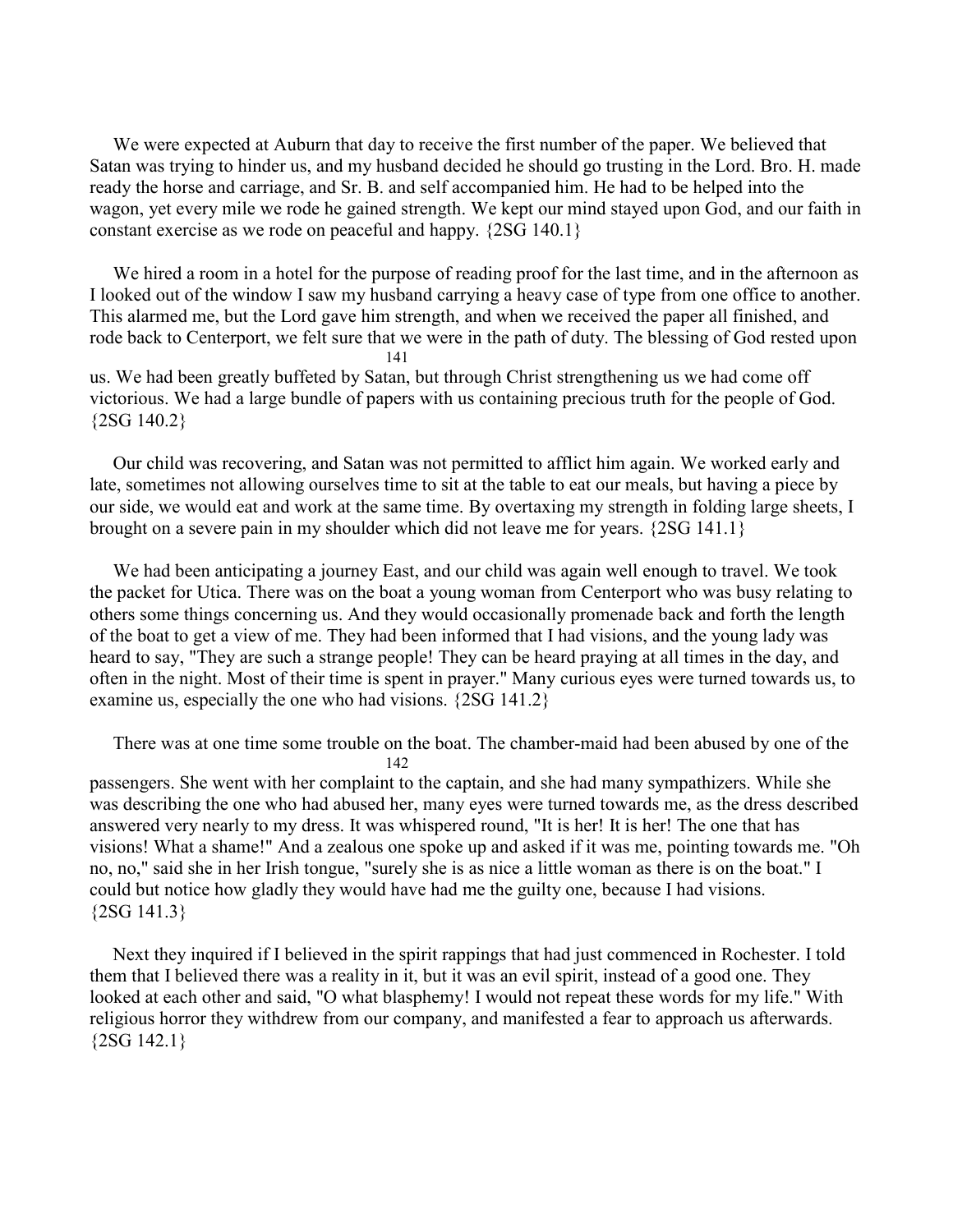Some were very curious to know what physician had been attending my child. We told them we had not applied to any earthly physician. A minister and his wife and children were on board. Two of their children were very sick, and she enquired in regard to the remedies we had used. I told her the course we had pursued, that we had followed the

143

prescription of the Apostle James, chapter v, and the Lord had wrought for us as no earthly physician could, and we were not afraid to trust our child in his hands, that he was fast improving. The only answer was, "If that was my child, and I had no physician, I should know it would die." {2SG 142.2}

 At Utica we parted with Sr. B., my sister S. and our child, and went on our way to the East, while Bro. Abbey took them home with him. We had to make some sacrifice in our feelings to separate from those who were bound to us by tender ties; especially did our hearts cling to little Edson, whose life had been so much in danger. We could not be entirely free from anxious thoughts on his account. {2SG 143.1}

## **21. The Review and Herald.**

 We journeyed to Vermont and held a conference at Sutton, and then visited Paris, Me., and there commenced publishing the first volume of the *Advent Review and Sabbath Herald*. The brethren there were all poor, and we suffered many privations. We boarded in Bro. A.'s family. We were willing to live cheap that the paper might be sustained. My husband was a dyspeptic. We could not eat meat 144

or butter, and were obliged to abstain from all greasy food. Take these from a poor man's table, and it leaves a very spare diet. Our labors were so great that we needed nourishing food. We had much care, and often sat up as late as midnight, and sometimes until two or three in the morning to read proofsheets. We could have better borne these extra exertions could we have had the sympathy of our brethren in Paris, and had they appreciated our labors and the efforts we were making to advance the cause of truth. Mental labor and privation reduced the strength of my husband very fast. {2SG 143.2}

 About this time we received a special invitation to attend a conference in Waterbury, Vt. We decided to go, but let brethren R. and A. have our horse to visit the brethren in Canada East and Vermont, while we took the cars for Boston and New Ipswich. It took us two days to go forty miles to Washington, N. H., by private conveyance. The blessing of the Lord attended our meetings in Washington. We then rode fifteen miles to visit Bro. S. who was befogged with spiritualism. We were anxious he should attend the conference at Waterbury. But he had no horse, and to help him, we told him if he would get a horse we would ride in the sleigh with him, and give him our fare which would be about five dollars on the cars. He purchased a horse for thirty dollars. It

 145 was in mid-winter, and we suffered with cold, but we were anxious to see Eld. J. Baker who was shut up at home, and encourage him to attend the meeting in Waterbury. Weary, cold and hungry, we arrived at Bro. B.'s. Next morning we had a solemn season of prayer, and Bro. B. was deeply affected. We urged him to attend the conference. He said he had not health and strength to drive his horse through the cold. My husband handed him five dollars to pay his fare on the cars. He was very reluctant to accept it, but said, "If it is your duty to give me this, I will go." We were the greatest part of three days more in reaching Waterbury. There were three of us in an open sleigh, without a buffalo skin or even a horse-blanket to protect us from the cold. {2SG 144.1}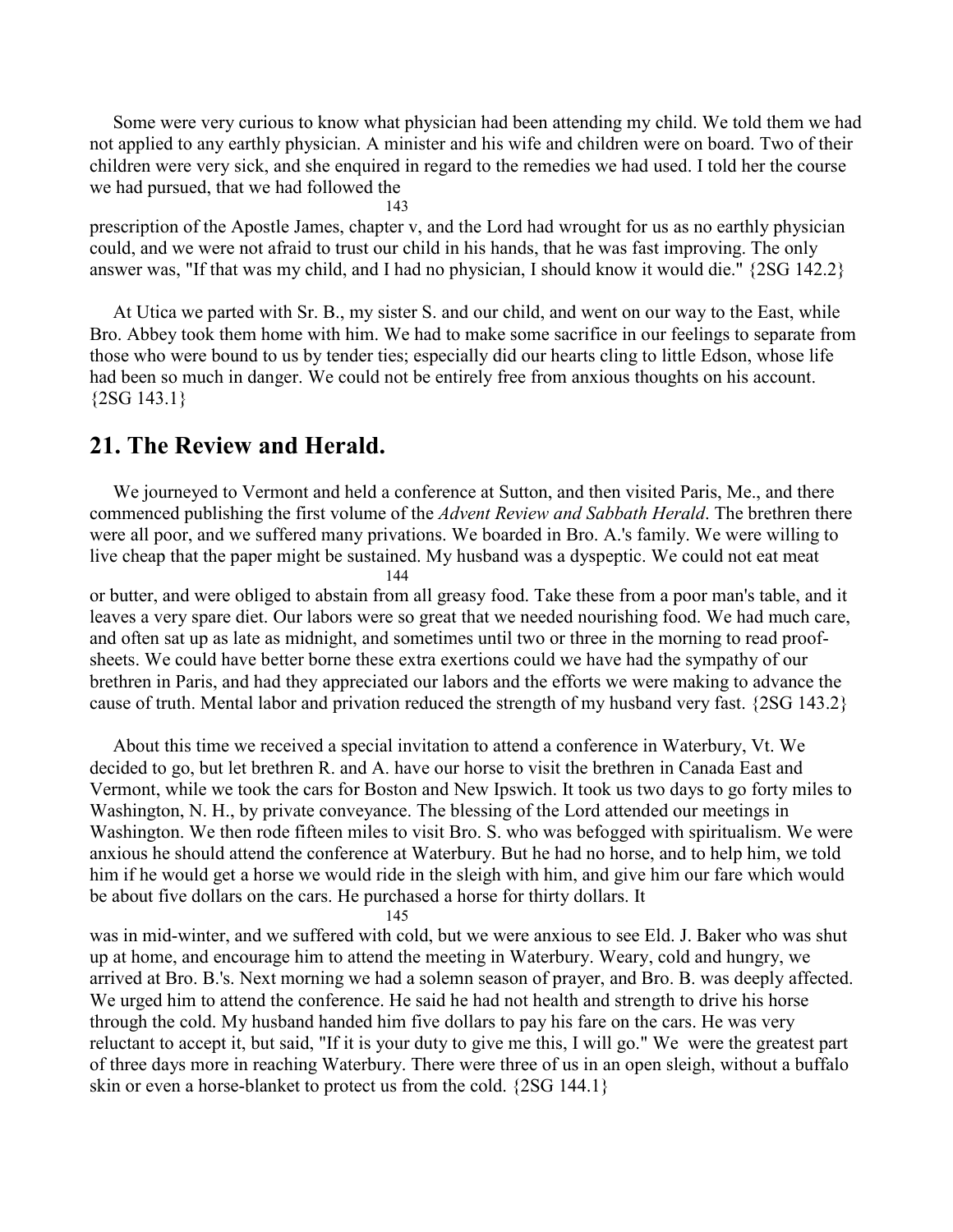At Waterbury we had to labor against a great amount of unbelief, and this was not all we had to meet. Satan had tempted some of the brethren that we had too good a horse, although we had given it up for others to use, and had come that journey in the tedious manner described. Jealousy was aroused that Bro. White was making money. N. A. H. was the instigator, and it awakened the same feelings in those who should have stood in our defense, and silenced at once such unjust suspicions. As N. A. H. was very poor, my husband only seven or eight months before handed him twenty dollars which was 146

put into his hands to help the cause, took his coat from his back and gave it to him, and interested the brethren in his behalf, so that a horse and carriage were given to him at the conference at Johnson. But this was the reward he received, jealousy, evil-surmising and false insinuations, which found a place in the hearts of some who knew us. This wounded deep. We were forced to wade through a tide of oppression. It seemed that the deep waters would overflow us, and we should sink. {2SG 145.1}

 At the close of the conference, means were raised to defray the expenses of those who had come to the meeting. The question was asked, how it should be appropriated. A brother, who knew our poverty, that we suffered for suitable food and clothing, hastily took the means and placed it in the hands of one whom my husband had helped to the meeting. And although we had been specially invited to attend the conference, we received none of it to defray our traveling expenses. {2SG 146.1}

 But the Lord did not forsake us in our extremity. While engaged in prayer around the family altar, I was taken off in vision and shown some things concerning this cruel, oppressive work. I saw that it had been carried on underhanded, and was as cruel as the grave. We found some relief, still our spirits were crushed to receive such treatment from our brethren. We then went to Waitsfield and Granville, 147

 visited the family of our dear Sr. Rice who rests in the grave, and tried to aid them a little in their need. Bro. K. took us to Bethel. We ascended a long mountain, and suffered with the cold extremely. We were five hours going fifteen miles. We held meetings among dark spirits. Bro. Philips there embraced the truth. We then returned to Massachusetts and Maine. The influence that had worked against us in Vermont affected individuals in other States, and one good brother in Massachusetts wrote us many pages of reproof. He had received prejudice from others. {2SG 146.2}

 My husband was borne down with care, and suffering from severe colds which had settled on his lungs. He sunk beneath his trials. He was so weak he could not get to the printing office without staggering. Our faith was tried to the uttermost. We had willingly endured privation, toil and suffering, yet but few seemed to appreciate our efforts, when it was even for their good we had suffered. We were too much troubled to sleep or rest. The hours in which we should have been refreshed with sleep, were often spent in answering long communications occasioned by the leaven of envy which commenced to work in Vermont; and many hours while others were sleeping we spent in agonizing tears, and mourning before the Lord. At length my husband said, "Ellen, it is no use, these things are 148

crushing me, and will carry me to the grave. I cannot go any farther. I have written a note for the paper stating that I shall publish no more." As he stepped out of the door to carry it to the printing office, I fainted. He came back and prayed for me, and his prayer was answered, and I was relieved.  ${2SG}$  147.1}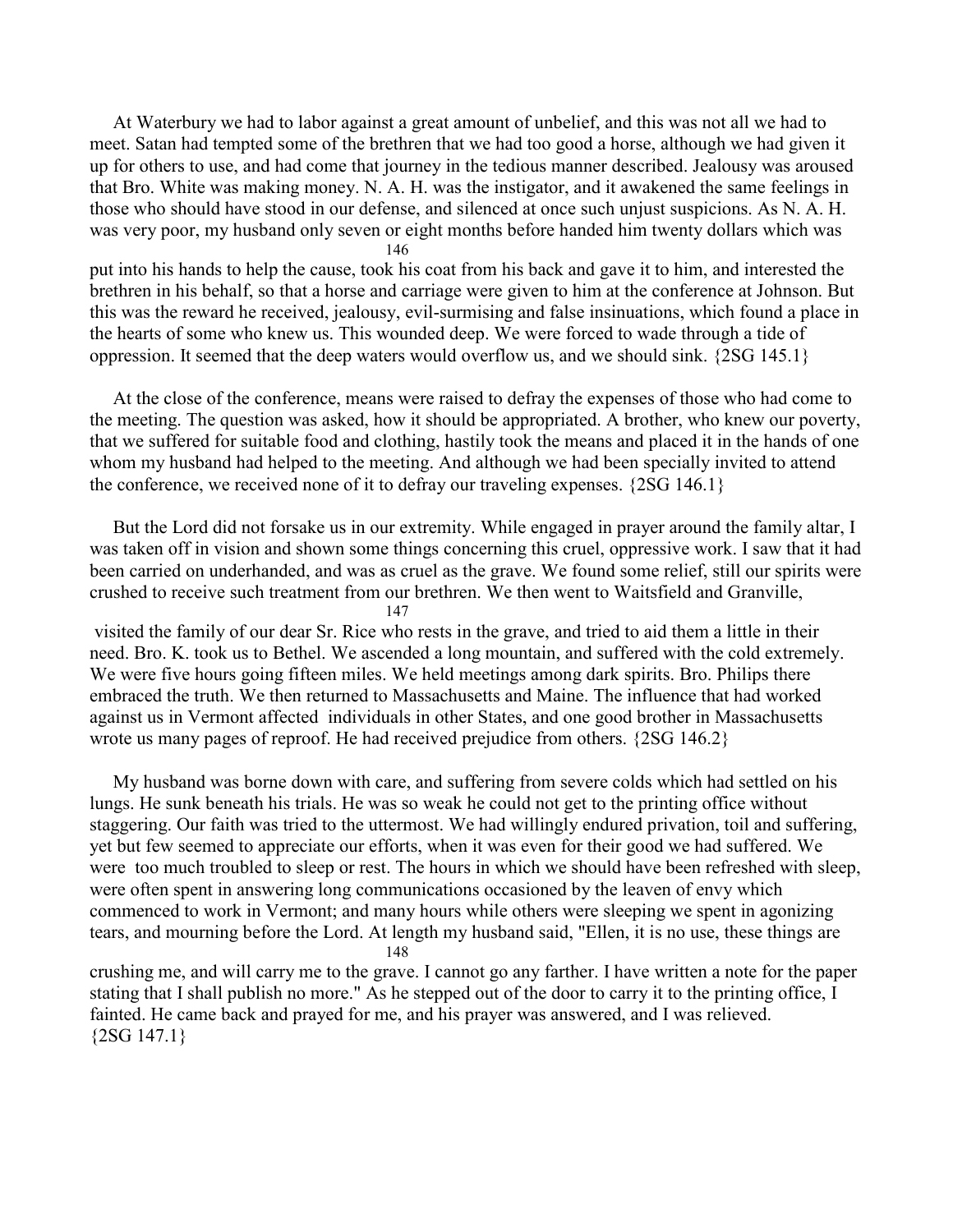The next morning, while at family prayer, I was taken off in vision and was shown concerning the matter. I saw that my husband must not give up the paper, for such a step was just what Satan was trying to drive him to take, and he was working through agents to do this; but he must continue to publish, and the Lord would sustain him, and those who had been guilty in casting on him such undeserved burdens and censure, would have to bear the burden, and yet see the extent of their cruel course, and come back confessing their injustice, or the frown of God would rest upon them; that it was not against us merely they had spoken and acted, but against Him who had called us to fill the place he wished us to occupy. And all their suspicions, and jealousy, and secret influence which had been at work, was faithfully chronicled in heaven, and would not be blotted out until every one who had taken a part in it should see the extent of their wrong course, and retrace every step. The exposure of that journey to Vermont my husband felt for years, and was not overcome until a few years since, 149

when the Lord mercifully healed him in answer to prayer. {2SG 148.1}

 The brother referred to in Massachusetts, was convinced that he was wrong, and wrote an humble acknowledgement which melted us to tears. But he was not satisfied to confess with pen and ink, but came all the way to Paris, Me., to see us, and the breach was healed, and our hearts were more firmly united than ever. He had been influenced by one in whom he had the utmost confidence. {2SG 149.1}

 We soon received urgent invitations to attend conferences in different States, and decided to go. Here is an extract of a letter to Bro. Howland's family concerning the journey: {2SG 149.2}

 "I will give you a brief account of ourselves from the time we left you at Topsham. When we arrived at Boston, my husband put me in a hack on account of the baggage, while he walked to save his fare. We arrived at meeting time, and found brethren and sisters collected. We had a good meeting. The next morning we took the cars for Connecticut, and arrived at Bro. B.'s about three o'clock P. M. Our meeting commenced Sabbath. Brethren and sisters from different towns were present, and we had a profitable meeting, and trust our efforts will be blessed to the church. The next Monday took the cars for Oswego, arrived there the next day about noon, visited Bro. and Sr. Arnold in Volney, and the next 150

day in company with brethren and sisters, went on our way to Camden. There were about eighty present, six from Michigan. {2SG 149.3}

 "The meeting was held at the house of Bro. Preston, and was interesting from the commencement to its close. Bro. B. took a decided stand for the truth, and thanked the Lord that he had property, for he should use it in his cause. At our season of prayer in the morning at Bro. Abbey's, the Spirit of the Lord was poured out upon us, and I was taken off in vision, and saw that some of the church had been disfellowshipped without sufficient cause, through the influence of dreams and impressions. I was shown that Sr. E. P. was a child of God, and they had no cause for rejecting her. And others also had been set aside who should not have been, which had driven them nearly to despair. {2SG 150.1}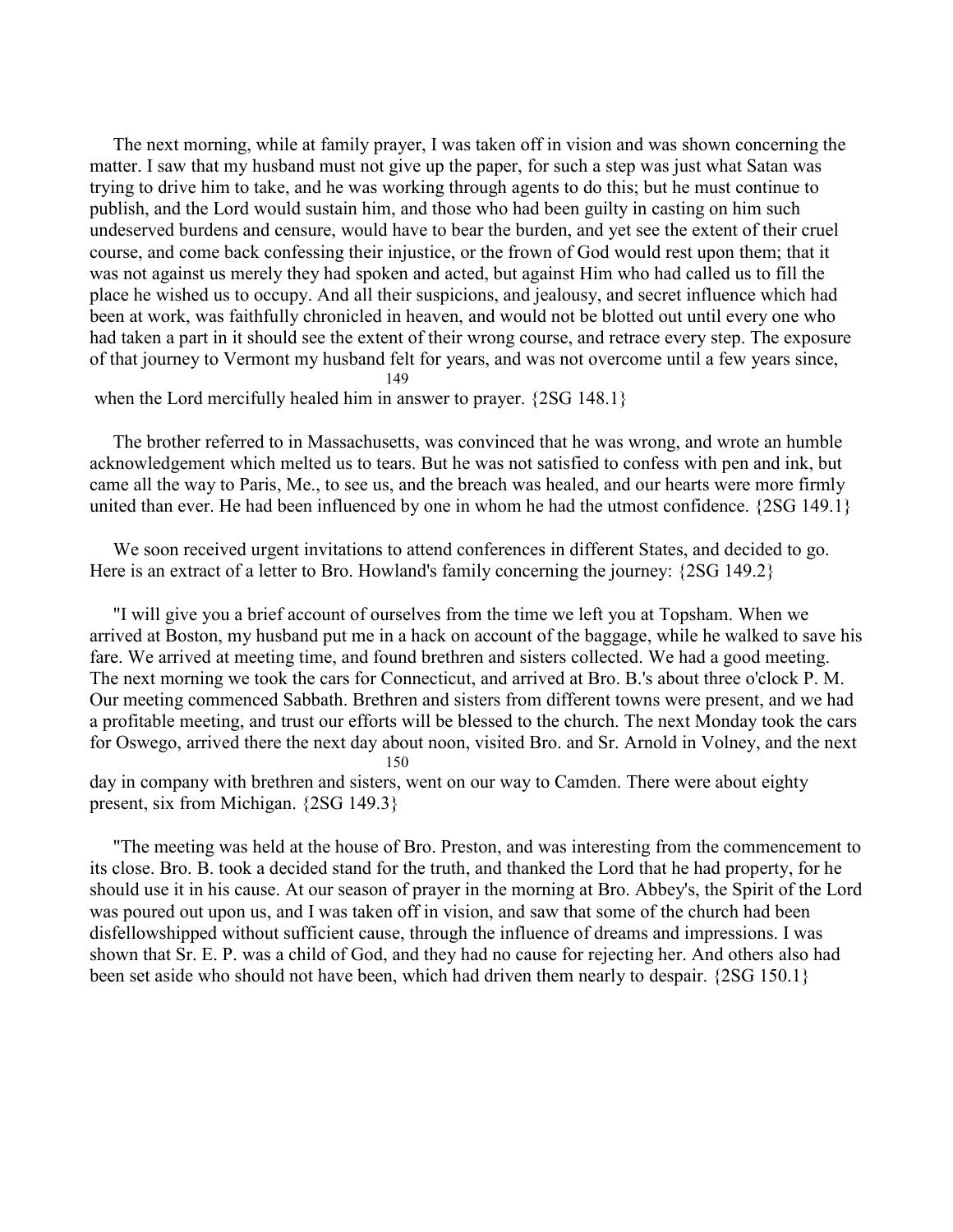"Sabbath morning we went to the meeting, and there met Sr. E. P. Her husband was bitterly opposed to her faith, and forbid her coming to the meeting, and had bound her with cords so tightly as to much bruise her. She lay praying for the Lord to open the way for her to attend the meeting. Soon her husband released her, and unobserved she came across-lots about half a mile, and then waded ankle deep through swamps, traveling about three miles, and came to the meeting. She expressed the deepest gratitude for the privilege of seeing the people of God. {2SG 150.2}

151

 "I related the vision given me for the church, and those who had acted a part in casting her off confessed to her heartily. It was an affecting time. Many wept aloud. The desponding were encouraged and strengthened. The work of God is going forward. The Lord wrought for the church, and we left them rejoicing, and journeyed to Amsterdam, where we found Bro. B. waiting to take us to his house. We were kindly received by the family, although they had not yet embraced our faith. We had a meeting with them. My husband hung up his chart and talked from it one hour and a half. Then Bro. B. talked very affectingly, expressing his deep interest for his family. Said he, 'Wife and children, I am going to the kingdom. Will you go with me? If you do not, I shall not remain behind; I shall go if I go alone. If you will not go, it will do you no good to have me lost with you. I shall go, if I go alone. This is the truth; I must save my soul by obeying the truth.' He plead with his family from a full heart. They were deeply affected. They will attend the conference at West Milton, and may the Lord give Bro. B. his family to go with him is our prayer. The brethren are very anxious we should come to Saratoga Springs to publish the paper. We shall abide by the decision of the church generally." {2SG 151.1}

### **22. Removal to Saratoga Springs.**

 Our conference at West Milton was held in a barn. It was well filled, and was an interesting and profitable meeting. We tarried at Ballston Spa a number of weeks, until we became settled in regard to publishing at Saratoga Springs. We then rented a house, and sent for Bro. and Sr. Belden, and Sr. Bonfoey who was then in Maine taking care of little Edson, and with borrowed household stuff we commenced house keeping. {2SG 152.1}

 While at Saratoga Springs, Sr. Annie R. Smith, who now sleeps in Jesus, came to live with us and assist in the work. Her help was needed. My husband expresses his feelings in a letter to Bro. Howland, dated Feb. 20, 1852, as follows: "We are usually well, all but myself. I cannot long endure the labors of traveling, and the care of publishing. Wednesday night we folded and wrapped No. 12 until 2 o'clock in the morning, then retired, and I coughed till daylight. Pray for me. The cause is prospering gloriously. Perhaps the Lord will not have need of me longer, and will let me rest in the grave. I hope to be free from the paper. I have stood by it in extreme adversity, and now when its friends are many, I feel free to leave it, if some one can be found who will take it. I hope my way will 153

 be made clear, Lord direct. We hope to hear from you and your dear family, and from our little Henry. I can hardly pen these lines from incessant coughing. Consumption is my portion unless God delivers immediately." {2SG 152.2}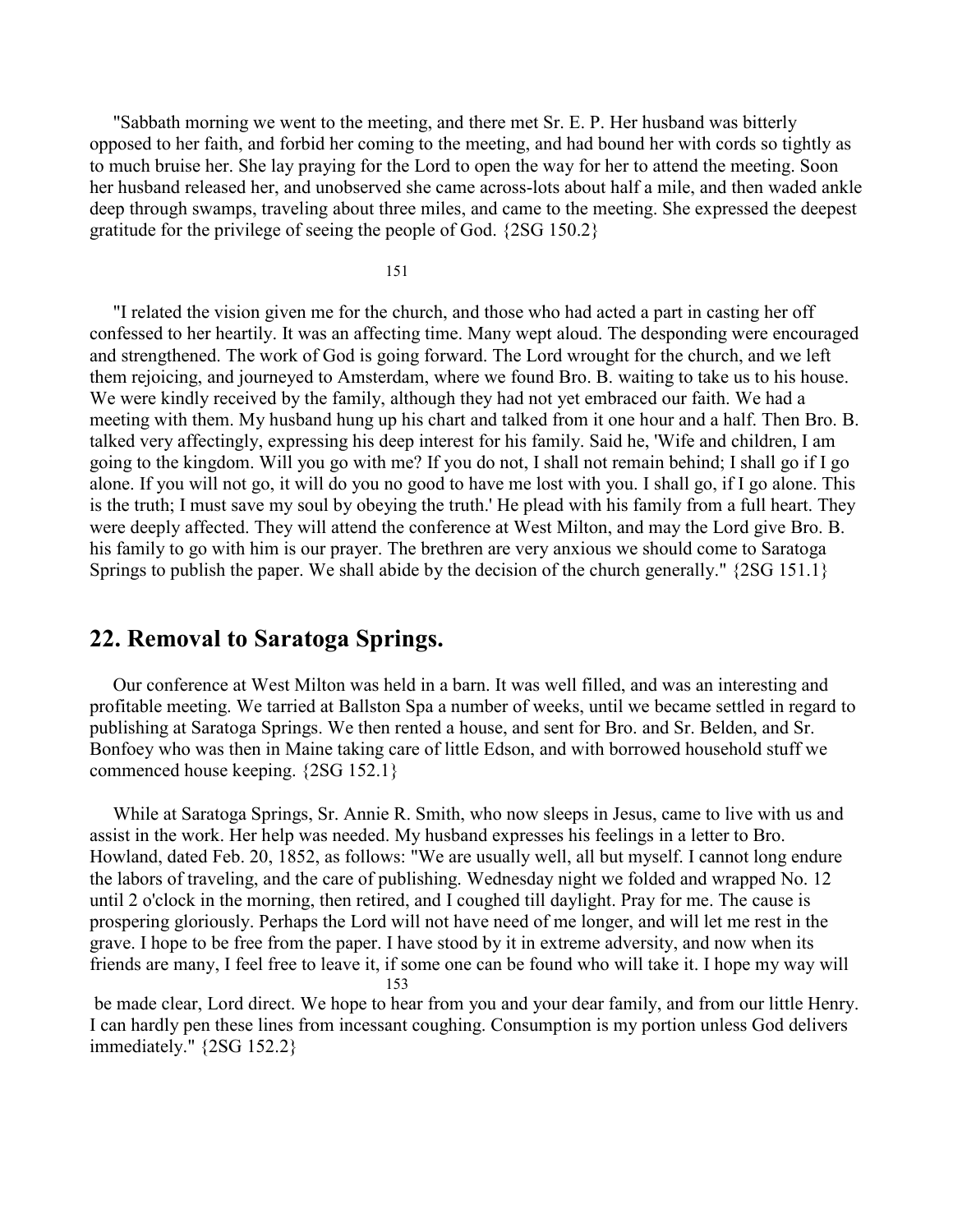While at Saratoga we met with many discouragements. The brethren in that vicinity were not in a prosperous condition. There were errors and wrong influences to be corrected. H. C. had but little of this world's goods, and took an extreme position on the text, "Sell that ye have and give alms," and was dissatisfied with his wealthy brethren because they were not more liberal. They were accused of being worldly minded, covetous and selfish. Neither party was right. Some of those possessing property were covetous. On the other hand, H. C. did not employ his time and strength as he should, that he might provide for his own, and have something himself to aid the cause. His course cut off our testimony. We tried to hold up the true object which called for means. {2SG 153.1}

 Bro. S. was willing to do anything for the cause of God when a suitable object was presented, but he did not feel called upon to sell his home farm, while he had available means which would meet the present wants of the cause. {2SG 153.2}

 But H. C.'s family gave him no rest. "Sell that ye have and give alms, and help the poorer brethren, 154

" was their cry. Bro. S. was desponding, and the reason was assigned, "He is covetous, and God will not bless him until he disposes of his possessions." But it was H. C. who was covetous. He coveted the good things of Bro. S., and felt tried if he was not willing to divide with him the fruits of his hard labor in cultivating his land, while H. C. took an easy course, trusted in the Lord as he said, and did but very little. {2SG 153.3}

 Often did this oppressed brother come from Milton to Saratoga to ask our advice as to the course he should pursue. Said he, "They say this heavy weight about my heart is because God frowns upon me, because I do not sell." He said he had ready means to use wherever the Lord called. We told him not to sink in discouragement, that if it was his duty to sell, the Lord was as willing to let him know it, and feel the burden, as to teach it to his brethren. Once he came, dizzy and distressed, having become nearly blind on the way. We felt sure his distress was in consequence of disease of the heart, and told him so; that it was not because of neglected duty, for he was willing to do anything. {2SG 154.1}

 As two of H. C.'s family were passing through Bro. S.'s yard, they passed a flock of turkeys, and made some remarks calculated to move Bro. S.'s generous heart, and he promised them a thanksgiving 155

dinner of turkeys. The fowls were killed, and quite a number were to be distributed among H. C.'s family, and two were reserved for our family. We called on Bro. S., and quite a number of H. C.'s family were there. The turkeys were shown me, and it was told me how they were to be disposed of. I felt sad. I knew although we were poor, yet we could deny ourselves of many things, and thus aid the cause of God. I talked plainly upon this matter. I told Bro. S. and those present the true object of selfdenial; that sacrificing was to help the suffering cause of truth, and not to gratify the feelings of these poorer brethren who were fully able to provide for themselves, and even do more than this. I told them that the duty of self-denial and sacrificing did not rest alone upon the rich, that the poor had a part to act, and like the widow cast in their mites. {2SG 154.2}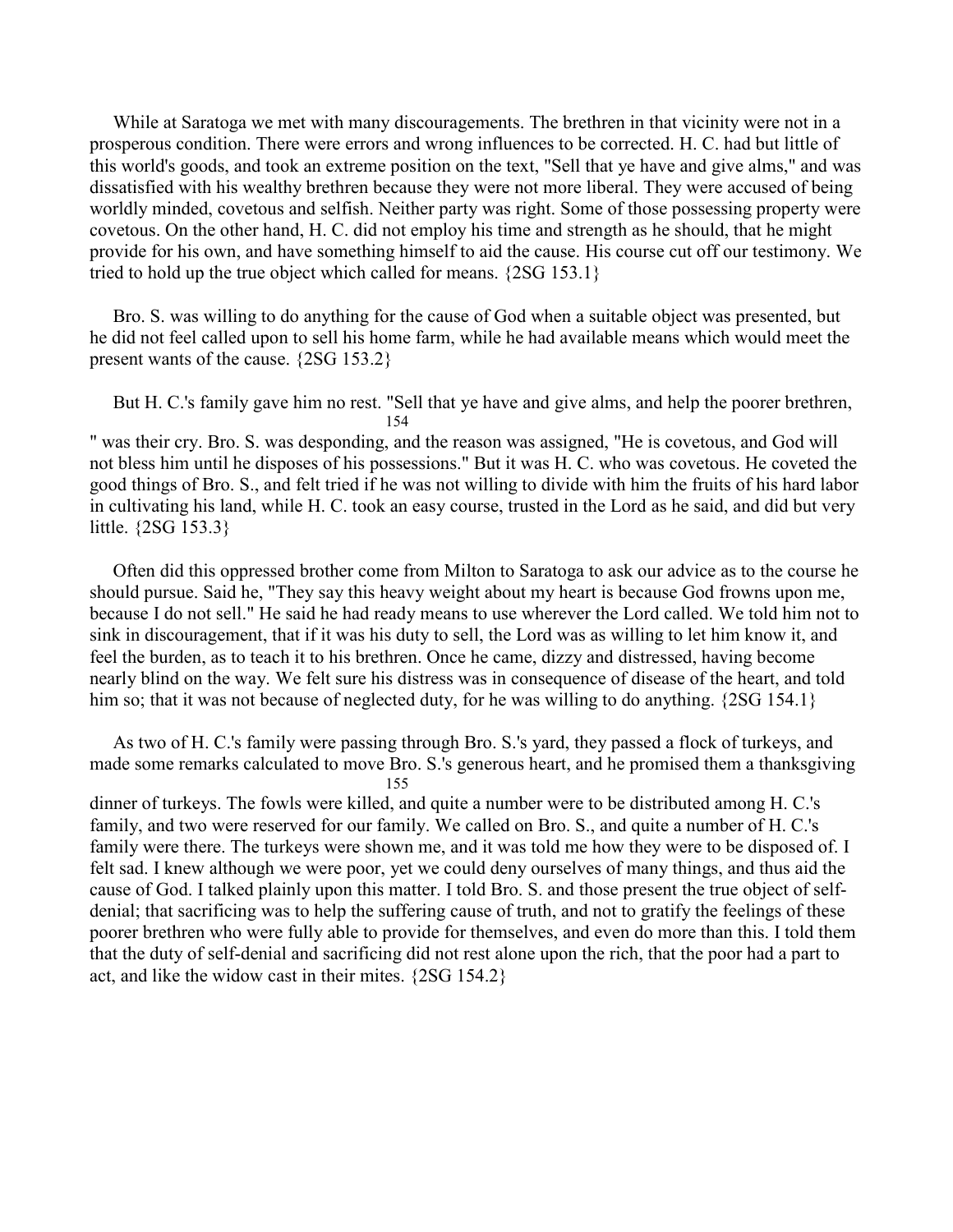I then referred them to the case of Bro. Wheeler, whom God had called to preach the message. Poverty had compelled him to labor in the woods with his axe to sustain his family, when he should be out in the gospel field; that there was a suitable object for our charity. I begged of Bro. S. to sell the turkeys and send the avails to Bro. W., and stated that I should not feel at liberty to take those reserved for me. I was struck with the selfish remark made by one present, "Bro. S. can let you have the turkeys

156

 and help Bro. W. besides. There is plenty more where these came from." This was the selfish spirit planted in the hearts of some. At the same time their exhortations were frequent and earnest, "Sell that ye have and give alms." Selfishness was in their hearts, and they were unwilling to make any sacrifice.  ${2SG 155.1}$ 

 The next day Bro. S. brought us two nice turkeys. We immediately sent them to market and received one dollar lacking five cents. I told Bro. S. that I would send one dollar to Bro. Wheeler. "Well," said Bro. S., "I will do something too," and he handed out thirty dollars which was much needed by Bro. W., and enabled him to labor again in the gospel field. After we moved from Saratoga Springs to Rochester, we received a letter informing us that Bro. S. was dead. He died of apoplexy. O, thought I, some who have oppressed that dear brother, and reproached him so unsparingly, and had false dreams and burdens which they spun out of their own bowels to extort from him means which should have been applied to God's cause, will have to give an account of these things. He received no sympathy from them while his heart was pressed, as though a heavy weight was upon it. When in distress he was told, "When you do your duty, sell and give alms, you will be free and in the light." 157

That aching heart is now still. He rests until the morning of the resurrection, when we believe he will come forth immortal. Our testimony in Saratoga and vicinity was rejected by the covetous poor, and also by the rich, and the cause went down. {2SG 156.1}

 In a vision given me while at Saratoga Springs, I was shown a company in Vermont, with a female among them who was a deceiver, and the church must be enlightened as to her character, lest poisonous error should become deeply rooted among them. I had not seen with my natural eyes the brethren in that part of the State. We visited them, and as we entered Bro. B.'s dwelling a female came forward to receive me, whom I thought to be Sr. B.'s mother. I was about to salute her when the light fell upon her face, and lo! it was Mrs. C., the woman I had seen in vision. I dropped her hand instantly, and drew back. She noticed this, and remarked upon it afterwards. The church in Vergennes and vicinity collected together for meeting. There was confusion of sentiment. Bro. E. E. believed the Age to Come, and some were in favor of S. Allen, a notable fanatic, who held views of a dangerous character, which if carried out would lead to spiritual union and breaking up of families. We delivered the message which the Lord had given us. {2SG 157.1}

 Sunday noon Mrs. C. was talking quite eloquently in regard to backbiting. She was very severe, for 158

 she had heard that speeches had been made against her fanatical proceedings. Just then Sr. B. entered saying, "Will you please walk out to dinner?" Mrs. C. instantly replied, saying, "This kind goeth not out save by fasting and prayer. I do not wish any dinner." In a moment my husband was upon his feet. The power of God was upon him, and the color had left his face. Said he, "I hope it will go out! In the name of the Lord, I hope it will go out!" and said to Mrs. C., "That evil spirit is in you, and I hope it will go out! I rebuke it in the name of the Lord!" She seemed to be struck dumb. Her glib, smart tongue was stilled for once. {2SG 157.2}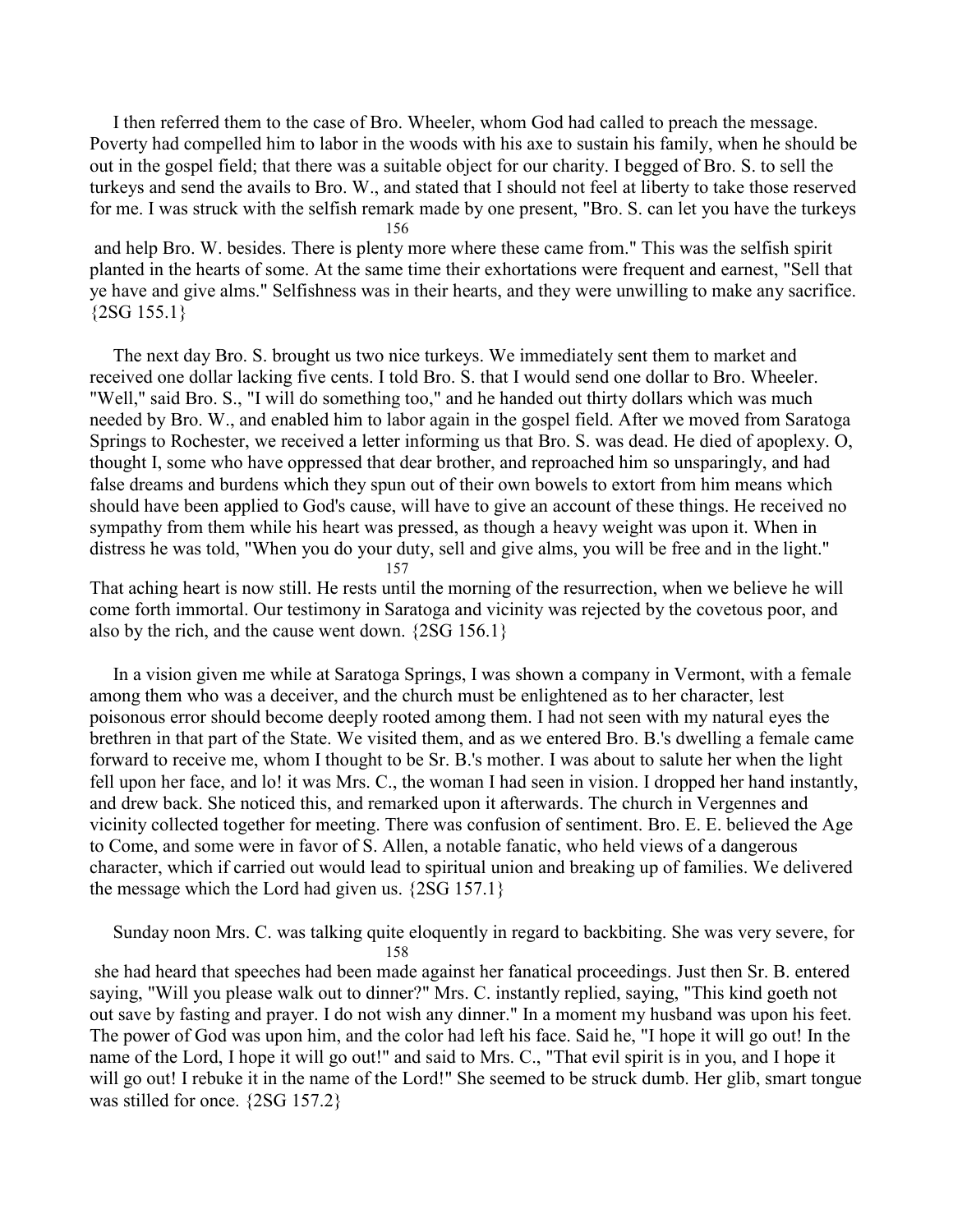But she had sympathizers. This is generally the case. It commenced with the fall of Satan in heaven, and angels who sympathized with him fell also. Those who are wrong, and co-workers with Satan, will ever find those who will sympathize with them when they are reproved. They have great fear that their feelings will be hurt. Bro. and Sr. B. sympathized with this deceitful woman. They thought her to be about right. But we did not feel discouraged. The Lord had taken this matter into his own hands, and would deliver his church who had been burdened and oppressed. {2SG 158.1}

 That afternoon as we united in prayer, the blessing of the Lord rested upon us, and I was again 159

shown the case of this deceived woman, and the danger of the church in listening to such teaching as came from her lips. Her course was calculated to disgrace the cause of God. Mrs. C. had a lawful protector, and with him should she abide, or in his company travel, and that by her fanatical course she had forfeited all claims to christian fellowship. And that the course of H. A. and Mrs. C. should be shunned, and protested against. And if the church did not cut loose from those who pursued such a course, and lift their voice against it, they would incur God's frown, and be partakers with them in their evil deeds. And that the Lord had sent us to the church with a message, which if received, would save them from greater danger than they yet realized. Many had known, and deeply felt these wrongs, but others had viewed things differently. But they began to breathe free again, and receive strength to bear their plain testimony against wrongs which they knew had existed. They knew that I had not received information from any earthly source, and that the Lord had revealed these things to me; and they testified that I had related the matter better than they could, who were acquainted with all the circumstances. We had another interview with Bro. and Sr. B. The Lord was opening their eyes to see things in their true light. We returned from that journey with feelings of satisfaction, knowing that the 160

Lord had wrought for his people.  ${2SG 158.2}$ 

### **23. Removal to Rochester.**

 April, 1852, we moved to Rochester, N. Y., under most discouraging circumstances. We had not money enough to pay the freight on the few things we had to move by Railroad, and were obliged to move out by faith. I will give a few extracts of a letter to Bro. Howland's family, dated April 16, 1852:  ${2SG 160.1}$ 

 "We are just getting settled here in Rochester. We have rented an old house for one hundred and seventy-five dollars a year. We have the press in the house. Were it not for this we should have to pay fifty dollars a year for Office room. You would smile could you look in upon us and see our furniture. We have bought two old bedsteads for twenty-five cents each. My husband brought me home six old mis-matched chairs, for which he paid one dollar, and soon he presented me with four more old chairs, without any seating, paid sixty-two cents for the lot. The frames were strong, and I have been seating them with drilling. Butter is so high we do not purchase it, neither can we afford potatoes. We use 161

sauce in the place of butter, and turnips for potatoes. The cherry sauce was provided for us by Sr. Harris. {2SG 160.2}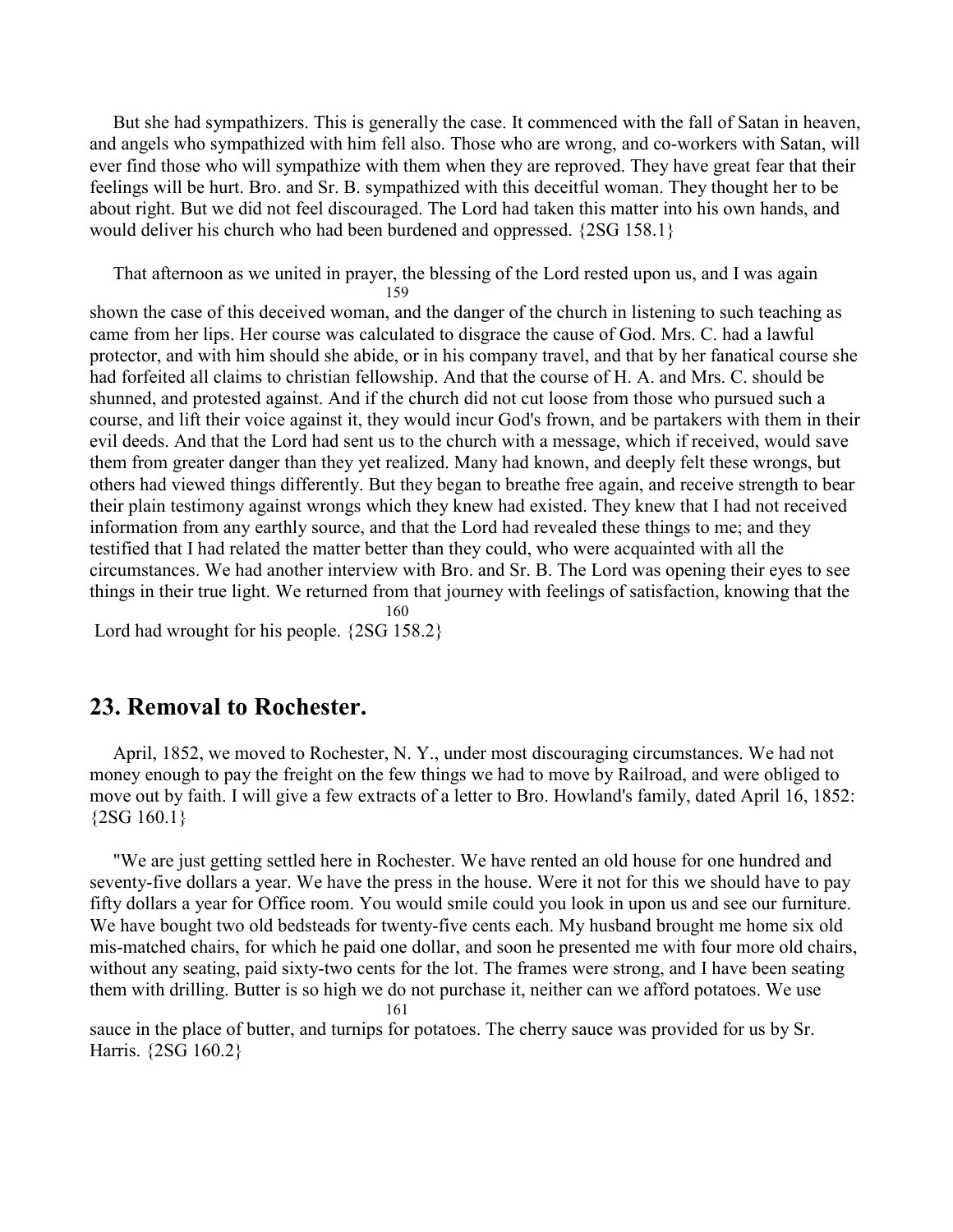"We are willing to endure privations if the work of God can be advanced. We believe the Lord's hand was in our coming to this place. There is a large field for labor and but few laborers. May the Lord help us that we may move just right while here. We are earnestly striving to draw near to God, and to have our wills in subjection to the divine will. We know that the Lord wants us to be living examples, then can we enjoy the light of his countenance. Last Sabbath our meeting was excellent. The Lord refreshed us with his presence. May the Lord prosper you and the church in your place. Rely wholly upon the sure promises of God." {2SG 161.1}

 Soon after our family became settled in Rochester, we received a letter from my mother informing us of the dangerous illness of my brother Robert, who lived with my parents in Gorham, Me. Wrong influences had affected him, and separated him in faith from us. He became bewildered as to our position, and was unwilling to listen to any evidence in favor of the third message. He did not oppose, but entirely evaded the matter. This caused us many sad hours. {2SG 161.2}

When the news of his sickness reached us, my sister Sarah decided to go immediately to Gorham. 162 To all appearance my brother could live but a few days, yet contrary to the expectations of all, he lingered six months a great sufferer. My sister faithfully watched over him until the last. {2SG 161.3}

 As soon as he was afflicted his voice was often heard pleading with God for the light of his countenance, and upon his sick bed he weighed the evidences of our position, and fully embraced the third message. He grieved that he had not looked into the subject before, and would frequently exclaim, "How plain! How clear that there must be a third message as well as a first and second," and he would say, "The third angel followed them. The two former. It is all plain now. I have deprived myself of many blessings that I might have enjoyed. I thought James and Ellen were in error. I have felt wrong towards them and want to see them once more." {2SG 162.1}

 My brother seemed to be ripening for heaven. He took no interest in worldly matters, and felt grieved when any conversation, except that of a religious character, was introduced in his room. He seemed to be holding communion with God daily, and to regard every moment as very precious, to be spent in preparing for his last change. {2SG 162.2}

We had the privilege of visiting him before his death. It was an affecting meeting. He was much changed, yet his wasted features were lighted up with joy. Bright hope of the future constantly 163

sustained him. He did not once murmur or express a wish to live. We had seasons of prayer in his room, and Jesus seemed very near. We were obliged to separate from our dear brother, never expecting to meet him again this side of the resurrection of the just. The bitterness of the parting scene was much taken away by the hope he expressed of meeting us where parting would be no more. {2SG 162.3}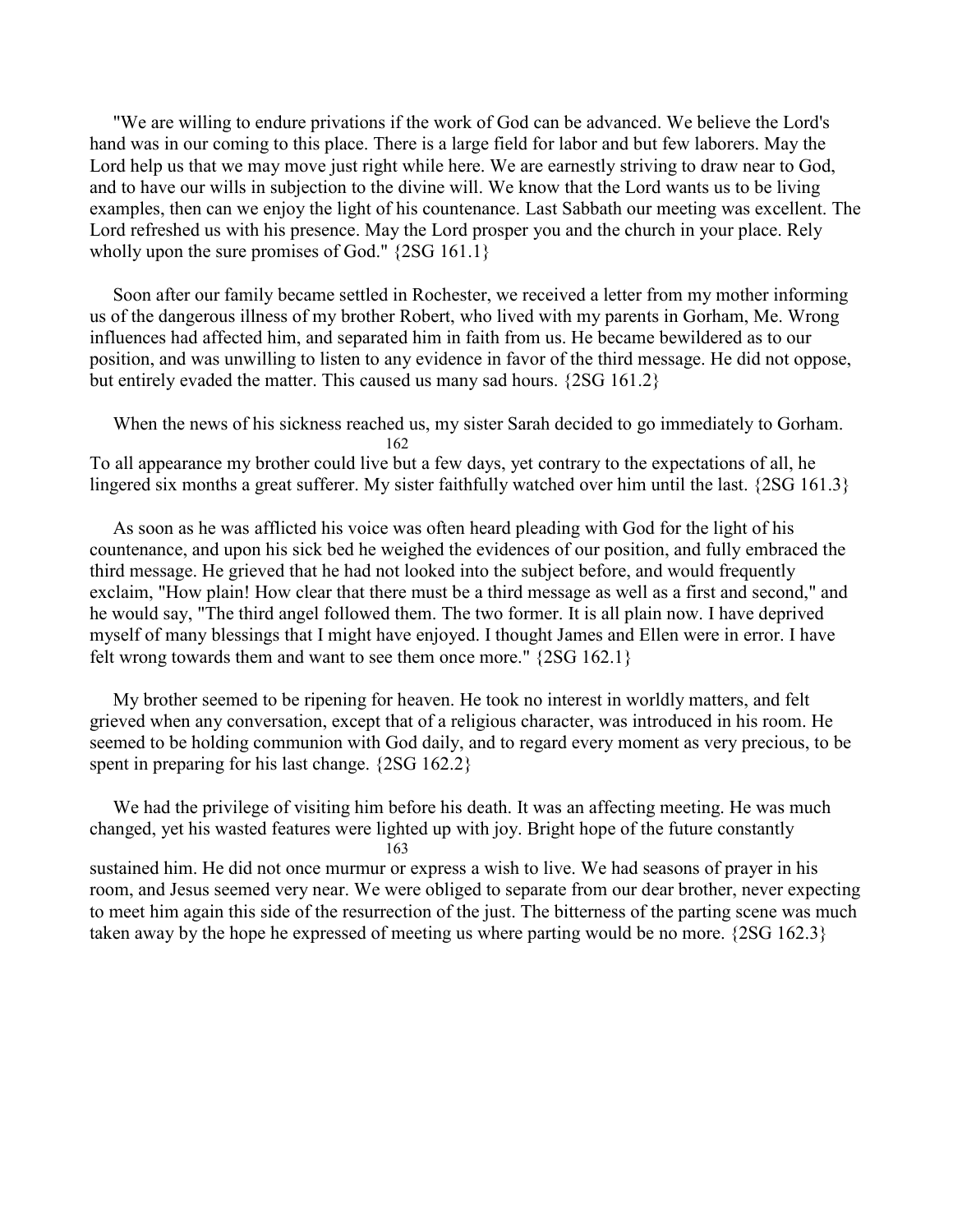My brother continued to fail rapidly. If he felt a cloud shutting Jesus from him, he would not rest until it was dispelled, and bright hope again cheered him. To all who visited him, he conversed upon the goodness of God, and would often lift his emaciated finger, pointing upwards, while a heavenly light rested upon his countenance, and say, "My treasure is laid up on high." It was a wonder to all that his life of suffering was thus protracted. He had a hemorrhage of the lungs, and was thought to be dying. Then an unfulfilled duty presented itself to him. He had again connected himself with the Methodist church. He was expelled in 1843 with the other members of the family, on account of his faith. He said he could not die in peace until his name was taken from the church-book, and requested father to go immediately and have it taken off. {2SG 163.1}

In the morning father visited the minister, stating my brother's request. He said that he would visit

 164 him, and then if it was still his wish to be considered no longer a member of their church, his request should be granted. Just before the minister arrived my brother had a second hemorrhage, and whispered his fears that he should not live to do this duty. The minister visited him, and he immediately expressed his desire, and told him he could not die in peace until his name was taken from the church-book; that he should not have united with them again if he had been standing in the light. {2SG 163.2}

 He then spoke of his faith, and hope, and the goodness of God to him. A heavenly smile was upon his countenance, and those lips, a few moments before stained with blood, were opened to praise God for his great salvation. As the minister left the room he said to my parents, "That is a triumphant soul; I never saw so happy a soul before." Soon after this my brother fell asleep in Jesus, in full hope of having a part in the first resurrection. The following lines were written upon his death by Sr. Annie R. Smith: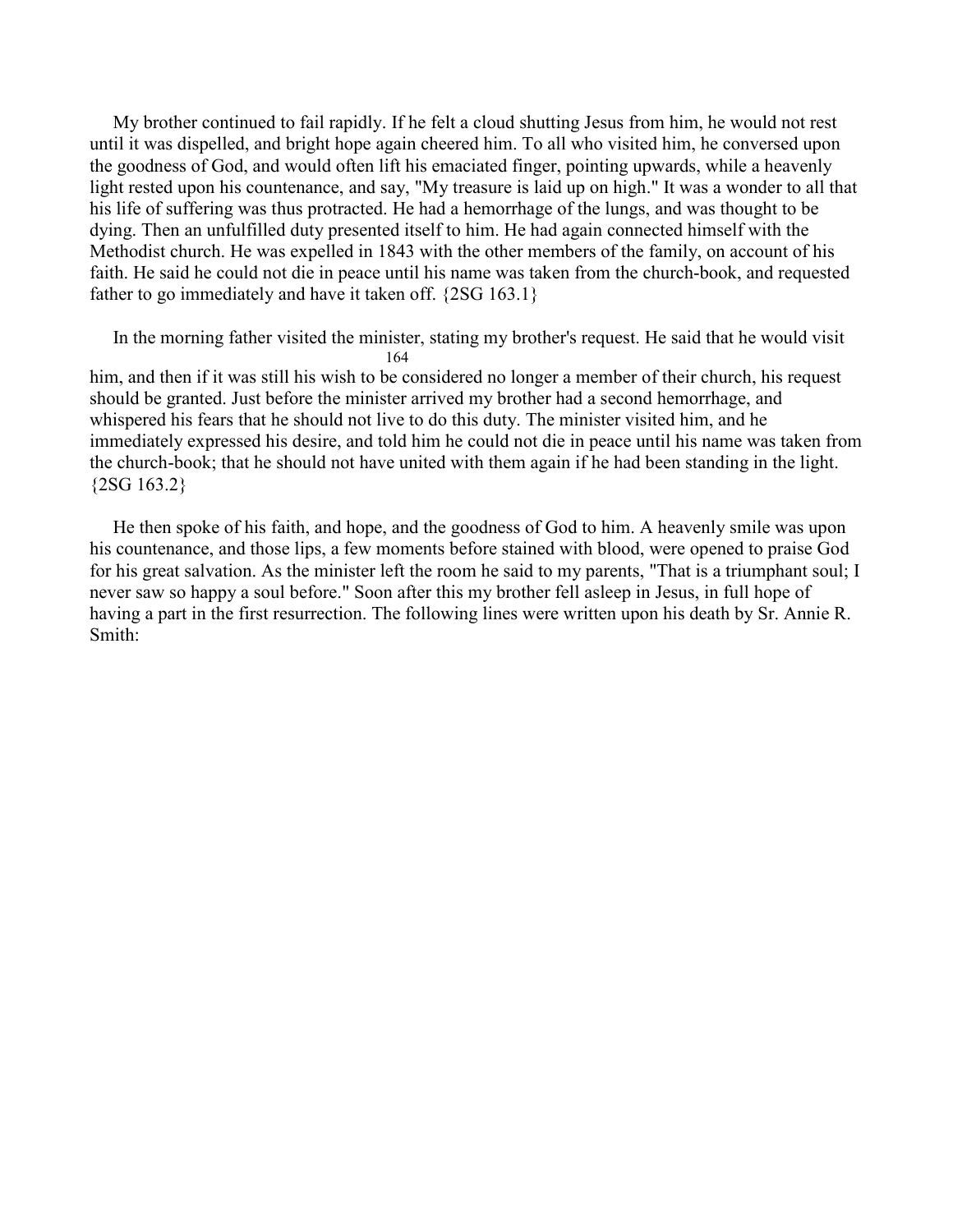He sleeps in Jesus--peaceful rest-- No mortal strife invades, his breast; No pain, or sin, or woe, or care, Can reach the silent slumberer there.

 He lived, his Saviour to adore, And meekly all his sufferings bore. He loved, and all resigned to God; Nor murmured at his chastening rod. 165

 "Does earth attract thee here?" they cried, The dying Christian thus replied: While pointing upward to the sky, *"My treasure is laid up on high."*

 He sleeps in Jesus--soon to rise, When the last trump shall rend the skies; Then burst the fetters of the tomb, To wake in full, immortal bloom.

 He sleeps in Jesus--cease thy grief; Let this afford thee sweet relief-- That, freed from death's triumphant reign, In heaven will he live again. {2SG 164.1}

We toiled on in Rochester through much perplexity and discouragement. The cholera visited R., and while it raged, all night the carriages bearing the dead were heard rumbling through the streets to Mount Hope cemetery. This disease did not cut down merely the low, but it took from every class in society. The most skillful physicians were laid low, and borne to Mount Hope. As we passed through the streets in Rochester, at almost every corner we would meet wagons with plain pine coffins in which to put the dead.  ${2SG 165.1}$ 

 Our little Edson was attacked, and we carried him to the great Physician. The disease was stayed in its progress. I took him in my arms, and in the name of Jesus rebuked the disease. He felt relief at once, and as a sister commenced praying for the Lord to heal him, the little fellow of three years looked up in 166 astonishment and said, "They need not pray any more, for the Lord has healed me." He was very weak.

The disease made no further progress, but he gained no strength. Our faith was still to be tried. For three days he ate nothing. {2SG 165.2}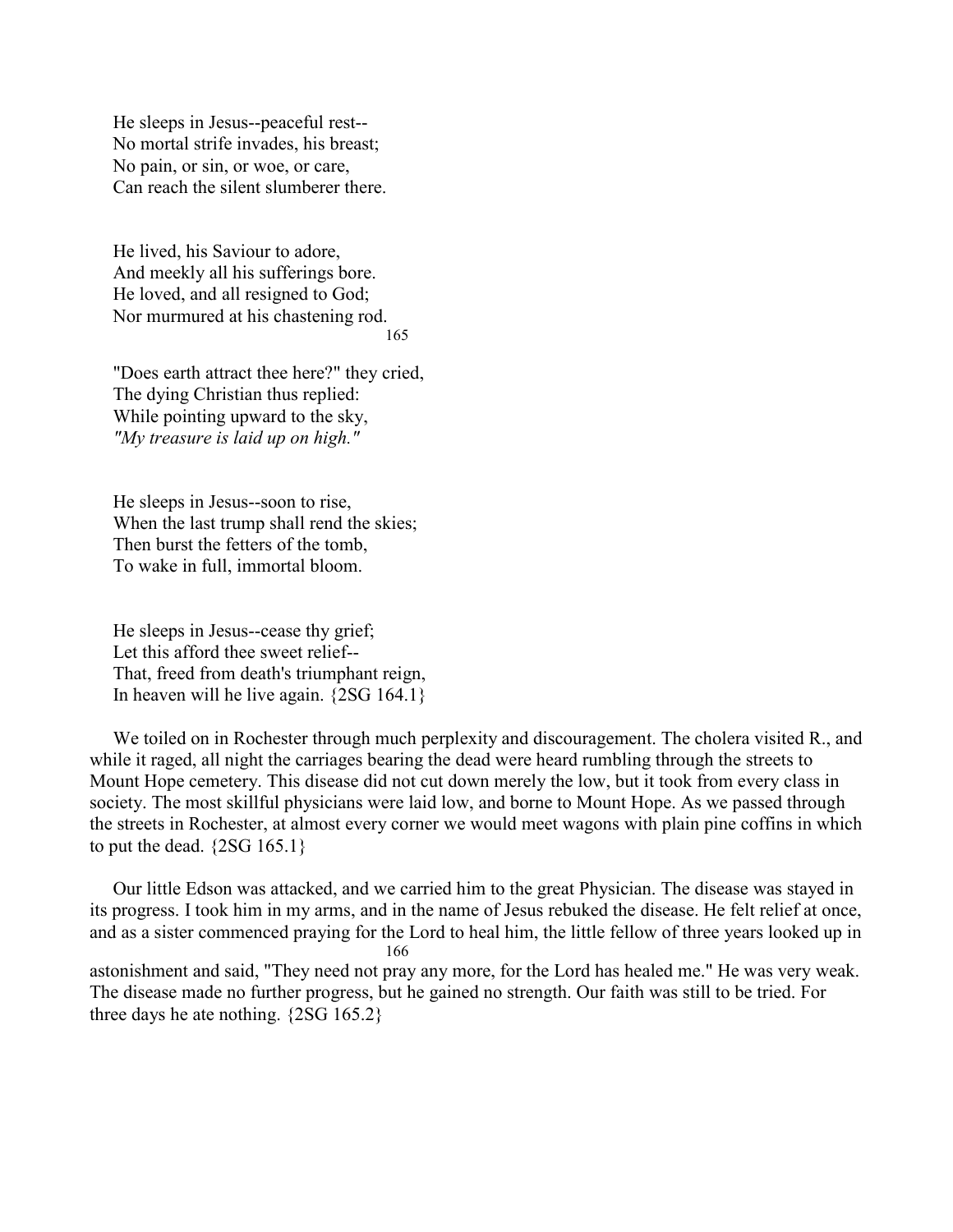### **24. Eastern Tour.**

We had appointments out for two months, reaching from Rochester, N. Y., to Bangor, Me., and this journey we were to perform with Charley and covered carriage. {2SG 166.1}

 We dared not leave the child in so critical a state, and decided to go unless there was a decided change for the worse. In two days we must commence our journey in order to reach the first appointment. We presented the case before the Lord, taking it as an evidence that if the child had appetite to eat we would venture. The first day there was no change for the better. He could not bear the least food The next day about noon he called for chicken broth, and it nourished him. We commenced our journey that night. About four o'clock I took my sick child upon a pillow, and we rode twenty miles. He seemed very nervous that night. He could not sleep, and I held him in my arms nearly 167 the whole night. My husband would frequently awake, and as he heard the sound of my rocking-chair,

would groan, for he thought of the tedious journey before us. We obtained no sleep through the night.  ${2SG 166.2}$ 

 The next morning we consulted together whether to return to Rochester, or go on. The family who had entertained us said we should bury the child on the road. And to all appearance it would be so. But I dared not go back to Rochester. We believed the affliction of the child was the work of Satan to hinder us from traveling, and we dared not yield to him. I said to my husband, "If we go back I shall expect the child to die. He can but die if we go forward. Let us proceed on our journey trusting in the Lord." We had a journey of about one hundred miles before us to perform in two days, yet we believed that the Lord would work for us in this time of extremity. {2SG 167.1}

 I was much exhausted, and feared I should fall asleep and let the child fall from my arms, so I laid him upon my lap, and tied him to my waist, and we both slept that day over much of the distance. The child revived and continued to gain strength the whole journey, and we brought him home quite rugged. {2SG 167.2}

 The Lord greatly blessed us on our journey to Vermont. My husband had much care and labor. At the different conferences he did most of the preaching, sold books, and took pay for the papers. And 168

when one conference was over, we would hasten to the next. At noon we would feed the horse by the roadside, and eat our lunch. Then my husband, with paper and pencil upon the cover of our dinner-box, or the top of his hat, would write communications for the *Review* and *Instructor.* {2SG 167.3}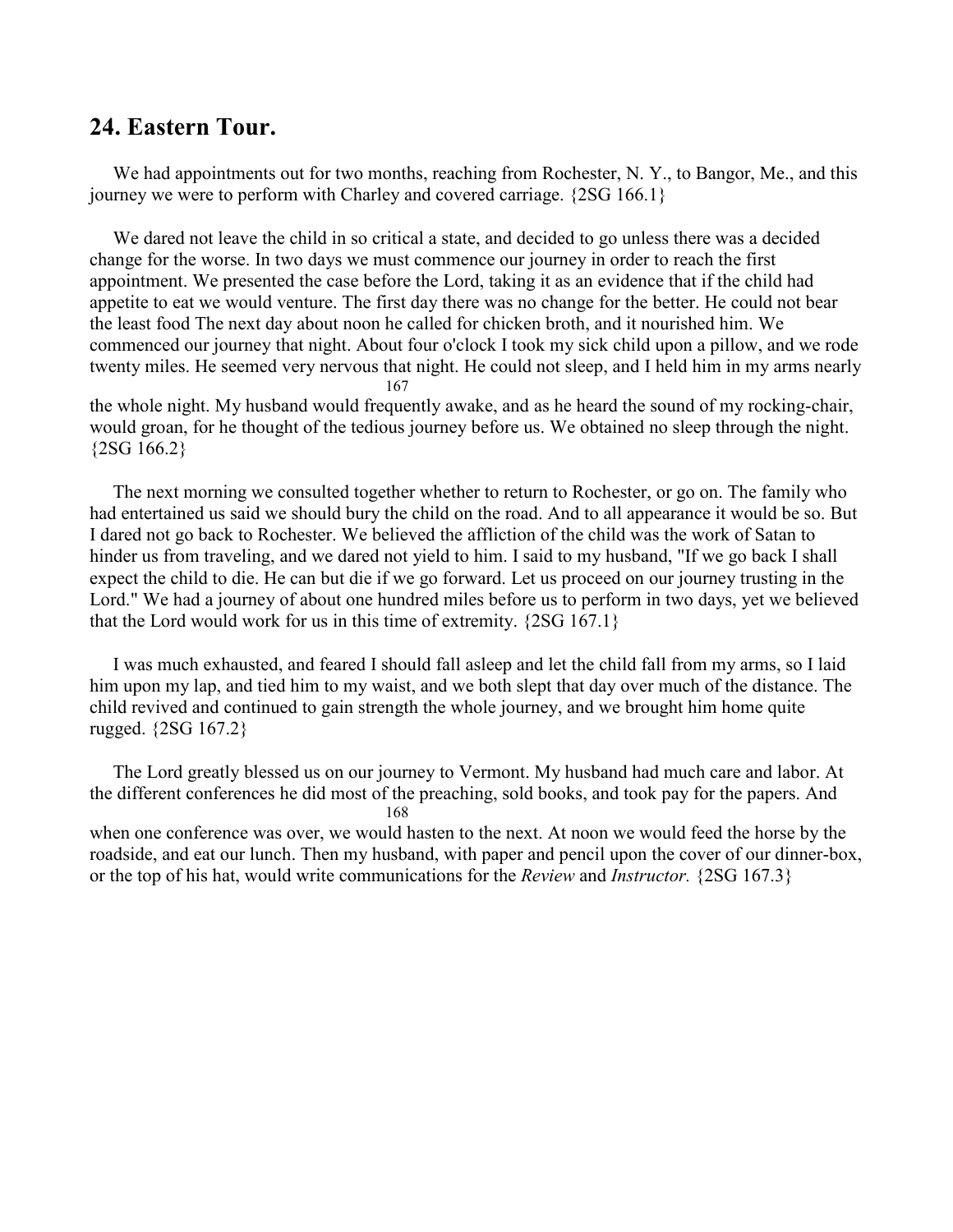Our meeting at Wolcott was of special interest. A canvas was attached to the house to accommodate the people. The Lord blessed us with freedom, and the truth affected hearts. I had a vision in the congregation, and had perfect liberty in relating it. I there became acquainted with our dear Sr. Pierce. My heart was drawn out in sympathy and love for her, for I had been in a similar state of mind. At this meeting our dear Bro. Benson was convicted of the truth. He believed the vision he witnessed to be the power of God, and was affected by it. He fully embraced the truth. Others decided at that meeting to obey all God's commandments and live. Since that meeting we have met Bro. B.'s cheerful countenance in every conference we have attended in Vermont. But we shall meet him in this mortal state no more. He died in hope, and will rest in the silent grave until the resurrection of the just.  ${2SG 168.1}$ 

 Again at Panton, Vt., the Lord met with his people. Bro. and Sr. Pierce were present. The Spirit of the Lord affected hearts in that meeting. Bro. E. Churchill was much broken in spirit, and decided 169

 fully to take his stand with the remnant people of God. At this meeting the Lord revealed himself to me, and I was taken off in vision. A comforting message was given me for Sr. Pierce. The following is their statement: {2SG 168.2}

 "My wife has for many years been subject to occasional, and sometimes protracted, seasons of the most hopeless despair. They began with her when quite young, and have from time to time afflicted her till since we embraced the present, the last message of truth. {2SG 169.1}

 "Some time after having embraced the Sabbath, and some other truths pertaining to the present message, the climax of darkness settled down upon her laboring mind, insomuch that the most encouraging conversation, elicited from the most cheering promises of the Bible, appeared to have no good effect upon her mind whatever. And although naturally possessed of a social disposition, and a cast of mind very favorable to friendly associations, yet so great was the weight of her mental oppression, and so vividly, in her estimation, was portrayed before the mind her forlorn, abject and wretched condition, that she was disinclined to participate in what by her had usually been deemed interesting social interviews, and rather inclined to absent herself from the presence of those who belonged to the circle of her acquaintance generally, and even some of her most endeared friends. 170

 Further, she had no disposition to attend any religious meetings, nor could she scarcely stimulate herself to go about the business of her usual avocation. {2SG 169.2}

 "This state of mind commenced, I believe, in the month of May, 1852, and continued with increased severity until the first of September following--the time of the Wolcott meeting, which myself and some other of her especial friends constrained her to attend. Nor was the weight of that mental anguish essentially abated then. Though she realized that it was an interesting meeting, that the Spirit of the Lord was there; and though the gift of prophecy was especially developed through Sr. White, in a manner that satisfactorily convinced her that the visions were of God, yet at that time she had no hope that she had any part or lot in the matter of interest which then passed before her. Thus she remained till the time of the Panton meeting, four weeks afterwards. It was at this meeting the Lord gave Sr. White a vision, a part of which so clearly showed up her case, and so perfectly instructed her what to do, from that time forward the scene with her was in a great measure the most happily changed. {2SG 170.1}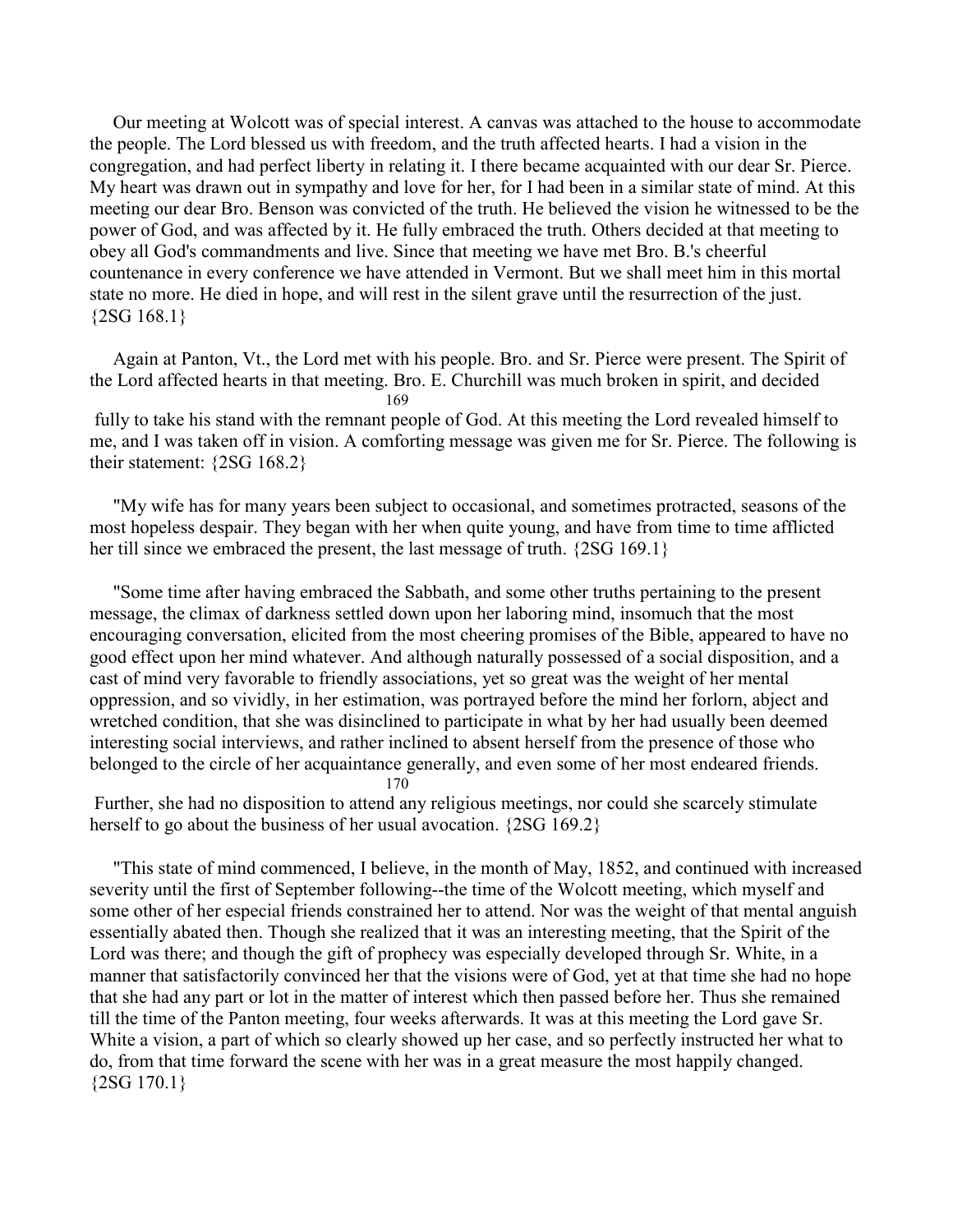"Previously those seasons of despair had worn off more gradually; but in this case it seemed that the word was spoken, and the work was done. For even on our return from the meeting, instead of gloom 171

and horror being depicted on her countenance it was lighted up with cheering hope. {2SG 170.2}

 "Those sleepless hours and restless nights which before had been the effect of a mind tortured with forebodings more dreadful than it seemed able to endure, have scarcely since recurred to disturb our accustomed repose. Instead of a manifest shrinking from the attendance of religious meetings, which only seemed to aggravate her woes, she then engaged zealously in the work necessary in order to establish meetings periodically at our own house. {2SG 171.1}

 "I believe this favorable change in her condition at that time to be exclusively the effect of the visions then given. Untiring efforts had previously been put forth, by those who had been in a similar condition, in conversation eliciting many of the great and precious promises, to try to buoy up the sinking mind, but it all produced no beneficial effect. Truly I have since believed there was occasion for gratitude that this gift is in the church.

"Stephen Pierce. {2SG 171.2}

 "According to my best recollection, the above account of my mental trials, and the effect of Sr. White's visions, written by my husband, is essentially correct.

"Almira Pierce." {2SG 171.3}

 While we were absent from Rochester the foreman of the Office was attacked with cholera. 172

He was an unconverted young man. The lady of the house where he boarded died with the cholera, also her daughter. He was then brought down, and no one ventured to take care of him, fearing the disease. The Office hands watched over him until the disease seemed checked, then took him to our house. He had a relapse, and a physician attended him, and exerted himself to the utmost to save him, but at length told him that his case was hopeless, that he could not survive through the night. Those interested for him could not bear to see the young man die without hope. They prayed around his bedside, while he was suffering great agony. He also prayed that the Lord would have mercy upon him, and forgive his sins. Yet he obtained no relief. He continued to cramp and toss in restless agony. The brethren continued in prayer all night, that he might be spared to repent of his sins, and keep the commandments of God. {2SG 171.4}

 He at length seemed to consecrate himself to God, and promised the Lord he would keep the Sabbath and serve him. He soon felt relief. The next morning the physician came, and as he entered, said, "I told my wife about one o'clock this morning that in all probability the young man was out of his trouble." He was told that he was alive. The physician was surprised, and immediately ascended the 173 stairs to his room, and as he examined his pulse, said, "Young man, you are better, the crisis is past, but it is not my skill that saved you, but a higher power. With good nursing you may get about again." He gained rapidly, and soon took his place in the Office a converted man. {2SG 172.1}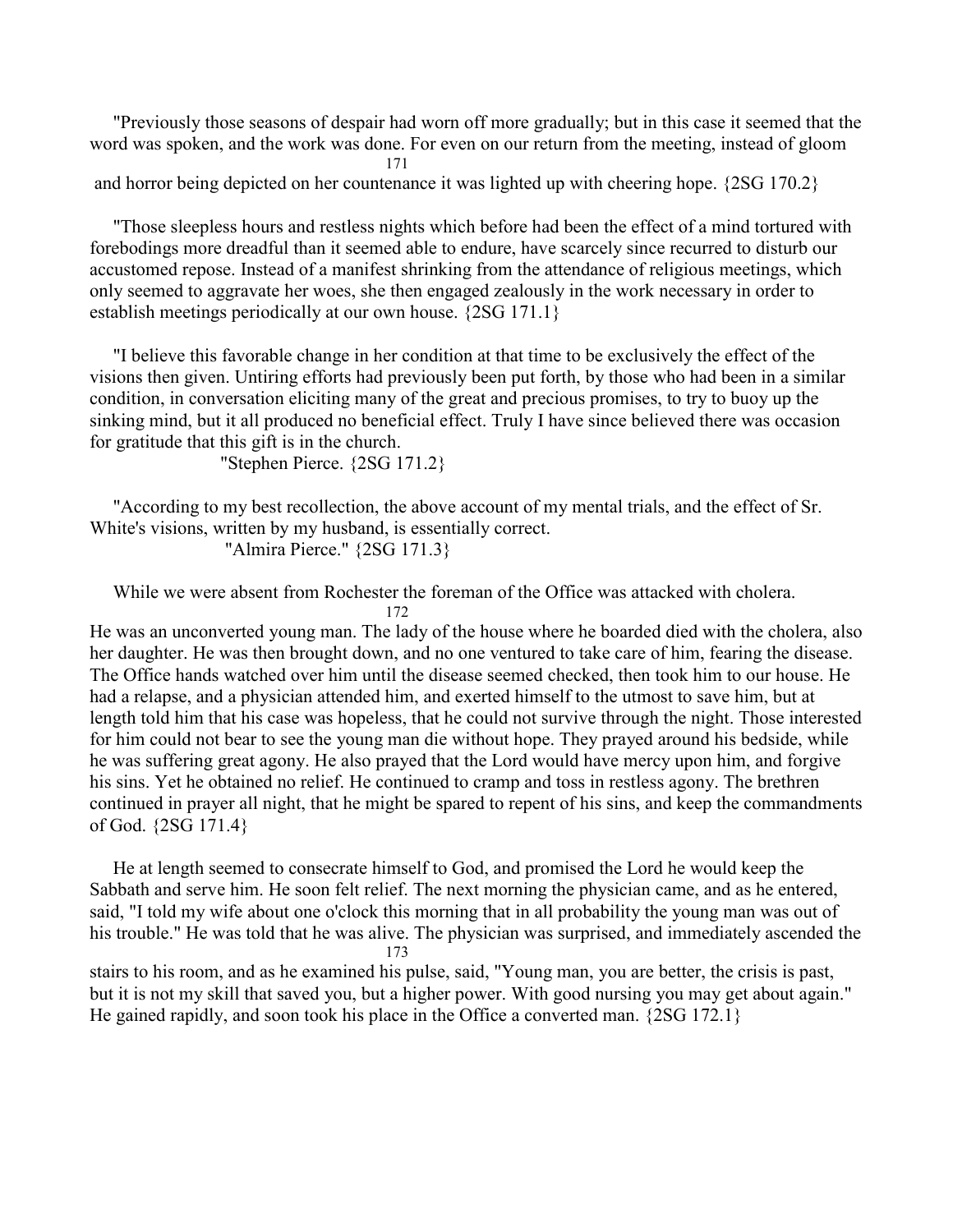## **25. Nathaniel and Anna.**

 After we returned from our eastern journey I was shown that we were in danger of taking burdens upon us that God did not require us to bear. We had a part to act in the cause of God, and should not add to our cares by increasing our family to gratify the wishes of any. That to save souls we should be willing to bear burdens; that we should open the way for my husband's brother Nathaniel and sister Anna to come and live with us. They were both invalids, yet we felt to extend to them a cordial invitation to come to our house. This they accepted. As soon as we saw Nathaniel we feared that consumption had marked him for the grave. The hectic flush was upon his cheek. Yet we hoped and prayed that the Lord would spare him, that his talent might be employed in the cause of God. But the Lord saw fit to order otherwise. Nathaniel and Anna came into the truth cautiously, yet

 174 understandingly. They weighed the evidences of our position, and conscientiously decided for the truth. {2SG 173.1}

 Nathaniel died May 6th, 1853, in the 22d year of his age. The following particulars of his sickness and death, are from a letter I wrote to our bereaved parents: {2SG 174.1}

 "Dear Nathaniel, we miss him much. It seems hard for us to realize that we are no more to have his society here. He bore up through his sickness with remarkable cheerfulness and fortitude. I never heard him groan but once, and that was the Tuesday before he died. I loved him when he first came because he was brother to my husband, and I felt that I could do anything for his comfort; but soon he seemed as near to me as a natural brother. I read some in the Bible to him Wednesday, and told him about my poor brother Robert, who, after six months of great suffering, died of consumption. Said he, 'I should not wish to have such lingering sickness as he had.' He enjoyed his mind well, and told us not to look sad when we came into his room. Said he, 'I am happy; the Lord blesses me abundantly. I have obtained the victory over impatience, and have the evidence that the Lord loves and owns me as his child.' That night he suffered much with wakefulness. {2SG 174.2}

 "Thursday morning he expressed his joy that the long night had passed, and day had finally come. 175

As he walked out to breakfast in the large parlor that morning, he looked around the room, and said, 'Any one cannot help but get well in such a beautiful house as this, with such large, airy rooms.' {2SG 174.3}

 "Anna generally took his meals to him from choice, and then sat by his side while he ate; she did not wish to eat until after he had. Said he, 'Ellen, I wish you would make Anna sit down and eat with the rest of the family, for there is no need of her sitting by me while I eat.' {2SG 175.1}

 "He seemed to love Anna very much, and through his sickness often spoke of his coming to Rochester to accompany her, because she was so feeble, and now Anna was waiting upon him, and often said, 'Anna, you did not know when you made up your mind to come to Rochester that you were coming to wait upon me.' {2SG 175.2}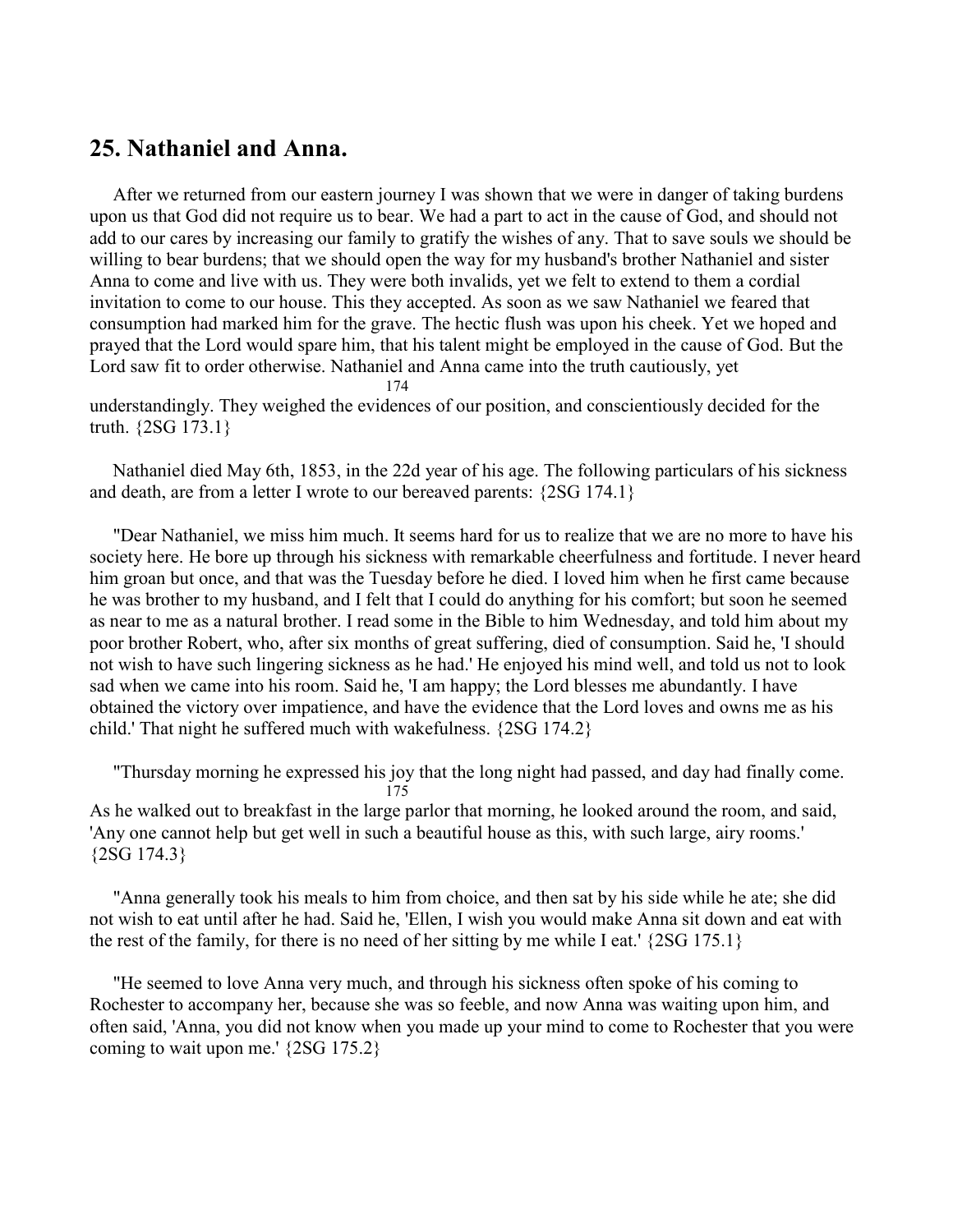"That night [Thursday] we went into his room and prayed with him, and Nathaniel was abundantly blessed. He praised the Lord aloud, while his face lighted up with the glory of God. We especially prayed that he might have sleep and rest that night. He rested very well through the night. {2SG 175.3}

 "Friday morning, the last morning that he lived, he called us into his room. He said that he wished us to pray there; but first, he had something to say. He then with remarkable clearness called up little 176

things that had transpired while he had been with us, and every word that he thought he had spoken hastily or wrong, he confessed heartily. He confessed wherein he had distrusted God in times past, and asked forgiveness of the family. 'I regret,' said he, 'that I have been unreconciled to my sickness. I have felt that I could not have it so, and that the Lord dealt hard with me. But I am now satisfied it is just; for nothing but this sickness could bring me where I am. God has blessed me much of late, and has forgiven me all my sins. It often seems that if I should reach out my hand I could embrace Jesus he is so near. I know I love God and he loves me.' {2SG 175.4}

 "After he had said what he wished to, we united in prayer. It was a sweet season. He manifested great interest while we were praying, responding to our prayers, saying, 'Amen! Praise the Lord! Glory to God! I will praise him, for he is worthy to be praised! His name is Jesus, and he will save us from our sins!' {2SG 176.1}

 "He prayed earnestly, and in faith, for a full consecration to God's will, to be baptized with his Spirit, and purified by his blood. Said he, 'Thou hast forgiven me all my sins. Thou hast sanctified me to thyself, and I will honor thee as long as I have breath.' {2SG 176.2}

 "His face shone, and he looked very happy. He said that the room seemed light, and he loved us all. 177

After we arose from prayer he said, 'Anna, I love you, come here.' She went to his bedside, and he embraced her, and said, 'I am happy, the Lord has blessed me.' {2SG 176.3}

 "Nathaniel was triumphant in God through the day, although he was very sick. I remained in his room and entertained him by reading the Bible and conversing with him. As I read he would say, 'How appropriate that is! how beautiful! I must remember that!' {2SG 177.1}

 "I then said, Nathaniel, you are very sick. You may die in two hours, and unless God interposes, you cannot live two days. He said, very calmly, 'O, not so soon as that, I think.' He immediately rose from the bed, sat in the rocking-chair, and commenced talking. He began back to the time when he was converted; told how much he enjoyed, and how afraid he was of sinning; and then when he began to forget God, and lose the blessing. Then how high his hopes were raised; he 'meant to be a man in the world; to get an education and fill some high station.' And then he told how his hopes had died, as afflictions had pressed heavily upon him; how hard it was for him to give up his expectations. He said he felt he could not have it so; he *would* be well; he *would* not yield to it. {2SG 177.2}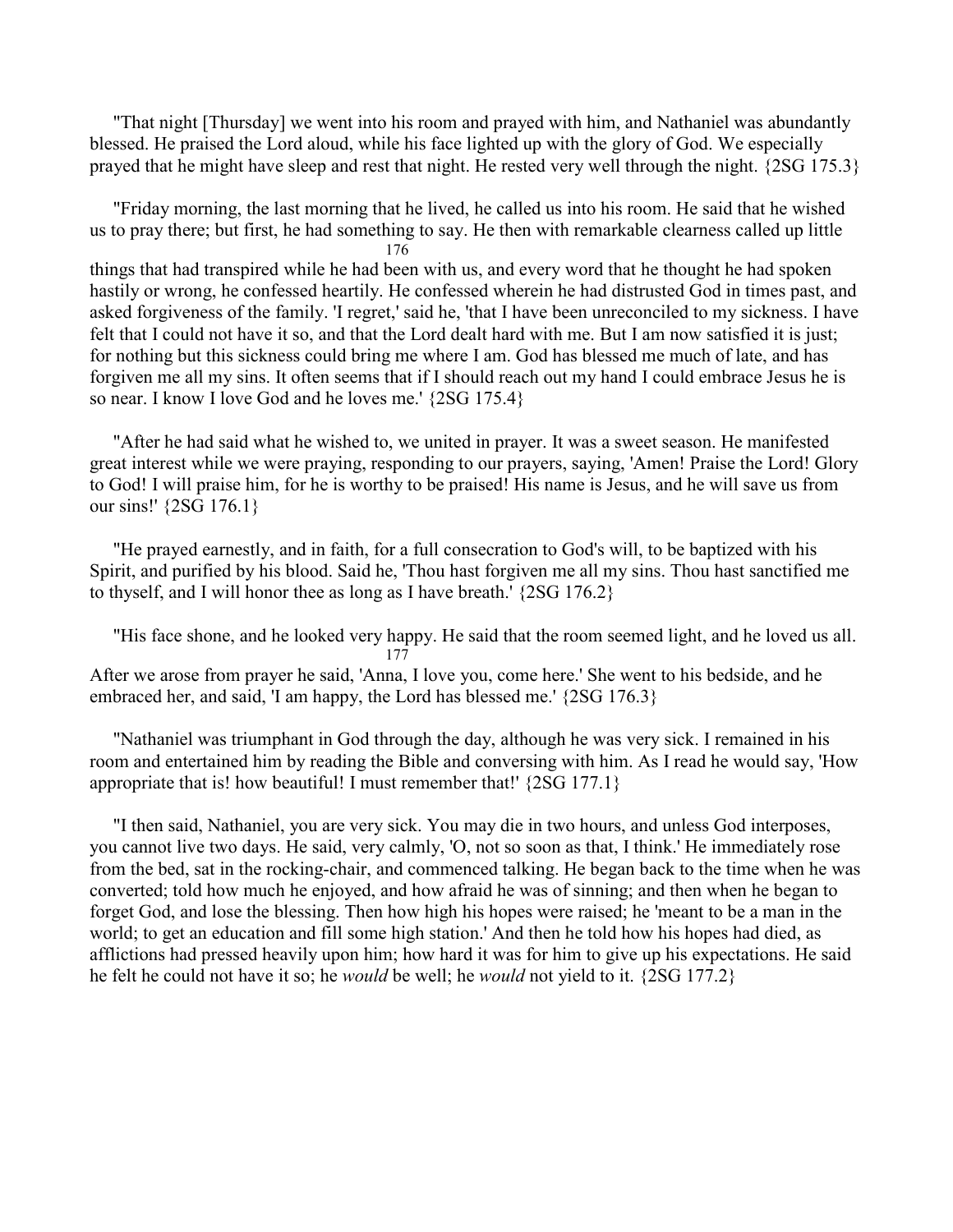"Then he spoke of his coming to Rochester. How trying it was to have us wait upon him, and to be 178

dependent. 'It seemed to me,' said he, 'that the kindness of you all, was more than I could bear; and I have desired to get well to pay you for all this.' He then spoke of his embracing the Sabbath. Said he, 'At first I was not willing to acknowledge the light I saw. I wished to conceal it; but the blessing of God was withheld from me until I acknowledged the Sabbath. Then I felt confidence towards God.' Said he, 'I love the Sabbath now; it is precious to me. I now feel reconciled to my sickness. I know that it is the only thing that will save me. I will praise the Lord, if he can save me through affliction.' {2SG 177.3}

 "At our usual supper-time, we prepared poor Nathaniel's supper, but he soon said that he was faint, and did not know but he was going to die. He sent for me, and as soon as I entered the room, I knew that he was dying, and said to him, Nathaniel, dear, trust in God; he loves you, and you love him. Trust right in him as a child trusts in its parents. Don't be troubled. The Lord will not leave you. Said he, 'Yes, yes.' We prayed, and he responded, 'Amen! Praise the Lord!' He did not seem to suffer pain. He did not groan once, nor struggle, nor move a muscle of his face, but breathed shorter and shorter until he fell asleep." {2SG 178.1}

The following lines occasioned by his death, were written by Sr. Annie R. Smith:

Gone to thy rest, brother! peaceful thy sleep; While o'er thy grave bending, in sorrow we weep,

 179 For the loved and the cherished, in life's early bloom, Borne from our number, to the cold, silent tomb.

Sweet be thy slumber! in quiet repose; Beneath the green turf, and the blossoming rose; O, soft is thy pillow, and lowly thy bed; Mournful the cypress that waves o'er the dead.

Dark though the opinion that shaded his brow, The truth which he followed illumined it now; In the arms of his Saviour he fell to his rest, Where woes that await us pervade not his breast.

Weep not for the Christian whose labor is done; Who, faithful to duty, the treasure has won. The jewel was fitted forever to shine, A gem in the casket, immortal, divine.

Not long will earth's bosom his precious form hide, And death's gloomy portals from kindred divide; For swiftly approaching, we see the bright day, That brings the glad summons, Arise! come away! {2SG 178.2}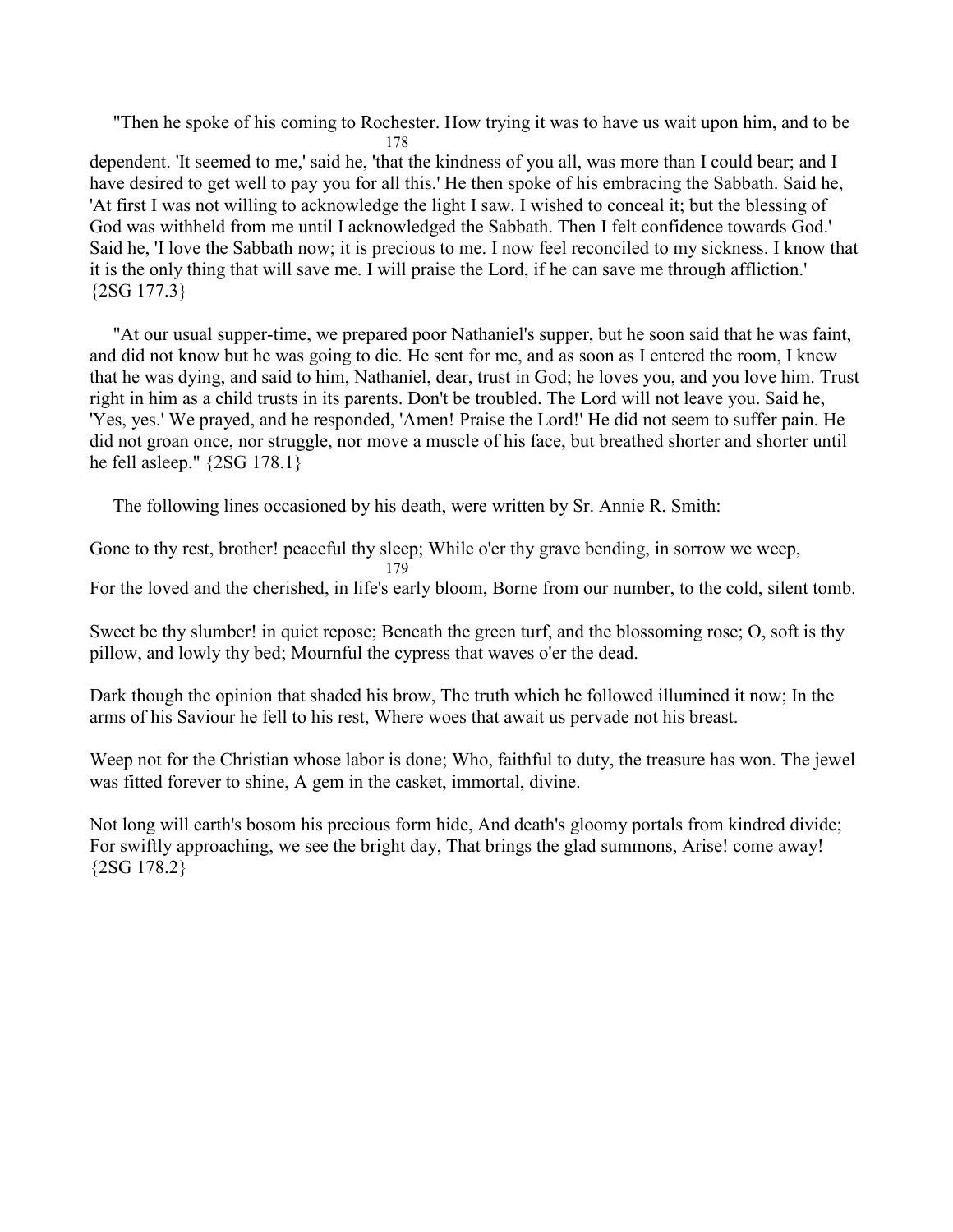# **26. Labors in Michigan.**

 After Nathaniel's death, my husband was much afflicted. Trouble and anxiety of mind had prostrated him. He had a high fever, and was confined to his bed. We united in prayer for him, and he was relieved, but still remained very weak. He had appointments out for Mill Grove, N. Y., and 180 Michigan, and feared that he could not fill them. We decided to venture as far as Mill Grove, and if he grew no better, to return home. {2SG 179.1}

 While at Bro. Cottrell's, at Mill Grove, he suffered such extreme weakness that he thought he could go no farther. We were in great perplexity. Must we be driven from the work by bodily infirmities? Would Satan be permitted to exercise his power upon us, and contend for our usefulness and life as long as we remain in the world? We knew that God could limit the power of Satan. He may suffer us to be tried in the furnace, but will bring us forth purified, and better fitted for his work. {2SG 180.1}

 I went into a log house near by, and there poured out my soul before God in prayer that he would rebuke the fever and strengthen my husband to endure the journey. The case was urgent, and my faith firmly grasped the promises of God. I there obtained the evidence that if we should proceed on our journey to Michigan the angel of God would go with us. When I related to my husband the exercise of my mind, he said that his mind had been exercised in a similar manner, and we decided to go trusting in the Lord. My husband was so weak that he could not buckle the straps to his valise, and called Bro. Cottrell to do it for him. Every mile we traveled he felt strengthened. The Lord sustained him. And while he was upon his feet preaching the word I felt assured that angels of God were standing by his

 181 side to sustain him in his labors. {2SG 180.2}

 At Jackson we found the church in great confusion. In their midst the Lord showed me their condition, and I related that portion of it which was clear before me, which related to the wrong course of one present. C. and R. were greatly prejudiced against this sister, and cried out, "Amen! amen!" and manifested a spirit of triumph over her, and would frequently say, "I thought so! It is just so!" I felt very much distressed, and sat down before finishing the relation of the vision. Then C. and R. arose and exhorted others to receive the vision, and manifested such a spirit that my husband reproved them. The meeting closed in confusion. While at family prayer that night at Bro. S.'s I was again taken off in vision, and that portion of the vision that had passed from me was repeated, and I was shown the overbearing course of R. and C., that their influence in the church was to cause division. They possessed an exalted spirit, and not the meek spirit of Christ. I saw why the Lord had hid from me the part of the vision that related to them. It was that they might have opportunity to manifest before all what spirit they were of.  ${2SG 181.1}$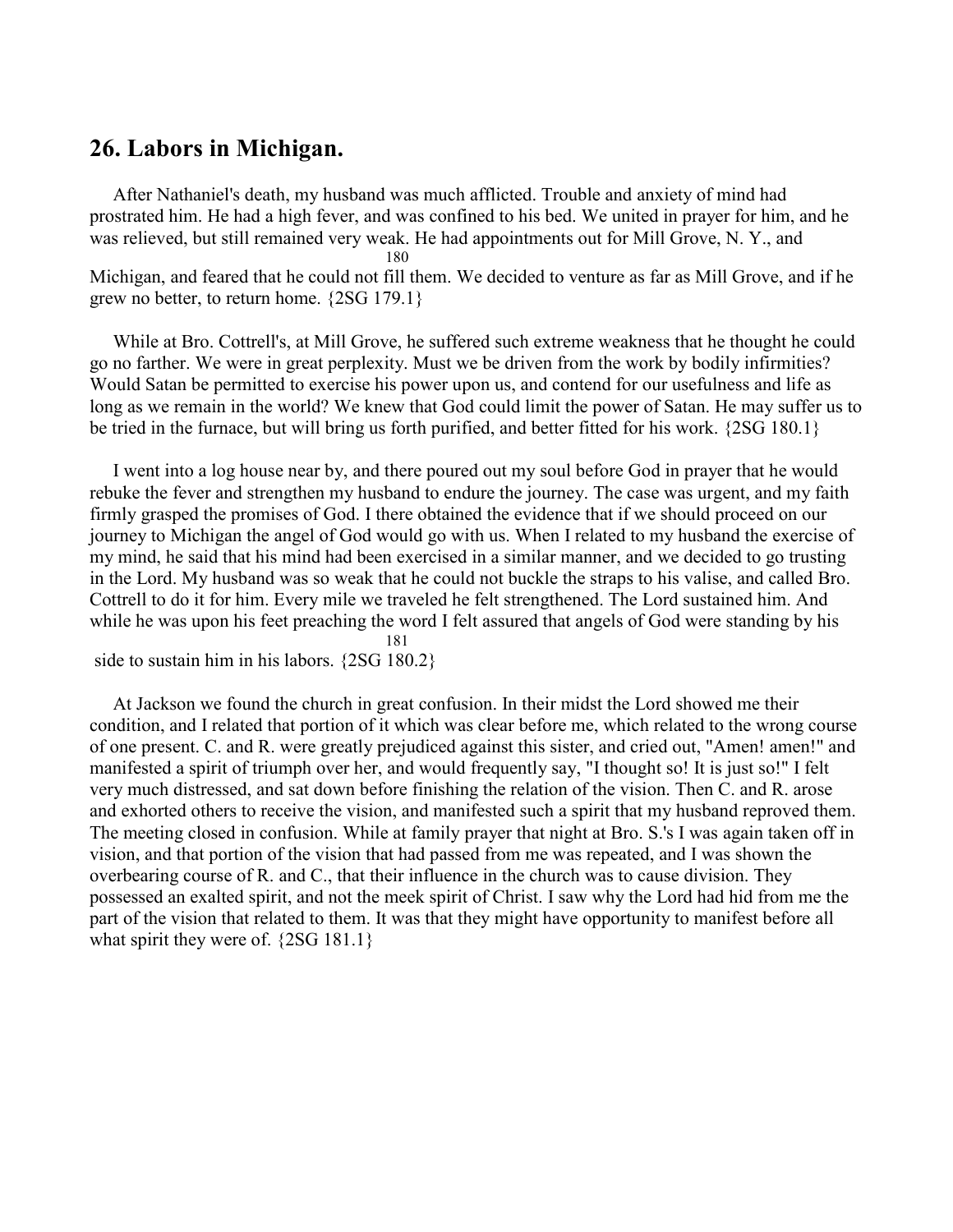The next day a meeting was called, and I related the things which the Lord had shown me the evening before. C. and R., who zealously advocated the visions two days before, were dissatisfied

182

when shown to be wrong, and did not receive the message. They had stated before I came to the place that if I saw things as they looked upon them, they should know that the visions were of God; but if I saw that they had taken a wrong course, and that the ones whom they regarded wrong were not faulty, they should know the visions were incorrect. But both parties were shown me to be wrong, especially C. and R. and some others. They now began to fight against my testimony, and here commenced what is called the "Messenger" party. {2SG 181.2}

 I will here give an extract from a letter written to my parents in Gorham, Me., June 23, 1853: {2SG 182.1}

 "While in Michigan we visited Tyrone, Jackson, Sylvan, Bedford and Vergennes. My husband in the strength of God endured the journey and his labor well. His strength did not entirely fail him but once. He was unable to preach at Bedford. He went to the place of meeting, and stood up in the desk to preach, but became faint and was obliged to sit down. He asked Bro. Loughborough to take the subject where he had left it, and finish his discourse. He went out of the house into the open air, and lay upon the green grass until he had somewhat recovered, then Bro. Kelsey let him take his horse, and he rode alone one mile and a half to Bro. Brooks'. {2SG 182.2}

183

 "Bro. Loughborough went through with the subject with much freedom. All were interested in the meeting. The Spirit of the Lord rested upon me and I had perfect freedom in bearing my testimony. The power of God was in the house, and nearly every one present was affected to tears. Some took a decided stand for the truth. {2SG 183.1}

 "After the meeting closed, we rode through the woods to a beautiful lake, where six were buried with Christ in baptism. We then returned to Bro. B.'s and found my husband more comfortable. While alone that day his mind had been exercised upon the subject of Spiritualism, and he there decided to write the book entitled, Signs of the Times. {2SG 183.2}

 "Next day we journeyed to Vergennes, traveling over rough log-ways and sloughs. Much of the way I rode in nearly a fainting condition, but our hearts were lifted to God in prayer for strength, and we found him a present help, and we were able to accomplish the journey, and bear our testimony there." {2SG 183.3}

 Soon after our return my husband engaged in writing the Signs of the Times. His health was poor. He was troubled with aching head and cold feet. He could sleep but little. But the Lord was his support. When his mind was in a confused, suffering state, we would bow before the Lord, and in our 184 distress cry unto him. He heard our earnest prayers, and often blessed my husband, so that with

refreshed spirits he went on with the work. Many times in the day did we thus go before the Lord in earnest prayer. That book was not written in his own strength. {2SG 183.4}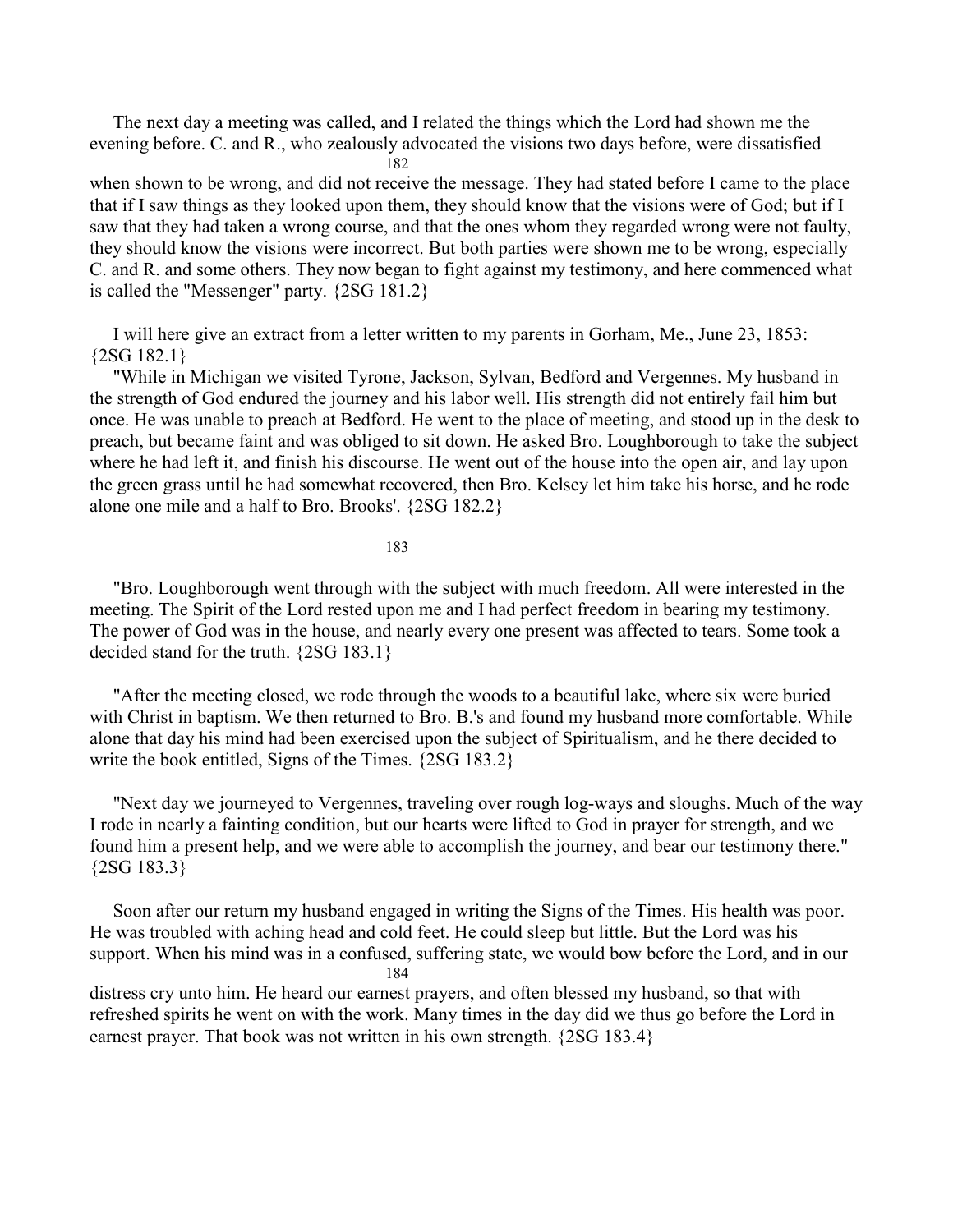In the fall of 1853 we attended Conferences at Buck's Bridge, N. Y., Stowe, Vt., Boston, Dartmouth and Springfield, Mass., Washington, N. H., and New Haven, Vt. This was a laborious and rather discouraging journey. Many had embraced the truth, who were unsanctified in heart and life, and the elements of strife and rebellion were at work, and it was necessary that a movement should take place to purify the church. The "Messenger" party soon drew off, and the cause was relieved. {2SG 184.1}

 In the winter and spring I suffered much with heart disease. It was difficult for me to breathe lying down, and I could not sleep unless raised in nearly a sitting posture. My breath often stopped, and fainting fits were frequent. But this was not all my trouble. I had upon my left eye-lid a swelling which appeared to be a cancer. It had been more than a year increasing gradually, until it was quite painful and affected my sight. In reading or writing I was forced to bandage the afflicted eye. And I was constantly afflicted with the thought that my eye might be destroyed with a cancer. I looked back to the days and nights spent in reading proof-sheets, which had strained my eyes, and thought if I lose my 185

eye,and my life, it will be a martyr to the cause. {2SG 184.2}

 A celebrated physician visited Rochester who gave counsel free. I decided to have him examine my eye. He thought the swelling would prove to be a cancer. He felt my pulse, and said, "You are much diseased, and will die of apoplexy before that swelling will break out. You are in a dangerous condition with disease of the heart." This did not startle me, for I had been aware that unless I received speedy relief I must lie in the grave. Two other females had come for counsel who were suffering with the same disease. The physician said that I was in a more dangerous condition than either of them, and it could not be more than three weeks before I would be afflicted with paralysis, and next would follow apoplexy. I inquired if he thought his medicine would cure me. He did not give me much encouragement. I purchased some of his medicine. The eyewash was very painful, and I received no benefit from it. I was unable to use the remedies the physician prescribed. {2SG 185.1}

 In about three weeks I fainted and fell to the floor, and remained unconscious about thirty-six hours. It was feared that I could not live; but in answer to prayer again I revived. One week later, while conversing with sister Anna, I received a shock upon my left side. My head was numb, I had a strange 186

sensation of coldness and numbness in my head, with pressure, and severe pain through my temples. My tongue seemed heavy and numb. I could not speak plainly. My left arm and side were helpless. I thought I was dying, and my great anxiety was to have the evidence amid my suffering that the Lord loved me. {2SG 185.2}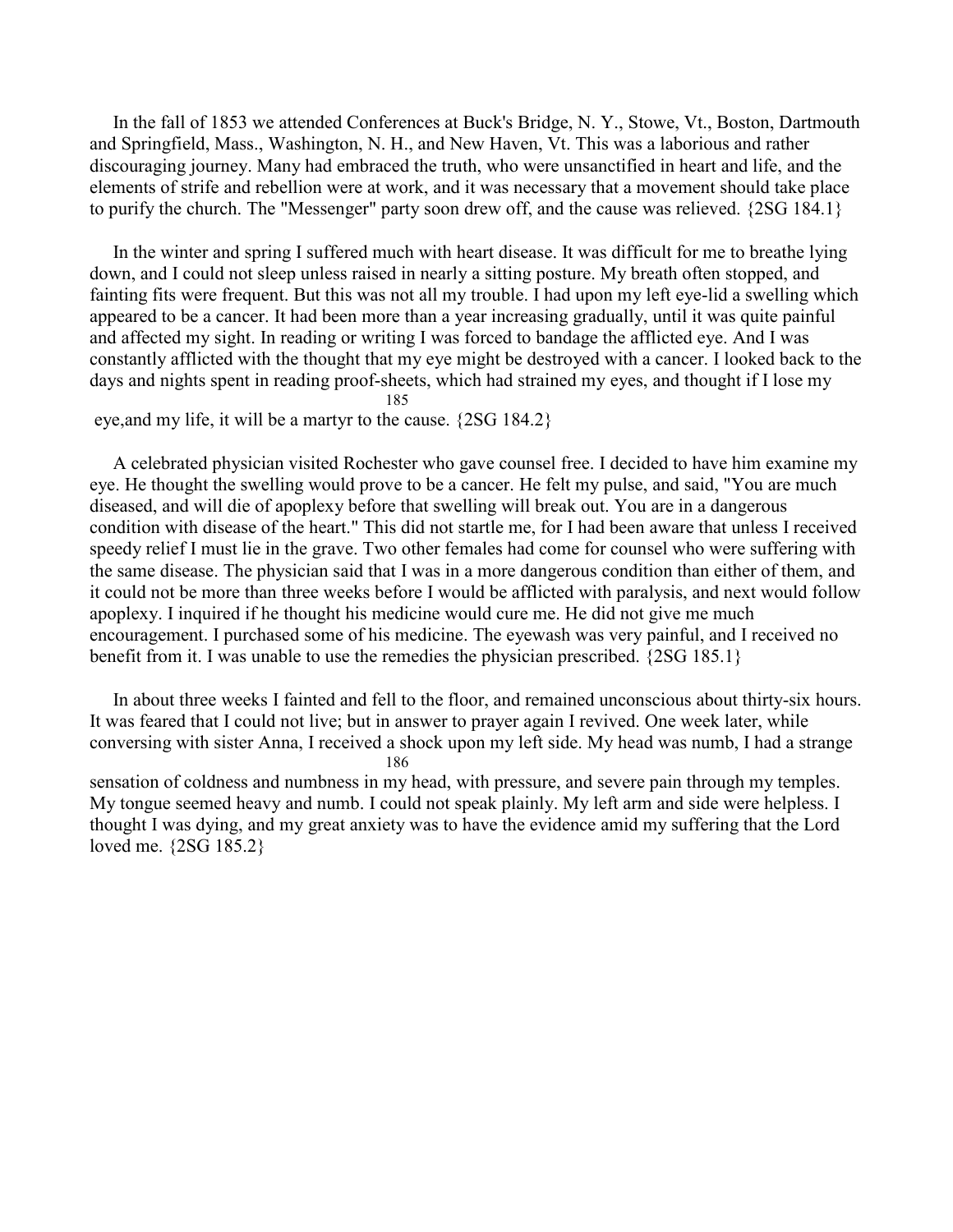For months I had suffered such constant pain in my heart that I did not have one joyful feeling, but my spirits were constantly depressed. I had tried to serve God from principle, without feeling, but I now thirsted for the salvation of God, to realize his blessing, notwithstanding the pain in my heart. The brethren and sisters came together to make my case a special subject of prayer. My desire was granted. Prayer was heard, and I received the blessing of God, and had the assurance that he loved me. But the pain continued, and I grew more feeble every hour. The brethren and sisters again came together to present my case to the Lord. I was then so weak that I could not pray vocally. My appearance seemed to weaken the faith of those around me. Then the promises of God were arrayed before me as I had never viewed them before. It seemed to me that Satan was striving to tear me from my husband and children, and lay me in the grave, and these questions were suggested to my mind, Can you believe the 187

naked promises of God? Can ye walk out by faith, let the appearances be what they may? Faith revived. I whispered to my husband, I believe that I shall recover. He answered, "I wish I could believe it." I retired that night without relief, yet relying with firm confidence upon the promises of God. I could not sleep, but continued my silent prayer to God. Just before day I slept. As I awoke, the sun was seen from my window, arising in the east. I was perfectly free from pain. The pressure and weight upon my heart was gone, and I was very happy. I was filled with gratitude. The praise of God was upon my lips. O what a change! It seemed to me that an angel of God had touched me while I was sleeping. I awoke my husband and related to him the wonderful work that the Lord had wrought for me. He could scarcely comprehend it at first. But when I arose and dressed, and walked around the house, and he witnessed the change in my countenance, he could praise God with me. My afflicted eye was free from pain. In a few days I looked in the glass, the cancer was gone, and my eyesight was fully restored. The work was complete. {2SG 186.1}

 Again I visited the physician, and as soon as he felt my pulse he said, "Madam, you are better. An entire change has taken place in your system; but the two women who visited me for counsel when you were last here are dead." I told him it was not his medicine that had cured me, for I could use none of 188

 it. And as I was about to relate the wonderful dealings of the Lord with me, a poor laborer rushed into the room, almost beside himself, saying, "Doctor, they say I must die! that I am in consumption!" Large drops of sweat stood upon his brow. The physician tried to calm his excited mind while he examined his lungs. He waited his examination with intense anxiety. The physician shook his head, and told him he could not deceive him; that he had the quick consumption, and must soon die. His feelings overcame him, and he burst into tears. He had no hope in God, and the future to him was a fearful uncertainty. I was obliged to leave. Sister P., who now rests in the grave, had accompanied me, and related to the physician after I left, that the Lord had heard prayer for me, and restored me to health. Said he, "Her case is a mystery. I do not understand it." {2SG 187.1}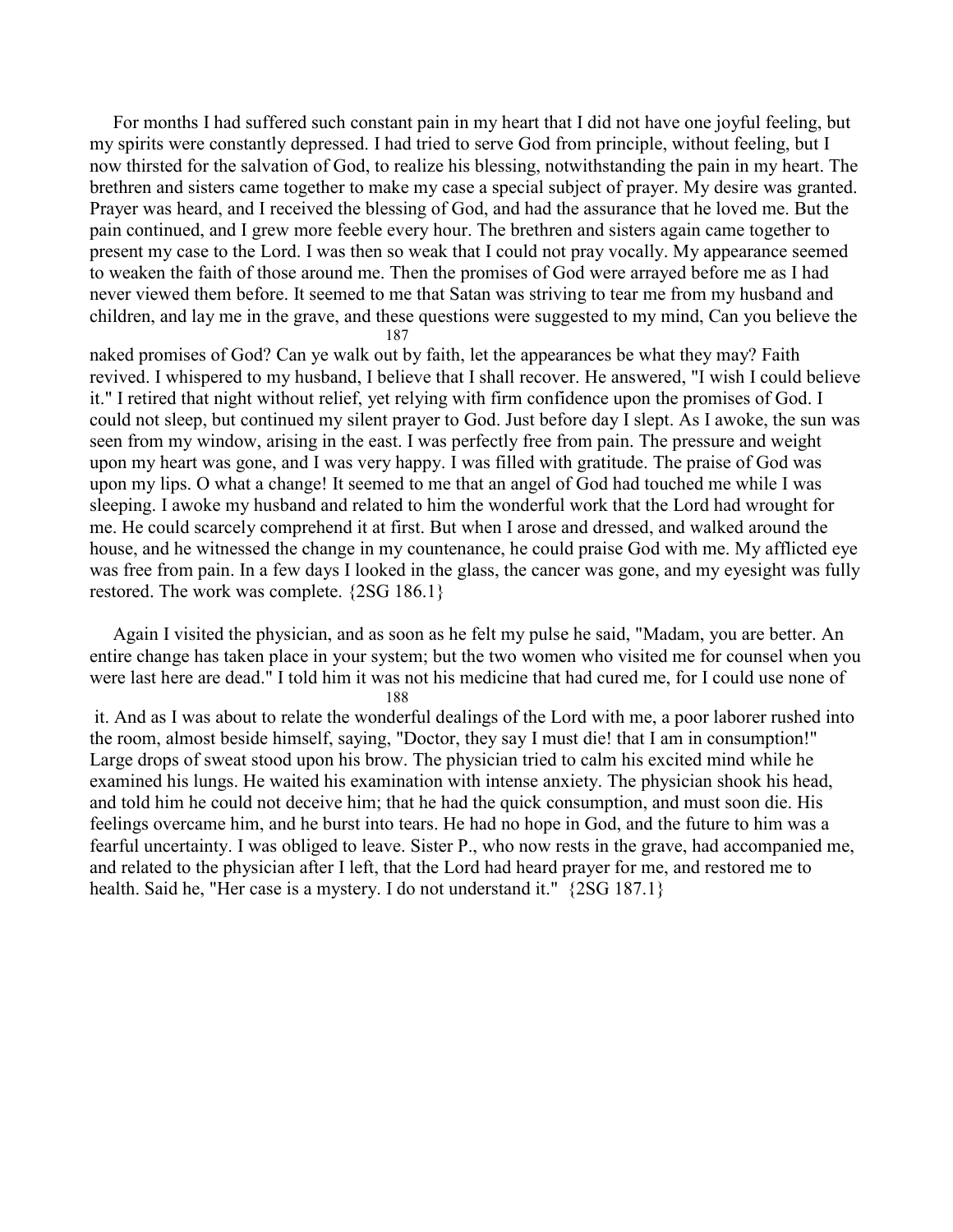## **27. Second Visit to Michigan.**

We soon visited Michigan again, and I endured riding over log-ways, and through mud-sloughs, and my strength failed not. {2SG 188.1}

We felt that the Lord would have us visit Wisconsin, and were to take the cars at Jackson at

 189 10 o'clock in the evening. About 5 o'clock in the afternoon a young man of very pleasing appearance called at Bro. Palmer's and inquired if they wished books bound, and stated that he was going out on the evening train, and would bind them at Marshall, and return them in a few weeks. {2SG 188.2}

 As we were preparing to go to the cars we felt very solemn, and proposed a season of prayer. And as we there committed ourselves to God, we could not refrain from weeping aloud. We went to the depot with feelings of deep solemnity. We looked for seats in a forward car, which had high backs, with the hope that we might sleep some that night, but were disappointed. We passed back into the next car, and there found seats. I did not as usual, when traveling in the night, lay off my bonnet, neither did we hand up the carpet-bag. We spoke to each other of our singular feelings, and both stated that we felt that we were waiting for something. {2SG 189.1}

 The cars had run about three miles from Jackson when their motion became very violent, jerking backward and forward, and finally stopped. I raised the window and saw a car standing upon one end, and heard most distressing groans and great confusion. The engine had been thrown off the track. But 190

the car we were in was on the track, and was separated from those before it about one hundred feet. The express car was crushed to pieces, the goods scattered, and many of them destroyed. The baggage car not much injured, and our large trunk of books was safe. The second-class car was crushed, and the pieces, with the passengers in it, were thrown from the track on both sides of it. The car in which we tried to get a seat was much broken, and one end was raised upon the heap of ruins. The coupling did not break, but the cars separated, as if an angel had unfastened them. Another train was expected in a few minutes, and the greatest excitement was raised. The broken pieces of the cars were used to build a large fire, and men with torches went upon the track in the direction the cars were expected. We hastily left the car, and my husband took me in his arms and carried me, wading in the water, and placed me upon the fence, got over, then carried me across a swampy piece of land to the main road. Four were killed or mortally wounded. One of them was the young bookbinder referred to. Many were much injured. {2SG 189.2}

 We walked one half mile to a dwelling, where I remained while my husband rode to Jackson with a messenger sent for physicians. I had opportunity to reflect upon the care God has for those who serve him. What separated the train, leaving the car we were in back upon the track? I have been shown that 191 an angel was sent to preserve us. We reached Bro. S.'s, in Jackson, about two o'clock, thankful to God for his preserving care. {2SG 190.1}

 We took the afternoon train for Wisconsin. Our visit to that State was blest of God. Souls were converted as the fruits of our labor, yet it was a hard field to labor in. The Lord strengthened me to endure the tedious journey. {2SG 191.1}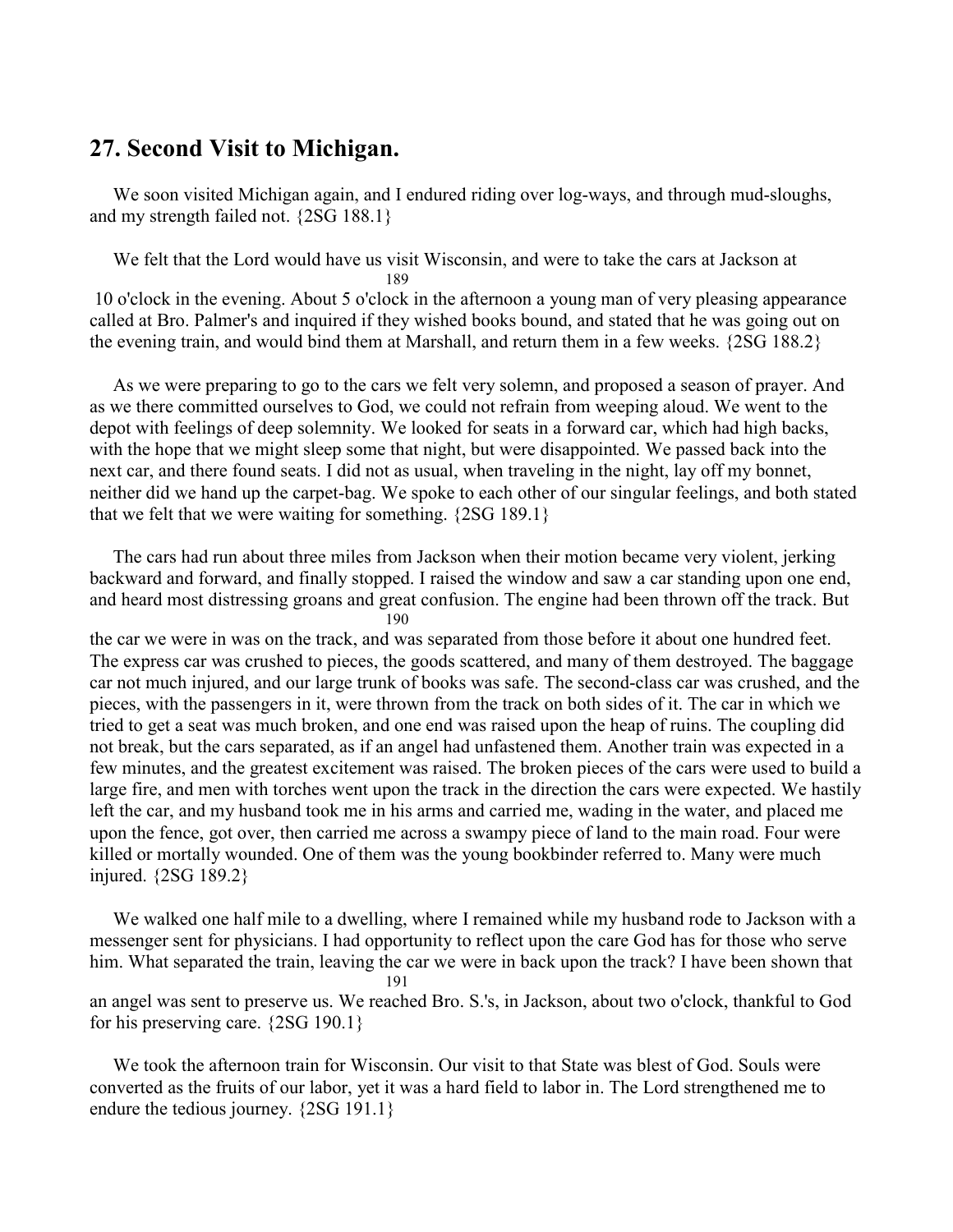We returned from Wisconsin much worn down, desiring rest; but were distressed to meet Sr. Anna afflicted. She had changed much in our absence. We also found brethren and sisters assembled at our house for conference. Without rest we were obliged to engage in the meeting. After the labor of the conference was over, Sr. Bonfoey was taken down with the fever and ague, and suffered weeks with this most distressing disease. It was a sickly summer. Deep affliction was in our family, and we felt the necessity of help from God. Many and fervent were our prayers that his blessing might be felt throughout our dwelling. Especially was Sr. Anna a subject of our earnest prayers; but she did not seem to feel her danger, and unite with us for the recovery of health, until disease had fastened upon her, and she was brought very low. {2SG 191.2}

 Trials thickened around us. We had much care. The Office hands boarded with us, and our family numbered from fifteen to twenty. The large conferences and the Sabbath meetings were held at our 192

 house. We had no quiet Sabbaths, for some of the sisters generally tarried all day with their children. Our brethren and sisters generally did not consider the inconvenience and additional cares and expense brought upon us. As one after another of the Office hands would come home sick, needing extra attention, I was fearful that we should sink beneath the anxiety and care. I often thought, we can endure no more, yet trials increased, and with surprise I found we were not overwhelmed. We learned the lesson that much more suffering and trial could be borne than we once thought possible. The watchful eye of the Lord was upon us, to see that we were not destroyed. {2SG 191.3}

 August 29, 1854, another responsibility was added to our family in the birth of little Willie, which took my mind somewhat from the troubles around me. About this time the first number of the paper falsely called the "Messenger of Truth," was received. Those who slandered us through that paper had been reproved for their faults and wrongs. They would not bear reproof, and in a secret manner at first, afterwards more openly, used their influence against us. This we could have borne, but some of those who should have stood by us were easily tempted of Satan, and were influenced by these wicked persons, some of whom were comparative strangers to them, yet they readily sympathized with them,

193

 and withdrew their sympathy from us, notwithstanding they had acknowledged that our labors among them had been signally blessed of God. {2SG 192.1}

 The Lord had shown me the character and final come-out of that party; that his hand was against them, and his frown upon those connected with that paper. And although they might appear to prosper for a time, and some honest ones be deceived, yet truth would eventually triumph, and every honest soul would break away from the deception which had held them, and come out clear from the influence of those wicked men whom God despised As God's hand was against them, they must go down. The first number of their paper was in our house six weeks, and I had not interest to look into it, or to even inquire concerning its contents. {2SG 193.1}

 Sister Anna continued to fail. Father and mother White, and her sister E. Tenny, came from Maine to visit her in her affliction. Anna was calm and cheerful. This interview with her parents and sister she had much desired. She bid her parents and sister farewell, as they left to return to Maine, to meet them no more until the trump of God shall call forth the precious dust to health and immortality. {2SG 193.2}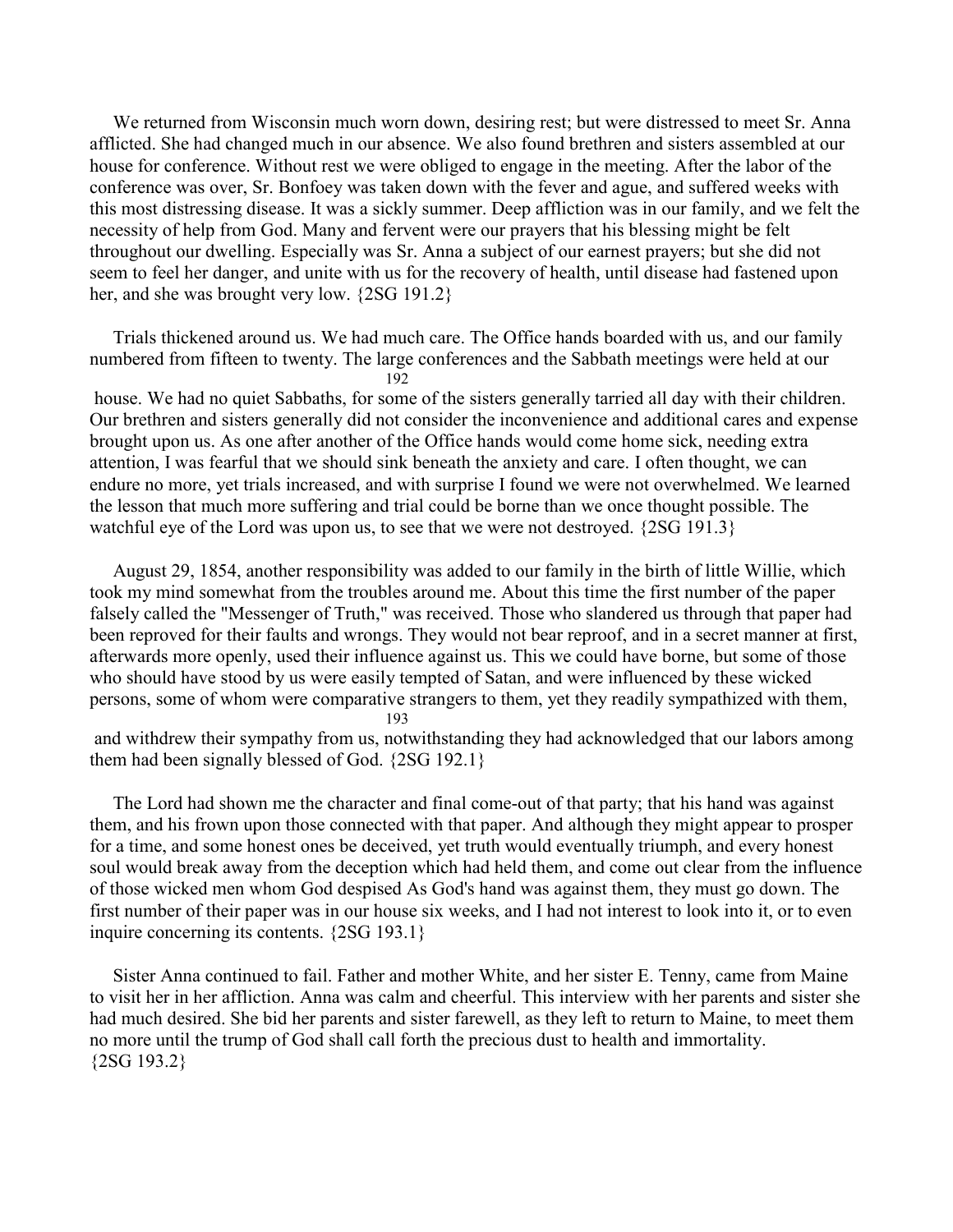In the last days of her sickness, with her own trembling hands, she arranged her things, leaving

 194 them in order, and disposed of them according to her mind. She expressed the greatest interest that her parents should embrace the Sabbath, and live near by us. "If I thought this would ever be," said she, "I could die perfectly satisfied." The last office performed by her emaciated, trembling hand, was to trace a few lines to her parents. And has not God regarded her last wishes and prayers for her parents? They are now keeping the Bible Sabbath, happily situated within less than one hundred feet from our door.  ${2SG 193.3}$ 

 We missed Anna very much. We would have kept her with us; but we were obliged to close her eyes in death, and habit her for the tomb, and lay her away to rest. Long had she cherished a hope in Jesus, and she looked forward with pleasing anticipation to the morning of the resurrection. We laid her beside dear Nathaniel in Mount Hope cemetery. {2SG 194.1}

### **28. Extreme Trials.**

 After Anna's death, my husband's health became very poor. He was troubled with cough and soreness of lungs, and his nervous system was prostrated. His anxiety of mind, the burdens which he bore in Rochester, his labor in the Office, the sickness and repeated deaths in the family, the lack 195

 of sympathy from those who should have shared his labors, together with his traveling and preaching, were too much for his strength, and he seemed to be fast following Nathaniel and Anna to a consumptive's grave. It was a time of thick gloom and darkness. A few rays of light occasionally parted these heavy clouds, giving us a little hope, or we should have sunk in despair. It seemed at times that God had forsaken us. {2SG 194.2}

 The "Messenger" party, the most of whom had been reproved through visions for their wrongs, framed all manner of falsehoods concerning us, and concerning the visions. Ps. xxxvii, 1, 2, was often brought forcibly to my mind. "Fret not thyself because of evil doers, neither be thou envious against the workers of iniquity, for they shall soon be cut down like the grass, and wither as the green herb." {2SG 195.1}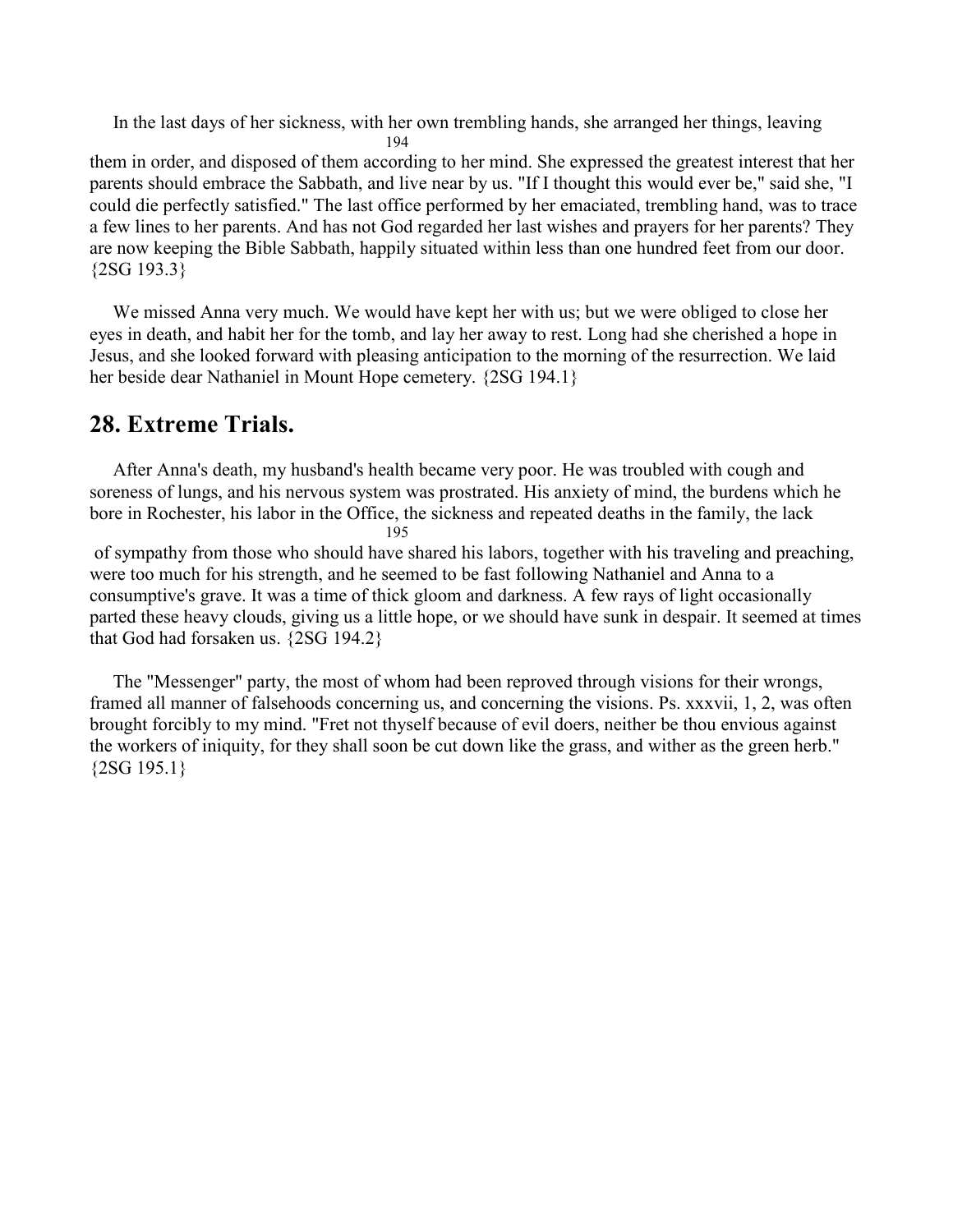Some of the writers of the "Messenger" even triumphed over the feebleness of my husband, saying, that God will take care of him, and remove him out of the way. When he read this he felt some as Wickliffe did as he lay sick. [MONKS AND ALDERMAN "HASTENED TO THE BEDSIDE OF THE DYING MAN, HOPING TO FRIGHTEN HIM WITH THE VENGEANCE OF HEAVEN." SAID THEY, "YOU HAVE DEATH ON YOUR LIPS, BE TOUCHED BY YOUR FAULTS, AND RETRACT IN OUR PRESENCE ALL YOU HAVE SAID TO OUR INJURY." "HE BEGGED HIS SERVANTS TO RAISE HIM ON HIS COUCH. THEN FEEBLE AND PALE, AND SCARCELY ABLE TO SUPPORT HIMSELF, HE TURNED TOWARDS THE FRIARS WHO WERE WAITING HIS RECANTATION, AND OPENING HIS LIVID LIPS, AND FIXING ON THEM A PIERCING LOOK, HE SAID WITH EMPHASIS, 'I SHALL NOT DIE, BUT LIVE, AND AGAIN DECLARE THE EVIL DEEDS OF THE FRIARS.'" THEY LEFT THE ROOM IN CONFUSION, AND THE REFORMER RECOVERED TO PERFORM HIS MOST IMPORTANT LABORS.--*D' AUBIGNE'S HISTORY OF THE REFORMATION, VOL. V, P. 93.*] Faith revived, and my husband exclaimed, 196

"I shall not die, but live and declare the works of the Lord and may yet preach their funeral sermon." {2SG 195.2}

 The darkest clouds seemed to shut down over us. Wicked men, professing godliness, under the command of Satan, were hurried on to forge falsehoods, and to bring the strength of their forces against us. If the cause of God had been ours alone, we might have trembled; but it was in the hands of Him who could say, No one is able to pluck it out of my hands. Jesus lives and reigns. We could say before the Lord, The cause is thine, and thou knowest that it has not been our own choice, but by thy command we have acted the part we have in it. {2SG 196.1}

 My husband became so feeble that he resolved to free himself from the responsibilities of publishing, which had been urged upon him. He was editor and proprietor of the *Review and Herald,* until it reached Vol. vii, No. 9. No one ever asked him to give the *Review, Instructor,* and the publication of books, into other hands, or leave the position of editor. No one suggested anything of the 197

kind to him. It was his choice that he might be relieved, and that the Office might be established beyond the influence of those men who had cried, Speculation! He never claimed the property in the Office which had been donated to be used for the benefit of the cause. He called upon the church to take the Office at Rochester, and establish it where they pleased, and suggested that it be managed by a publishing committee, and that no one connected with the Office should have personal interest in it. As no others claimed the privilege, the brethren in Michigan opened the way for the Office to come to Battle Creek. At that time my husband was owing between two and three thousand dollars, and all he had beside the books on hand, was accounts for books, and some of them doubtful. The cause had apparently come to a halt, and orders for publications were very few and small, and my husband feared that he would die in debt. Brethren in Michigan assisted us in obtaining a lot, and building a house, and the deed was made out in my name, so that I could dispose of it at pleasure after the death of my husband. {2SG 196.2}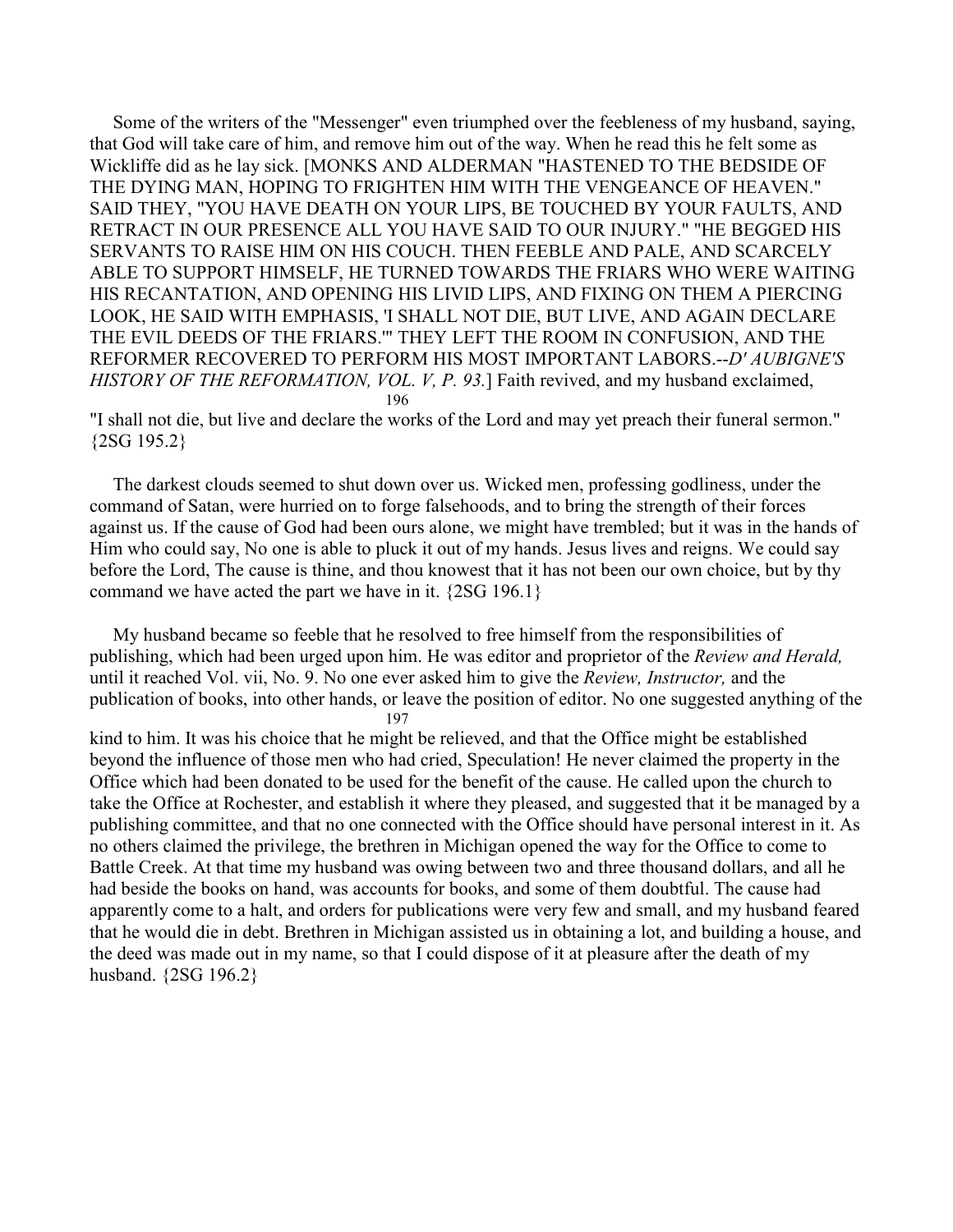Those were days of sadness. I looked upon my three little boys, soon, as I feared, to be left fatherless, and thoughts like these forced themselves upon me. My husband dies a martyr to the cause of present truth; and who realizes what he has suffered, the burdens he has for years borne, the extreme 198

 care which has crushed his spirits, and ruined his health, bringing him to an untimely grave, leaving his family destitute and dependent? Some who should have stood by him in this trying time, and with words of encouragement and sympathy helped him to bear the burdens, were like Job's comforters, who were ready to accuse and press the weight upon him still heavier. I have often asked the question, Does God have no care for these things? Does he pass them by unnoticed? I was comforted to know that there was One who judgeth righteously, and that every sacrifice, every self-denial, and every pang of anguish endured for his sake, was faithfully chronicled in heaven, and would bring its reward. The day of the Lord will declare and bring to light things that are not yet made manifest. {2SG 197.1}

 About this time I was shown that my husband must not labor in preaching, or with his hands. That a little over exercise then would place him in a hopeless condition. At this he wept and groaned. Said he, "Must I then become a church pauper?" Again I was shown that God designed to raise him up gradually. That we must exercise strong faith, for in every effort we should be fiercely buffeted by Satan. That we must look away from outward appearance, and believe. Three times a day we went 199

alone before God, and engaged in earnest prayer for the recovery of his health. This was the whole burden of our petitions, and frequently one of us would be prostrated by the power of God. The Lord graciously heard our earnest cries, and my husband began to recover. For many months our prayers ascended to heaven three times a day for health to do the will of God. These seasons of prayer were very precious. We were brought into a sacred nearness to God, and had sweet communion with him.  ${2SG 198.1}$ 

 I cannot better state my feelings at this time than they are expressed in the following extracts from a letter I wrote to Sr. Howland: {2SG 199.1}

 "I feel thankful that I can now have my children with me, under my own watchcare, and can better train them in the right way. For weeks I have felt a hungering and thirsting for salvation, and we have enjoyed almost uninterrupted communion with God. Why do we stay away from the fountain when we can come and drink? Why do we die for bread when there is a storehouse full? It is rich and free. O my soul, feast upon it, and daily drink in heavenly joys. I will not hold my peace. The praise of God is in my heart, and upon my lips. We can rejoice in the fullness of our Saviour's love. We can feast upon his excellent glory. My soul testifies to this. My gloom has been dispersed by this precious light, and I can 200

never forget it. Lord help me to keep it in lively remembrance. Awake, all the energies of my soul! Awake, and adore thy Redeemer for his wondrous love. {2SG 199.2}

 "Souls around us must be aroused and saved, or they perish. Not a moment have we to lose. We all have an influence that tells for the truth, or against it. I desire to carry with me unmistakable evidences that I am one of Christ's disciples. {2SG 200.1}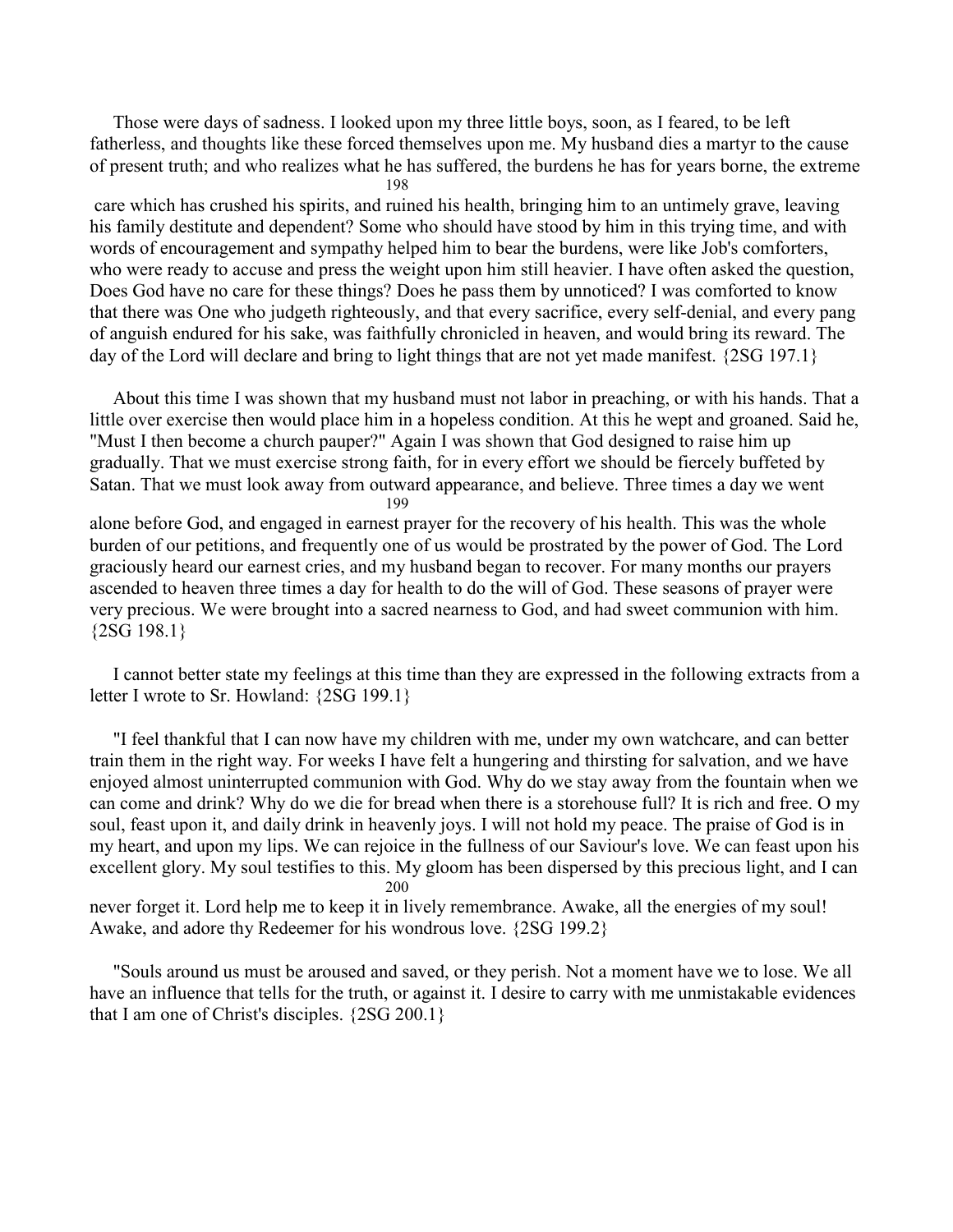"We want something besides Sabbath religion. We want the living principle, and to daily feel individual responsibility. This is shunned by many, and the fruit is carelessness, indifference, a lack of watchfulness and spirituality. Where is the spirituality of the church? Where are men and women full of faith and the holy Spirit? My prayer is, Purify thy church, O God. For months I have enjoyed freedom, and I am determined to order my conversation, and all my ways, aright before the Lord.  ${2SG\,200.2}$ 

 "Our enemies may triumph. They may speak lying words, and their tongue frame slander, deceit and falsehood, yet will we not be moved. We know in whom we have believed. We have not run in vain, neither labored in vain. A reckoning day is coming, and all will be judged according to the deeds done in the body. It is true the world is dark. Opposition may wax strong. The trifler and scorner 201

may grow bold in their iniquity, yet for all this we will not be moved, but lean upon the arm of the Mighty One for strength. {2SG 200.3}

 "God is sifting his people. He will have a clean and holy people. We cannot read the heart of man. But he has provided means to keep the church pure. A corrupt people has arisen who could not live with the people of God. They despised reproof, and would not be corrected. They had an opportunity to know that their warfare was an unrighteous one. They had time to repent of their wrongs; but self was too dear to die. They nourished it, and it grew strong, and they separated from the peculiar people of God, whom he was purifying unto himself. We all have reason to thank God that a way has been opened to save the church, for the wrath of God must have come upon us, if these corrupt individuals had remained with us. Every honest one that may be deceived by these disaffected ones, will have the true light in regard to them if every angel from heaven has to visit them, and enlighten their minds. We have nothing to fear in this matter.  ${2SG\,201.1}$ 

 "As we near the judgment all will manifest their true character, and it will be made plain to what company they belong. The sieve is going; let us not say, Stay thy hand, O God. We know not the heart of man. The church must be purged, and will be. God reigns, let the people praise him. I have not the 202 most distant thought of sinking down. I mean to be right and do right. The judgment is to set, and the

books be opened, and we judged according to our deeds. All the falsehoods that may be framed against me will not make me any worse, nor any better, unless they have a tendency to drive me nearer my Redeemer." {2SG 201.2}

The following is from an article I wrote for the *Review,* published January 10, 1856: {2SG 202.1}

 "We have felt the power and blessing of God for a few weeks past. God has been very merciful. He has wrought in a wonderful manner for my husband. We have brought him to our great Physician in the arms of our faith, and like blind Bartimaeus have cried. 'Jesus, thou Son of David, have mercy on us;' and we have been comforted. The healing power of God has been felt. All medicine has been laid aside, and we rely alone upon the arm of our great Physician. We are not yet satisfied. Our faith says, Entire restoration. We have seen the salvation of God, yet we expect to see and feel more. I believe without a doubt that my husband will yet be able to sound the last notes of warning to the world. For weeks past our peace has been like a river. Our souls triumph in God. Gratitude, unspeakable gratitude fills my soul for the tokens of God's love which we have of late felt and seen. We feel like dedicating ourselves anew to God." {2SG 202.2}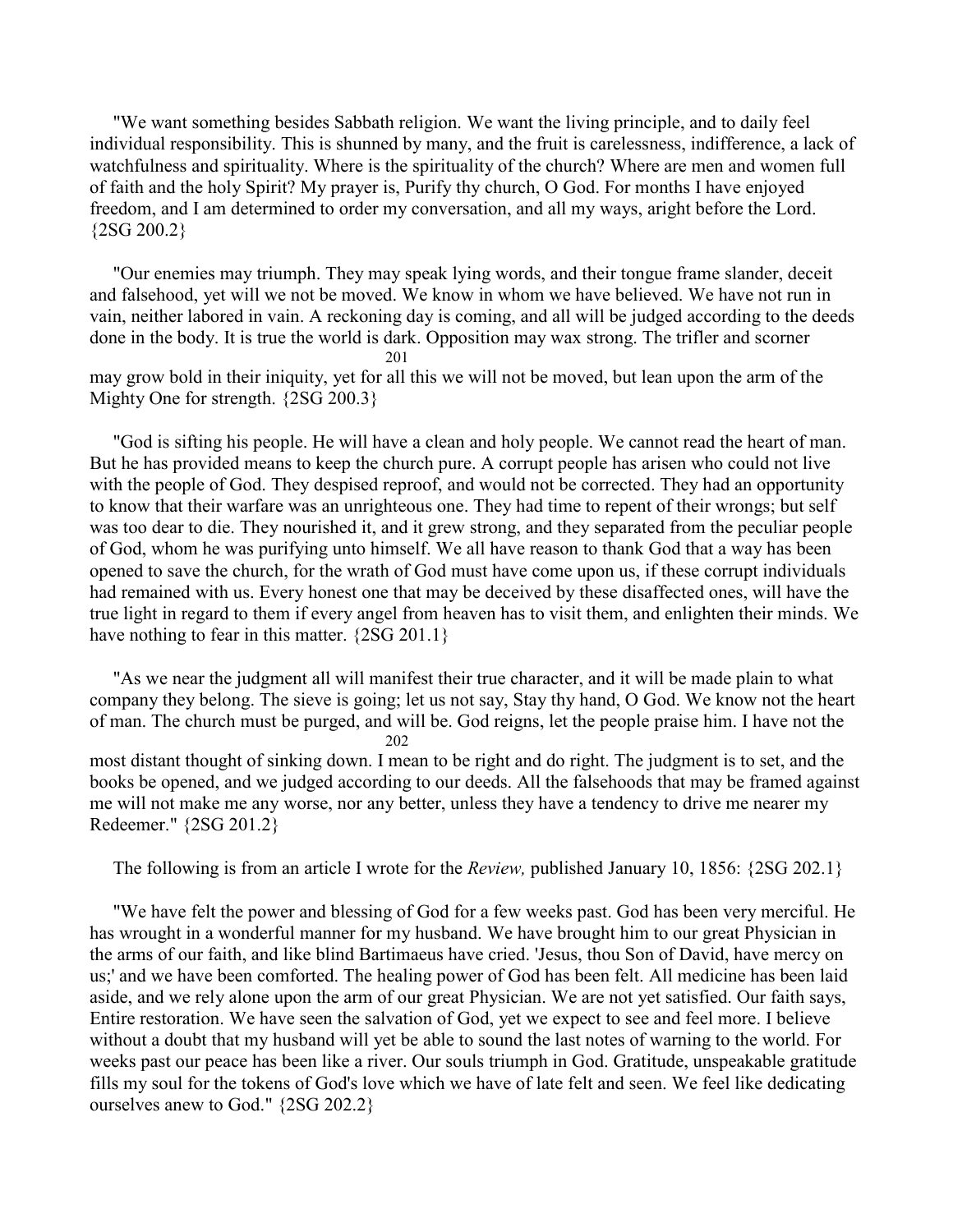#### **29. Captivity Turned.**

 From the time we moved to Battle Creek, the Lord began to turn our captivity. We found sympathizing friends in Michigan who were ready to share our burdens, and supply our wants. Old tried friends in Central New York and New England, especially Vermont, sympathized with us in our afflictions, and liberally assisted us in time of distress. {2SG 203.1}

 At the conference at Battle Creek in November, 1856, God wrought for us. The minds of the servants of God were exercised as to the gifts of the church. If God's frown had been brought upon his people because the gifts had been slighted and neglected, there was a pleasing prospect that his smiles would again be upon us, and he would graciously revive the gifts again, and they would live in the church, to encourage the fainting soul, and to correct and reprove the erring. New life was given to the cause, and success attended the labors of our preachers. The publications were called for, and proved to be just what the cause demanded, so that by turning them out to the Committee at a discount, my husband was enabled to pay all his debts. His cough ceased, and the pain and soreness left his lungs and throat, and he was gradually restored to health, so as to preach three times on the Sabbath, and 204

 three times on first-day with ease. This wonderful work in his restoration is of God, and he shall have all the glory. The last four or five years have been the happiest of our life. {2SG 203.2}

 The paper called the "Messenger of Truth," soon went down, and the discordant spirits who spoke through it are now scattered to the four winds. We leave them, with their falsehoods they have framed. They will have to render an account to God. All their sins are faithfully registered in heaven, and they will be judged according to their deeds. {2SG 204.1}

 The publication of the *Review, Instructor,* and books, was commenced under most discouraging circumstances. The friends and supporters of the cause were then very few, and generally poor, and it was by extreme labor and economy that the truth was published. For several years we suffered more or less for want of suitable food and clothing, and deprived ourselves of needed sleep, laboring from sixteen to eighteen hours out of the twenty-four, for want of means and help to push forward the work. {2SG 204.2}

 Again, the present truth was not then as clear as it is now. It has been opening gradually. It required much study and anxious care to bring it out, link after link. By care and incessant labor, and overwhelming anxiety, has the work moved on, until now the present truth is clear, and its evidence

205

 by the candid undoubted. And now as the present truth is brought out clear, and there are many writers, it is a light task to conduct the *Review* to what it was at the first. {2SG 204.3}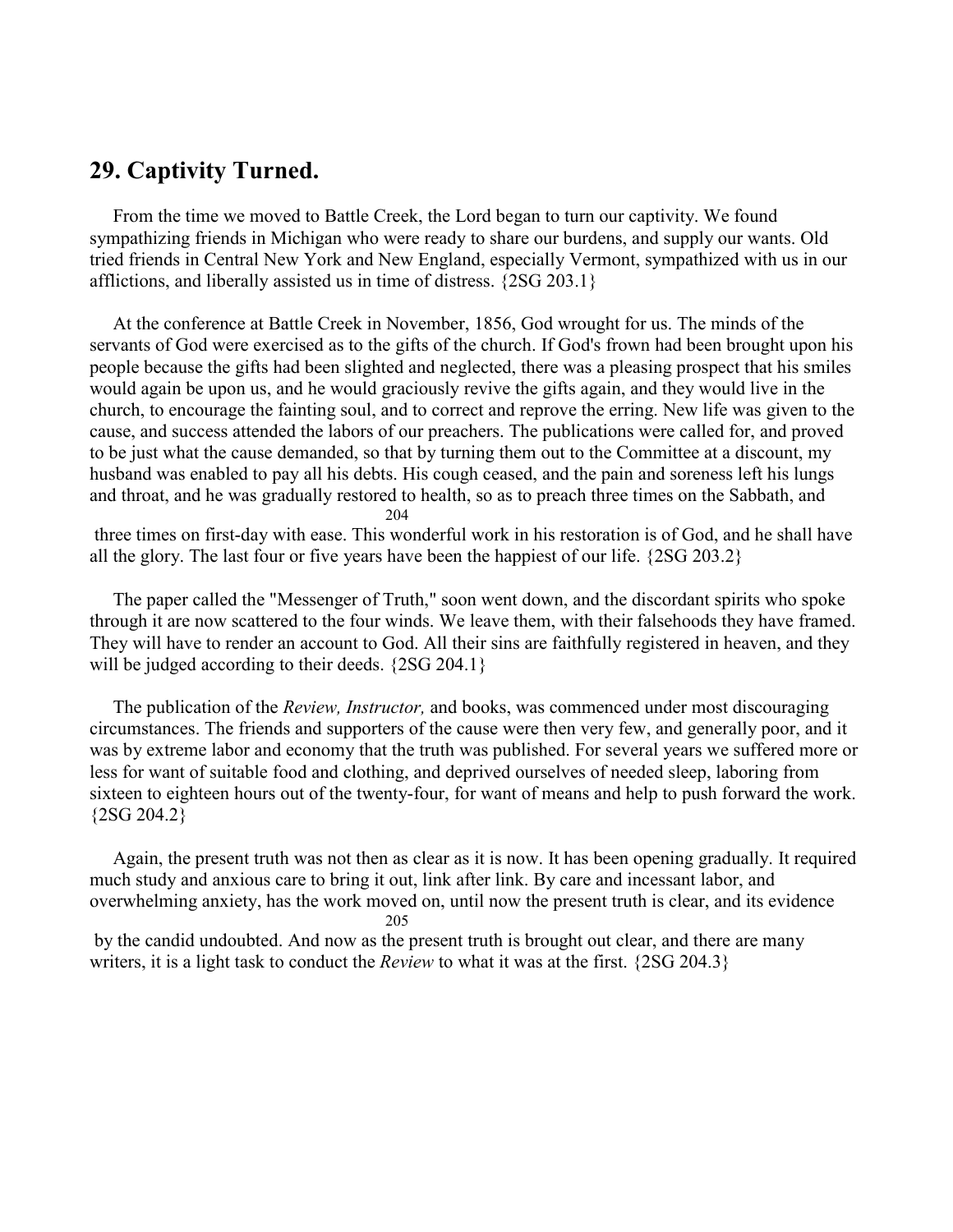In the struggle in bringing up the *Review* and *Instructor* where the number of paying subscribers is sufficient to meet the expenses, and in the publication of numerous tracts, pamphlets and books, my husband nearly lost his life. He then gave all away into the hands of the Publishing Committee as the property of the church. Like a man commencing in poverty to improve a new farm, and when he has spent the strength of manhood in improving it, gives it to others. Since December 1, 1855, my husband has received for his services in the *Review* Office, four dollars and nine cents a week. He might have had more, but has chosen not to take it. I do not make these statements with one murmuring feeling. It is a pleasure to me in this work to state the facts in the case. We have acted from choice for the good of the cause. Its prosperity, and the confidence of its true friends are worth a thousand times more to us than the good things of this life. We are raised above want, and this is sufficient for all true believers in the third message. For this we feel grateful to God. I would here express our gratitude to our friends. 206

First, to those who lent my husband money to publish without interest. This enabled him to purchase stock at the lowest rates, publish large editions of our books, and manage his business to advantage. The interest at ten per cent on money thus put into his hands would have amounted to near one thousand dollars. It was worth to him, he thinks, twenty per cent. Had it not been for this, the Office must have gone down, unless sustained in some other way. Second, our numerous personal friends, have been liberal. Many to whom I sent the several numbers of my testimonies, sent to me in return, some ten-fold, and some more. Some, who have never helped us a dime, have appeared to feel very bad to see us raised above want and dependence; but if the Lord has put it into the hearts of our personal friends to raise us above want, that our testimony may not be crippled by the galling sense of dependence, I do not see how these persons can help it. {2SG 205.1}

 In December, 1855, I fell and sprained my ankle, which confined me to crutches six weeks. The confinement was an injury to my lungs. I attended meeting in my afflicted state, and tried to labor for the good of some souls who seemed to manifest interest to become christians. At the close of one of these meetings I felt very weary, but a request came for us to visit Bro. S.'s family, and pray for some of their children who had been afflicted. My judgment told me that I had not strength to go farther; but 207

 finally consented to go. While praying, something seemed to tear on my left lung, and I was distressed. After I returned home I could not get a long breath. My lung seemed to be filling. Our family bowed before the Lord and earnestly prayed that I might be relieved. I found relief, but discharged blood from my lung. I have not been entirely free from pain in the left lung since that time. After this I suffered with a dull, heavy pain in my head for three weeks, when the pain became intense. I tried every means in my power to remove the distress, but it overcame me. It was inflammation on the brain. I entreated those around me not to let me sleep, fearing I should never wake to consciousness. I did not expect to live, and wished to spend my moments while reason lasted in talking with my husband and children, and giving them up into the hands of God. At times my mind wandered, and then again I realized my critical situation. My husband called for a few who had faith to pray for me. The Spirit of the Lord rested upon me, and my grateful thanks ascended to our great Physician who had mercifully relieved me. {2SG 206.1}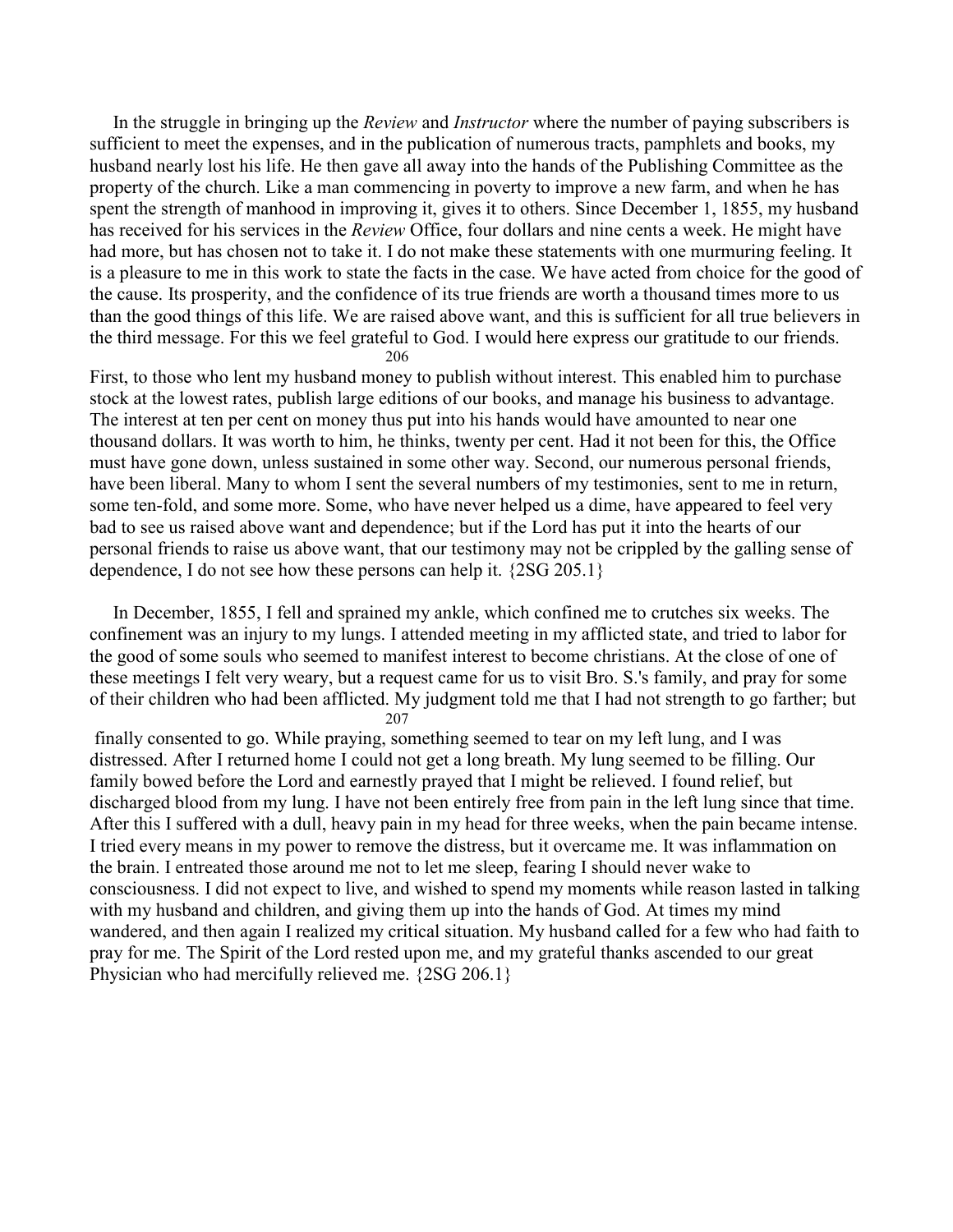A conference was held at Battle Creek in May, 1856. While we were very busy preparing for the meeting, and little Willie, then about twenty months old, was playing around the house, I was startled 208

by a scream of distress. My little boy was brought to me by Sr. Jane Fraser apparently lifeless. He was found standing upon his head in a tub of water. The attention of Sr. F. was arrested by a faint gurgling sound. His little arms and face were purple, and he was entirely breathless. We cut off his wet clothes, and rolled him on the grass, when he manifested a faint sign of life. We took him before a fire, and by heating flannels produced some heat in his body. He breathed with difficulty. I kissed him, and he opened his eyes languidly, and tried to return the token of affection with his pale cold lips.  ${2SG\,207.1}$ 

 The Lord spared our dear babe to us, when to all appearance he was already in death's cold embrace. O how grateful we felt to GOD for his mercy to us. I felt very solemn as I heard in the still evening the cry, "Child lost!" and then the description of some mother's little one, whose fate was in uncertainty. I clasped my little Willie to my heart, and thought how near we came to losing our dear boy. {2SG 208.1}

 But we were yet to pass through another severe trial. At the conference a very solemn vision was given me. I saw that some of those present would be food for worms, some subjects for the seven last plagues, and some would be translated to heaven at the second coming of Christ, without seeing death. Sr. Bonfoey remarked to a sister as we left the meeting-house, "I feel impressed that I am one that 209

will soon be food for worms." The conference closed Monday. Thursday Sr. B. sat at the table with us apparently well. She then went to the Office as usual, to help get off the paper. In about two hours I was sent for. Sr. B. had been suddenly taken very ill. My health had been very poor, yet I hastened to suffering Clara. In a few hours she seemed some better. The next morning we had her brought home in a large chair, and she was laid upon her own bed from which she was never to rise. Her symptoms became alarming, and we had fears that a tumor, which had troubled her for nearly ten years, had broken inwardly. It was so, and mortification was doing its work. {2SG 208.2}

 Friday about seven o'clock she fell asleep. She had her senses until her eyes closed in death. She stated that her pilgrimage was almost ended, and that she had no fears of death. We united in prayer, and she responded. She kissed us, and bid us an affectionate farewell. She seemed very solicitous for my health, and was grieved if I manifested distress. We were unprepared for her death. To lose her, was a living loss. Eight years she had shared our joys and trials, and she had never proved untrue. We have missed her cheerful society, and her sisterly affection, and her care in our family. We laid her in Battle Creek burying-ground to rest until the sleeping saints awake to immortality. {2SG 209.1}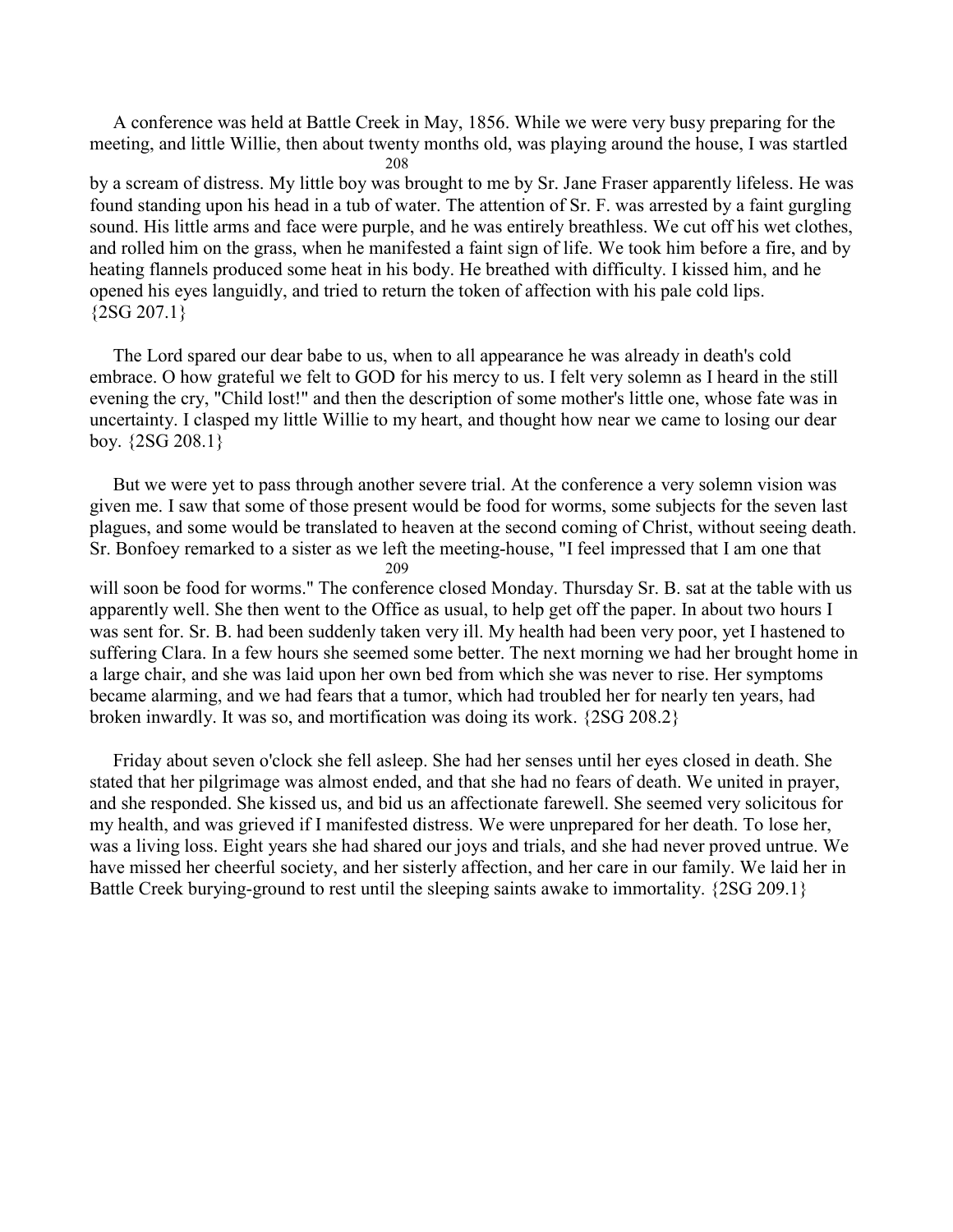Immediately after Sr. B.'s death, my health failed rapidly. I had a severe cough, and raised some blood. I thought I should soon follow her to the grave. There was to be a tent meeting at Monterey, and we were invited to attend. My children were my greatest anxiety. How could I leave them? They had been deprived of our care so much, that they needed attention from one that could feel an interest for them. I left them, with a mother's keenest feelings, and thought, as I parted with them that I might not be permitted to return to them alive. I was assured by one of the sisters, that my children need not trouble my mind, that they would have especial care for them. I rode in much suffering to Monterey, coughing almost incessantly. {2SG 210.1}

 Sabbath morning we went into a grove to have a season of prayer. We were soon to go to the tent, and I was so weak that it was impossible for me to sit up long at a time. We felt like pleading with the Lord for his sustaining grace. We there committed my case to Him who while on earth was ever touched with human woe, and claimed the promises for strength and grace. The Spirit of the Lord rested upon me, and with a firm trust in the promises of God, we went to the meeting. I bore my testimony during that meeting five times, and continued to grow stronger. My cough did not leave me 211

at once, yet I knew the Lord had given me strength as I needed it; for nothing but his power could have carried me through that meeting. {2SG 210.2}

 When I returned home, I found that my children had been neglected by those who had assured me that they should be cared for. I felt grieved. My greatest anxiety had been for my children, to bring them up free from evil habits. Our work had been to travel, and then write and publish. Henry had been from us five years, and Edson had received but little of our care. For years at Rochester, our family was very large, and our home like a tavern, and we from home much of the time. I often felt grieved as I thought of others who would not take burdens and cares, who could ever be with their children, to counsel and instruct them, and to spend their time almost exclusively in their own families. And I have inquired, Does God require so much of us, and leave others without burdens? Is this equal? Are we to be thus hurried on from one care to another, one part of the work to another, and have but little time to bring up our children? Many nights, while others have been sleeping, have been spent by me in bitter weeping. I would plan and frame some course more for the advantage of my children, then objections would arise which would sweep away these calculations. I was keenly sensitive to wrongs in my 212

children, and every wrong they committed brought on me such heart ache as to affect my health. {2SG 211.1}

 I have wished that some mothers could be circumstanced for a short time as I have been for years, then they would prize the blessings they enjoy, and could better sympathize with me in my privations. We have prayed and labored for our children, and have restrained them. We have not neglected the rod, but before using it have first labored to have them see their faults, and then have prayed with them. We have our children understand that we should merit the displeasure of God, if we excused them in sin. And our efforts have been blessed to the good of our children. Their greatest pleasure is to please us. They are not free from faults, but we believe that they will yet be numbered with the lambs of Christ's fold. {2SG 212.1}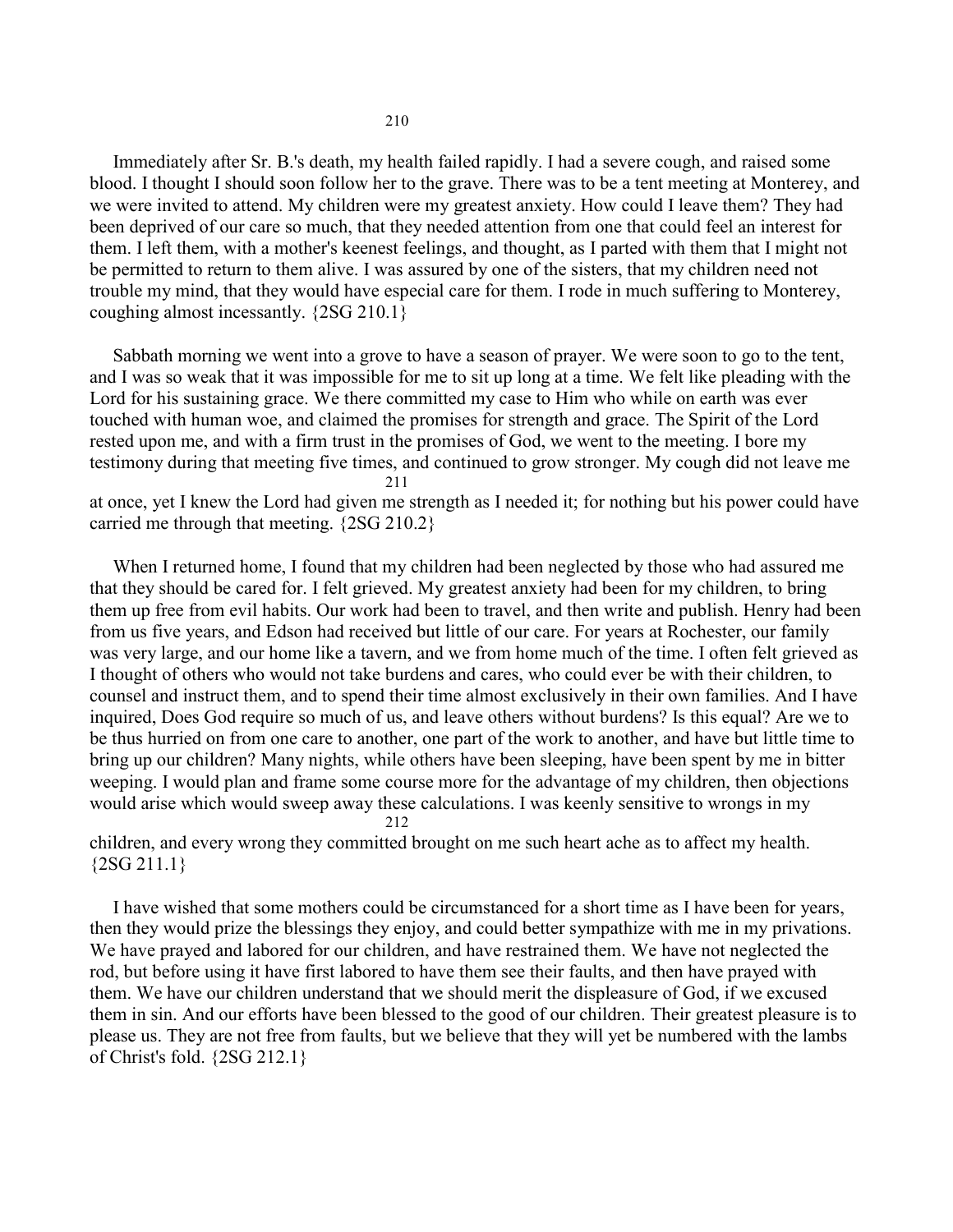#### **30. The West.**

 In 1855 I was shown the danger of those brethren who moved from the East to the West of becoming worldly minded, and warnings were given me for them. I saw that it was right that some of the brethren East should move West; that the brethren in those rugged, New England States have more 213

 experience, and are more accustomed to endure trials and hardships than the brethren West; and that it is in the order of God that some move West. But there are those who have it in their minds to move West for the sake of gain. This should not be their object. Their object should be to glorify God, and advance his cause. And to accomplish this, they must live out their faith, and show that they regard the present truth above everything else. I saw that it would be in the order of God for brethren in the East to associate with those West, and if they were standing in the counsel of God, they could be of great benefit to the brethren West by their example and experience. {2SG 212.2}

 I saw that those who move West should be like men waiting for their Lord. "Be a living example," said the angel, "to those in the West. Let your works show that you are God's peculiar people, and that you have a peculiar work, the last message of mercy to the world. Let your works show to those around you that this world is not your home." I saw that those who have entangled themselves should go free, break the snare of the Enemy. Lay not up treasure upon earth, but show by your lives that you are laying up treasure in heaven. If God has called thee West, he has a work for thee to do, an exalted 214

work. Let your faith and experience help those who have not a living experience. Let not the attraction be to this poor, dark world, but let it be upward to God, glory and heaven. Let not the care and perplexity of farms here engross the mind, but contemplate Abraham's farm. We are heirs to that immortal inheritance. Wean your affections from earth, and dwell upon heavenly things. {2SG 213.1}

 If those moving from the East to the West had regarded these warnings, and had stood in the counsel of God, he would have wrought through them to the salvation of many souls. But many who moved West have set an example of love for this world and covetousness, and their works have shown that their object in settling West was for gain, and not to save souls. The special frown of God has rested upon those who have taken this course, especially upon some the Lord had called into the gospel field. {2SG 214.1}

 Soon after we embraced the view that the testimony to the Laodicean church applied to this time, we visited Round Grove, Ills. I will here give an extract from a letter written to Bro. Howland's family, Nov. 23, 1856. {2SG 214.2}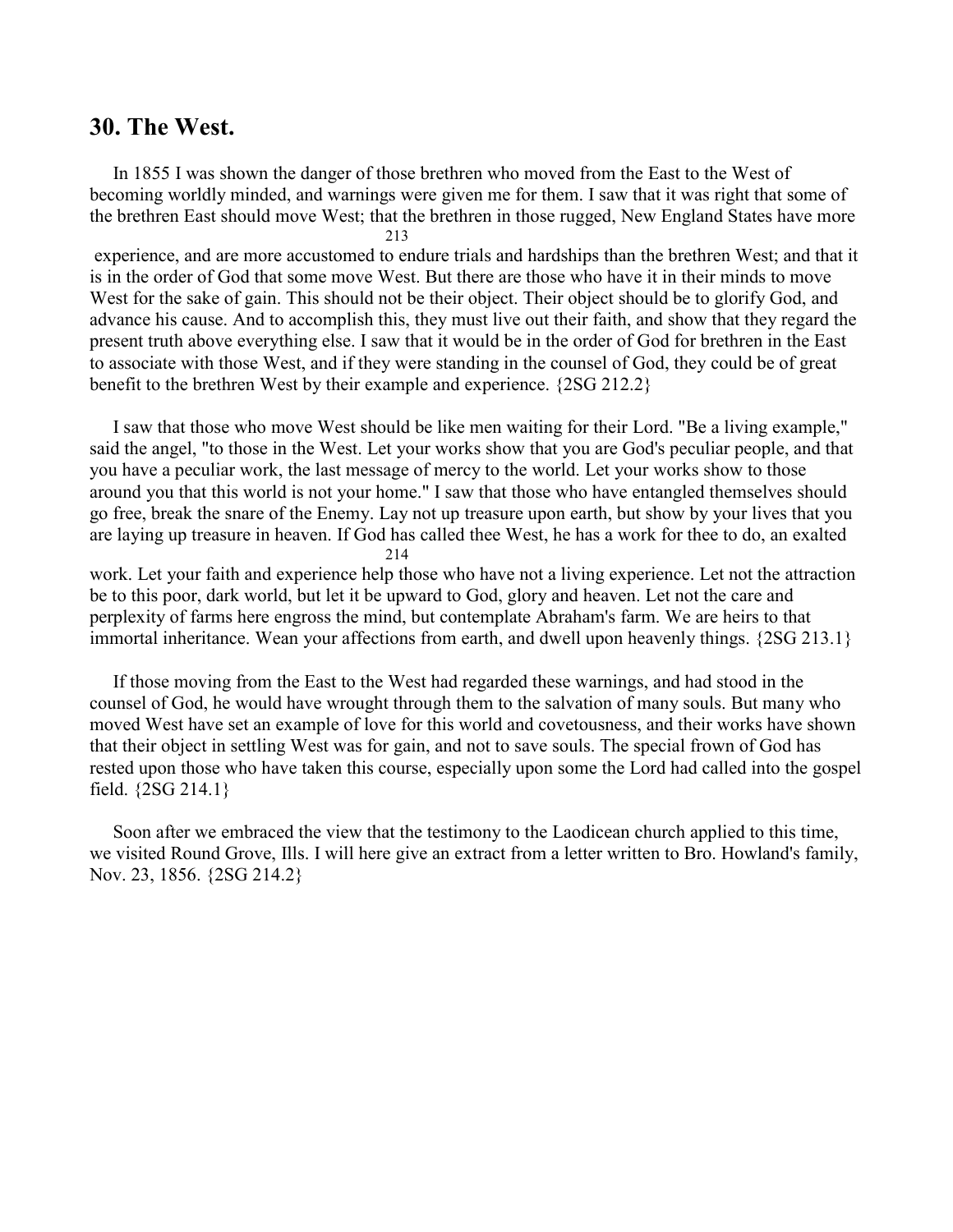"We are now at Bro. E.'s. Many hundred miles separate us. We have had some interesting seasons since we came to this place. There is quite a settlement of Sabbath-keepers here, from Vermont, New 215

215

York and Michigan. They have been in a low state. God has afflicted Bro. E., and removed his wife. Three times she was reproved by vision, and the third time I was shown if she did not stand out of her husband's way, that he might be free to teach perishing souls the truth, God would move her out of the way. It is even so; she sickened and died. Her passage to the tomb was dark. O, it is dangerous to stand in the way of the work of God, and choose our own selfish course. Our God is merciful, yet he will not bear always. His tender Spirit is easily grieved. If ever I felt like moving carefully it is now. We must walk softly before the Lord. I feel anxious to have Jesus with me. If he goes before us, we can be of some use to others, and do good. We came to this place with trembling, but the Lord has wrought for us. We have had victory in our seasons of prayer, and victory in meeting. The melting power of God rests upon the hearers. The testimony to the Laodiceans has had an effect here. {2SG 214.3}

 "Last Sabbath all felt like seeking for vital godliness. After the meeting closed, Bro. and Sr. S. came to spend the evening with us. Their two eldest daughters accompanied them. The Spirit of the Lord led us out in earnest supplication for them. The Lord touched their hearts, and they wept and confessed 216

their sins and prayed before the Lord, and before rising they decided to give up the world, its pride and folly, and turn to the Lord with all their hearts. It was a scene of rejoicing for the parents. They were unable to express their deep gratitude to God. Heaven seemed very near. It was a confessing, melting season. All seemed anxious to humble themselves before God, and manifest a zeal in repenting of their sins, that the Saviour might come in to their hearts and sup with them and they with him. {2SG 215.1}

 "Jesus lives today, and we can rejoice in a whole Saviour. It was a whole Saviour that died on Calvary's cross; a whole sacrifice that was made for us; and it is our privilege to accept and enjoy a whole and free salvation. Do not let us compare ourselves with others. A true and living Pattern is given us, which is perfect. Let us look away from all others, and imitate that Pattern. "He that gathereth not with me, scattereth abroad." O let us gather with Christ, and imitate his lovely example and character. God requires the whole heart. He has purchased it. It is his property. Withhold not from Christ that which belongs to him. Are our affections divided? Let them be so no more. Let our words and actions tell for God. We are seeking for glory, honor, immortality, eternal life. What a glorious hope is ours! Salvation is what we must have. Life, spiritual life, pray for it, wrestle for it. It is our 217

privilege to enjoy it. We cannot glorify God with a dead faith. I have made my mark high for heaven and eternal life." {2SG 216.1}

 We labored some weeks in Round Grove, and the Lord blessed our efforts. In a vision given me there, I was shown the state of those brethren who had moved to Wawkon, [Waukon,] Iowa. Nearly all of them were in darkness, opposed to the work of God. Their sympathy was withdrawn from the *Review* Office, and from the church of God generally. Satan had planted the seeds of dissatisfaction, and the fruit was ripening. It was what might be called a more respectable "Messenger party."  ${2SG } 217.1$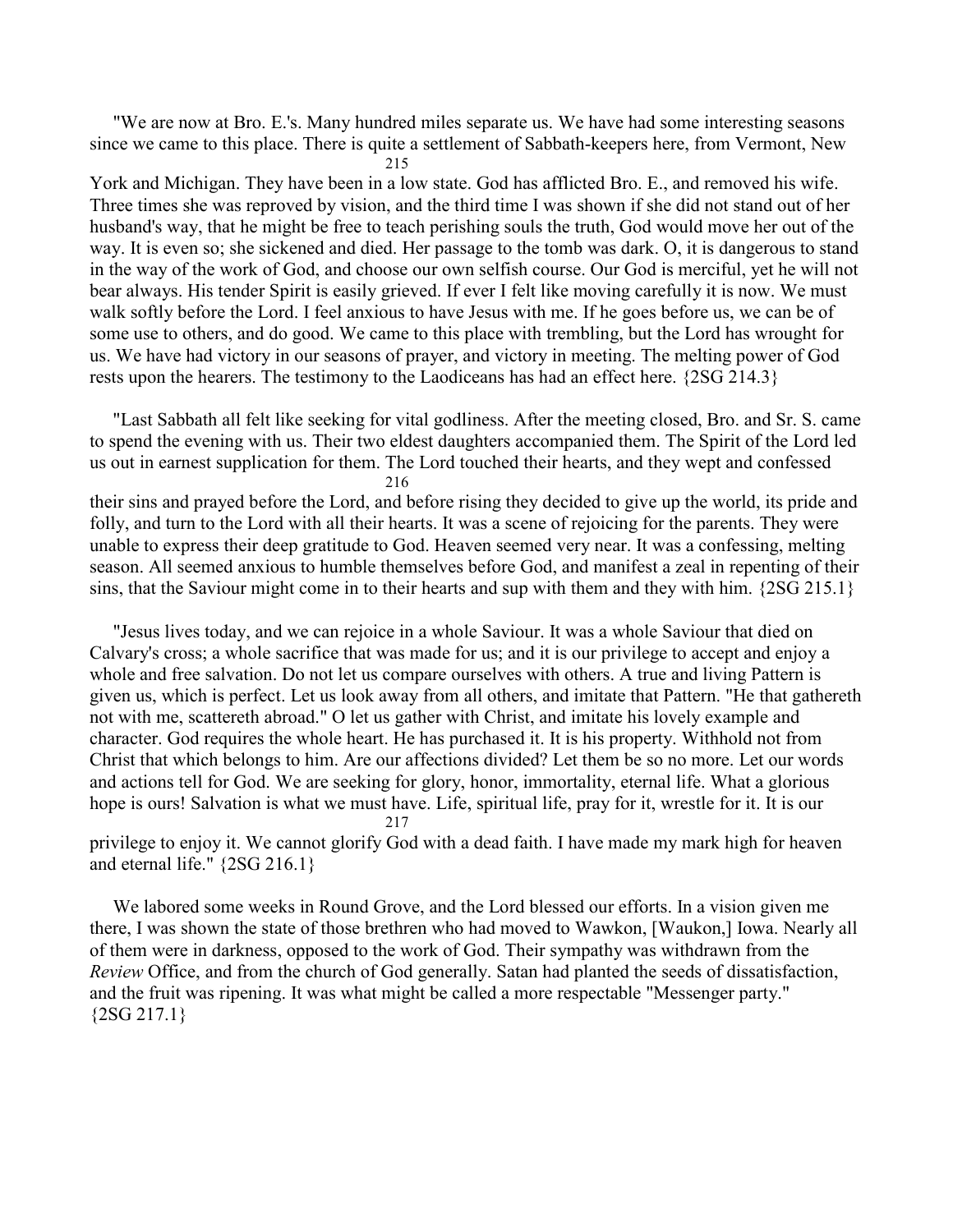I saw that they needed help, that Satan's snare must be broken, and precious souls rescued. I did not see that it was our duty to go to them, but as I had been shown their condition, I felt anxious to go. It was a great distance, and in the winter. It was exceedingly difficult, and somewhat dangerous a journey, yet I felt urged on, to go to Wawkon [Waukon]. My mind could not be at ease until we decided to go trusting in the Lord. It was then good sleighing. Preparations were made to go with two horses and a sleigh, but it rained for twenty-four hours, and the snow was fast disappearing. My husband thought the journey must be given up. My mind could not rest. It was agitated concerning

 218 Wawkon [Waukon]. Bro. H. said to me, "Sr. White, what about Wawkon [Waukon]?" Said I, "We shall go." "Yes," said he, "if the Lord works a miracle." Many times that night I was at the window watching the weather, and about day-break there was a change, and it commenced snowing. The next night about five o'clock, we were on our way to Wawkon [Waukon], brethren E. and H., husband and self. We held meetings with the brethren at Green Vale, Ills., and were there blocked in nearly a week with a severe snow-storm. Thursday we ventured to pursue our journey. Weary, cold and hungry, we called at a hotel a few miles from the Mississippi river. The next morning, about four o'clock, it commenced raining. We felt urged on, and rode through the rain, while the horses broke through the snow at almost every step. We made many inquiries about crossing the river, but none gave us encouragement that we could cross. The ice was mostly composed of snow, and there lay upon the top of it one foot of water. When we reached the river Bro. H. arose in the sleigh and said, "Is it Iowa, or back to Illinois? We have come to the Red sea, shall we cross?" We answered, "Go forward, trusting in Israel's GOD." We ventured upon the ice, praying as we went. We were carried safely across, and as we ascended the Iowa bank of the river, we united in praising the Lord. A number told us after we 219

crossed, that no amount of money would have tempted them to cross, and that a number had broken in. They could not save their teams, and barely escaped with their lives. We rode that afternoon six miles from Dubuque. The Sabbath was drawing on, and we put up at a hotel to rest over the Sabbath. In the evening we united in singing some of our best hymns. The boarders collected to listen, and Bro. E. hung up the chart and gave a short lecture. They invited us to call on our return, saying they would warrant us a house, and a good congregation. {2SG 217.2}

 Sunday, we continued our journey. I never witnessed so cold weather. The brethren would watch each other to see if they were freezing. And we would often hear, "Brother, your face is freezing, you had better rub the frost out as soon as possible!" "Your ear is freezing!" "You nose is freezing!" I found my coon-skin robe of real service. {2SG 219.1}

 We reached Wawkon [Waukon] Wednesday night, and found nearly all of the Sabbath-keepers sorry that we had come. Much prejudice existed against us, for much had been said concerning us calculated to injure our influence. We know that the Lord had sent us, and that he would there take the work into his own hands. Satan had put his hand in among the company at Wawkon [Waukon], to mould their minds to suit himself. {2SG 219.2}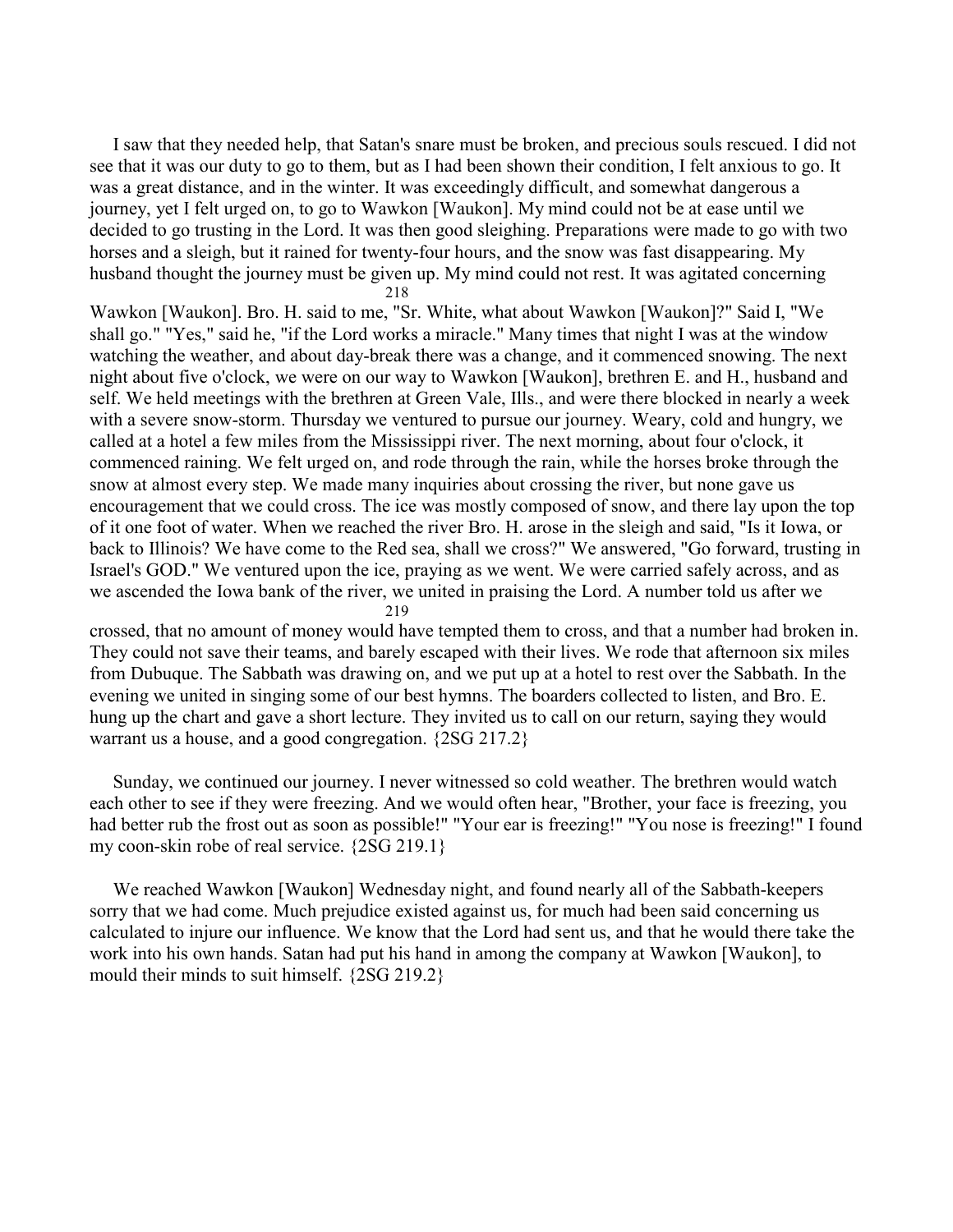Our earnest prayers went up to God for him to work and reveal his power, and we felt like patiently 220

 waiting his salvation. At an evening meeting I was taken off in vision. The power of God fell upon the company. Every one was constrained to acknowledge that it was of God. I related what the Lord gave me for that people, which was, "Return unto me, and I will return unto thee, and heal all thy backslidings. Tear down the rubbish from the door of thy heart, and open the door, and I will come in and sup with thee, and thou with me." {2SG 219.3}

 I saw that if they would clear the way, and confess their wrongs, Jesus would walk through our midst in power. Sr. L. began to confess in a clear, decided manner, and said she thought they had got away where we could not find them; but she was glad that we had come. As she confessed, the floodgates of heaven seemed suddenly opened, I was prostrated by the power of God. Sr. H. N. S. fell from her chair helpless. It seemed to be an awful, yet glorious place. I had no strength for two hours, but seemed to be wrapped in the glory of God. A great work was accomplished that night. The meeting held past midnight. {2SG 220.1}

 The next day the meeting commenced where it left off the night before. All who had been blessed retained the blessing. They had not slept much, for the Spirit of God rested upon them through the 221

 night, and they came with it to the meeting. Confessions were made of their disunion of feelings with us, their wrong feelings, and their backslidden state. Others were slain by the power of God that day. Our meeting continued without intermission from ten o'clock a. m. until five o'clock p. m. Bro. J. N. A. was prostrated by the power of God, and lay helpless some time. He felt thankful, he said, that we had come, and believed that the Lord had sent us. {2SG 220.2}

 In the evening the labor left us who had come to the place, and the brethren and sisters in Wawkon [Waukon] had the burden rolled upon them, and they labored for each other with zeal and with the power of God upon them. Countenances that looked sad when we came to the place, now shone with the heavenly anointing. It seemed that angels from heaven were passing from one to the other in the room, to finish the good work which had commenced. Bro. J. N. L., who had left the work to which God had called him, and had begun to work at his trade, cried out, that he had laid up his hammer, that he had driven the last nail. We soon bid our brethren in Wawkon [Waukon] farewell, and started on our homeward journey. Bro. J. N. L. was again at liberty to labor in the gospel field.  $\{2SG\ 221.1\}$ 

 I have since been shown the snare Satan had contrived to overthrow those at Wawkon [Waukon], 222

and then through their influence, affect others. A disaffected party had settled in W., and honest souls, ignorant of their state of feelings, and reposing confidence in them, felt that it would be a great blessing to enjoy their society, but they were sadly disappointed. Instead of finding freedom, it was bondage. With some, there was a selfish desire for gain, a close, penurious spirit, and they took a course to injure the cause of God, and bring reproach upon the truth. Bro. J. N. L. in discouragement had gone to work at his trade. He was just about to purchase land, and make it his home there, when we visited the place. Satan had prepared things to his own mind. But the Lord sent us to the place in season to break Satan's snare, that the captives might be released. {2SG 221.2}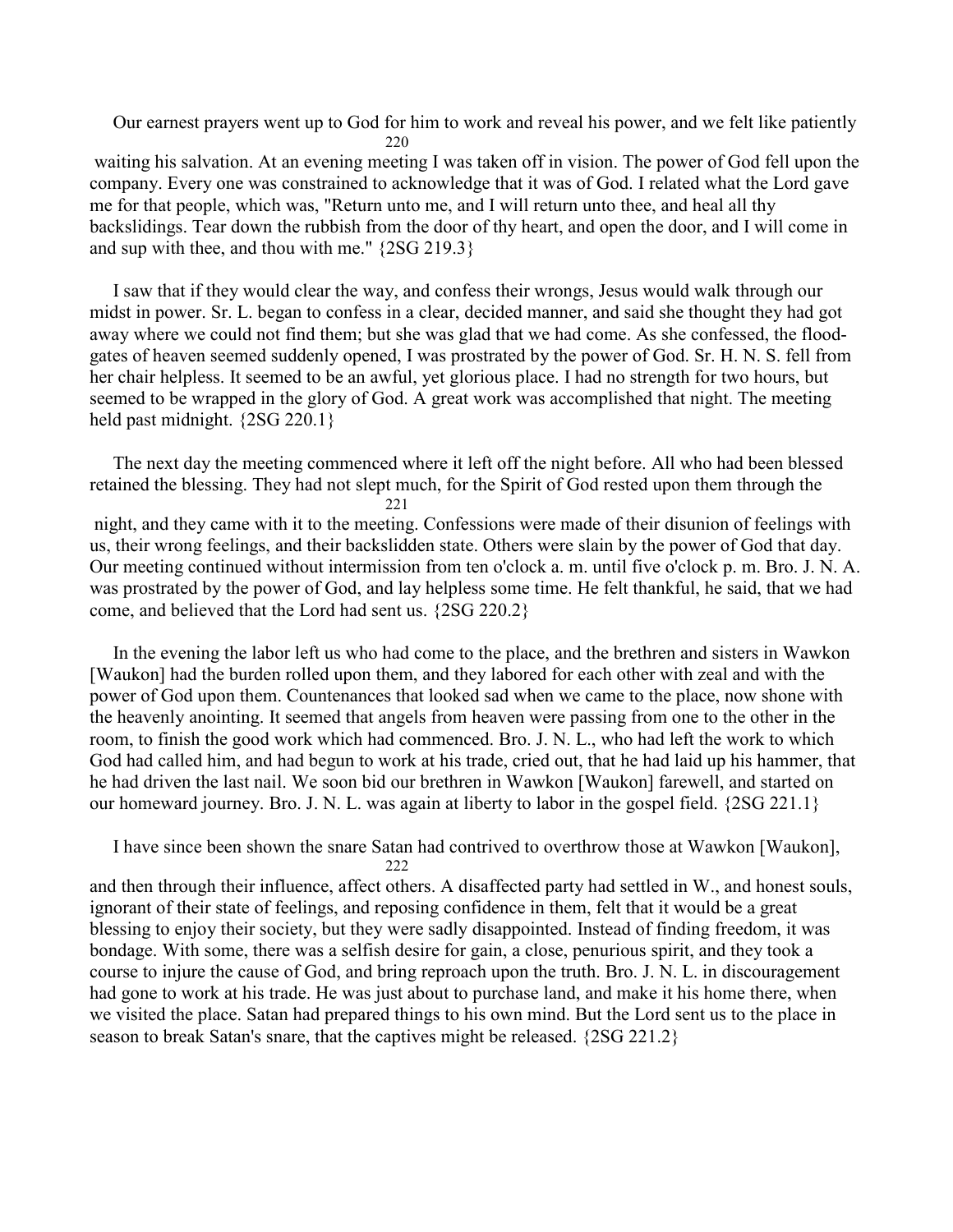## **31. The Laodicean Testimony.**

 In the spring of 1857, I accompanied my husband on a tour East. His principal business was to purchase the Power Press. We held conferences on our way to Boston, and on our return. This was a discouraging tour. The testimony to the Laodicean church was generally received; but some in the East 223

were making bad use of it. Instead of applying it to their own hearts, so as to be benefited by it themselves, they were using the testimony to oppress others. A few taught that the brethren must sell all out before they could be free, while some others dwelt much upon dress, carrying the subject to an extreme, and with a few others there was a narrowing up of the work of the third message, and following of impressions, and casting fear upon the conscientious. These things have had a blighting influence, and have caused us to lay down our testimony on the subject almost entirely. {2SG 222.1}

 The design of the message to the Laodiceans was to rid the church of just such fanatical influences; but the effort of Satan has been to corrupt the message, and destroy its influence. He would be better pleased to have fanatical persons embrace the testimony, and use it in his cause, than to have them remain in a lukewarm state. I have seen that it was not the design of the message to lead brother to sit in judgment over his brother, to tell him what to do, and just how far to go; but for each individual to search his own heart, and attend to his own individual work. It is the work of the angels to watch the development of character, and weigh moral worth. The following is from Testimony to the Church, No. 5, pp. 4-11: {2SG 223.1}

 I saw that the testimony to the Laodiceans applied to God's people at the present time, and the 224

reason it has not accomplished a greater work, is because of the hardness of their hearts. But God has given the message time to do its work. The heart must be purified from sins which have so long shut Jesus out. This fearful message will do its work. When it was first presented, it led to close examination of heart. Sins were confessed, and the people of God were stirred everywhere. Nearly all believed that this message would end in the loud cry of the third angel. But as they failed to see the powerful work accomplished in a short time, many lost the effect of the message. I saw that this message would not accomplish its work in a few short months. It was designed to arouse the people of God, to discover to them their backslidings, and lead to zealous repentance, that they might be favored with the presence of Jesus, and be fitted for the loud cry of the third angel. As this message affected the heart it led to deep humility before God. Angels were sent in every direction to prepare unbelieving hearts for the truth. The cause of God began to rise, and his people were acquainted with their position. {2SG 223.2}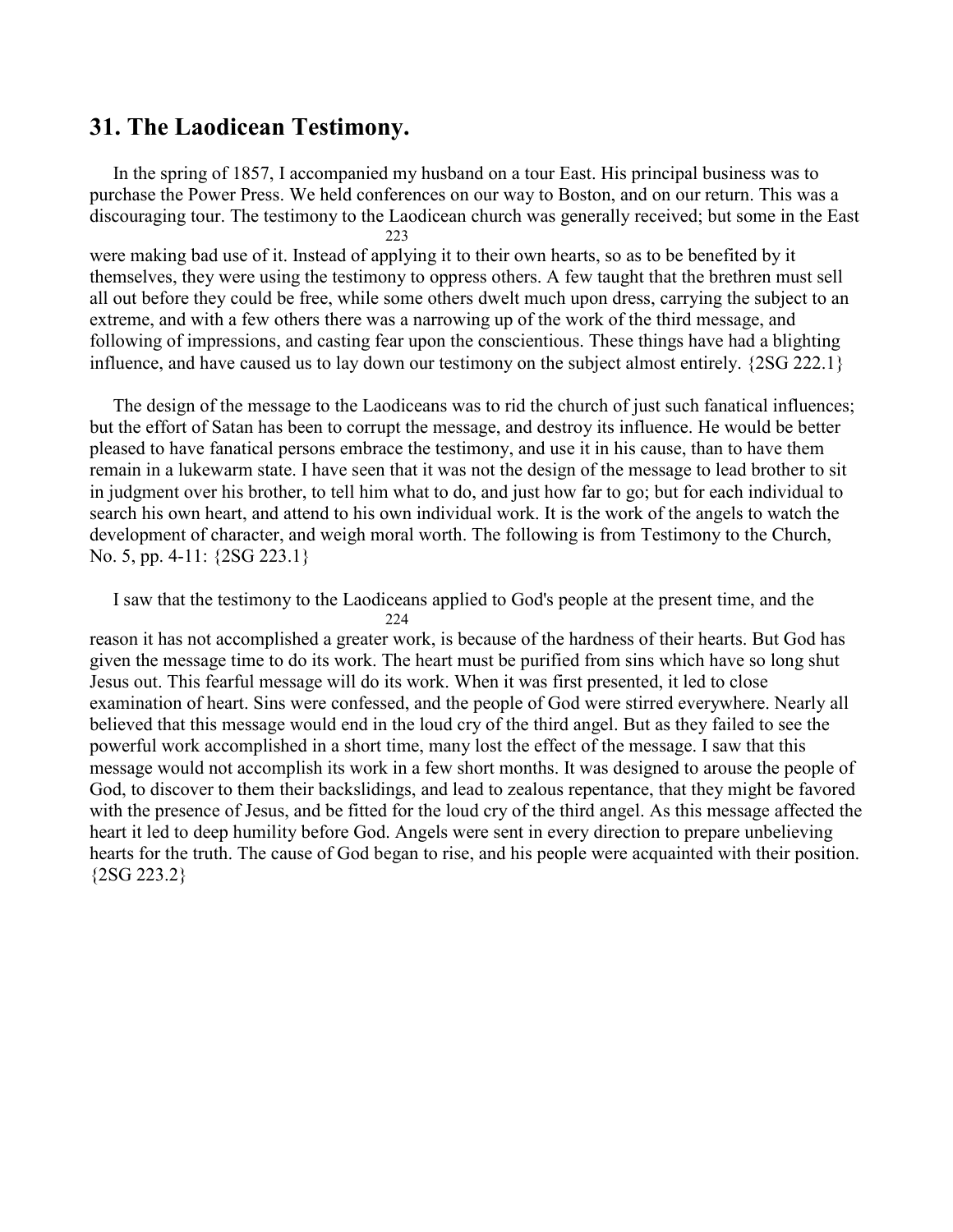If the counsel of the True Witness had been fully heeded, God would have wrought for his people in greater power. The efforts made since the message has been given have been blessed of God, and many souls have been brought from error and darkness to rejoice in the truth. I saw that God would 225

prove his people. Patiently Jesus bears with them, and does not spue them out of his mouth in a moment. Said the angel, "God is weighing his people." If the message had been of as short duration as many of us supposed, there would have been no time for God's people to develop character. Many moved from feeling, not from principle and faith, and this solemn, fearful message stirred them. It wrought upon their feelings, excited their fears, but did not accomplish the work God designed it should. God reads the heart. Lest his people should be deceived in regard to themselves, he gives them time for the excitement to wear off, and he proves them to see if they will obey the counsel of the True Witness. {2SG 224.1}

 God leads his people on step by step. He brings them up to different points which are calculated to manifest what is in the heart. Some endure at one point, but fall off at the next. At every advanced point the heart is tested, and tried a little closer. If the professed people of God find their hearts opposed to the straight work of God, it should convince them that they have a work to do to overcome, or be spued out of the mouth of the Lord. Said the angel, "God will bring his work closer and closer to test them, and prove every one of his people." Some are willing to receive one point, but when God brings them to another testing point, they shrink from it and stand back, because they find it strikes 226

directly at some cherished idol. Here they have opportunity to see what is in their hearts that shuts out Jesus. They prize something higher than the truth, and their hearts are not prepared to receive Jesus. Individuals are tested and proved a length of time to see if they will sacrifice their idols, and heed the counsel of the True Witness. If they will not be purified through obeying the truth, and overcome their selfishness, their pride and evil passions, the angels of God have their charge, "They are joined to their idols, let them alone," and they pass on to their work, leaving them with their evil traits unsubdued, to the control of evil angels. Those who come up to every point, and stand every test, and overcome, be the price what it may, have heeded the counsel of the True Witness, and they will be fitted by the latter rain for translation. {2SG 225.1}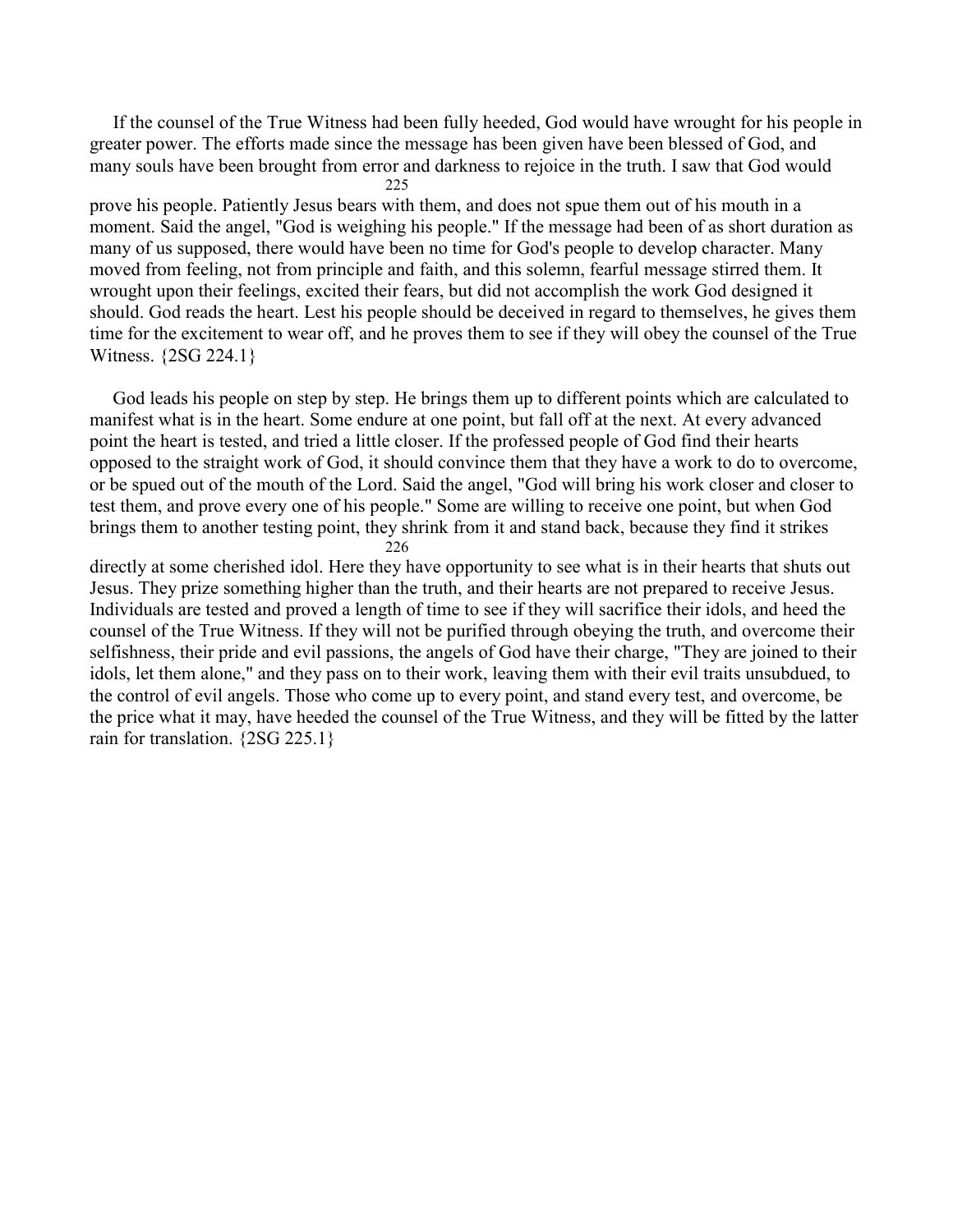God proves his people in this world. This is the fitting up place to appear in his presence. Here, in this world, in these last days, individuals will show what power affects their hearts and controls their actions. If it is the power of divine truth, it will lead to good works. It will elevate the receiver, and make him noble-hearted and generous, like his divine Lord. But if the evil angels control the heart, it will be seen in various ways. The fruit will be selfishness, covetousness, pride and evil passions. 227

The heart is deceitful above all things, and desperately wicked. Professors of religion are not willing to closely examine themselves to see whether they are in the faith, and it is a fearful fact that many are leaning on a false hope. Some lean upon an old experience they had years ago; but when brought down to this heart-searching time, when all should have a daily experience, they have nothing to relate. They seem to think a profession of the truth will save them. When those sins which God hates are subdued, Jesus will come in and sup with you and you with him. You will then draw divine strength from Jesus, and you will grow up in him, and be able with holy triumph to say, Blessed be God who giveth us the victory through our Lord Jesus Christ. It would be more pleasing to the Lord if lukewarm professors of religion had never named his name. They are a continual weight to those who would be faithful followers of Jesus. They are a stumbling-block to unbelievers, and evil angels exult over them, and taunt the angels of God with their crooked course. Such are a curse to the cause at home or abroad. They draw nigh to God with their lips, while their heart is far from him. {2SG 226.1}

 I was shown that some of the people of God imitate the fashions of the world, and are fast losing their peculiar, holy character, which should distinguish them as God's people. I was pointed back to 228

 God's ancient people, and then was led to compare their apparel with the mode of dress in these last days. What a difference! What a change! Then the women were not so bold as now. When they went in public they covered their face with a vail. In these last days fashions are shameful and immodest. They are noticed in prophecy. They were first brought in by a class over whom Satan has entire control, who "being past feeling (without any conviction of the Spirit of God), have given themselves over unto lasciviousness to work all uncleanness with greediness." If God's professed people had not departed greatly from him, there would now be a marked difference between their dress and that of the world. The small bonnets, exposing the face and head, show a lack of modesty. The hoops are a shame. The inhabitants of earth are growing more and more corrupt, and the line of distinction must be more plain between them and the Israel of God, or the curse which falls upon worldlings will fall upon God's professed people. {2SG 227.1}

 I was directed to the following scriptures. Said the angel, They are to instruct God's people. 1 Tim. ii, 9, 10. "In like manner also, that women adorn themselves in modest apparel, with shamefacedness and sobriety; not with broidered hair, or gold, or pearls, or costly array; but (which becometh women 229

professing godliness) with good works." 1 Pet. iii, 3-5. "Whose adorning, let it not be that outward adorning of plaiting the hair, and of wearing of gold, or of putting on of apparel; but let it be the hidden man of the heart, in that which is not corruptible, even the ornament of a meek and quiet spirit, which is in the sight of God of great price. For after this manner in the old time, the holy women also who trusted in God, adorned themselves." {2SG 228.1}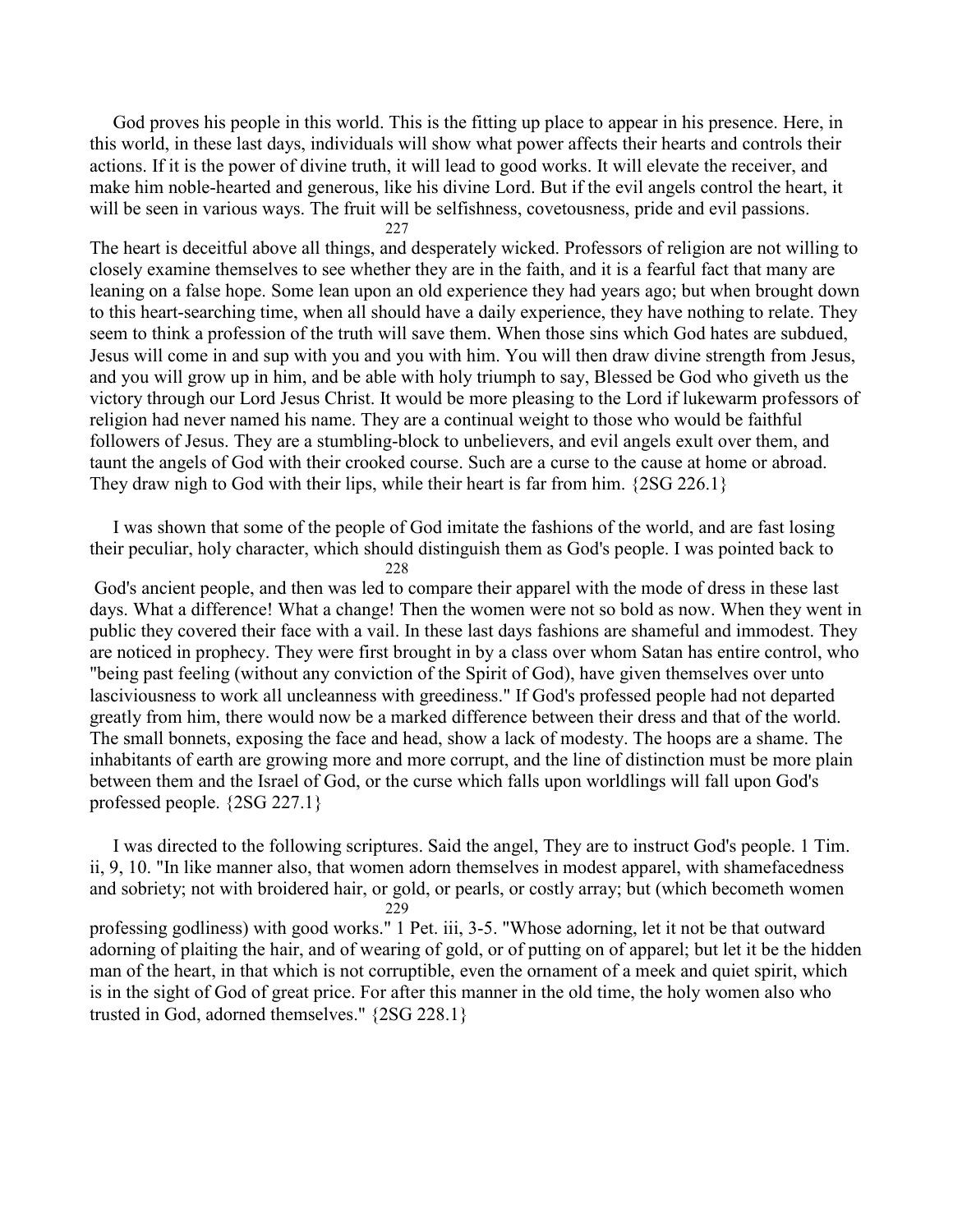Young and old, God is now testing you. You are deciding your own eternal destiny. Your pride, your love to follow the fashions of the world, your vain and empty conversation, your selfishness, are all put in the scale, and the weight of evil is fearfully against you. You are poor, and miserable, and blind, and naked. While evil is increasing and taking deep root, it is choking the good seed which has been sown in the heart, and soon the word will be spoken to the angels of God concerning you, as was given concerning Eli's house, that your sins shall not be purged with sacrifice nor offering for ever. Many, I saw, were flattering themselves that they were good Christians, who have not a single ray of light from Jesus. They know not what it is to be renewed by the grace of God. They have no living experience for themselves in the things of God. And I saw that the Lord was whetting his sword in 230

heaven to cut them down. O that every cold, lukewarm professor could realize the clean work that God is about to make among his professed people. Dear friends, do not deceive yourselves concerning your condition. You cannot deceive God. Says the True Witness, "I know thy works." The third angel is leading up a people, step by step, higher and higher. At every step they will be tested. {2SG 229.1}

#### **32. Systematic Benevolence.**

 The plan of Systematic Benevolence is pleasing to God. I was pointed back to the days of the apostles, and saw that God laid the plan by the descent of his Holy Spirit, and by the gift of prophecy counseled his people in regard to a system of benevolence. All were to share in this work of imparting of their carnal things to those who ministered unto them in spiritual things. They were also taught that the widows and fatherless had a claim upon their charity. Pure and undefiled religion is defined, to visit the widows and fatherless in their affliction, and to keep unspotted from the world. I saw it was not merely to sympathize with them in their affliction by comforting words, but to aid them, if needy, 231

with their substance. God has given health to young men and women, and they can obtain a great blessing by aiding the widow and fatherless in their affliction. I saw that God required young men to sacrifice more for the good of others. He claims more of them than they are willing to perform. If they keep themselves unspotted from the world, cease to follow its fashions, and lay by that which the lovers of pleasure spend in useless articles to gratify pride, and give it to the worthy afflicted ones, and to sustain the cause, they will have the approval of Him who says, "I know thy works." {2SG 230.1}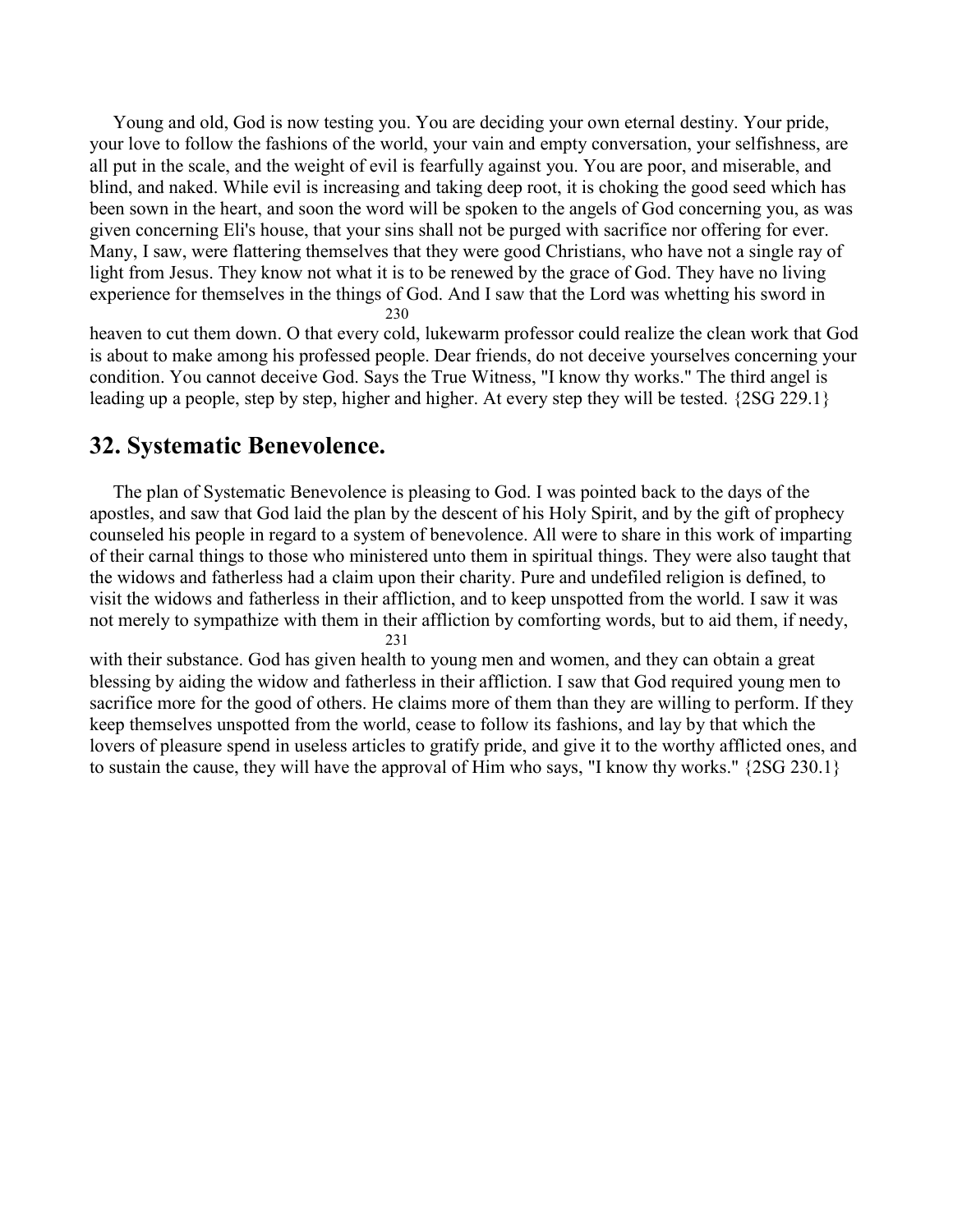There is order in heaven, and God is well pleased with the efforts of his people in trying to move with the system and order in his work. I saw that there should be order in the church of God, and arrangement in regard to carrying forward successfully the last great message of mercy to the world. God is leading his people in the plan of Systematic Benevolence, and this is one of the very points which will cut the closest with some, to which God is bringing up his people. To them this point cuts off the right arm, and plucks out the right eye, while to others it is a great relief. To noble, generous souls the demands upon them seem very small, and they cannot be content to do so little. Some have large possessions, and if they lay by them in store for charitable purposes as God has prospered them, 232

it seems to them like a large sum. The selfish heart clings as closely to a little offering as to a larger one, and makes the small offering look very large. I was pointed back to the commencement of this last work. Then some who loved the truth could consistently talk of sacrificing. They devoted much to the cause of God to send the truth to others. They have sent their treasure beforehand to heaven. Brethren, you who have received the truth at a later period, and have large possessions, God has called you into the field, not merely that you may enjoy the truth, but that you may aid with your substance in carrying forward this great work. And if you have an interest in this work, you will venture out, and invest something in it, that others may be saved by your efforts, and you reap with them the final reward. Great sacrifices have been made, and privations endured to place the truth in a clear light before you. Now God calls upon you, in your turn, to make great efforts, and to sacrifice in order to place the truth before those who are in darkness. God requires this. You profess to believe the truth; let your works testify to the fact. Unless your faith works, it is dead. Nothing but a living faith will save you in the fearful scenes which are just before you. {2SG 231.1}

 I saw that it was time that those who have their large possessions begin to work fast. It is time they 233

were not only laying by them in store as God *is now* prospering them, but as he has prospered them. Plans were especially laid in the days of the apostles that some should not be eased and others burdened. Arrangements were made that all should share equally in the burdens of the church of God according to their several ability. Said the angel, The axe must be laid at the root of the tree. If the heart is wrapt in earthly treasures, like Judas they will complain. His heart coveted the costly ointment poured upon Jesus, and he sought to hide his selfishness under a pious, conscientious regard for the poor. "Why was not this ointment sold for three hundred pence and given to the poor?" He wished he had the ointment in his possession; it would not thus be lavished upon the Saviour. He would apply it to his own use; sell it for money. He prized his Lord just enough to sell him to wicked men for a few pieces of silver. As Judas brought up the poor as an excuse for his selfishness, professed christians, whose hearts are covetous, will seek to hide their selfishness under a put-on conscientiousness. O, they fear Systematic Benevolence is getting like the nominal churches! Let not your left hand know what your right hand doeth! They seem conscientious to follow exactly the Bible as they understand it in this matter; but they entirely neglect the plain declaration of Christ, "Sell that ye have and give alms."  ${2SG\,232.1}$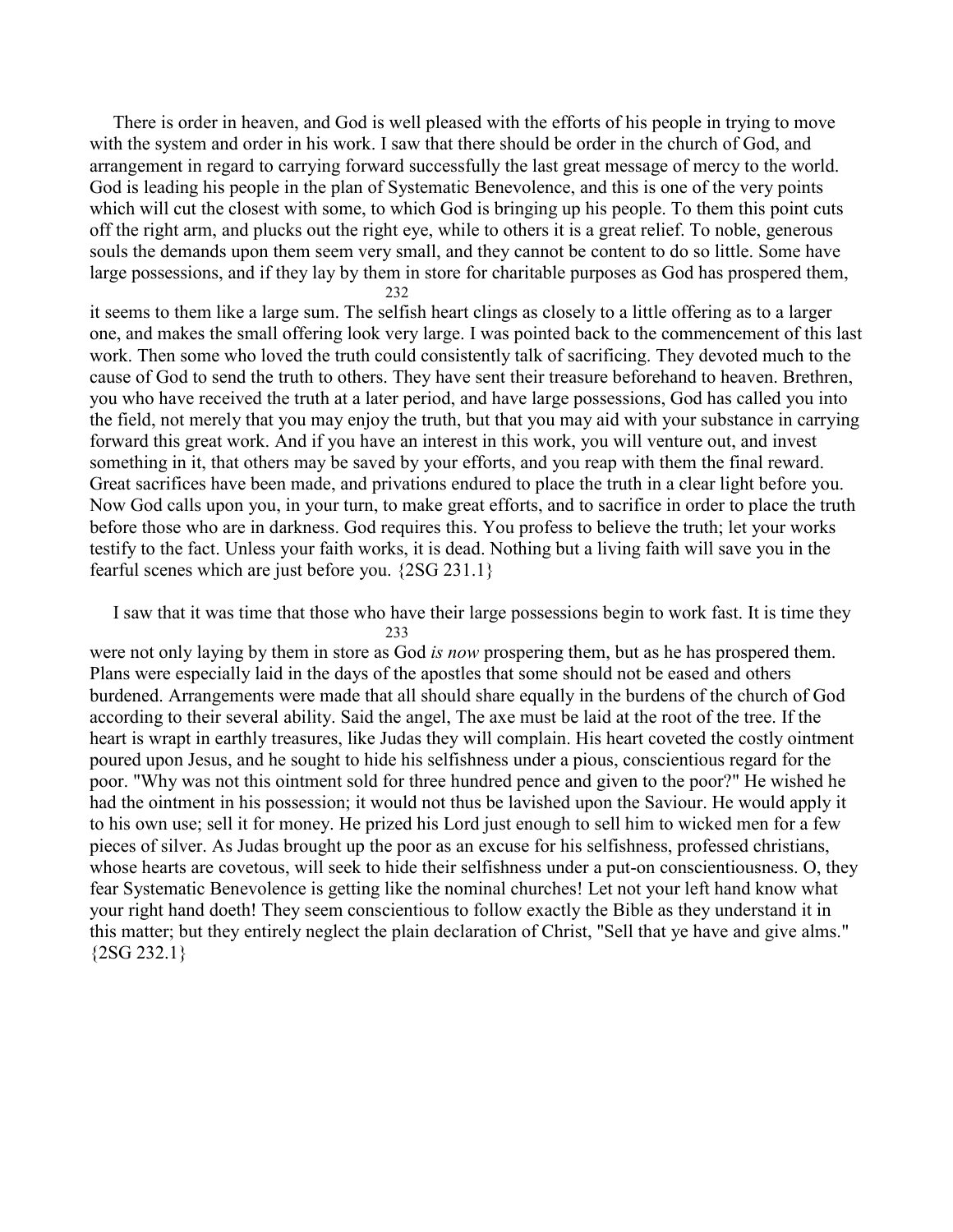"Take heed that ye do not your alms before men to be seen of them." Some think this text teaches that they must be secret in their works of charity. And they do but very little, excusing themselves, because they do not know just how to give. But Jesus explained it to his disciples as follows: "Therefore, when thou doest thine alms, do not sound a trumpet before thee as the hypocrites do, in the synagogues, and in the streets, that they may have glory of men. Verily I say unto you, they have their reward." They gave to be regarded noble and generous by men. They received praise of men, and Jesus taught his disciples that it was all the reward they would have. With many, the left hand does not know what the right hand does, for the right hand does nothing worthy of the notice of the left hand. This lesson of Jesus to his disciples was to rebuke those who wished to receive glory of men. They performed their alms-giving upon some very public gathering; and before doing this, a public proclamation was made of their generosity before the people, and many gave large sums merely to have their names exalted by men. And the means given in this manner was often extorted from others by oppressing the hireling in his wages, and grinding the face of the poor. {2SG 234.1}

 Then I was shown that this scripture does not apply to those who have the cause of God at heart, 235

 and use their means humbly to advance it. I was directed to these texts: "Let your light so shine before men, that they may see your good works, and glorify your Father which is in heaven." "By their fruits ye shall know them." I was shown that scripture testimony will harmonize, when it is rightly understood. The good works of the children of God are the most effectual preaching the unbeliever has. He thinks there must be strong motives that actuate the christian to deny self, and with his possessions, try to save his fellow man. It is unlike the spirit of the world. Such fruits testify that they are genuine christians. They seem to be constantly reaching upward to a treasure that is imperishable. {2SG 234.2}

 In every gift and offering there should be a suitable object before the giver--not to uphold any in idleness--not to be seen of men or to get a great name--but to glorify God by advancing his cause. Some make large donations to the cause of God, but their brother who is poor may be suffering close by them, and they do nothing to relieve him. Little acts of kindness imparted to their brother in a secret manner would bind their hearts together, and would be noticed in heaven. I saw that the rich should make a difference in their prices and their wages to the afflicted and widows, and the worthy poor among them. But I saw it was too often the case that the poor were taken advantage of, and the rich 236

reap the advantage, if there is any to be gained, and the last penny is exacted for every favor. It is all written in heaven. "I know thy works." {2SG 235.1}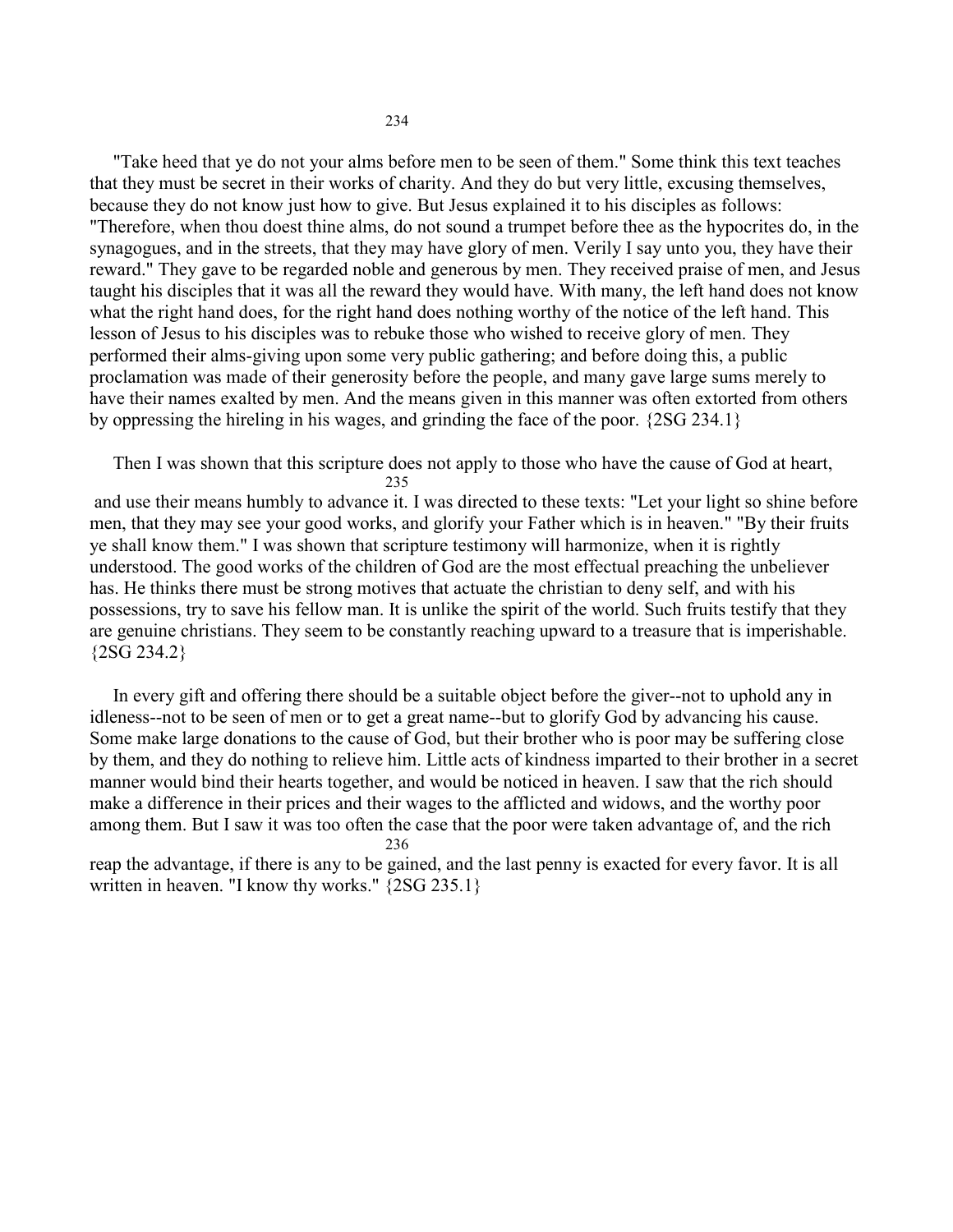The greatest sin which now exists in the church is covetousness. God frowns upon his professed people for their selfishness. His servants have sacrificed their time and their strength to carry them the word of life, and many have prized it just as highly, and no more, as their works have shown. If they can help the servant of God just as well as not, they sometimes do it; but he is often left to pass on, and but little done for him. But if they employ a day laborer, he must be paid full wages. But the selfsacrificing servant of God labors for them in word and doctrine; he carries the heavy burden of the work on his soul; he patiently shows from the word of God the dangerous errors which are hurtful to the soul; he enforces the necessity of immediately tearing up the weeds which choke the good seed sown; he brings out of the storehouse of God's word things new and old to feed the flock of God. All acknowledge that they have been benefited; but the poisonous weed, covetousness, is so deeply rooted they let the servant of God leave them without administering of their temporal things. They have prized his wearing labor just as highly as they act. Says the True Witness, "I know thy works."  ${2SG\,236.1}$ 

237

 I saw that God's servants are not placed beyond the temptations of Satan. They are often fearfully beset by the enemy, and have a hard battle to fight. If they could be released from their commission, they would gladly labor with their hands. Their labor is called for by their brethren; but when they see it so lightly prized, they are depressed. True, they look to the final settlement for their reward, and this bears them up, but their families must have food and clothing. Their time belongs to the church of God. It is not at their own disposal. They sacrifice the society of their families to benefit others, and there are those who are benefited by their labors who are indifferent to their wants. I saw that it was doing injustice to such, to let them pass on and deceive themselves. They think they are approved of God, when he despises their selfishness. Not only will these selfish ones be called to render an account to God how they have used their Lord's money; but all the depression, and heart-aching feelings they have brought upon God's chosen servants, which have crippled their efforts, will be set to their account. {2SG 237.1}

 The True Witness declares, "I know thy works." The selfish, covetous heart will be tested. Some are not willing to devote to God a very small portion of the increase of their earthly treasure. They would start back with horror if you should speak of the principal. What have they sacrificed for God? 238

 Nothing. They profess to believe that Jesus is coming; but their works deny their faith. Every individual will live out all the faith he has. False-hearted professor, Jesus knows thy works. He hates your stinted offerings and lame sacrifices. {2SG 237.2}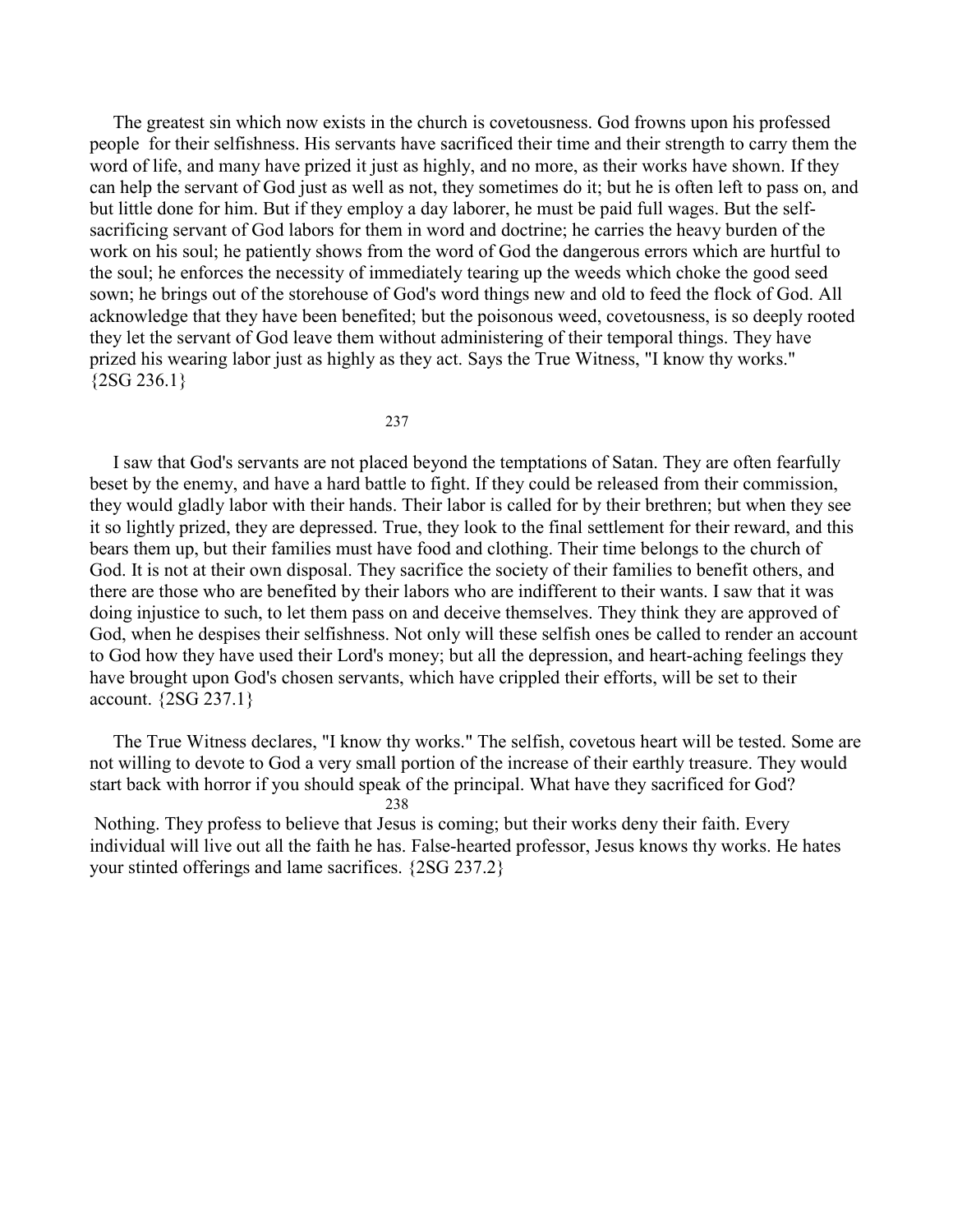#### **33. Vision at Monterey.**

 October, 1857, we visited the church at Monterey, Mich. There was an evening meeting appointed at the school-house near Bro. George Lay's and an expectation to hear preaching. My husband went to the house feeling that he had nothing for the people. He told the brethren on the way that he could not decide on any subject and wished them to select. A hymn was sung, and my husband prayed with much freedom. After singing again my husband gave liberty to others to improve the time. I felt impressed to speak, and was greatly blest in speaking, and sat down, and was soon lost to earthly things. For further description of that meeting I copy the following from my husband's report in *Review* for Oct. 22, 1857: {2SG 238.1}

 "When seated, Mrs. W. began to praise the Lord, and continued rising higher and higher 239

in perfect triumph in the Lord, till her voice changed, and the deep, clear shouts of Glory! Hallelujah! thrilled every heart. She was in vision. Unknown to us there was a poor, discouraged brother present, who had thrown his armor down, in consequence, in part at least, of neglect by his wealthy brethren, and was returning to strong habits which threatened the happiness of himself and family. A most touching and encouraging message was given for him. By the grace of God he raised his head that very evening, and he and his good wife are again happy in hope. Monterey church will never forget that evening. At least they never should." {2SG 238.2}

 After we returned home I stated to my husband that I was impressed that something of great importance was shown me at Monterey, which was not yet clear to my mind. One night, a little past midnight, I awoke, and all was clear. I arose, and, while my husband slept, wrote the following: {2SG 239.1}

 At Monterey, Oct. 8, 1857, I was shown in vision that the condition of many Sabbath-keepers was like the young man who came to Jesus to know what he should do to inherit eternal life. {2SG 239.2}

 "And behold, one came, and said unto him, Good master, what good thing shall I do, that I may have eternal life? And he said unto him, Why callest thou me good? There is none good but one, that is 240

 God: but, if thou wilt enter into life, keep the commandments. He saith unto him, Which? Jesus said, Thou shalt do no murder, Thou shalt not commit adultery, Thou shalt not steal, Thou shalt not bear false witness, Honor thy father and thy mother; and, Thou shalt love thy neighbor as thyself. The young man saith unto him, All these things have I kept from my youth up; what lack I yet? Jesus said unto him, If thou wilt be perfect, go and sell that thou hast, and give to the poor, and thou shalt have treasure in heaven: and come and follow me. But when the young man heard that saying, he went away sorrowful; for he had great possessions. {2SG 239.3}

 "Then said Jesus unto his disciples, Verily I say unto you, That a rich man shall hardly enter into the kingdom of heaven. And again I say unto you, It is easier for a camel to go through the eye of a needle, than for a rich man to enter into the kingdom of God. When his disciples heard it, they were exceedingly amazed, saying, Who then can be saved? But Jesus beheld them, and said unto them, With men this is impossible, but with God all things are possible." Matt. xix, 16-26. {2SG 240.1}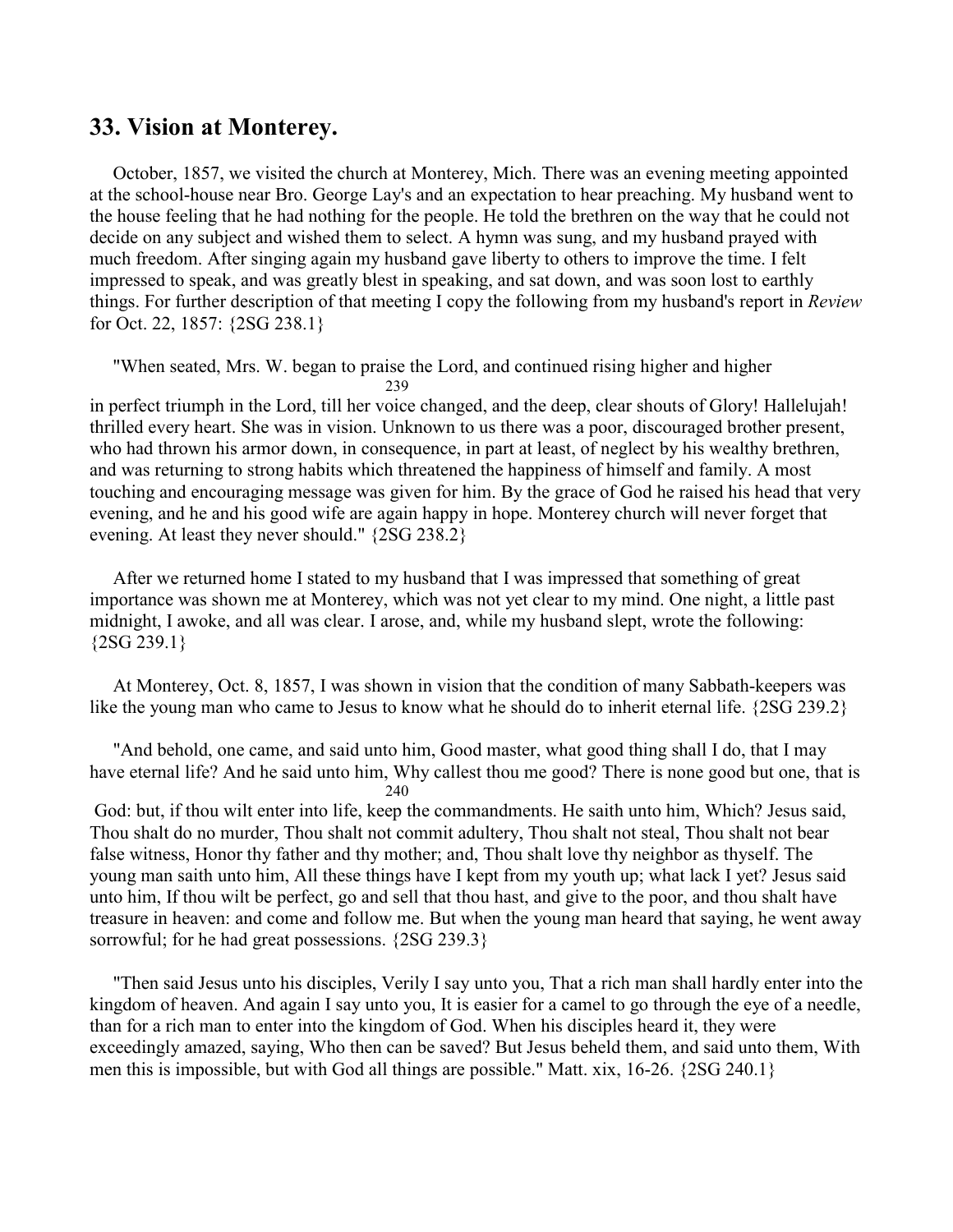Jesus quoted five of the last six commandments to the young man, also the second great commandment, on which the last six commandments hang. These mentioned he thought he had kept.

 241 Jesus did not mention the first four commandments, containing our duty to God. In answer to the inquiry of the young man, What lack I yet? Jesus said unto him, "If thou wilt be perfect, go and sell that thou hast, and give to the poor, and thou shalt have treasure in heaven." {2SG 240.2}

 Here was his lack. He failed of keeping the first four commandments, also the last six. He failed of loving his neighbor as himself. Said Jesus, "Give to the poor." Jesus touches his possessions. "Sell that thou hast, and give to the poor." In this direct reference he pointed out his idol. His love of riches was supreme, therefore it was impossible for him to love God with all his heart, with all his soul, with all his mind. And this supreme love for his riches shut his eyes to the wants of his fellow men. He did not love his neighbor as himself, therefore he failed to keep the last six commandments. His heart is on his treasure. It is swallowed up with his earthly possessions. He loves his possessions better than God, better than the heavenly treasure. He heard the conditions from the mouth of Jesus. If he would sell and give to the poor, he should have treasure in heaven. Here was a test of how much higher he prized eternal life than his riches. Did he eagerly lay hold of the prospect of eternal life? Did he earnestly 242

strive to remove the obstacle that was in his way of having a treasure in heaven? O, no. "He went away sorrowful, for he had great possessions." {2SG 241.1}

 I was pointed to these words, "It is easier for a camel to go through the eye of a needle than for a rich man to enter into the kingdom of God." Said Jesus, "With men this is impossible, but with God all things are possible." Said the angel, "Will God permit the rich men to keep their riches, and yet they enter into the kingdom of God?" Said another angel, "No, never." {2SG 242.1}

 I saw that it was God's plan that these riches should be used properly, and distributed to bless the needy, and to advance the work of God. I saw that if men love their riches better than their fellow men, better than God, or the truth of his word, and their hearts are on their riches, they cannot have eternal life. They would rather yield the truth, than sell and give to the poor. Here they are proved to see how much God is loved, how much the truth is loved, and like the young man in the Bible, many go away sorrowful, because they cannot have their riches and a treasure in heaven too. They cannot have both. They venture to risk their chance of eternal life for a worldly possession. {2SG 242.2}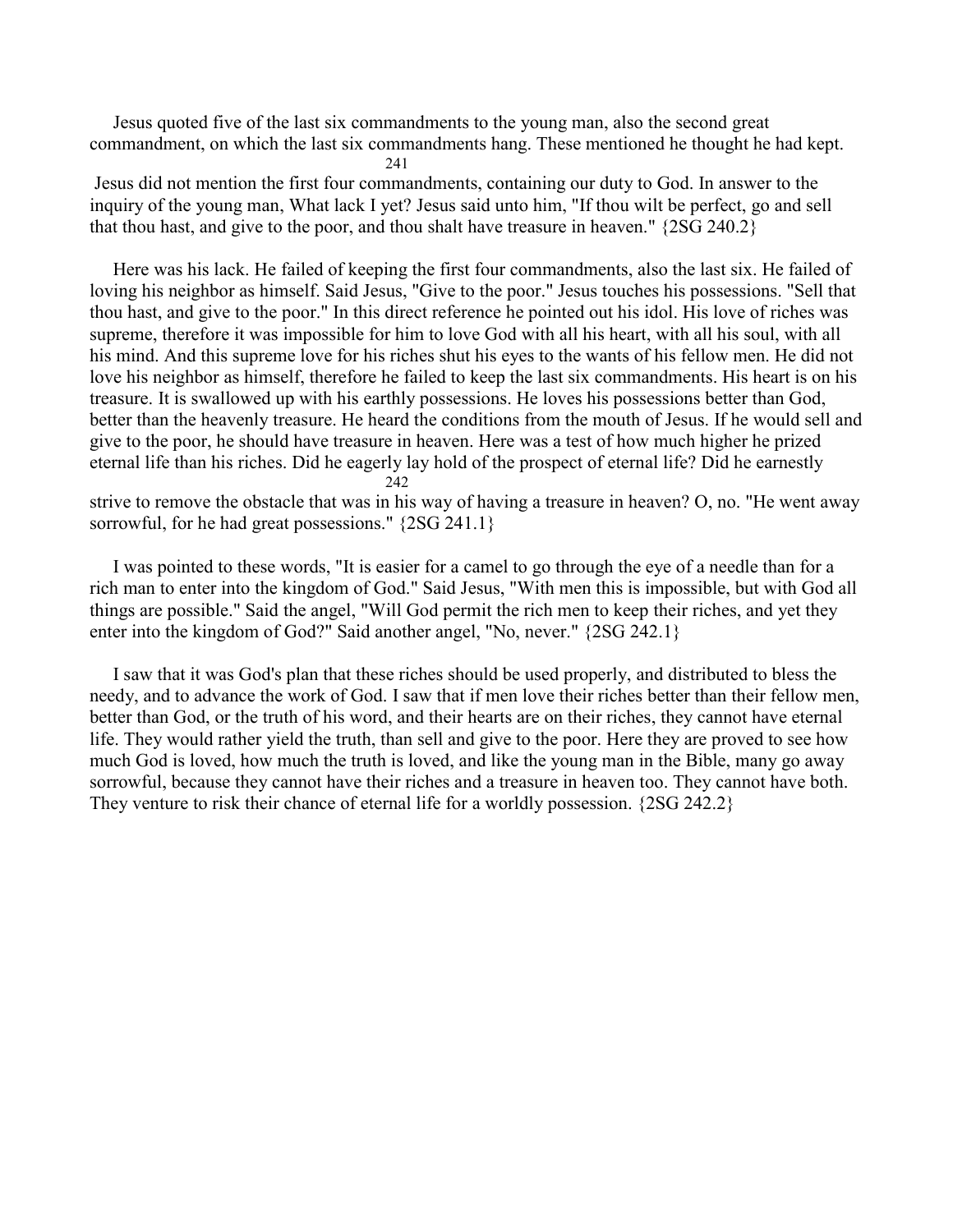"It is easier for a camel to go through the eye of a needle, than for a rich man to enter into the

243

kingdom of God." Then I saw that with God all things are possible. Truth set home to the heart by the Spirit of God, will crowd out the love of riches. The love of Jesus and riches cannot dwell in the same heart. The love of God so far surpasses the love of riches that the possessor breaks away from his riches and transfers his affections to God. Then he is led through his love to God, to administer to the wants of God's cause. It is his highest pleasure to make a right disposition of his Lord's goods. Love to God and his fellow men predominates, and he holds all that he has as not his own, and faithfully discharges his duty as God's steward. Then can he keep the first four commandments, and the last six. "Thou shalt love the Lord thy God with all thy heart, and with all thy soul, and with all thy mind." "Thou shalt love thy neighbor as thyself." In this way it is possible for a rich man to enter the kingdom of God. "And every one that hath forsaken houses, or brethren, or sisters, or father, or mother, or wife, or children, or lands, for my name's sake, shall receive an hundred-fold, and shall inherit everlasting life. But many that are first shall be last, and the last shall be first." {2SG 242.3}

 Here is the reward for those who sacrifice for God. They receive an hundred-fold in this life, and shall inherit everlasting life. But many, I saw, that are first, shall be last, and the last shall be first. I 244

was shown those who receive the truth, but do not live it. They cling to their possessions, and are not willing to distribute of their substance to advance the cause of God. They have no faith to venture and trust God. Their love of this world swallows up their faith. God has called for a portion of their substance, but they heed it not. They reason thus, that they have labored hard to obtain what they have, and they cannot lend it to the Lord, for they may come to want. "O, ye of little faith!" That God who cared for Elijah in the time of famine, will not pass by one of his self-sacrificing children. He that has numbered the hairs of their heads, will care for them, and in the days of famine they will be satisfied. While the wicked are perishing all around them for want of bread, their bread and water will be sure. Those who will still cling to their earthly treasure, and will not make a right disposition of that which is lent them of God, will lose their treasure in heaven, lose everlasting life. {2SG 243.1}

 I saw that God in his providence has moved upon the hearts of some of those who have riches, and has converted them to the truth, that they with their substance may assist to keep his work moving. And if those who are wealthy will not do this, if they do not fulfill the purpose of God, he will pass them by, and raise up others to fill their places who will fulfill his purpose, and with their possessions 245 gladly distribute to meet the necessities of the cause of God. In this they will be first. God will have those in his cause who will do this. {2SG 244.1}

 I saw that God could send means from heaven to carry on his work; but this is out of his order. He has ordained that men should be his instruments, that as a great sacrifice was made to redeem them, they should act a part in this work of salvation, by making a sacrifice for each other, and by thus doing show how highly they prize the sacrifice that has been made for them. {2SG 245.1}

 I was directed to James v. "Go to, now, ye rich men, weep and howl for your miseries that shall come upon you. Your riches are corrupted, and your garments are moth-eaten. Your gold and silver is cankered, and the rust of them shall be a witness against you, and shall eat your flesh as it were fire. Ye have heaped treasure together for the last days." {2SG 245.2}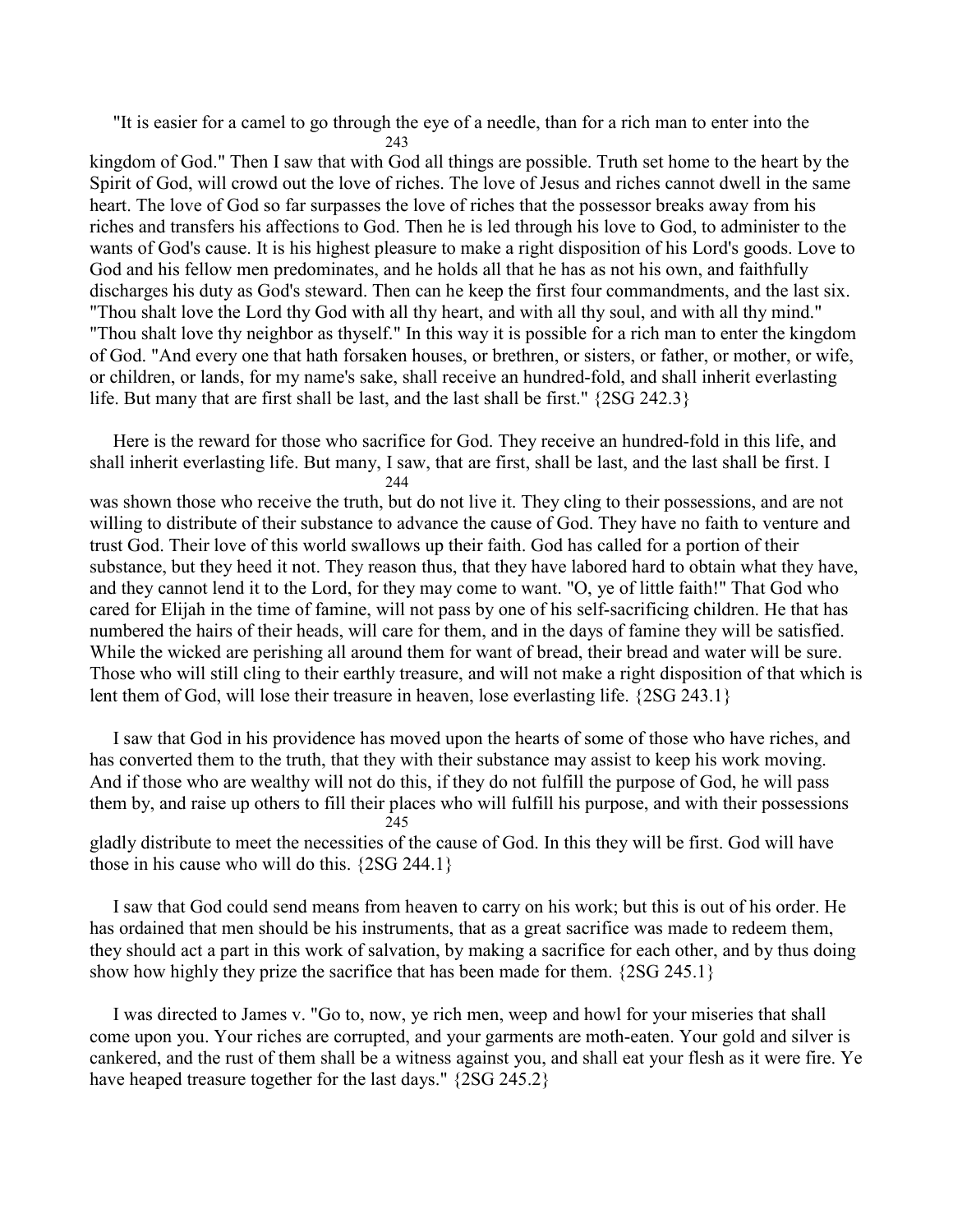I saw that these fearful words apply particularly to the wealthy who profess to believe the present truth. The Lord calls them to use their means to advance his cause. Opportunities are presented to them, but they shut their eyes to the wants of the cause, and cling fast to their earthly treasure. Their love of the world is greater than their love of the truth, the love of their fellow-men, or their love to God. He has called for their substance, but they selfishly, covetously retain what they have. They give

246

 a little now and then to ease their conscience, but have not overcome their love for this world. They do not sacrifice for God. The Lord has raised up others that prize eternal life, that can feel and realize something of the value of the soul, and their means they have freely bestowed to advance the cause of God. The work is closing; the rich men have kept their riches, their large farms, their cattle, &c. Their means are not wanted then, and I saw the Lord turn to them in anger, in wrath, and repeat these words: "Go to, now, ye rich men!" He has called, but you would not hear. Love of this world has drowned his voice. Now he has no use for you, and lets you go, bidding you, "Go to, now, ye rich men,"  ${2SG\,245.3}$ 

 Oh! I saw it was an awful thing thus to be let go by the Lord. A fearful thing to hold on to a perishable substance here, when he has told you, if you will sell and give alms, you can lay up treasure in heaven. {2SG 246.1}

 I was shown that as the work was closing up, and the truth going forth in mighty power, these rich men will bring their means and lay it at the feet of the servants of God, begging them to accept it. The answer from the servants of God is, Go to, now, ye rich men. Your means are not needed. You withheld it when you could do good with it in advancing the cause of God. The needy have suffered, 247

 they have not been blessed by your means, God will not accept your riches now. Go to, now, ye rich men! {2SG 246.2}

 Then I was directed to these words: "Behold, the hire of the laborers who have reaped down your fields, which is of you kept back by fraud, crieth, and the cries of them which have reaped, are entered into the ears of the Lord of Sabaoth." {2SG 247.1}

 I saw that God was not in all the riches that have been obtained. Satan has much more to do with it than God. It has, much of it, been obtained by oppressing the hireling in his wages. The natural, covetous, rich man has obtained these riches by grinding down the hireling, and taking advantage of individuals where he could, and adding to his treasure here, that will eat his flesh as it were fire. A strictly honest, honorable course has not been taken by some. Such must work fast and take a very different course to redeem the time.  ${2SG\,247.2}$ 

 I saw that many Sabbath-keepers are at fault here. Advantage is taken even of their poor brethren, and those who have of their abundance exact more than the real worth of things, more than they would pay for the same, while these same brethren are embarrassed and distressed for want of means. God knows all these things. Every selfish act, every covetous extortion, will bring its reward. {2SG 247.3}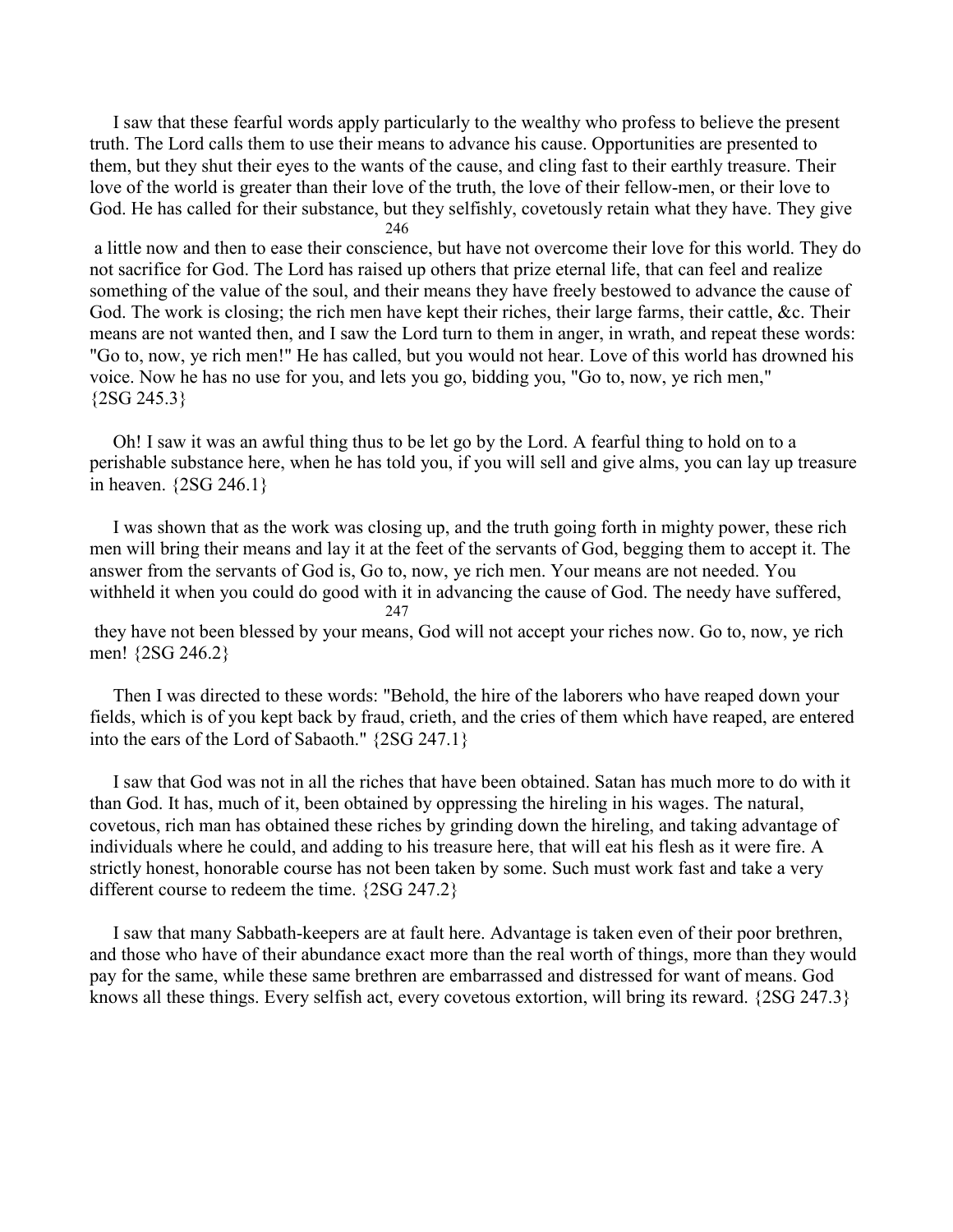I saw it was cruel and unjust to have no consideration of a brother's situation. If he is distressed, or poor, yet doing the best he can, allowance should be made for him, and even the full value of the things he may purchase of the wealthy should not be exacted; but they should have bowels of compassion for him. God will approve of such kind acts, and the doer will not lose his reward. But I saw a fearful account will stand against many Sabbath-keepers for close, covetous acts. {2SG 248.1}

 I was pointed back, and saw when there were but few that listened to, and embraced the truth, they had not much of this world's goods. The wants of the cause were divided among a very few. Then there was a necessity for houses and lands to be sold and obtain cheaper to serve them as a shelter or home, while their means were freely and generously lent to the Lord to publish the truth, and to otherwise aid in advancing the cause of God. As I beheld these self-sacrificing ones, I saw they had endured privation for the benefit of the cause. I saw an angel standing by them pointing them upward, and saying these words, "Ye have bags in heaven! Ye have bags in heaven that wax not old! Endure unto the end, and great will be thy reward!" {2SG 248.2}

 I saw that God had been moving on hearts. The truth that a few sacrificed so much for, in order to 249 get it before others, has triumphed, and multitudes have laid hold of it. God has in his providence moved upon those that have means and has brought them into the truth, that as the work of God increases, the wants of the cause may be met. Much means are brought into the ranks of Sabbathkeepers. {2SG 248.3}

 I saw that at present God did not call for the houses his people need to live in, unless expensive houses are exchanged for cheaper ones. But if those who have of their abundance do not hear his voice, and cut loose from the world, and dispose of a portion of their property and lands, and sacrifice for God, he will pass them by, and call for those who are willing to do anything for Jesus, even to sell their homes to meet the wants of the cause. God will have a free-will offering. Those who give must esteem it a privilege to do so. {2SG 249.1}

 I have seen that some give of their abundance, but they feel no lack. They do not particularly deny themselves of anything for the cause of Christ. They still have all that heart can wish. They give liberally and heartily. God regards it, and the action and motive is known, and strictly marked by him. They will not lose their reward. You that cannot bestow so liberally, must not excuse yourselves, because you cannot do as much as some others. Do what you can. Deny yourself of some article that you can do without, and sacrifice for the cause of God. Like the widow, cast in your two mites. You 250

will actually give more than all those who have given of their abundance. And you will know how sweet it is to give to the needy, to deny self, and sacrifice for the truth, and lay up treasure in heaven.  ${2SG\,249.2}$ 

 I was shown that the young, especially young men, who profess the truth have yet a lesson of selfdenial to learn. I saw that if they made more sacrifice for the truth, they would esteem the truth more highly. It would affect their hearts, purify their lives, and they would hold it more dear and sacred.  ${2SG 250.1}$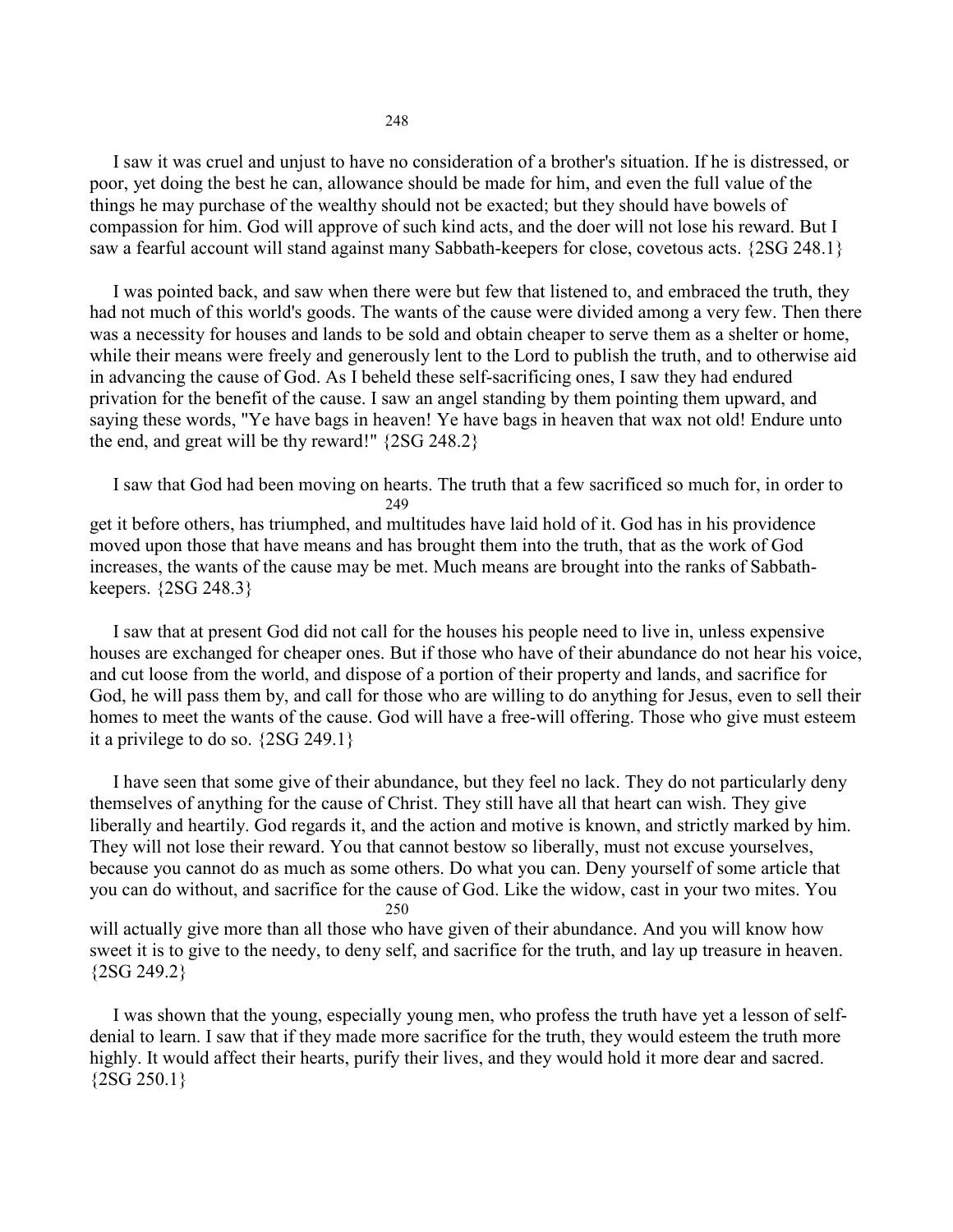I saw that the young do not take the burden nor feel the responsibility of the cause of God. Is it because God has excused them? Oh no. I saw that they excuse themselves. They are eased, and others are burdened. They do not realize that they are not their own. Their strength, their time, is not their own. They are bought with a price. A dear sacrifice was made for them, and unless they possess the spirit of self-denial and sacrifice, they can never possess the immortal inheritance. {2SG 250.2}

### **34. Young Sabbath-keepers.**

 August 22, 1857, at the House of Prayer in Monterey, I was shown that many have not yet 251 heard the voice of Jesus, and the saving message has not taken hold of the soul, and worked a reformation in the life. {2SG 250.3}

 Many of the young, I saw, have not the Spirit of Jesus. The love of God is not in their hearts, therefore all the natural besetments hold the victory instead of the Spirit of God and salvation. {2SG 251.1}

 Those who really possess the religion of Jesus, will not be ashamed nor afraid to bear the cross before those who have more experience than they have. They will, if they earnestly long to be right, desire all the help from older christians they can get. Gladly will they be helped by them; and a heart that is warmed by love to God will not be hindered by trifles in the christian course. They will talk out what the Spirit of God works in. They will sing it out, pray it out. It is the lack of religion, lack of holy living that makes the young backward. Their life condemns them. They know they do not live as christians should, therefore they have not confidence toward God, or before the church. {2SG 251.2}

 Why the young feel more liberty when the older ones are absent, is, they are with those of *their kind.* Each think they are as good as the other. All fail of the mark, but measure themselves by themselves, and compare themselves among themselves, and have neglected the only perfect and true 252

standard. Jesus is the true pattern. His self-sacrificing life is our example. {2SG 251.3}

 I saw how little the pattern was studied. How little exalted before them. How little do the young suffer, or deny self, for their religion. To sacrifice is scarcely thought of among them. They entirely fail of imitating the pattern in this respect. I saw that this was the language of their lives, Self must be gratified, pride must be indulged. They forget the Man of *sorrows,* who was acquainted with grief. The sufferings of Jesus in Gethsemane, his sweating as it were *great drops of blood* in the garden, the platted *crown of thorns* that *pierced* his holy *brow,* do not move them. They have become benumbed. Their sensibilities are blunted, and they have lost all sense of the great sacrifice made for them. They can sit and listen to the story of the cross, the cruel nails that were driven through the hands and feet of the Son of God. It does not stir the depths of the soul. {2SG 252.1}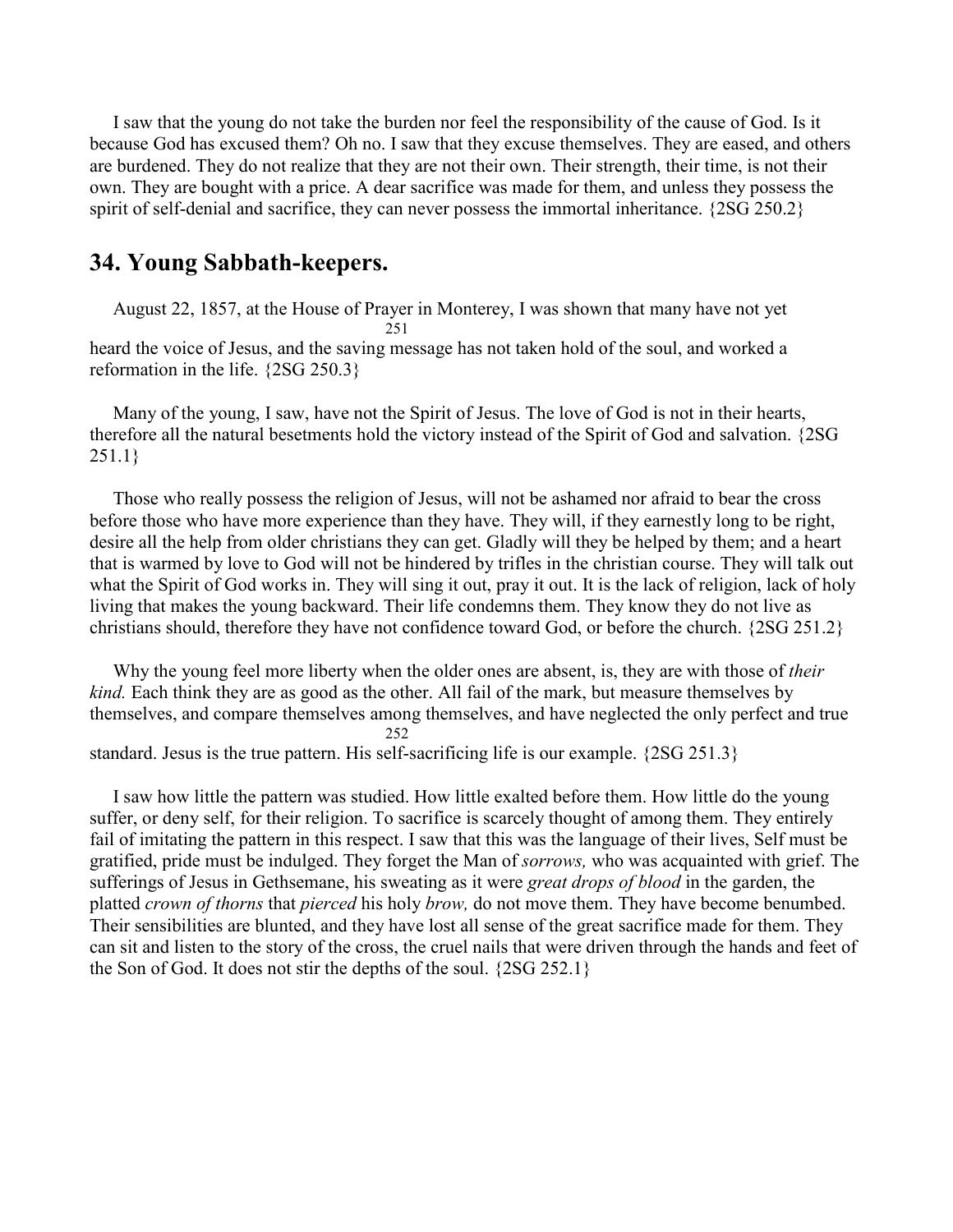Said the angel, "If such should be ushered into the city of God, and told that all its rich beauty and glory was theirs to enjoy eternally, they would have no sense of how dearly that inheritance was purchased for them. They would never realize the matchless depths of a Saviour's love. They have not drank of the cup, nor been baptized with the baptism. Heaven would be marred if such should dwell 253

there. Those only who have partaken of the sufferings of the Son of God, and have come up through great tribulation, have washed their robes and made them white in the blood of the Lamb, can enjoy the indescribable glory and unsurpassed beauty of heaven." {2SG 252.2}

 The want of this necessary preparation will shut out the greatest portion of the young professors, for they will not labor earnestly and zealously enough to obtain that rest that remains for the people of God. They will not honestly confess their sins, that they may be pardoned and blotted out. These sins in a short time will be revealed in just their enormity. God's eye does not slumber. He knows every sin that is hidden from mortal eye. The guilty know just what sins to confess, that their souls may be clean before God. {2SG 253.1}

 I saw that Jesus was now giving them opportunity to confess, to repent in deep humility, and purify their lives by obeying and living out the truth. I saw that now was the time for wrongs to be righted, sins to be confessed, or appear before the sinner in the day of God's wrath. {2SG 253.2}

 I saw that parents generally put too much confidence in their children, and often when their parents are confiding in them, they are in concealed iniquity. Parents, watch over your children with a jealous care. Exhort, reprove, counsel them when you rise up, and when you sit down; when you go out, and 254

 when you come in; "line upon line, precept upon precept, here a little, and there a little." Subdue your children when they are young. With many parents this has been sadly neglected. {2SG 253.3}

 I saw that many parents do not take as firm and decided a stand as they should in regard to their children. They suffer them, and (by so-doing) encourage in their children a disposition to be like the world, to love dress, and associate with those that hate the truth, whose influence is poisonous.  ${2SG 254.1}$ 

 I saw that in christian parents there should always be a fixed principle with them to be united in the government of their children. I saw there was a fault in this respect with some parents--a lack of union. The fault is sometimes with the father, but oftener with the mother. The fond mother pets and indulges her children. The father's labor calls him from home often, and from the society of his children. The mother's influence tells. Her example does much towards forming the character of the children. {2SG 254.2}

 Some fond mothers excuse wrongs in their children which should not be suffered in them for a moment. The wrongs of the children are sometimes concealed from the father. Articles of dress, or some indulgence is granted by the mother, with the understanding that the father is to know nothing about it; for he would reprove for these things. {2SG 254.3}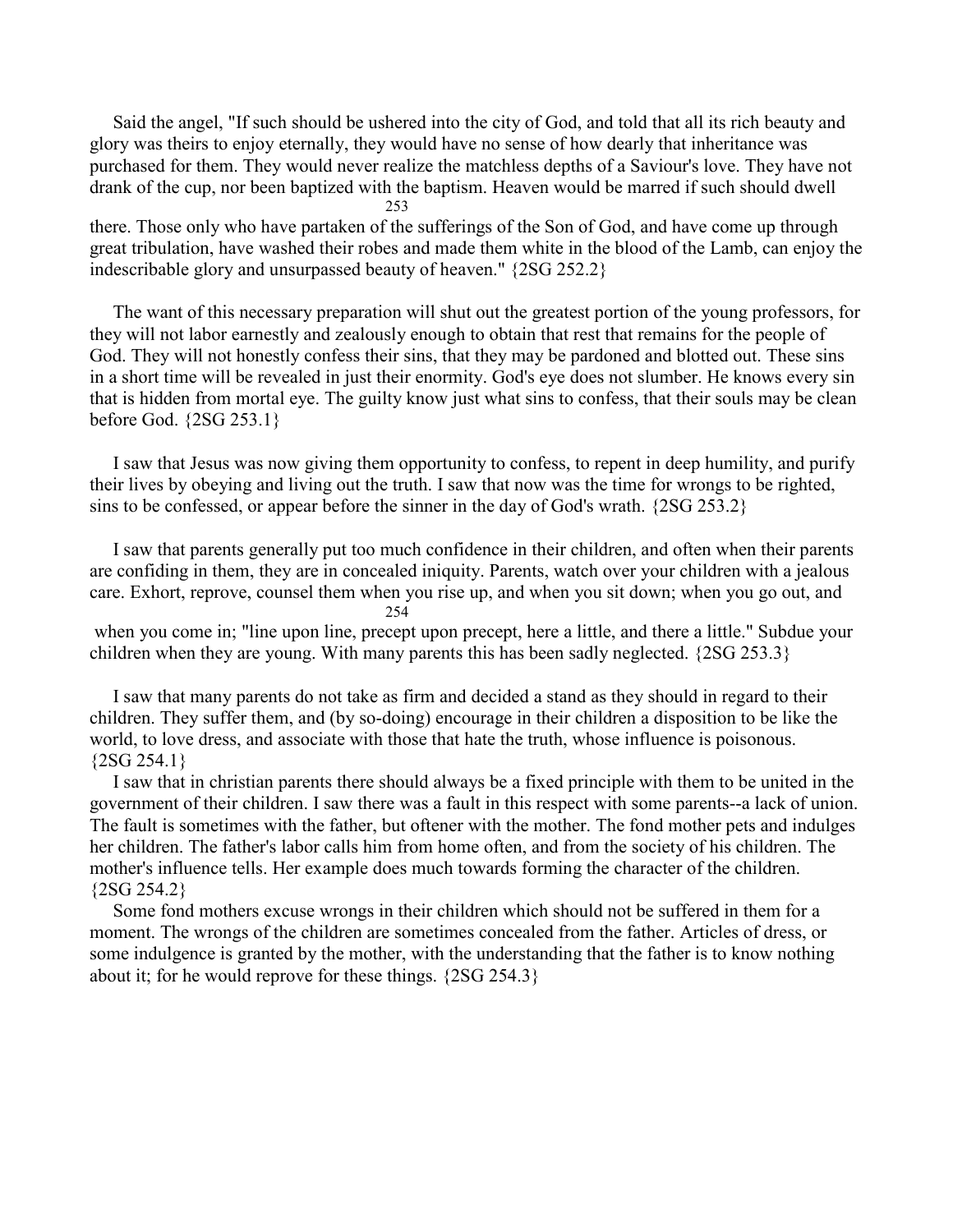Here is a lesson of deception effectually taught the children. Then if the father discovers these wrongs, vain excuses are made, and but half the truth told. The mother is not open hearted. She does not consider as she should that the father has the same interest in the children as herself, and that he should not be kept ignorant of their wrongs, or besetments that ought to be corrected while young. Things have been covered. The children know the lack of union in their parents. It has its effect. The children begin young to deceive, cover up, tell things in a different light from what they are to their mother, as well as their father. Exaggeration becomes habit. Blunt falsehoods are told with but little conviction, or reproof of conscience. {2SG 255.1}

 These wrongs commenced by the mother's concealing things from the father, who has a mutual interest in the character his children are forming. The father should have been consulted freely. All should have been laid open to him. But the opposite course taken to conceal, and hide the wrongs of the children, encourages in them a disposition to deceive, a lack of truthfulness and honesty. {2SG 255.2}

 The only hope of these children, whether they profess religion or not, is to be thoroughly converted. Their whole character must be changed. Thoughtless mother, do you know, as you teach your children, 256 that their whole religious experience is affected by their teaching when young? Subdue them young; learn them to submit to you, and the more readily will they learn to yield obedience to the requirements of God. Encourage in your children a truthful, honest disposition. Let them never have occasion to doubt your sincerity and exact truthfulness. {2SG 255.3}

 I saw that the young profess, but do not enjoy the saving power of God. They lack religion, lack salvation. And O, the idle, unprofitable words they speak. There is a faithful, fearful record kept of them, and mortals will be judged according to the deeds done in the body. Young friends, your deeds, and your idle words are written in the Book. Your conversation has not been on eternal things, but upon this, that, and the other--common, worldly conversation that christians should not engage in. It is all written in the Book. {2SG 256.1}

 I saw that unless there was an entire change in the young, a thorough conversion, they may despair of heaven. From what has been shown me there is not more than half of the young who profess religion and the truth, who have been truly converted. If they had been converted, they would bear fruit to the glory of God. Many are leaning upon a supposed hope, without a true foundation. {2SG 256.2}

The fountain is not cleansed, therefore the streams proceeding from that fountain are not

257

pure. Cleanse the fountain, and the streams will be pure. If the heart is right, your words, your dress, your acts, all will be right. True godliness is lacking. I would not dishonor my Master so much as to admit that a careless, trifling, prayerless person is a christian. No, a christian has victory over his besetments, over his passions. There is a remedy for the sin-sick soul. That remedy is in Jesus. Precious Saviour! his grace is sufficient for the weakest; and the strongest must also have his grace or perish. {2SG 256.3}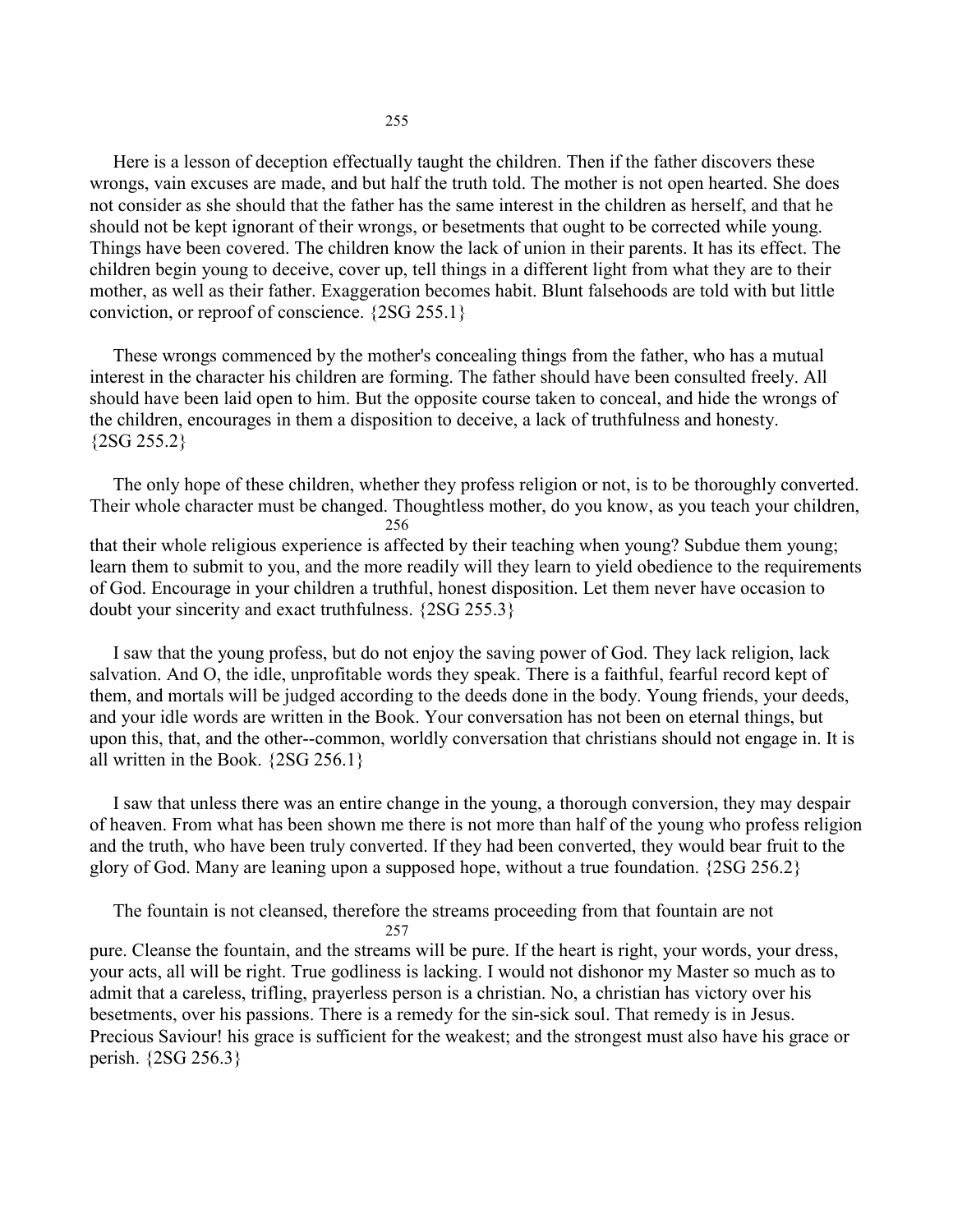I saw how this grace could be obtained. Go to your closet and there alone plead with God. "Create in me a clean heart, O God, and renew a right spirit within me." Be in earnest, be sincere. Fervent prayer availeth much. Jacob-like, wrestle in prayer. Agonize. Jesus in the garden sweat great drops of blood; you must make an effort. Do not leave your closet until you feel strong in God; then watch, and just as long as you watch and pray, you can keep these evil besetments under, and the grace of God can, and will, appear in you. {2SG 257.1}

 God forbid that I should cease to warn you. Young friends, seek the Lord with all your heart. Come with zeal, and when you sincerely feel that without the help of God you perish; when you pant after him as the hart panteth after the water-brooks, then will the Lord strengthen you speedily. Then will  $^{258}$  258 your peace pass all understanding. If you expect salvation, you must pray. Take time. Be not hurried and careless in your prayers. Beg of God to work in you a thorough reformation, that the fruits of his Spirit may dwell in you, and you shine as lights in the world. Be not a hindrance, or curse to the cause of God. You can be a help, a blessing. Does Satan tell you that you cannot enjoy salvation, full and

 I saw it was the privilege of every christian to enjoy the deep movings of the Spirit of God. A sweet, heavenly peace will pervade the mind, and you will love to meditate upon God and heaven. You will feast upon the glorious promises of his word.  ${2SG\ 258.1}$ 

 But know first that you have begun the christian course. Know that the first steps are taken in the road to everlasting life. Be not deceived. I fear, yea, I know that many of you know not what religion is. You have felt some excitement, some emotions, but you have never seen sin in its enormity. You have never felt your undone condition, and turned from your evil ways with bitter sorrow. You never have died to the world. You still love its pleasures; you love to engage in conversation on worldly matters. But when the truth of God is introduced, you have nothing to say. Why so silent? Why so talkative upon worldly things, and so silent upon the subject that should most concern you. A subject 259

that should engage your whole soul. The truth of God does not dwell in you. {2SG 258.2}

free, believe him not. {2SG 257.2}

 I saw that many were fair in their profession, but within is corruption. Deceive not yourselves, false-hearted professors. God looks at the heart. "Out of the abundance of the heart the mouth speaketh." The world, I saw, was in the heart of such, but the religion of Jesus is not there. If the professed christian loves Jesus better than the world, he will love to speak of him, his best friend in whom his highest affections are centered.  ${2SG\,259.1}$ 

 He came to their aid when they felt their lost and perishing condition. When weary and heavy laden with sin, they turned unto him. He removed their burden of guilt and sin, took away their sorrow and mourning, and turned the whole current of their affections. The things they once loved, they now hate; and the things they hated, they now love. {2SG 259.2}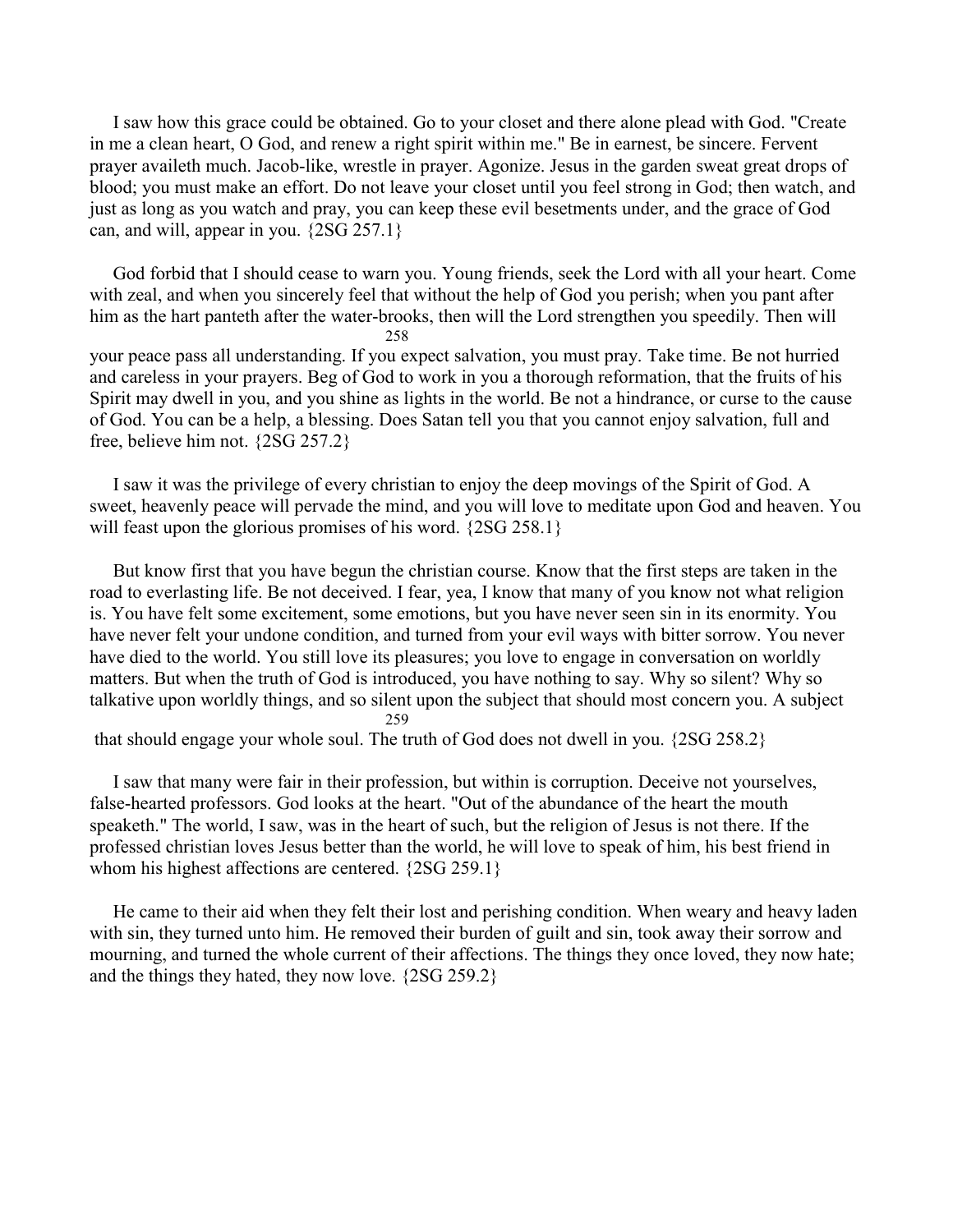Has this great change taken place in you? Be not deceived. I would never name the name of Christ, or I would give him my whole heart, my undivided affections. I saw that we should feel the deepest gratitude that Jesus will accept this offering. Jesus demands all. When we are brought to yield to his claims, and give up all then, and not till then, will he throw around us his arms of mercy. But what do 260

we give, when we give all? A sin-polluted soul to Jesus, to purify, to cleanse by his blood, and save from death by his matchless love. And yet I saw that some thought it hard to give up all. I am ashamed to hear it spoken of, ashamed to write it. {2SG 259.3}

 Do we talk about self-denial? What did Christ give for us? When you think it hard that Christ requires all, go up to mount Calvary and weep there over such a thought. Behold the hands and feet of your Deliverer torn by the cruel nails, that you may be washed from sin by his own blood.  ${2SG 260.1}$ 

 Those who feel the constraining love of God ask not how little may be given, in order to obtain the heavenly reward; they ask not for the lowest standard, but aim at a perfect conformity to the will of their Redeemer. With ardent desire they will yield *all,* and manifest zeal proportionate to the value of the object they are in pursuit of. What is the object? Immortality, eternal life. {2SG 260.2}

 Young friends, many of you are sadly deceived. You have been satisfied with something short of pure and undefiled religion. I want to arouse you. The angels of God are trying to arouse you. O, that the important truths in the word of God may arouse you to a sense of your danger, and lead you to a thorough examination of yourself. Your heart is yet carnal. It is not subject to the law of God, neither 261

indeed can be. This carnal heart must be changed, and you see such beauty in holiness, that you will pant after it as the hart panteth after the water-brooks. Then you will love God, and love his law. Then the yoke of Christ will be easy, and his burden light. Although you will have trials, yet these trials, well borne, only make the way more precious. The immortal inheritance is for the self-denying christian. {2SG 260.3}

 I saw that the christian should not set too high a value, nor depend too much upon a happy flight of feeling. These feelings are not always true. I saw that it should be the study of every christian to serve God from principle, and not be ruled by feeling. By so doing, faith will be brought into exercise, and will increase. I was shown that if the christian lives a humble, self-sacrificing life to God, peace and joy in the Lord will be the result. But the greatest happiness experienced, will be in doing others good, in making others happy. Such happiness will be lasting. {2SG 261.1}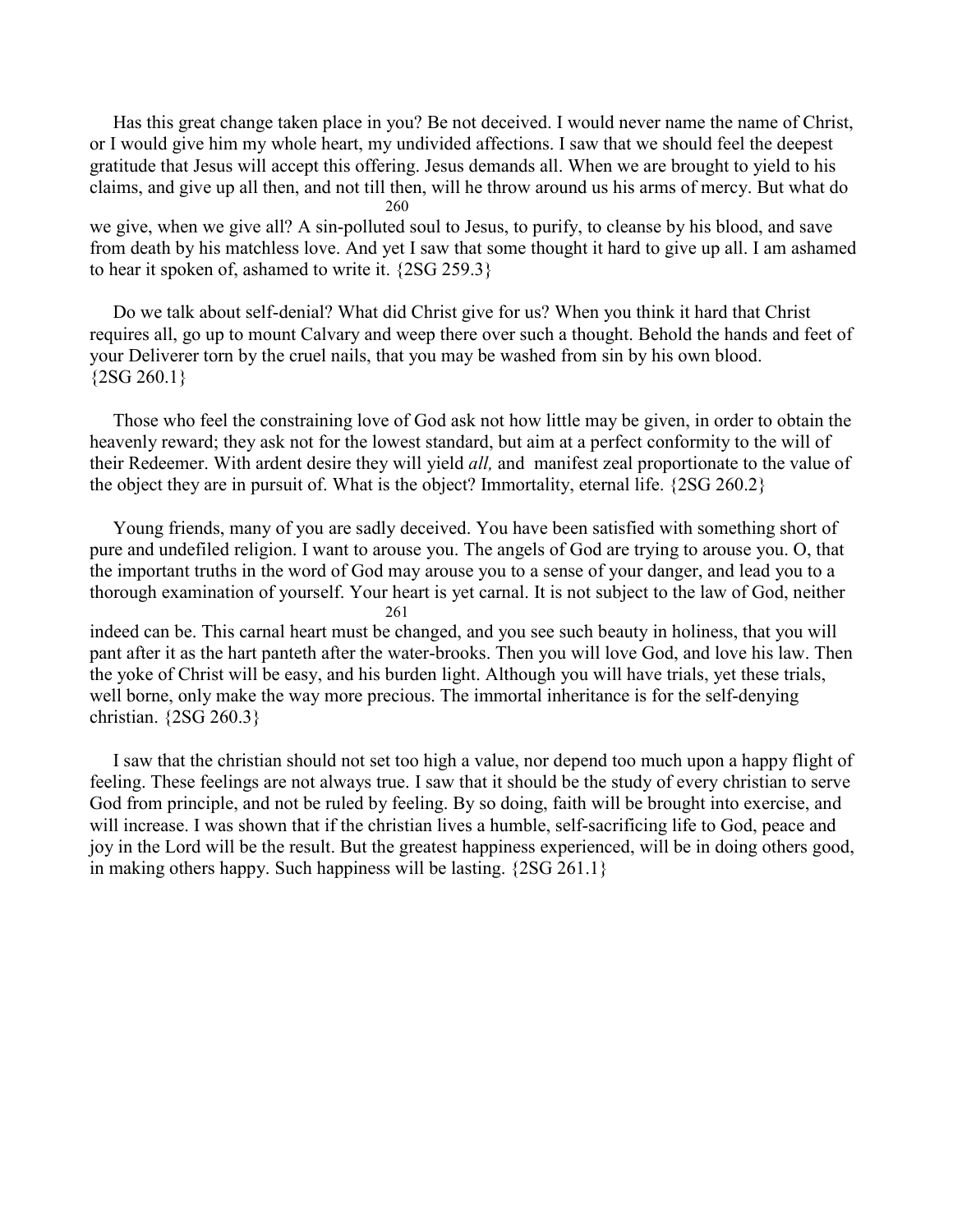I have been shown that many of the young have not a fixed principle to serve God. They do not exercise faith. They sink under every cloud. They have no power of endurance. They do not grow in grace. They appear to keep the commandments of God. They pray now and then a formal prayer, and are called christians. Their parents are so anxious for them, that they accept anything that appears 262

favorable, and do not labor with them, and teach them that the carnal mind must die. They encourage the young to come along and act a part, but they fail to lead them to search their own hearts diligently, to examine themselves, and to count the cost of what it is to be a christian. The young come along without sufficiently trying their motives, and profess to be christians. {2SG 261.2}

 Says the True Witness, "I would thou wert cold or hot. So then, because thou art lukewarm, and neither cold nor hot, I will spue thee out of my mouth." Satan is willing you should be a christian in name, for you can suit his purposes better. You can have a form and not true godliness, and Satan can use you to decoy others in the same self-deceived way. Some poor souls look to you, instead of looking to the Bible standard. They come up no higher than you; they are as good as you, and are satisfied. {2SG 262.1}

 The young are often urged to do duty, to speak, or pray in meeting; urged to die to pride. Every step they are urged. Such religion is worth nothing. Let the carnal heart be changed, and it will not be such drudgery, ye cold hearted professors, to serve God; and all that love of dress, and pride of appearance will be gone. The time that you spend standing before the glass, to prepare the hair, to please the eye, should be devoted to prayer and searching of heart. There will be no place for outward adorning in the 263

 sanctified heart. But there will be an earnest, anxious seeking for the inward adorning, the Christian graces, the fruits of the Spirit of God. {2SG 262.2}

 Says the apostle, "Whose adorning let it not be that outward adorning of plaiting the hair, and of wearing of gold, or of putting on of apparel; but let it be the hidden man of the heart, in that which is not corruptible, even the ornament of a meek and quiet spirit, which is in the sight of God of great price." {2SG 263.1}

 Subdue the carnal mind, reform the life, and the poor mortal frame will not be so idolized. If the heart is reformed, it will be seen in the outward appearance. If Christ be in us the hope of glory, we shall discover such matchless charms in him that the soul will be enamored. It will cleave to him, choose to love him, and in his admiration self will be forgotten. Jesus will be magnified, adored; and self, abased and humbled. {2SG 263.2}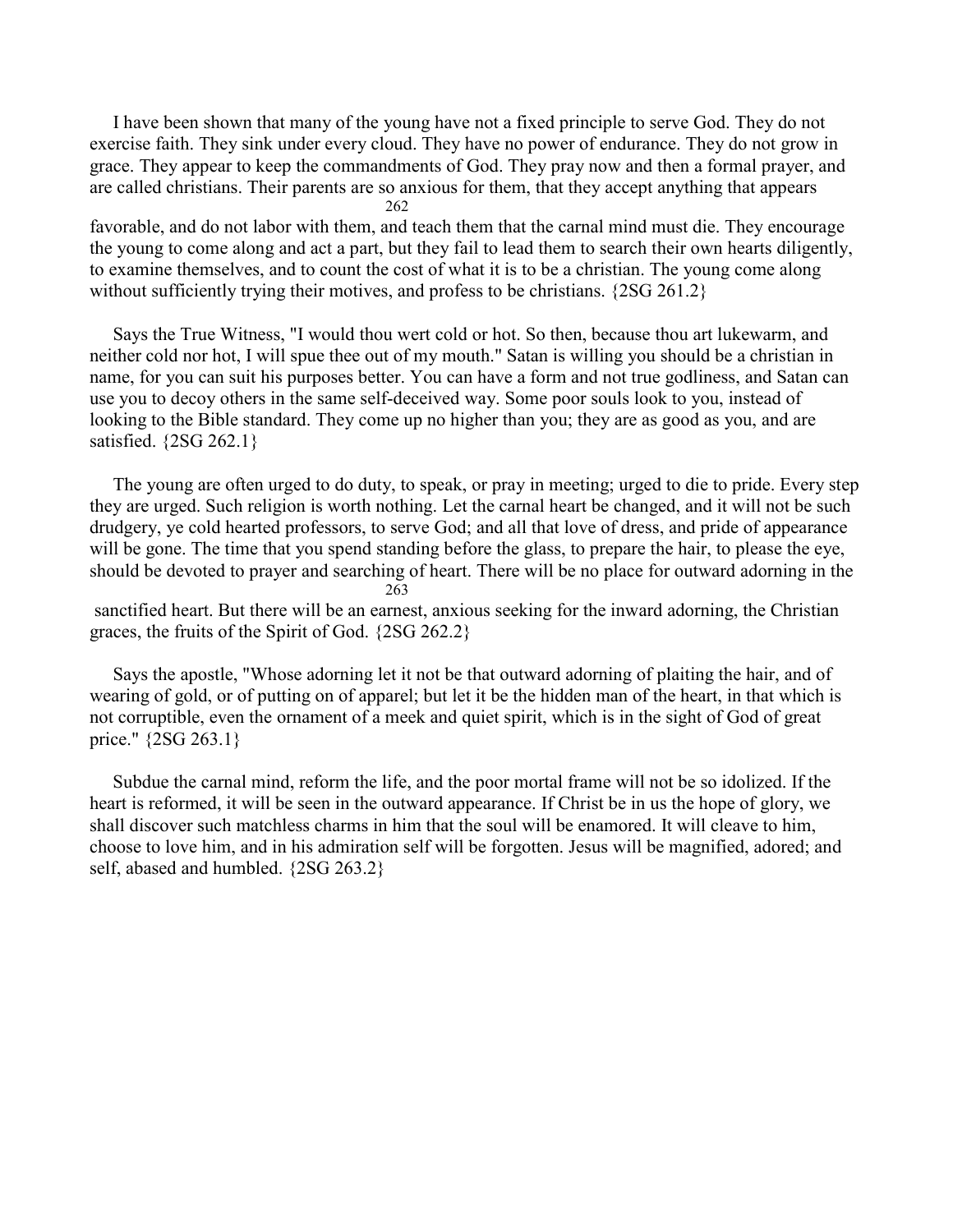But a profession without this deep love, is mere talk, dry formality, and heavy drudgery. Many of you may retain a notion of religion in the head, an outside religion, when the heart is not cleansed. God looks at the heart; "all things are naked and opened unto the eyes of him with whom we have to do." Will he be satisfied with anything short of truth in the inward parts? Every truly converted soul will carry the unmistakable marks that the carnal mind is subdued. {2SG 263.3}

264

 I speak plainly: I do not think this will discourage a true Christian; and I do not want any of you to come up to the time of trouble without a well grounded hope in your Redeemer. Determine to know the worst of your case. Ascertain if you have an inheritance on high. Deal truly with your own soul. Remember that a church without spot, or wrinkle, or any such thing will Jesus present to his Father.  ${2SG\,264.1}$ 

 How are you to know that you are accepted of God? Study his word prayerfully. Lay it not aside for any other book. This book convinces of sin. It reveals plainly the way of salvation. It brings to view a bright and glorious reward. It reveals to you a complete Saviour, and teaches you that through his boundless mercy alone can you expect salvation. {2SG 264.2}

 Do not neglect secret prayer, for it is the soul of religion. With earnest, fervent prayer plead for purity of soul. Plead as earnestly, as eagerly, as you would for your mortal life, were it at stake. Remain before God until unutterable longings are begotten within you for salvation, and the sweet evidence is obtained of pardoned sin. {2SG 264.3}

 The hope of eternal life is not to be taken up upon slight grounds. It is a subject to be settled between God and your own soul; settled for eternity. A supposed hope, and nothing more, will prove 265 your ruin. Since you are to stand or fall by the word of God, it is to that word you must look for testimony in your case. There you can see what is required of you to become a Christian. Do not lay off your armor, nor leave the battle field until you have obtained the victory, and triumph in your Redeemer. {2SG 264.4}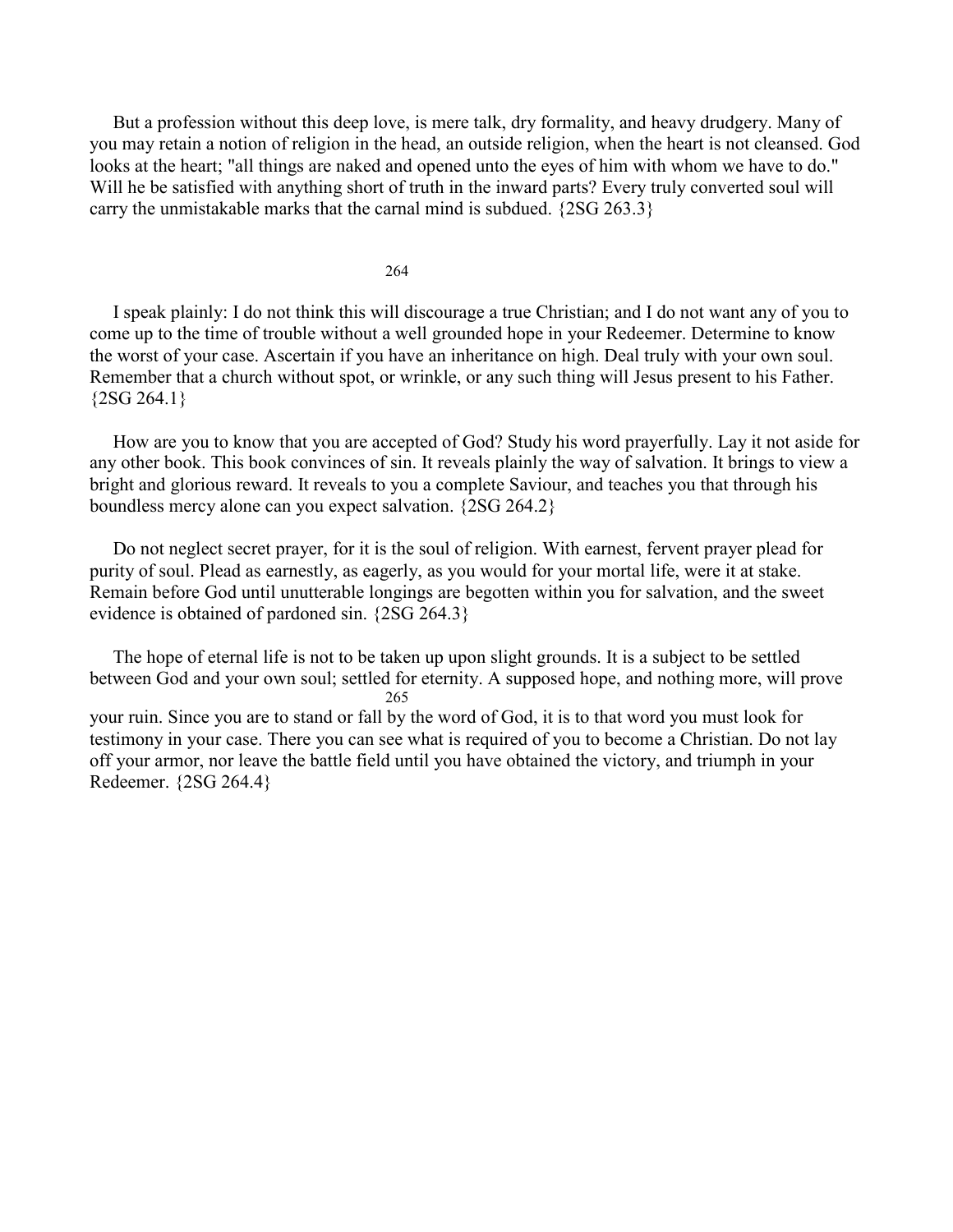### **35. Visit to Ohio.**

 In the spring of 1858, we visited Ohio, and attended conferences at Green Springs, Gilboa and Lovett's Grove. Bro. Tillotson took us from Green Springs in his carriage to the places of meeting. At Lovett's Grove the Lord met with us, and his blessing rested upon us. First-day afternoon there was to be a funeral at the school-house where our meetings were held. My husband was invited to give a discourse on the occasion. The people could not all get into the house. My husband was blessed with freedom, and the power of truth seemed to affect the hearers. {2SG 265.1}

 When he closed his remarks, I felt urged by the Spirit of the Lord to bear my testimony. As I was led to speak upon the coming of Christ and the resurrection and the cheering hope of the Christian, my soul triumphed in God. I drank in rich draughts of salvation. Heaven, sweet heaven, was the magnet to 266 draw my soul upward, and I was wrapt in a vision of God's glory. Many important things were there revealed to me for the church. {2SG 265.2}

 I saw that those who profess the truth should hold the standard high, and induce others to come up to it. I saw that some would have to walk the straight path alone. Their companions and children will not walk the self-denying pathway with them. Patience and forbearance should ever characterize the lives of those lone pilgrims, following the example of their blessed Master. They will have many trials to endure, but they have a hope that makes the soul strong, that bears them up above the trials of earth, that elevates them above scorn, derision and reproach. Those who possess a hope like this should never indulge a harsh, unkind spirit. This will only injure their own souls, and drive their friends farther from the truth. Treat them tenderly. Give them no occasion to reproach the cause of Christ; but never yield the truth to please any one. Be decided, be fixed, be established, be not of a doubtful mind.  ${2SG\,266.1}$ 

 But if your companions and children will not come, if you cannot win them to yield to the claims of truth, make their lives here as pleasant as possible; for all they will ever enjoy will be this poor world. But let not your duty to them interfere with your duty to God. Pursue a straight-forward course. Let 267

 nothing they may do or say provoke an angry word from you. You have a hope that will yield you consolation amid the disappointments and trials of life. Your companions and children who will not be induced to tread the narrow, cross-bearing pathway with you, have not this divine consolation. They should have your pity, for this world is all the heaven they will have. {2SG 266.2}

 I was shown that all who profess the present truth would be tested and tried. Their love for Jesus' coming will be proved, and manifested to others, whether it is genuine. All, I saw, would not stand the test. Some love this world so much that it swallows up their love for the truth. As their treasures here increase, their interest in the heavenly treasure decreases. The more they possess of this world, the more closely do they hug it to them, as if fearful their coveted treasure would be taken from them. The more they possess, the less do they have to bestow upon others, for the more they have, the poorer they feel. O, the deceitfulness of riches! They will not see and feel the wants of the cause of God.  ${2SG 267.1}$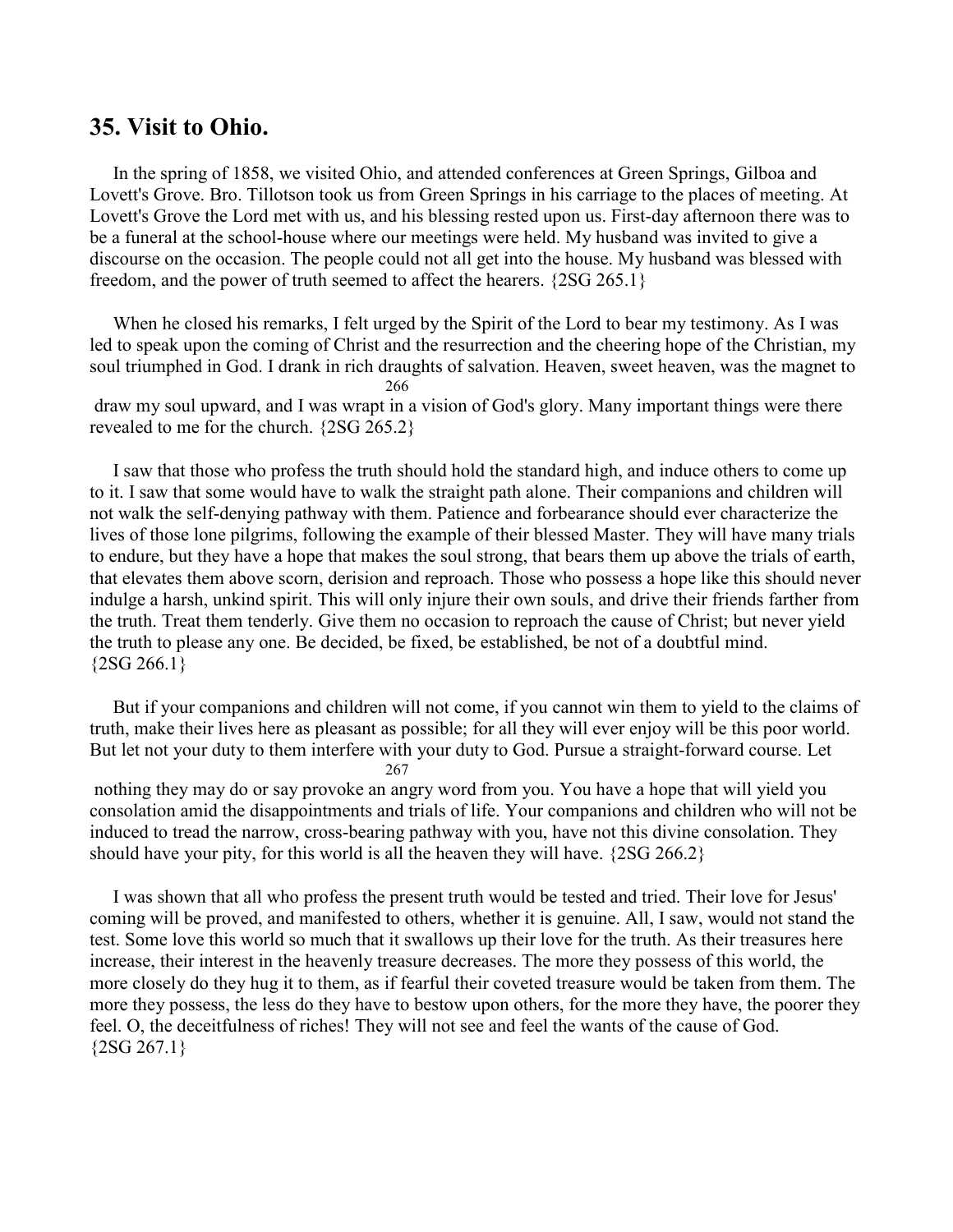I saw that God could rain means from heaven to carry on his work, but he never would do this. It is contrary to his plan. He has entrusted men on earth with sufficient means to carry forward his work,

#### 268

and if all do their duty there will be no lack. But some will not heed the call for their means. They are willing to see the work of God go forward. They are anxious to see the cause prosper, provided they can keep their riches, and make no sacrifice, only bestow a trifle now and then, which should cause them shame for its being so little, and so grudgingly bestowed. Said the angel, "God loveth a cheerful giver." Individuals who have means are convinced of the truthfulness of our position. They embrace it. They are tested. Opportunities are presented for them to help the cause of God with the unrighteous mammon (this world's riches), and make friends that when they should fail here, they may be received into everlasting habitations. But some love this world so well that they will not even for the immortal inheritance sacrifice their treasure here. They harden their hearts, and will not do their part as God has prospered them. They are fully tested. The world lives in their hearts, and the truth dies out. They lose the crowns laid up in heaven for them, and God raises up others who come up and fill their places, and take their crowns. Men are raised up who consider it a privilege to sacrifice something for Jesus who sacrificed so much for them. I was shown individuals who although they have heard the solemn truths for these last days, and the coming of Christ is brought nigh them by the fulfillment of prophecy, have 269

 no thoughts of loosening their grasp of this world. They have no idea of sacrificing their treasure here. O that these covetous ones could get a view of heaven, of its purity, its loveliness, and behold the holy angels engaged in the salvation of man! All heaven astir! Angels are going forth on their mission, descending to watch over the tempted children of God, and shield them from the power of the evil angels. And while these angels are descending, others are ascending to bear their tidings for an additional angel to administer relief to this or that lone desponding one who is fiercely buffeted of Satan. Angels are constantly passing, and repassing each other, in their upward and downward flight, fulfilling their mission of love. Would that they could get sight of this. Me-thinks that they would catch a little of the zeal and fervor of these devoted angels, which they manifest for the salvation of man. It would inspire them with that interest which would call forth effort, and they would cheerfully sacrifice for the salvation of their fellow-man. In addition to this, all the happiness derived from earth, and from a selfish hoarding of earth's treasure, would appear so small and meager compared with the beauty and unsurpassed glory of heaven, that earth's treasures would be eclipsed, and would appear but dross 270

could they win the heavenly treasure. How strange it looked to me, as I saw that all heaven was interested in our salvation, and then saw the little interest man manifests for his fellow-men. They throw their arms about their treasure here as though it was their Saviour, and could impart unto them eternal life. I was ashamed, distressed, agonized, that such should ever bear the name of disciples, or profess the name of Christ. I saw that they should cheerfully say, Here, Lord, is the little of earth's treasures thou hast lent me; take any portion of it; take it all, it is thine. Let me do my part in saving my fellow-men, and let me be raised up with the redeemed to dwell with thee for ever. Tremblingly will such disciples lean upon the strong promises of God. Earth fades before their vision. Heaven magnifies, and no sacrifice is too dear for them to make for the far more, the exceeding, and eternal weight of glory. {2SG 267.2}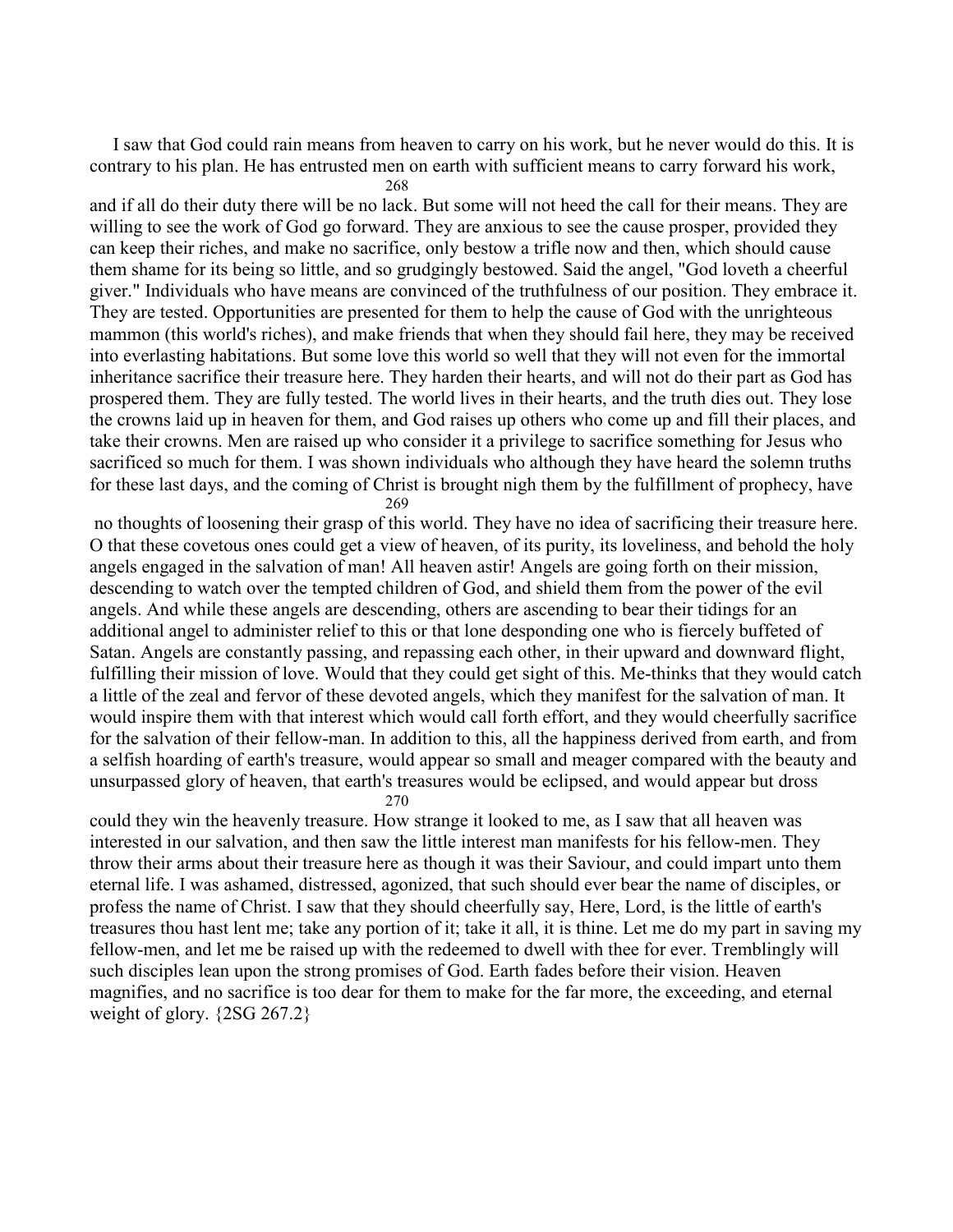In this vision at Lovett's Grove, most of the matter of the Great Controversy which I had seen ten years before, was repeated, and I was shown that I must write it out. That I should have to contend with the powers of darkness, for Satan would make strong efforts to hinder me, but angels of God would not leave me in the conflict, that in God must I put my trust. {2SG 270.1}

 After I came out of vision, the afflicted friends, and a portion of the congregation, bore the body 271 to its resting-place. Great solemnity rested upon those who remained. {2SG 270.2}

 Monday we commenced our journey homeward with Bro. and Sr. Tillotson. The next day we took the cars at Freemont for Jackson, Mich. While riding in the cars we arranged our plans for writing and publishing the book called the Great Controversy, immediately on our return home. I was then as well as usual. On the arrival of the train at Jackson, we went to Bro. Palmer's. We had been in the house but a short time, when, as I was conversing with Sr. P., my tongue refused to utter what I wished to say, and seemed large and numb. A strange, cold sensation struck my heart, passed over my head, and down my right side. For a while I was insensible; but was aroused by the voice of earnest prayer. I tried to use my left arm and limb, but they were perfectly useless. For a short time I did not expect to live. It was the third shock I had received of paralysis, and although within fifty miles of home, I did not expect to see my children again. I called to mind the triumphant season I had enjoyed at Lovett's Grove, and thought it was my last testimony, and felt reconciled to die. {2SG 271.1}

 Still the earnest prayers of my friends were ascending to heaven for me, and soon a prickling sensation was felt in my arm and limb, and I praised the Lord that I could use them a little. The Lord 272

heard and answered the faithful prayers of his children, and the power of Satan was broken. That night I suffered much, yet the next day was strengthened to return home. For several weeks I could not feel the pressure of the hand, nor the coldest water poured upon my head. In rising to walk, I often staggered, and sometimes fell to the floor. In this condition I commenced to write the Great Controversy. I could write at first but one page a day, then rest three; but as I progressed, my strength increased. The numbness in my head did not seem to becloud my mind, and before I closed that work, the effect of the shock had entirely left me. {2SG 271.2}

 At the time of the conference at Battle Creek, June, 1858, Sr. Hutchins, who now sleeps in Jesus, was greatly afflicted with sickness, and we all felt that she would then go down into the grave unless the Lord raised her up. While praying for her the power of God rested upon us all, and as it came upon me, I was taken off in vision. In that vision I was shown that in the sudden attack at Jackson, Satan designed to take my life to hinder the work I was about to write; but angels of God were sent to my rescue, to raise me above the effects of Satan's attack. I saw, among other things, that I should be blest with better health than before the attack at Jackson. {2SG 272.1}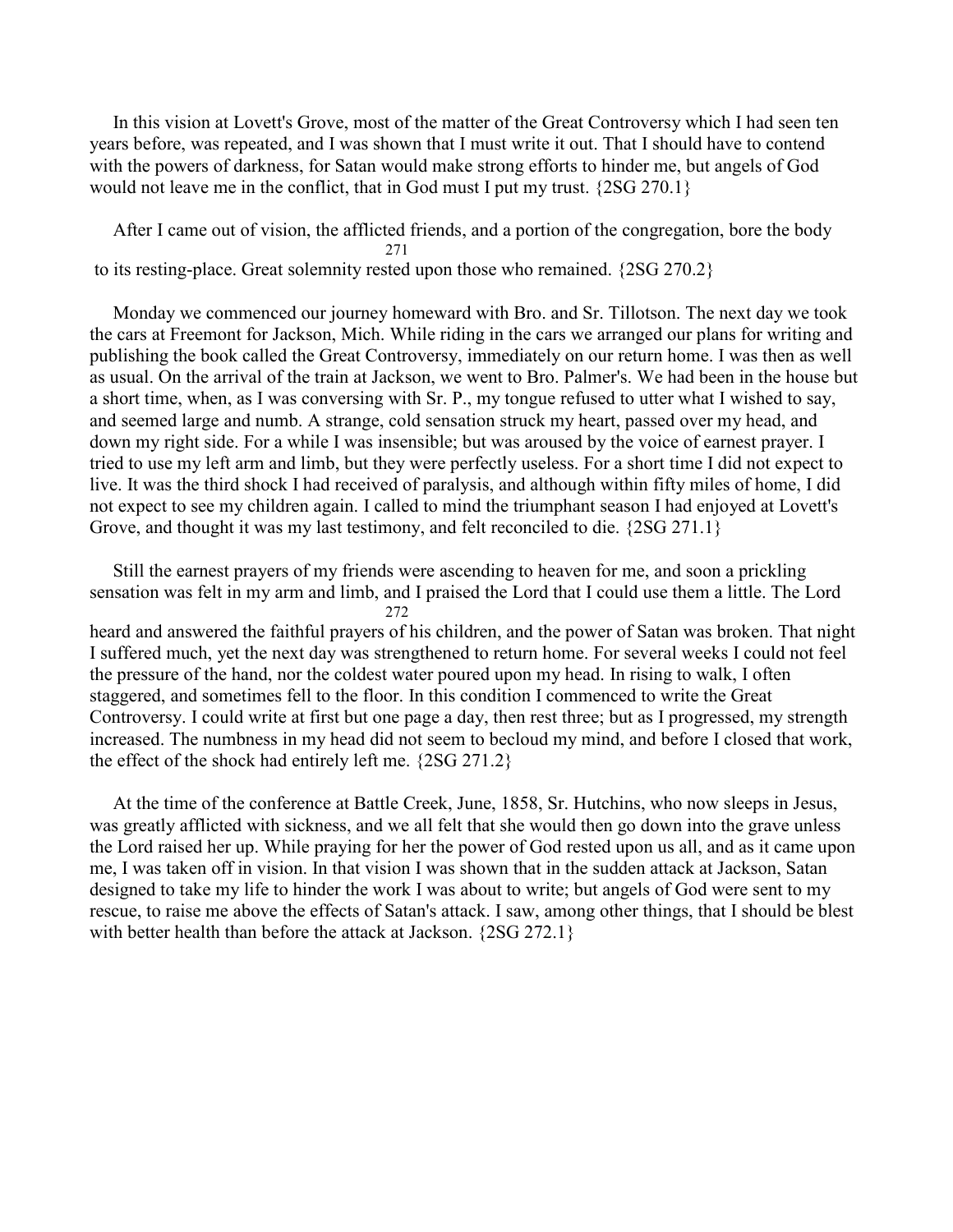## **36. Visit to Illinois.**

 In August, 1858, we attended a conference at Crane's Grove, Ills. This was a meeting of considerable interest. It was immediately followed by a discussion of the Sabbath question between Elders J. H. Waggoner and J. M. Stephenson. Eld. S. was on the ground before our conference closed, and immediately commenced his lawless interruptions of our meeting, such as are very common with the no-Sabbath, age-to-come men. The discussion resulted in some good in the place, as it established one dear sister who had become unsettled as to the Sabbath by Eld. S., and another sister, who was much prejudiced when we first visited the place by the statements of Eld. S., came out decided upon the truth. But the influence of that meeting and the discussion, upon those who came in from other places, was decidedly good. Those Sabbath-keepers who came to the place sympathizing somewhat with Eld. S. went away satisfied that he was unworthy of their sympathy. Eld. S. did more to settle the minds of the wavering by manifesting the dragon-like spirit of the no-Sabbath, age-to-come heresies, than all the testimonies for truth there given. The opposition gained not a single victory. {2SG 273.1}

274

 At the close of those meetings I was taken very sick. Remedies were used, but I obtained no relief. Then I called for the brethren and sisters to pray for me. They complied with my request, and I found relief, and was immediately taken off in vision. {2SG 274.1}

 I saw that Jesus did not come to abolish his Father's law. The ten commandments were to stand fast forever. Adam and Eve broke God's law and fell, and the family of Adam must perish. God could not alter or abolish his law to save lost man, who had by his transgression fallen so low that God could not accept any effort he might make to keep that holy, just and good law. Jesus saw the degradation of man, and pitied his hopeless condition. All heaven knew that God could not change or abolish his law to save man. Jesus pitied the fallen race and offered to take the wrath of God upon himself that was due to man, and to suffer in his stead. Said an angel, "Did Jesus come to make void the law of God, and by his death abolish it? No, no. If God's law could have been changed; if it could have been abolished, God would not have given his Son to die a cruel, shameful death." But the fact of Jesus' giving his life for man shows the immutability of God's law. Jesus gave his life to save lost man from the curse or penalty he merited by transgression. He by humbling himself exalted man. He became 275

the stepping-stone to elevate man, that he might lay hold of the virtue of his blood, keep God's law, and be brought back to eat of the fruit of the tree of life to which Adam and Eve forfeited all right. Said the Angel, "Poor, foolish man knows not what he is doing. He has lifted his puny arm against Omnipotence. He has defied God's law. The law of God is the golden link to unite finite man to the infinite God. It links earth to heaven, and man to God." The transgressor is about to meet the great Law-giver over his broken law. The wrath of God has long slumbered, but soon, with terrible justice and crushing weight will his wrath fall upon the transgressor. And that arm that has been stretched forth in rebellion against God's law, and would sever the golden link binding earth to heaven and man to God, will wither while the transgressor shall stand upon his feet. That tongue that has boastingly and proudly spoken against God's law, and has made the fourth commandment of none effect, will consume in his mouth while he stands upon his feet. Terrible will be the fate of those who transgress God's law, and lead others in the same heaven-daring path of rebellion. {2SG 274.2}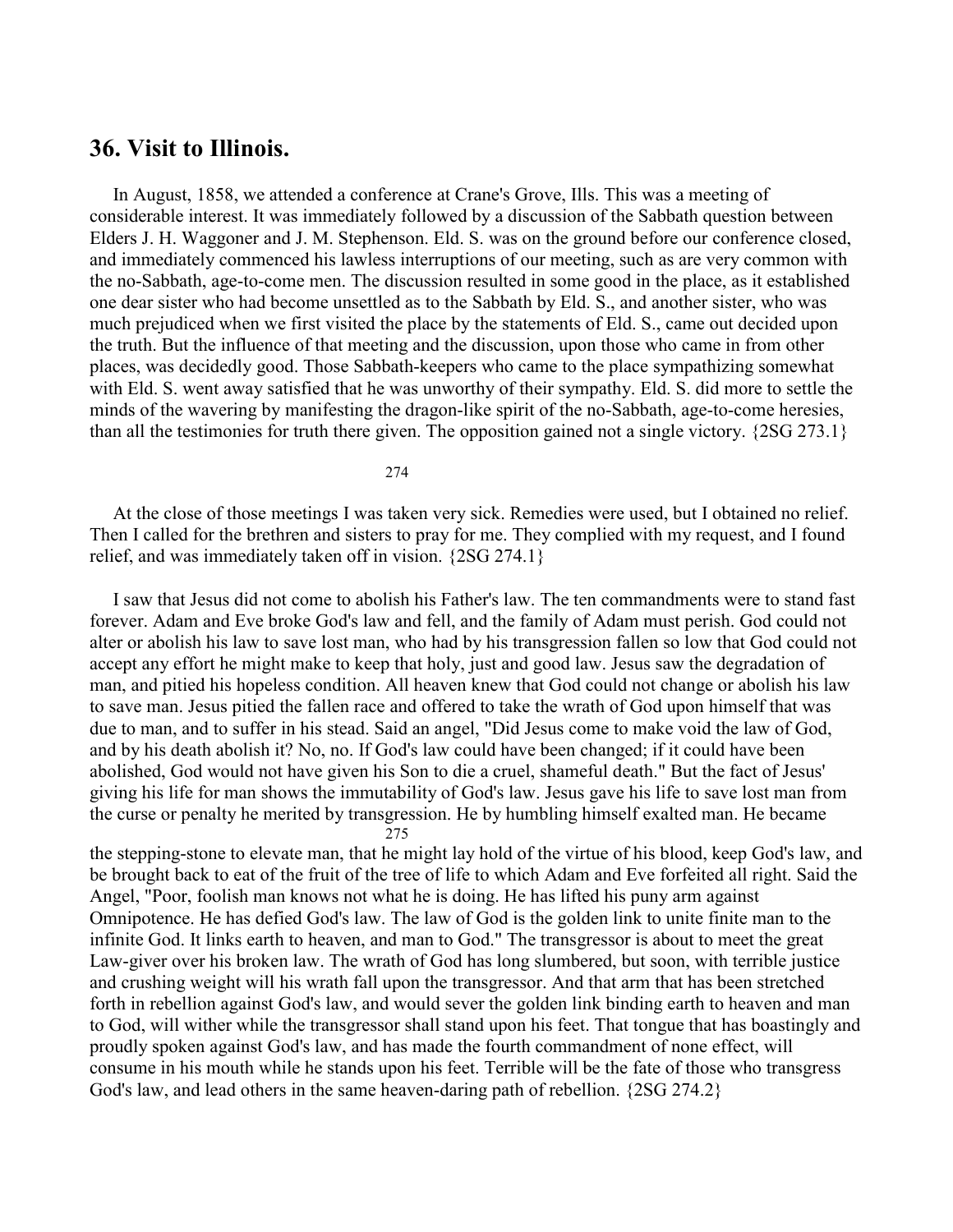I was then pointed to the flattering things taught by some of these transgressors of God's law. I was shown a bright light, given by God to guide all who would walk in the way of salvation, and also to 276 serve as a warning to the sinner to flee from the wrath of God, and yield a willing obedience to his claims. While this light continued there was hope. But there was a period when this light would cease. When he that is holy will remain holy forever, and when he that is filthy will remain filthy forever. When Jesus stands up; when his work is finished in the Most Holy, when there will be not another ray of light to be imparted to the sinner. {2SG 275.1}

 But Satan flatters some, through his chosen servants, as he flattered Eve in Eden. Thou shalt not surely die, and tells them there will be a season for repentance, a time of probation, when the filthy can be made pure. The co-workers with Satan and his angels carry the light into the future age, teaching probation after the advent of Christ, which deludes the sinner, and leads the cold-hearted professor to carnal security. He is careless and indifferent, and walks stumblingly over the hours of his probation. The light is made to reach far ahead, where all is total darkness. Michael stands up. Instead of mercy, the deluded sinner feels wrath unmixed with mercy. And they awake too late to this fatal deception. This plan was studied by Satan, and is carried out by ministers who turn the truth of God into a lie.  ${2SG\,276.1}$ 

# **37. Testimony for the Church.**

 I have been shown that Satan has not been stupid and careless these many years, since his fall, but has been learning. He has grown more artful. His plans are laid deeper, and are more covered with a religious garment to hide their deformity. The power of Satan now to tempt and deceive is ten-fold greater than it was in the days of the apostles. His power has increased, and it will increase, until it is taken away. His wrath and hate grow stronger as his time to work draws near its close. {2SG 277.1}

 God knows how Satan is working, and sends his angels to watch over his children, to protect them from the Devil's power. And the battle is constantly going on between the angels of God, and the Devil's angels. The angels of God are clothed with a complete armor, the panoply of heaven, and, although surrounded with deadly foes, fear nothing, for they are doing the will of their loved Commander. They enter the darkest places to rescue the children of God from the snares of Satan, and their presence causes the evil angels to fall back. And as the evil angels are defeated, they utter terrible imprecations against the injustice of God, and against his angels. {2SG 277.2}

 I saw that the angels of God are not to force or bend the will of the individual they watch over. 278

 They are to gently chide, warn and guard. Satan can never force back these holy angels from their charge. None can do this but the individuals that they are watching over. If these individuals continue to grieve these tender, holy angels; if they go astray from their counsel and warnings, and choose an independent course of their own, they will drive these angels from them. If the will is submitted to them, they will bend it in the heavenly channel, and they will ever be on the watch for their interests, leading them from a thousand dangers, preventing their lives being taken by Satan, and, if they are inclined to go a wrong course, stand in the path before them to prevent their ruin. {2SG 277.3}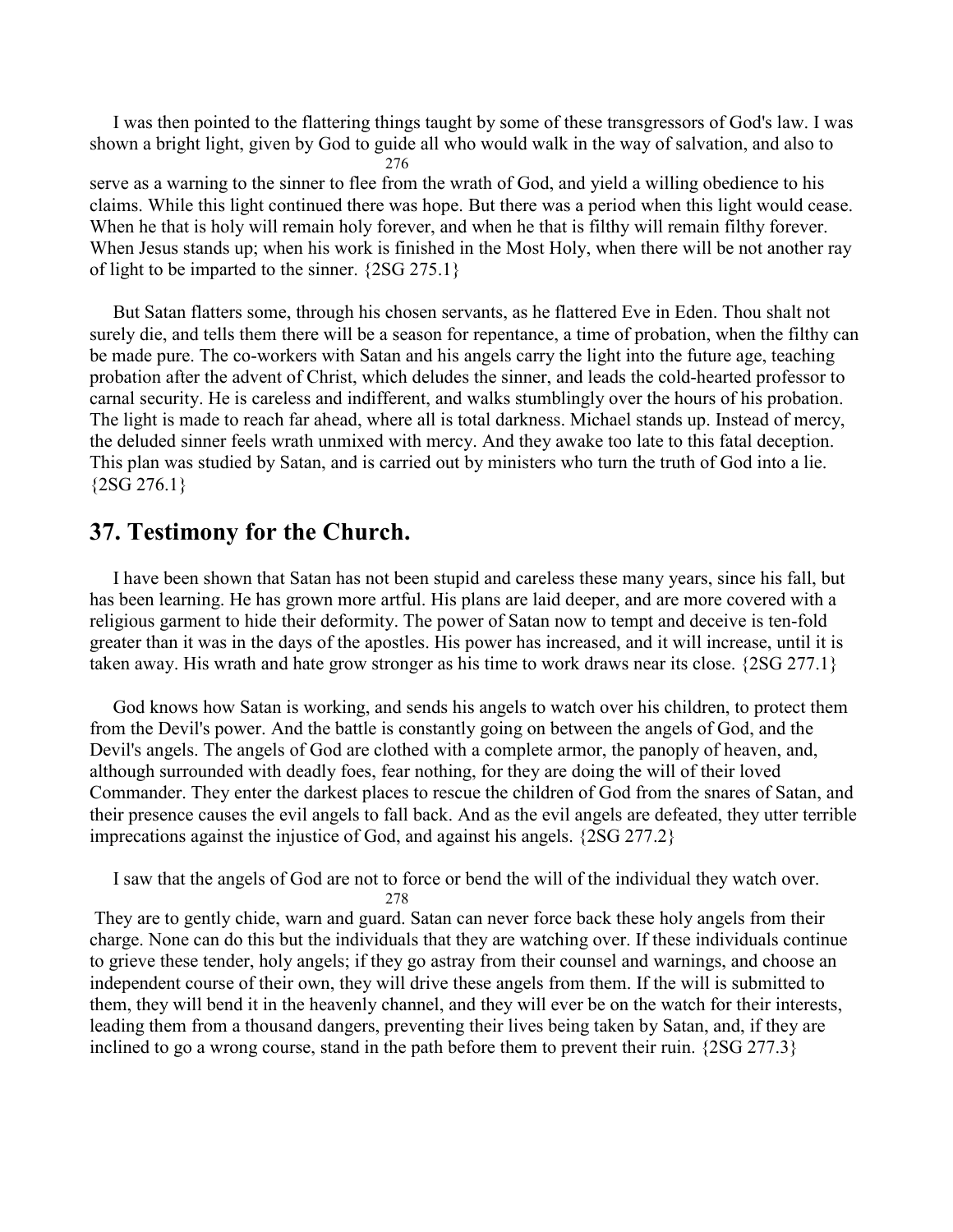But if individuals continue to retain their own will, choose their own course, and have their own way, the angels leave them in sadness. Then Satan comes in to control the will, and bend the mind, and smiles in hellish triumph at his success.  ${2SG\,278.1}$ 

 I saw that the great condescension for man has been made. Jesus condescended to the shameful death of the cross, and now man in his turn must condescend and bow. He must yield up his will and pleasure if he would follow in the only road to heaven. I saw that God would not compel any to be saved. Jesus has made the great sacrifice, and if man will freely, gladly accept it; if he will choose life, 279 he can have it. But his life must be one of continual yielding. {2SG 278.2}

 I was pointed back, and saw the condition of God's people in 1844. Then God was pleased with them, and his love rested upon them. I was carried down still further, and saw that they were not as devoted. Instead of going on from strength to strength, they have been growing weaker. They do not possess living faith. Their fruits are not such as will please God. A stupid indifference hangs upon them. They lack fervent piety. They manifest but very little melting love for Jesus, and warm affection for their brethren. {2SG 279.1}

 And I saw what God marked above everything else was their contented state. They have the truth. None can successfully oppose, and they enjoy it, as if the Saviour had no work for them to do in the salvation of souls. They comfort themselves that they are safe, and leave the work of the Lord to others, and by degrees they relax their efforts and fall into an indifferent, formal state. There are souls to save all around them, but they leave that for their ministers, and they have lost their activity and zeal, and their patience in seeking to lead others to the truth. Many, I saw, had become weary of well doing. They are shut up to themselves, and seek to shun burdens. They fold their hand in peace at 280

home, as though they had no part to act in the advancement of the work of God.  $\{2SG\ 279.2\}$ 

 I saw the great lack of nursing fathers and mothers in Israel. And I saw why there are not more is because they will not take the burden, and fill the place which God would be pleased to have them occupy. Self must be denied in order to fill this place. Earnest prayer, and faithful watch-care for others will take the place of ease and indifference. And often worldly interests will suffer a little. They may have to visit some brother or sister, or some inquiring friend who needs help, just when they wish to accomplish some worldly object. But if they lose a little of the earthly treasure here, and do their Master's will, they will lay up treasure in heaven. Their Master for their sake became poor, that they through his poverty might be made rich. {2SG 280.1}

 I was shown that God would reward those who will bear responsibilities, and with energy push his work forward and stand in the forefront of the battle. God will choose those who will venture something in his work. But there are those who will not fill the place that God would be pleased to have them fill.  ${2SG\,280.2}$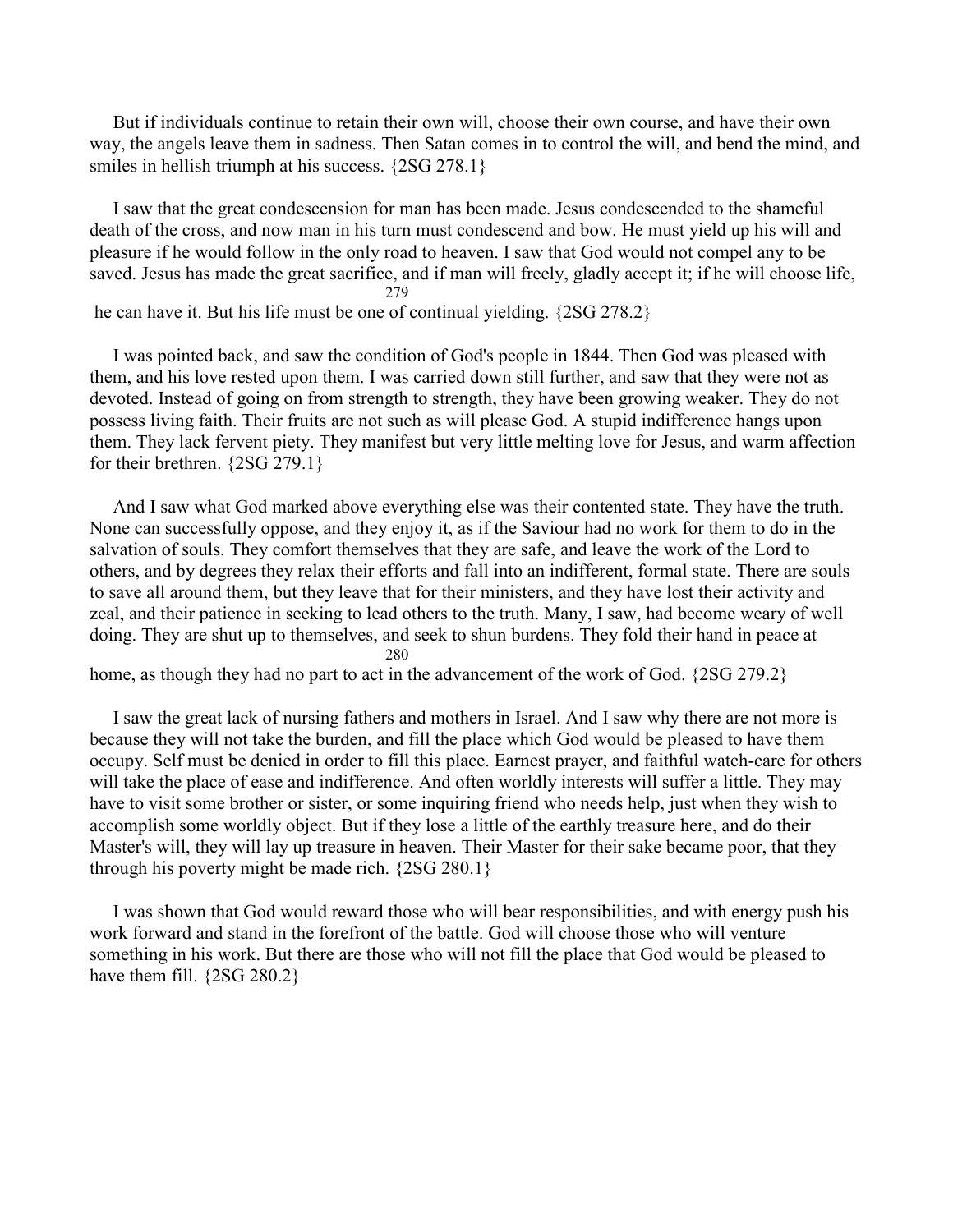I saw that God had made my husband a burden-bearer since 1844, that he might obtain an experience to fill the place in the work he designed for him to occupy. In order to do this he has had to

 281 take responsibilities and to risk something on the success of this message. God would be pleased if others would feel the same interest, and move with the same energy, but many will not venture. I saw that God was displeased with those who do not take the burden themselves, and then stand ready to murmur at the one upon whom he lays the heavy burden. If others would come up and bear the burden he has borne for years, and venture all; life, health, strength, time, everything, to push this work ahead, trusting alone to the success of the message, then God would release him from such heavy responsibilities. {2SG 280.3}

 I saw that the blessing of the Lord has rested upon every essential move that has been made to advance his cause, and steadily has the work progressed. One difficulty after another has been surmounted. It is because God's hand was in the work. I saw that some do not realize that selfishness is at the bottom of their murmuring. God's humble instrument moves too fast for their faith, and his venturing out as he has done has reproved their slow and unbelieving pace. And there has been satisfaction taken in watching and finding fault. Hints have been thrown out, doubts expressed, which have had their influence. Their faith was not strong enough to keep pace with him. Had they possessed that strong faith and self-denial which they should have had, those who have the ability and means 282

might do much in stirring up the people of God; and if they would venture out and risk something on the result and success of this message, it would inspire faith in the hearts of the remnant, and there would be activity and zeal in pushing forward this great work. {2SG 281.1}

 I was shown that the work was not left in the hands of any one upon earth. Angels of God have charge of the work, and they counsel and direct God's people through chosen agents, and thus the work moves forward. I was shown that God in his own wise providence raised my husband above dependence and want, that his testimony and influence might not be crippled by the galling sense of dependence. God will use him as his instrument to speak with freedom, independent of man, and in his strength raise his voice, and with his example call upon the people to arouse, and assist with their substance in moving forward this great work. And any that wish to be convinced, can be, that it is not selfishness, nor to obtain any advantage himself that he pursues this course. But his object is to advance the work of God, which is dearer to him than life. {2SG 282.1}

 I saw that it was easier for those who look on to complain, and find fault, than to suggest and lead in a better course. It is very easy and cheap to suggest doubts and fears, but it is not so readily undertaken to tell what shall be done. {2SG 282.2}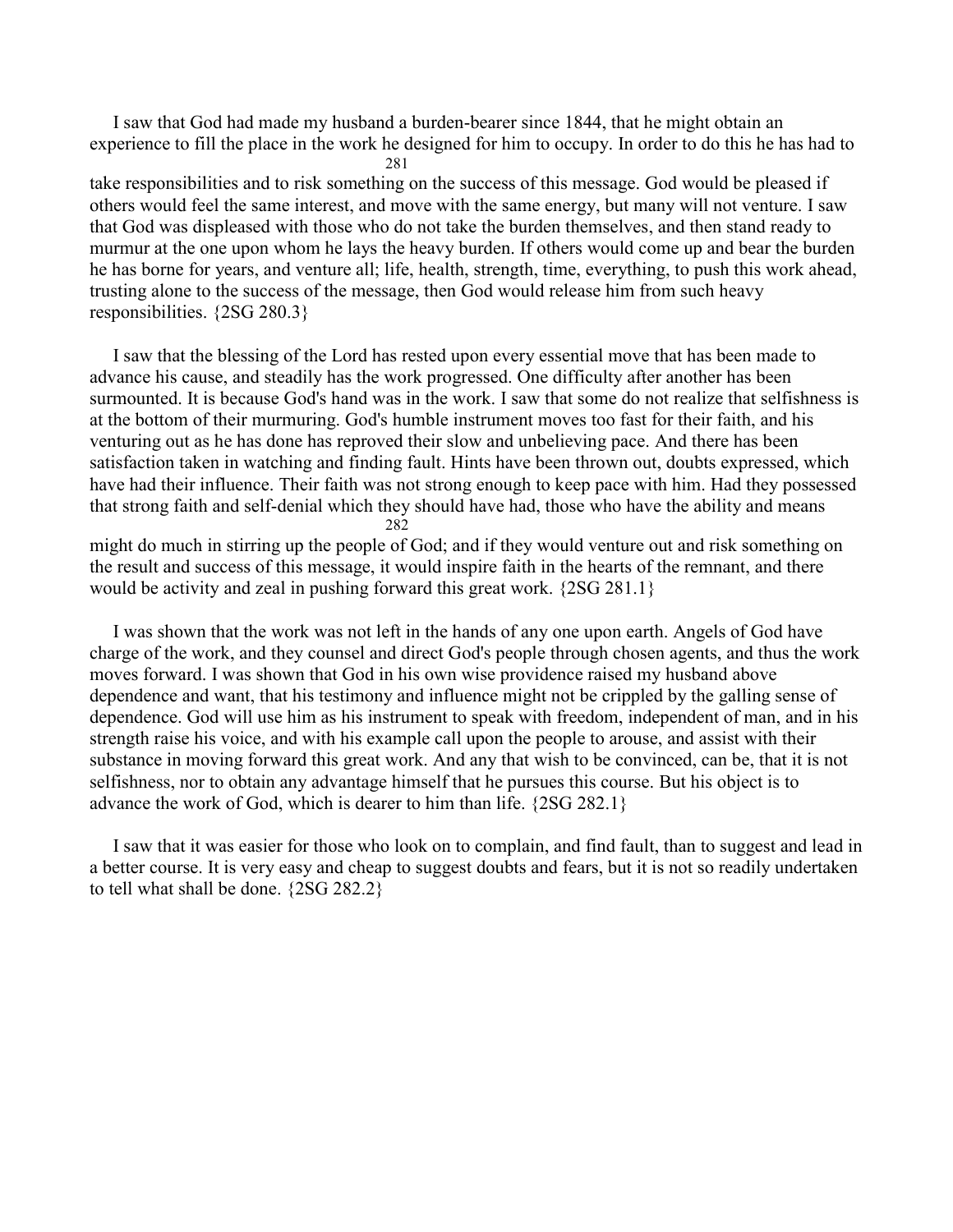I was pointed back and saw that amid all the hatred and devices of Satan, God had spared the life of my husband, although Satan pressed him sore to take it away a few years since. The Lord wrenched him from the enemy's power, and raised him up to still act for him-- to walk out on his faith, to be a succorer to the needy, and to strengthen and uphold his servants whom he has called into the field. I saw that God has stayed him on the right hand and on the left that he should not go to extremes. This has not been the work of man, but the mark of God's hand is seen in it. His work will go forward. Simple instruments God will choose to carry forward this great work, to carry out the mind and will of the Great Master at the head of the work. {2SG 283.1}

 By some there is shunning of the living testimony. Cutting truths must not be shunned. It needs something besides theory to reach hearts now. It needs the stirring testimony to alarm and arouse; that will stir the enemy's subjects, and then honest souls will be led to decide for the truth. There has been and still is with some a disposition to have everything move on very smoothly. They see no necessity of straight testimony. {2SG 283.2}

 Sins exist in the church that God hates, but they are scarcely touched for fear of making enemies. Opposition has risen in the church to the plain testimony. Some will not bear it. They wish smooth 284 things spoken unto them. And if the wrongs of individuals are touched, they complain of severity, and sympathize with those in the wrong. As Ahab inquired of Elijah, "Art thou he that troubleth Israel?" they are ready to look with suspicion and doubt upon those who bear the plain testimony, and like Ahab overlook the wrong which made it necessary for reproof and rebuke. When the church depart from God they despise the plain testimony, and complain of severity and harshness. It is a sad evidence of the lukewarm state of the church. {2SG 283.3}

 Just as long as God has a church, he will have those who will cry aloud and spare not, who will be his instruments to reprove selfishness and sins, and will not shun to declare the whole counsel of God, whether men will hear or forbear. I saw that individuals would rise up against the plain testimonies. It does not suit their natural feelings. They would choose to have smooth things spoken unto them, and have peace cried in their ears. I view the church in a more dangerous condition than they ever have been. Experimental religion is known but by a few. The shaking must soon take place to purify the church. {2SG 284.1}

 Preachers should have no scruples to preach the truth as it is found in God's word. Let the truth cut. I have been shown that why ministers have not more success is, they are afraid of hurting feelings,

285

 fearful of not being courteous, and they lower the standard of truth, and conceal if possible the peculiarity of our faith. I saw that God could not make such successful. The truth must be made pointed, and the necessity of a decision urged. And as false shepherds are crying, Peace, and are preaching smooth things, the servants of God must cry aloud, and spare not, and leave the result with God. {2SG 284.2}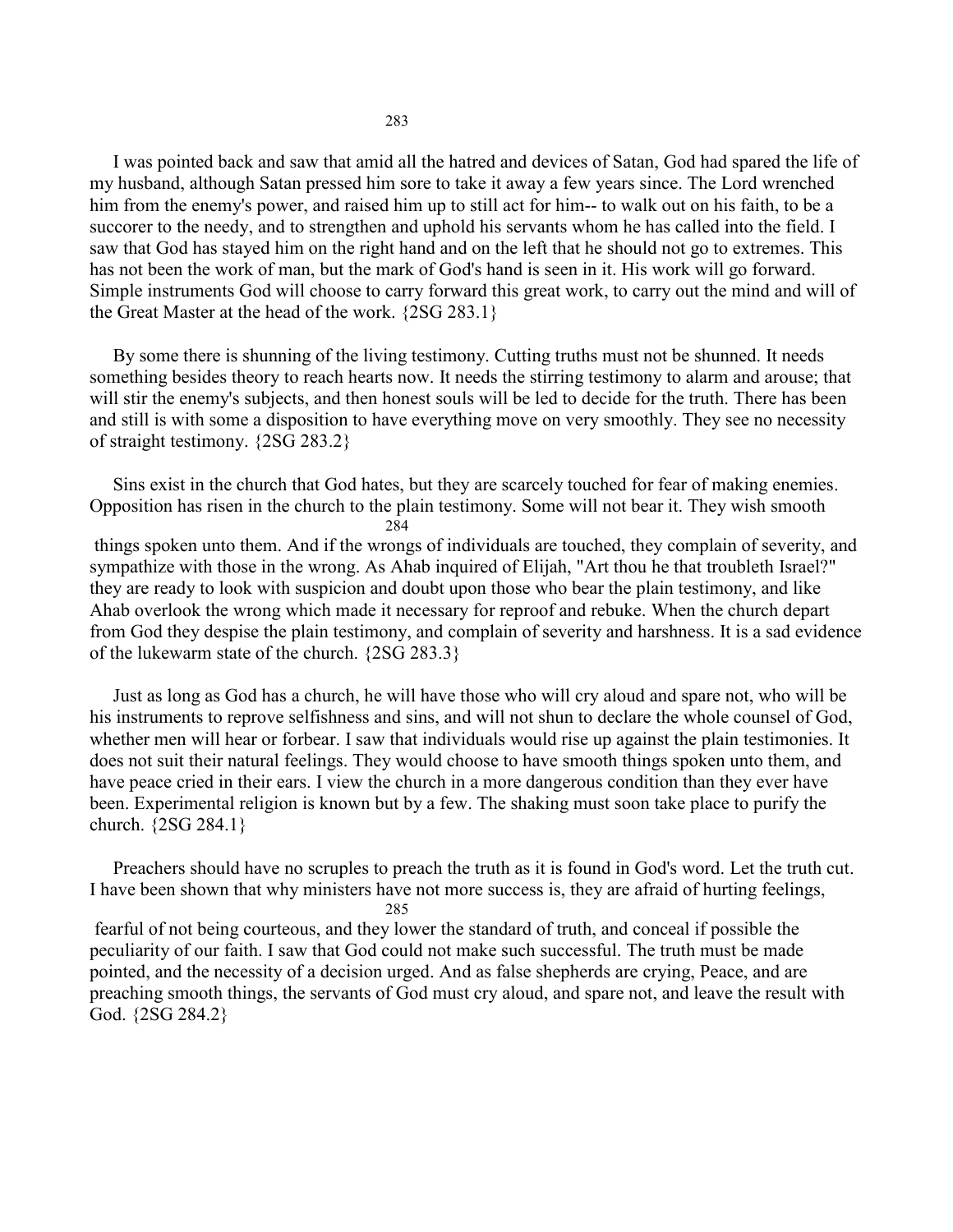God has given his servants the present truth so clear and plain that their opponents cannot stand before them. This great blessing, I have seen, has not been realized and prized. Some who are laboring in the cause of God have had so few privations, known so little of want or wearing labor, or burden of soul, that when they have an easy time they know it not, and think their trials great. I saw that unless such have a spirit of self-sacrifice, and are ready to labor cheerfully, not sparing themselves, God will release them. {2SG 285.1}

 Some of the servants of God have given up their lives to spend, and be spent, for the cause of God. They are almost worn out with mental labor, incessant care, toil and privations. Others have not had, and would not take, the burden upon them. Yet just such ones think they have a hard time, because they never have experienced hardships. They never have been baptized into the suffering part, and 286 never will be, as long as they manifest so little fortitude, and love their ease so well. Let these servants feel the woe upon them if they preach not the gospel, and it will be enough. {2SG 285.2}

 Could some be placed back ten or twelve years, and labor through the discouragements that then existed, they would find a great change in the labor now, compared with what it was then. Then the friends of the cause were few, their means limited, and it was a constant battle against error and fanaticism. Privation and want were then endured by God's servants without murmuring. I have had more fears for our preachers now than ever before. A laborer in the gospel field, will feel a burden for souls if he fills the place God designs him to fill. He will labor in the desk, and out of it. While at the fireside he will enter into the feelings of those who have listened to solemn, important truth from his lips. He will watch for souls as one that must give an account. {2SG 286.1}

 Sabbath-keepers, remember that the outside appearance is an index to the heart, and while you are so anxious to imitate the fashions of the world; while your heart is in these things, you are like them, you have their spirit, and have lost the truth out of your heart. While you study your appearance to look as near like the world as possible, remember your Redeemer. Upon his head was a crown of thorns. 287

The greatest concern some Sabbath-keepers have is their outward appearance. They are fostering pride, and will perish with their pride unless they entirely reform. Many make vain excuses for wearing hoops. They cannot endure the idea of being peculiar. I saw that Sabbath-keepers should not give the least influence to a fashion carried to such a ridiculous length. {2SG 286.2}

 But while some are following the fashion, and manifest so much pride about their appearance, some others take the other extreme, and dress odd and slack, and destroy the influence they might have with unbelievers. Some hold themselves in a position to watch the dress of others, and find fault with every article they think not just right. If a sister is dressed orderly, and taste is manifested in her dress, the trial is raised, the sister is proud. I saw that some are withering spiritually. They have been watching for every fault to make trouble with. They neglect their own souls. They seldom see or feel their own faults, for they have had all they could do to watch the faults of others. A dress, a bonnet, an apron, takes their attention; they must talk with this one, and that one about the matter, and it is sufficient for them to dwell upon for weeks. All the religion a few poor souls have, is to watch the garments and acts of others, and find fault with them. Unless they reform, there will be no place in heaven for them, for 288

with this spirit they would find fault with Jesus and angels.  ${2SG 287.1}$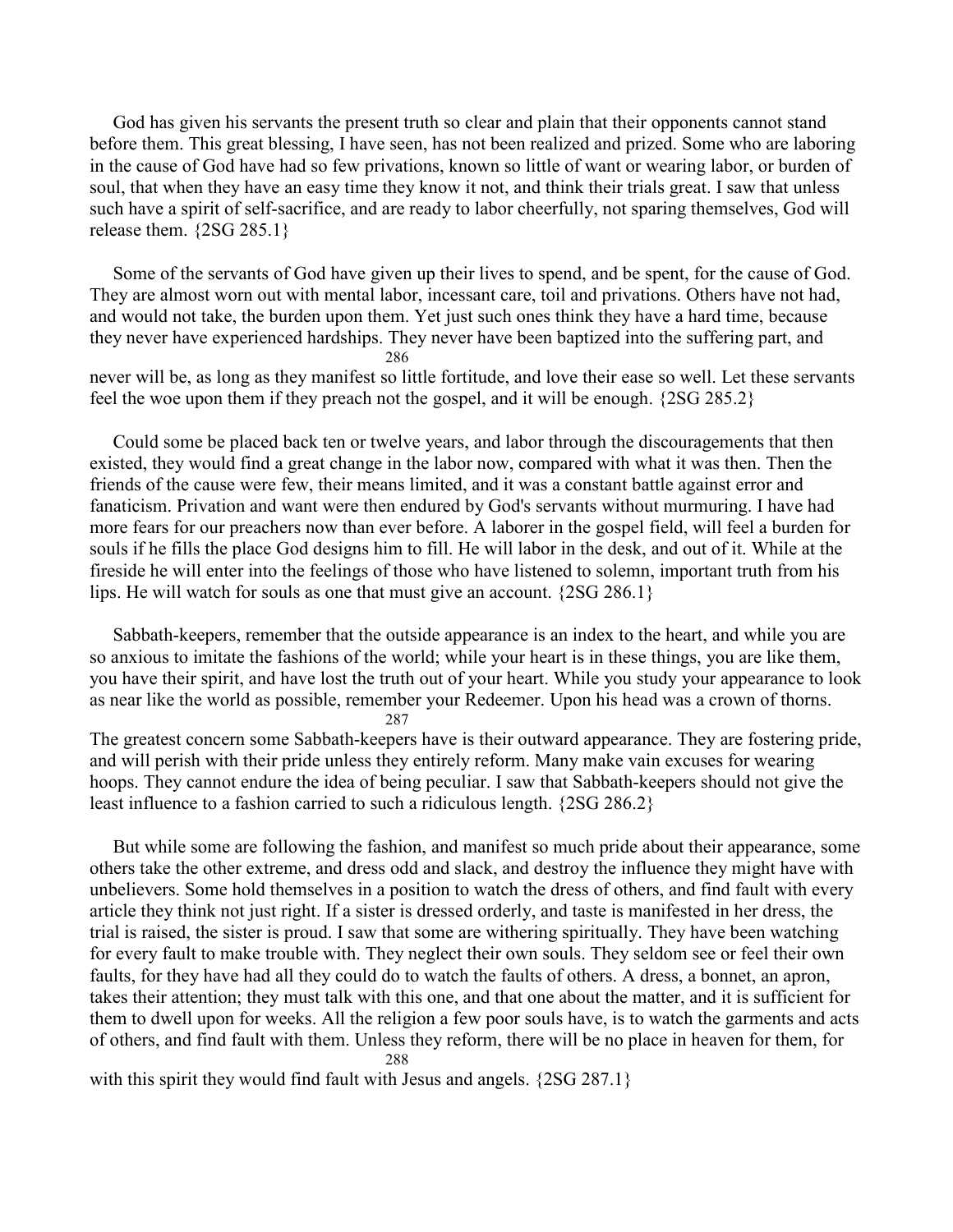Some who are very careless in their dwellings and of their persons, consider it pride to be neat and are tried with those who are neat and cleanly. I saw that neatness and order in dress, and cleanliness throughout the dwelling, should be strictly observed by Sabbath-keepers, who are looked upon as strange, and are watched for their faults. Their influence should be holy. The sacred truths which we profess will never degrade the receivers, and make them coarse and rough, neglectful of their persons, and untidy in their houses. If the receiver has slack habits, the truth elevates him, and works for him a thorough reformation. Unless the truth has this effect, the individual has not felt its saving power. A careless and disordered dress is no mark of humility. Here some have deceived themselves. The life, the acts, the words, will tell whether the individual possesses true humility, and the dress will correspond with the fruits manifested. A pure fountain cannot [send] forth sweet water and bitter. Cleanse the fountain and the streams will be pure. The house of God is often desecrated by Sabbathkeepers' children. Their parents allow them to run about the house, play, talk, take the attention of the people, and manifest their evil tempers in the very meetings where they have assembled to worship 289

God. I have seen that in the assembly of the saints a holy stillness should reign. But the house where God's people assemble is often made a perfect babylon, a place of confusion and disorder. This is displeasing to God. If the parents have not government, and cannot control their children in meeting, God would be better pleased for them to remain at home with their unruly children. They had better suffer the loss of meetings, than to have a large number annoyed, and their meetings spoiled. If parents leave their children uncontrolled, unsubdued at home, they cannot have them do as they wish in meeting. Who should be the sufferers in this case? Certainly, the parents. They should not feel afflicted if others do not wish to have their peace disturbed when they meet to worship God. {2SG 288.1}

 Parents, you must be the sufferers in this matter, and it may lead you to see and fulfill your neglected duty. If you carry your children to the house of God, they should be made to understand that they are where God meets with his people. There is not that order observed among Sabbath-keepers in this respect that there is in the nominal churches. Parents, you have a work to do. Subdue your children at home, and then you can govern them in the house of God. {2SG 289.1}

The Lord has shown me that his grace is sufficient for all our trials; and although they are greater  $\frac{290}{ }$ 290

than ever before, yet if we trust wholly in God, we can overcome every temptation, and through his grace come off victorious. {2SG 289.2}

 If we overcome our trials, and obtain victory over the temptations of Satan, then we endure the trial of our faith, which is much more precious than gold, and are stronger, and better prepared to meet the next. But if we sink down, and give way to the temptations of Satan, we get no reward for the trial, and shall not be so well prepared for the next. In this way we shall grow weaker, and weaker, until we are led captive by Satan at his will. When temptations and trials rush in upon us, let us go to God, and agonize with him in prayer. He will give us grace and strength to overcome, and break the power of the enemy. {2SG 290.1}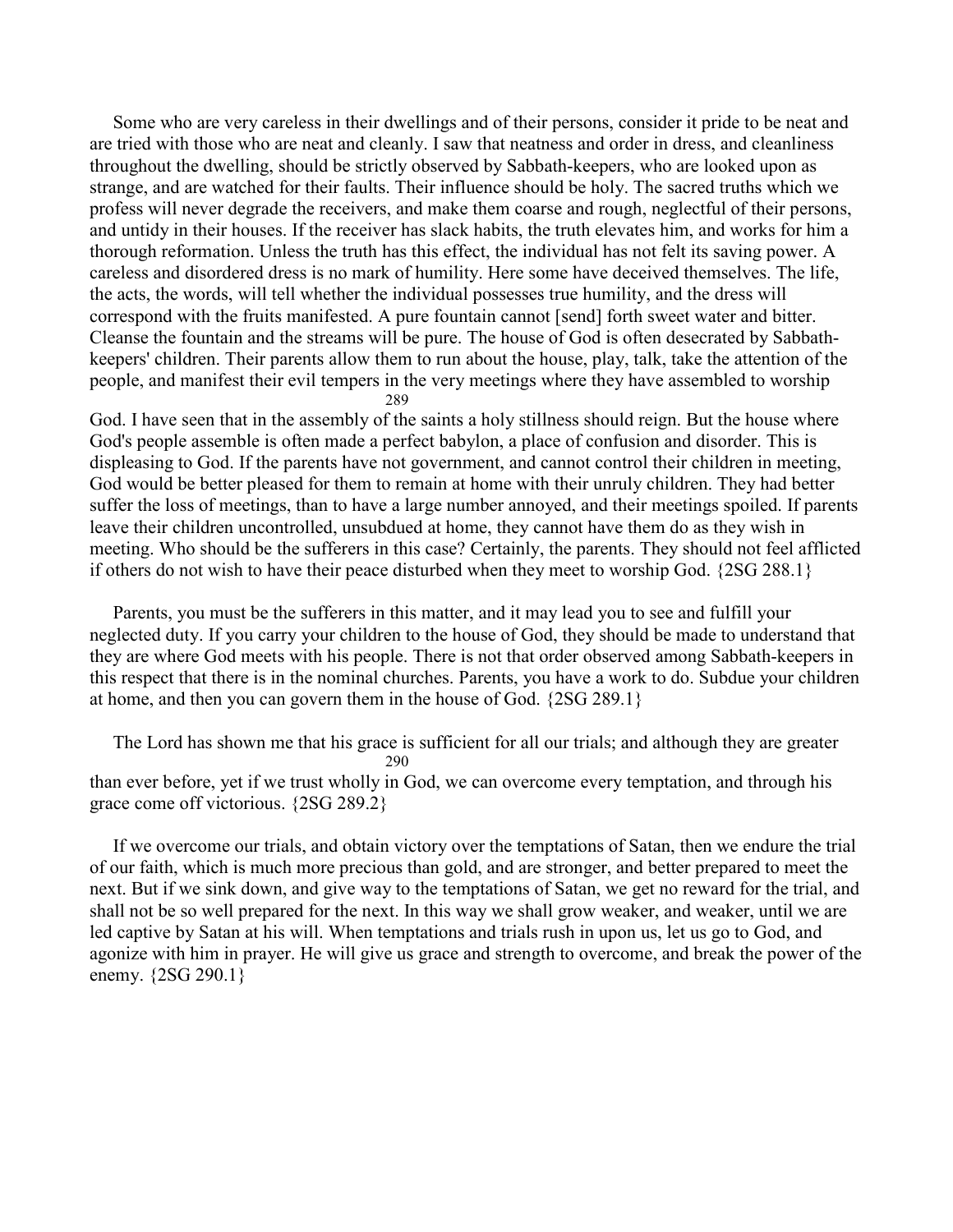God has shown me that he gives his people a bitter cup to drink to purify and cleanse them. They can make it still more bitter by murmuring, complaining, and repining. But those who receive it thus, must have another draught, for the first does not have its designed effect upon the heart. And if the second does not effect the work, then they must have another, and another, until it does have its designed effect, or they will be left impure in heart. I saw that this bitter cup can be sweetened by patience, endurance and prayer, and that it will have its designed effect upon the hearts of those who thus received it, and God will be honored and glorified. {2SG 290.2}

291

 I have frequently seen that the children of the Lord neglect prayer, especially in secret; and that many do not exercise that faith which is their privilege and duty, and often wait for that feeling which faith alone can bring. Feeling is not faith, but the two are distinct. Faith is ours to exercise, but the blessing is God's to give. The grace of God comes to the soul through the channel of living faith, and that faith it is our power to exercise.  ${2SG\ 291.1}$ 

 True faith lays hold of and claims the promised blessing before it is realized and felt. I have seen that we must send up our petitions in faith within the second vail, and take hold of the promised blessing, and claim it as ours. And we are then to believe that the blessing is ours, and that we receive it, because our faith has hold of it, and according to the Word it is ours. "What things soever ye desire when ye pray, believe that ye receive them, and ye shall have them." Here is faith, naked faith, to believe that we receive the blessing, even before we realize it. When the promised blessing is realized and enjoyed, faith is swallowed up. But many suppose they have much faith when sharing largely of the Holy Spirit, and that they cannot have faith unless they feel the power of the Spirit. Such confound faith with the blessing that comes through faith. The very time to exercise faith is when we feel destitute of the Spirit. When thick clouds of darkness seem to hover over the mind, then is the time 292

 to let living faith pierce the darkness, and scatter the clouds. True faith rests on the promises contained in the word of God, and those only who obey the Word, can claim the glorious promises contained in it. "If ye abide in me, and my words abide in you, ye shall ask what ye will, and it shall be done unto you." John xv, 7. "Whatsoever we ask we receive of him, because we keep his commandments, and do those things that are pleasing in his sight." 1 John iii, 22. {2SG 291.2}

 As inquiries are frequently made as to my state in vision, and after I come out, I would say that when the Lord sees fit to give a vision, I am taken into the presence of Jesus and angels, and am entirely lost to earthly things. I can see no farther than the angel directs me. My attention is often directed to scenes transpiring upon earth. {2SG 292.1}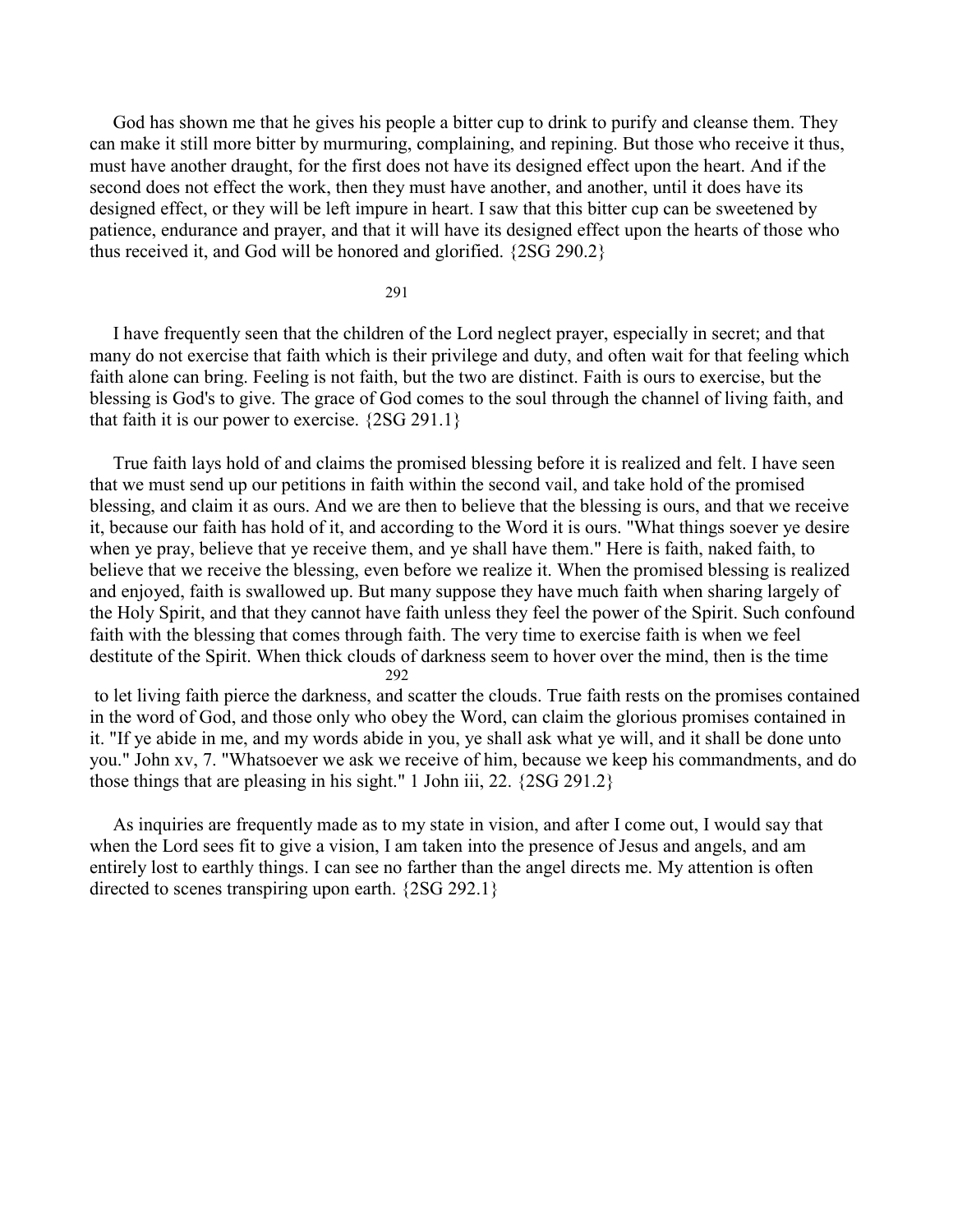At times I am carried far ahead into the future and shown what is to take place. Then again I am shown things as they have occurred in the past. After I come out of vision I do not at once remember all that I have seen, and the matter is not so clear before me until I write, then the scene rises before me as was presented in vision, and I can write with freedom. Sometimes the things which I have seen are hid from me after I come out of vision, and I cannot call them to mind until I am brought

293

before a company where that vision applies, then the things which I have seen come to my mind with force. I am just as dependent upon the Spirit of the Lord in relating or writing a vision, as in having the vision. It is impossible for me to call up things which have been shown me unless the Lord brings them before me at the time that he is pleased to have me relate or write them. {2SG 292.2}

 It has been a matter of great perplexity to me to know what course to pursue with messages given me for individuals. I have often written messages of reproof for different ones, and given them to these persons, and they have laid them away, and have said nothing about them. Their course has shown in many instances that they were not affected by the messages, and they have continued to have a bad influence in the church, who were ignorant of the reproof given. {2SG 293.1}

 My course is now clear to wrong the church no longer. If reproofs are given I dare not commit them alone to the individuals to be buried up by them, but shall read what the Lord has seen fit to give me, to those of experience in the church, and if the case demands, bring it before the whole church. The great delicacy which some have manifested lest others should learn that they have been reproved, proceeds from a lack of humility, and unwillingness to acknowledge their wrongs. The minds of many have 294

 been abused by individuals that have been reproved by vision, and their minds prejudiced, because they had no knowledge of what the Lord had revealed. I shall keep these things secret no longer. God's people must know what the Lord has been pleased to reveal, that they be not deceived and led astray by a wrong spirit. {2SG 293.2}

# **Testimonies.**

 In bearing the testimony which the Lord has given me for the last fifteen years, I have been opposed by many who became my bitter enemies, especially those whose errors and sins have been revealed to me, and have been exposed by me. Some of these have carried out their feelings of revenge, as might be expected, in attacking the humble instrument, and circulating unfavorable reports against me. {2SG 294.1}

 As these things have troubled some who have had no knowledge of my early experience, my brethren and sisters who have known my experience and labors for the last ten or fifteen years have put into my hands their testimonies for me to use when necessary. These have been a benefit to me the past 295 two years, and probably will be in the future. One instance I will mention. {2SG 294.2}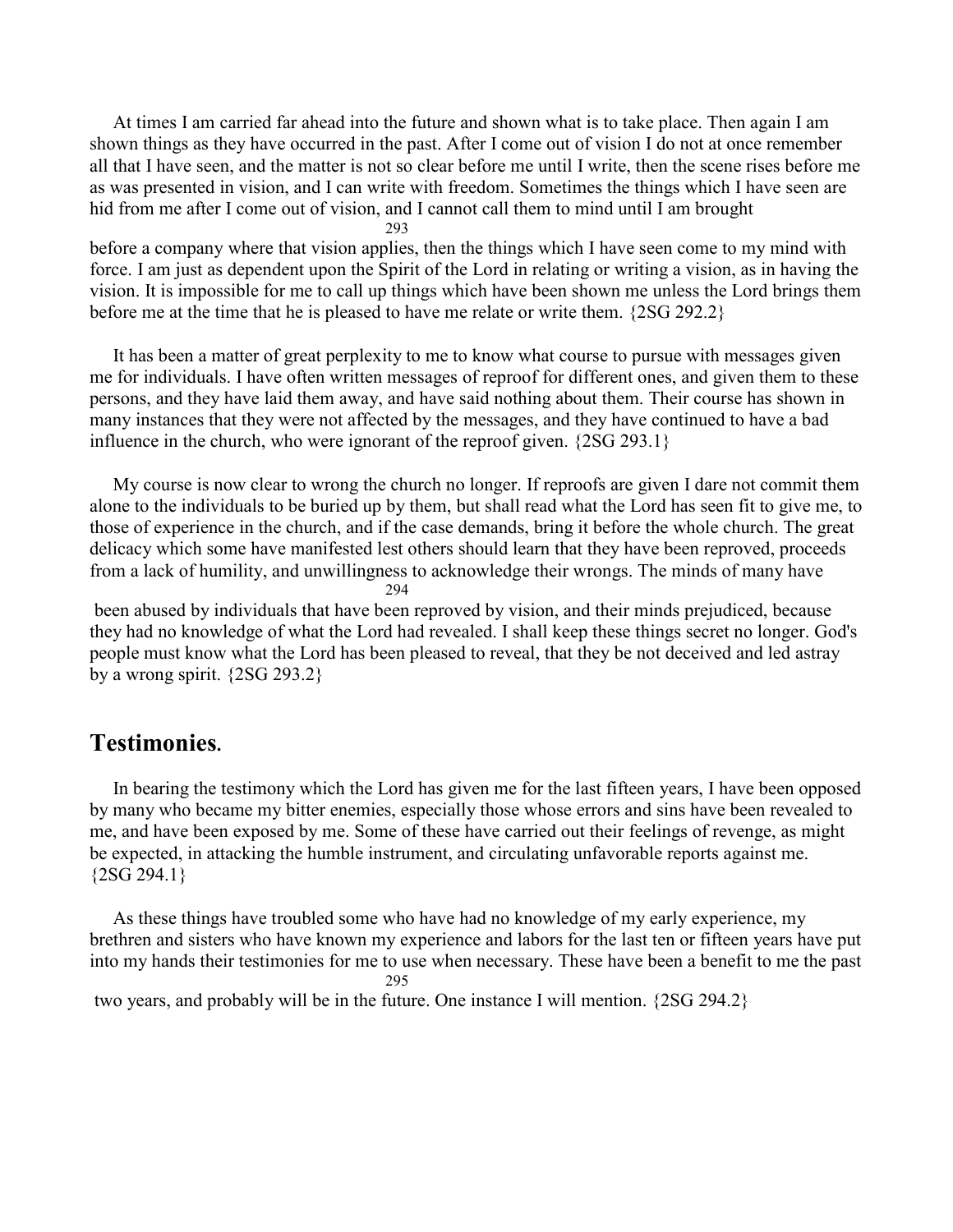At the time of the Crane's Grove, (Ills.), conference and discussion several of the age-to-come, no-Sabbath preachers designed to bring out before the public some of the reports in circulation. But when they learned that we were prepared for them, Elder Stephenson stated to my husband that they had concluded to do nothing about it! I will here give two of these testimonies, also some others which have been sent to me by those who have read the printed sheets of this book. {2SG 295.1}

 And I would here state to all others who can freely and cheerfully give their names to these testimonies to send them in immediately. Also those who can testify to other facts stated in this book will please send their testimonies with the names of as many as can cheerfully give them. {2SG 295.2}

 There will be but four hundred copies of the last sixteen pages of this book printed now. These will be sent out, and when all have sent in their testimonies and names who would esteem it a pleasure, the entire edition will be completed. {2SG 295.3}

 A special request is made that if any find incorrect statements in this book they will immediately inform me. The edition will be completed about the first of October; therefore send before that time.  ${2SG 295.4}$ 

E. G. W.

294

 [NOTE: THE FOLLOWING FURTHER ACCOUNT OF EXPERIENCES WRITTEN AFTER THE ISSUANCE OF THE FIRST LIMITED PRINTING OF "SPIRITUAL GIFTS," VOLUME II, ON SEPTEMBER 18, 1860, WAS INCLUDED IN SUBSEQUENT EDITIONS. IT APPEARS HERE THAT THE READER MAY HAVE ALL THAT WAS PUBLISHED IN ALL PRINTINGS.-- TRUSTEES OF THE ELLEN G. WHITE PUBLICATIONS.] {2SG 294.1}

September 20, 1860, my fourth child, John Herbert White, was born. When he was three weeks old my husband felt it to be his duty to travel West. About one week before he was to visit Mauston, we received letters from M. E. S. for publication, purporting to be visions given her of the Lord. As we read these communications we felt distressed. We knew that they were not from the right source. And as my husband knew nothing of what he was about to meet at Mauston, we feared he would be unprepared to meet the fanaticism, and that it would have a discouraging influence upon his mind. We had passed through so many such scenes in our early experience, and had suffered so much from these unruly, untamable spirits, that we have dreaded to be brought in contact with them. {2SG 294.2}

 I sent in a request for the church at Battle Creek to pray for my husband, and at our family altar we earnestly sought the Lord. With brokenness of spirit, and many tears, we tried to fasten our trembling 295

faith upon God's promises, and we had the evidence that God heard us pray, and that he would stand by my husband, and impart to him counsel and wisdom. {2SG 294.3}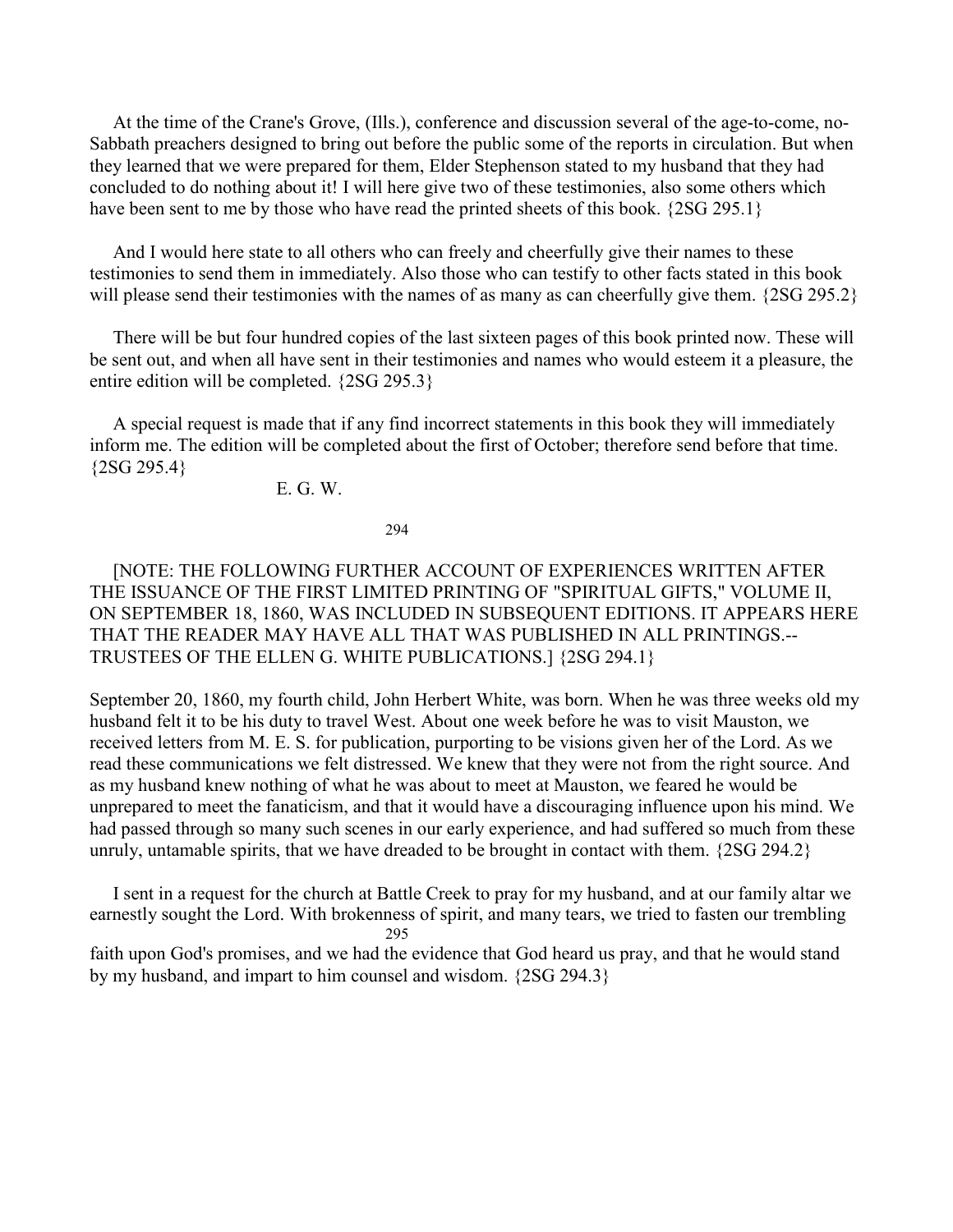While looking in the Bible for a verse for Willie to commit to memory to repeat in the Sabbath School, these words arrested my attention, "The Lord is good. A strong hold in the time of trouble, and he knoweth them that trust in him." I could but weep over these words, they seemed so appropriate. The whole burden upon my mind was for my husband, and the church in Wisconsin. My husband realized the blessing of God while in Wisconsin. The Lord was to him a stronghold in time of trouble. He sustained him while he bore a decided testimony against the wild fanaticism there, and upheld him by his free Spirit. {2SG 295.1}

 I received a letter from my husband written at Mackford, Wis., in which he stated, "I fear that all is not well at home. I have had some impressions as to the babe." While praying for the family at home, he had a presentiment that the child was very sick. The babe seemed lying before him with face and head dreadfully swollen. When I received the letter the babe was as well as usual; but the next morning he was taken very sick. It was an extreme case of erysipelas in the face and head. When my husband reached Bro. Wick's, near Round Grove, Ills., the telegraphic despatch, stating the sickness of the child, was handed him, and as he read, he stated to those present that he was prepared for the news, 296

 for the Lord had prepared his mind for it. And that they would hear that the child's head and face were greatly affected. {2SG 295.2}

 My dear babe was a great sufferer. Twenty-four days and nights we anxiously watched over him, using all the remedies we could for his recovery, and earnestly presenting his case to the Lord. At times I could not control my feelings as I witnessed his sufferings. Much of my time was spent in tears, and humble supplication to God. But our heavenly Father saw fit to remove my lovely babe.  ${2SG\,296.1}$ 

 December 14, I was called up. My babe was worse. I listened to his labored breathing, and felt his pulseless wrist. I knew that he must die. That was an hour of anguish for me. The icy hand of death was already upon him. We watched his feeble, gasping breath, until it ceased, and we felt thankful that his sufferings were ended. When my child was dying, I could not weep. I fainted at the funeral. My heart ached as though it would break, yet I could not shed a tear. We were disappointed in not having Bro. Loughborough to conduct the funeral services, and my husband spoke upon the occasion to a crowded house. We followed our child to Oak Hill cemetery, there to rest until the Life-giver shall come, and break the fetters of the tomb, and call him forth immortal. {2SG 296.2}

 After we returned from the funeral, my home seemed lonely. I felt reconciled to the will of God, yet despondency gloom settled upon me. {2SG 296.3}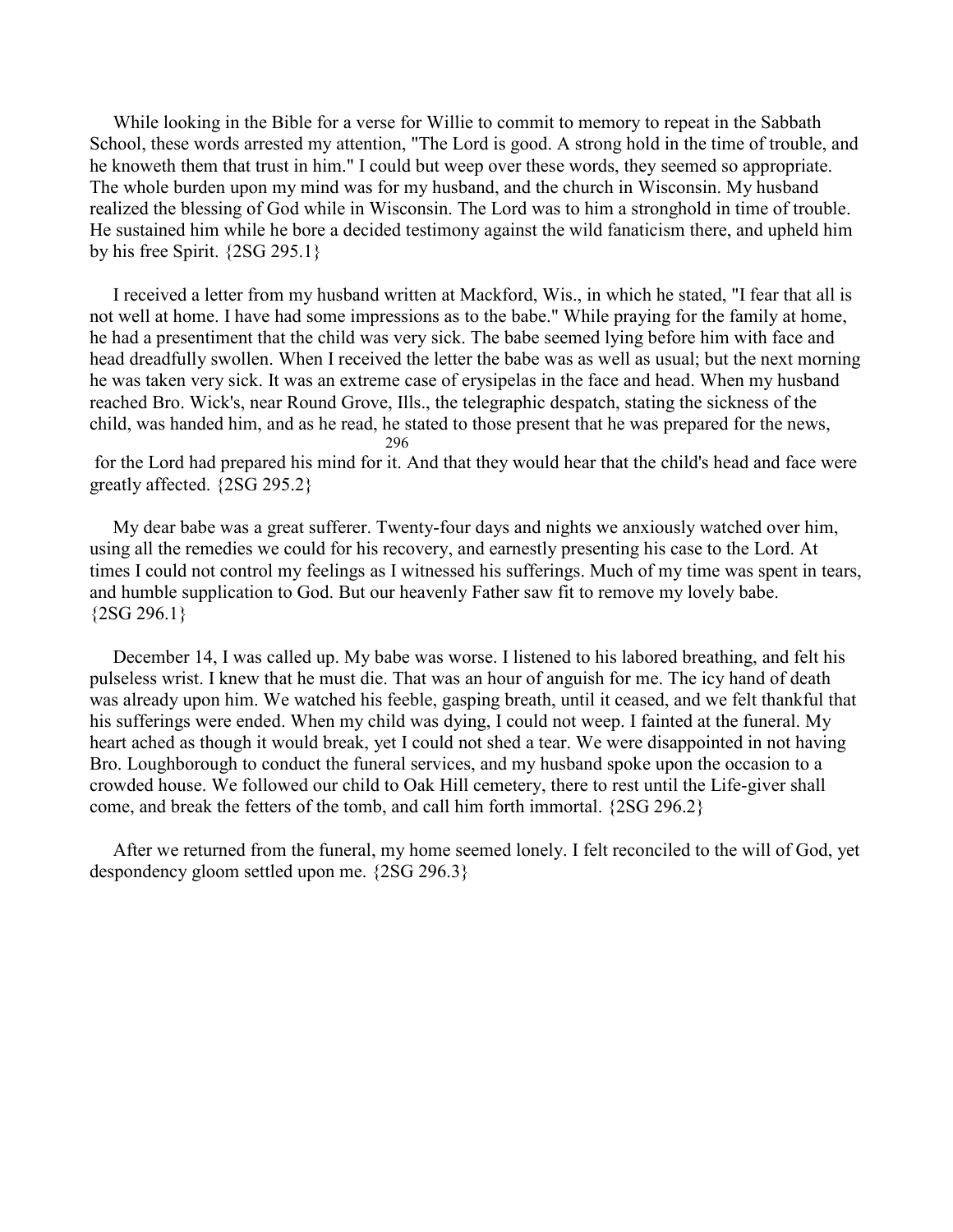The discouragements brought upon us the past Summer, we could not rise above. As to the state of God's people, we knew not what we might expect. Satan had controlled the minds of some closely connected with us in the work, even some who had been acquainted with our mission, and seen the fruits of our labors, and have not only witnessed the manifestations of the power of God many times, but had felt its influence upon their own bodies. What could we hope for in the future? While my child lived I thought I understood my duty. I pressed my dear babe to my heart, and rejoiced that at least for one Winter I should be released from any great responsibility, for it could not be my duty to travel in Winter with my infant. But when he was taken from me, I was again thrown into great perplexity.  ${2SG 297.1}$ 

 The condition of the cause, and the state of God's people, nearly crushed us. Our happiness has depended upon the state of the cause of God. When God's people are in a prospering condition, we feel free. But when they are in disorder and backslidden, nothing can make us joyful. Our whole interest and life has been interwoven with the rise and progress of the third angel's message. We are bound up in it, and when it does not prosper, we experience great suffering of mind. About this time my husband, as he reviewed the past, began to lose confidence in almost everybody. Many of those he had 298

tried to befriend had acted the part of enemies, and some that he had helped the most with his own scanty purse, and his influence with others, had been putting forth a perpetual effort to injure him, and cast burdens upon him. One Sabbath morning as he was going to our place of worship, an overpowering sense of such injustice came over him, and he turned aside to weep aloud while the congregation waited for him. {2SG 297.2}

 From the commencement of our labors, we have been called to bear a plain, pointed testimony, to reprove wrongs and spare not. And all the way there have been those who have stood in opposition to our testimony, and have followed after to speak smooth things, daub with untempered mortar, and destroy the influence of our labors. The Lord would rein us up to bear reproof, and then individuals have stepped right in between us and the people to make our testimony of none effect. Many visions have been given, that we must occupy the position to stir up the people of God; and not shun to declare his counsel, for the church was asleep in their sins. But few have sympathized with us, while many have sympathized with the wrong, and with those who have been reproved. These things crushed us, and we felt that we had no testimony to bear in the church. We knew not who to confide in. All these things forced themselves upon us, and hope died within us. We retired to rest about midnight, but I could not sleep. A severe pain was in my heart and I could find no relief. I fainted a number of times.  ${2SG 298.1}$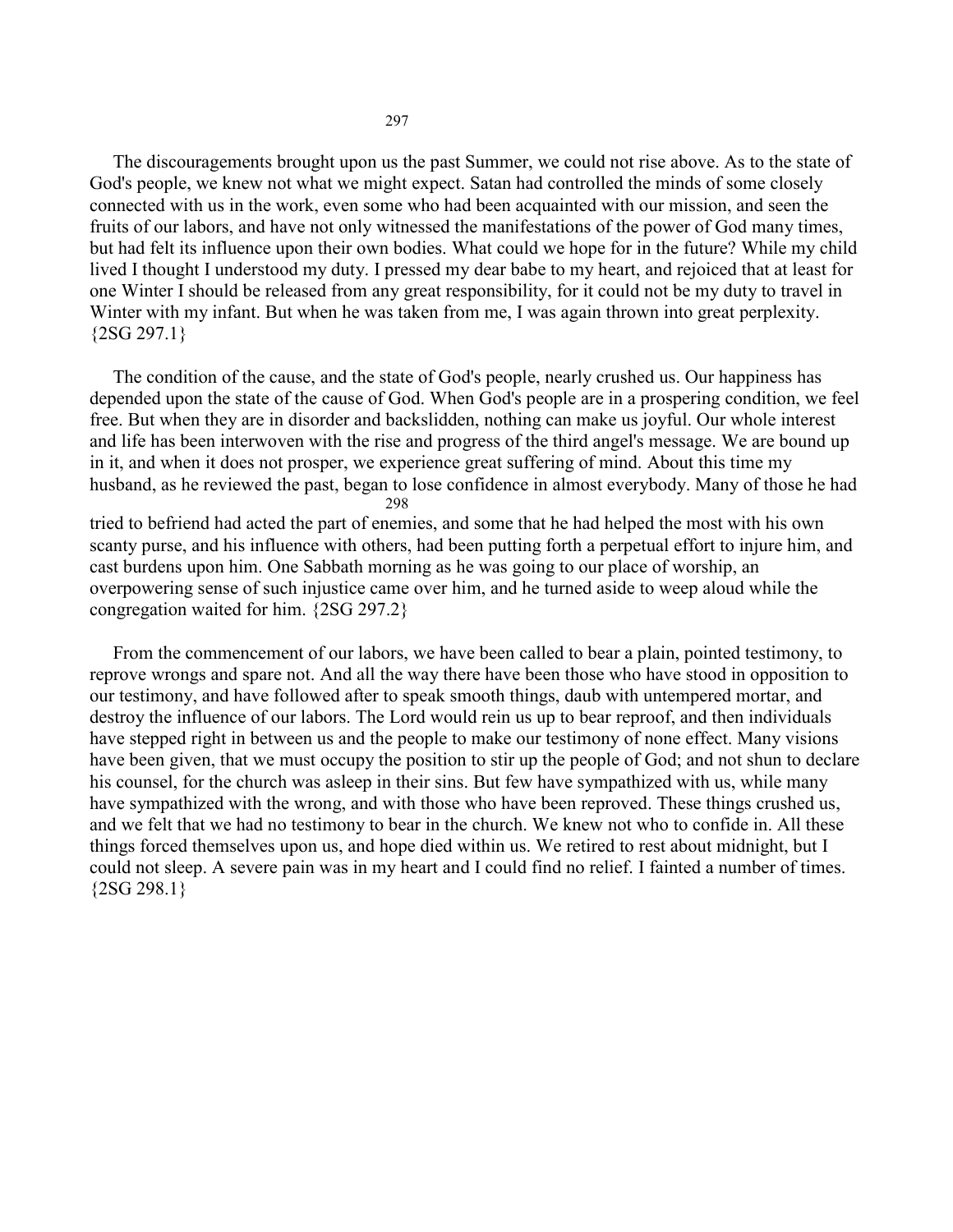My husband sent for Brn. C. Smith, Amadon and Kellogg. Their fervent prayers were heard, relief came, and I was taken off in vision. Then I was shown that we must still bear our testimony, straight and pointed. That we had a work to do. Then the individuals were presented before me who have shunned the pointed testimony. I saw the influence of their teachings upon God's people. I was shown the condition of the people in They have the theory of truth, but are not sanctified through it. I saw that when the messengers enter a new place, their labor is worse than lost unless they bear a plain, pointed testimony. They should keep up the distinction between the church of Jesus Christ, and formal, dead professors. There was a failure in Bro. was fearful of offending, fearful lest the peculiarities of our faith should appear, and the standard was lowered down to the people. The fact should have stood out living before the people, that we possess truths of vital importance, and that their eternal interest depended upon the decision they would make. And in order to be sanctified through the truth, their idols must be given up, their sins be confessed, and they bring forth fruit meet for repentance. {2SG 299.1}

 Those who engage in the solemn work of bearing the third angel's message, must move out decidedly, and in the Spirit and power of God, fearlessly preach the truth, and let it cut. They should 300

elevate the standard of truth, and urge the people to come up to it. It has been lowered down to meet the people in their condition of darkness and sin. It is the pointed testimony that will bring up the people to decide. A peaceful testimony will not do this. The people have the privilege of listening to this kind of teaching from the pulpits of the day. But God has servants to whom he has entrusted a solemn, fearful message, to bring out and fit up a people for the coming of Christ. There is a great a difference in our faith and that of nominal professors, as the heavens are higher than the earth. {2SG 299.2}

 The people are asleep in their sins, and need to be alarmed before they can shake off this lethargy. Their ministers have preached smooth things. God's servants, who bear sacred, vital truths. should cry aloud and spare not, that the truth may tear off the garment of security, and find its way to the heart. The straight testimony that the people in should have had was walked all around, and the seed of truth was sown among thorns, and has been choked by the thorns. {2SG 300.1}

 God's servants must bear a pointed testimony. It will cut the natural heart, and develop character. Brn. and moved with a perfect restraint upon them while in Such preaching will never do the work that God designs to have accomplished. There is enough scringing, and crippling, and wrapping up pointed truths, which rebuke sin by the ministers of the nominal churches. Unless souls embrace the message aright, and their hearts are prepared to receive it, they had better let it entirely alone. {2SG 300.2}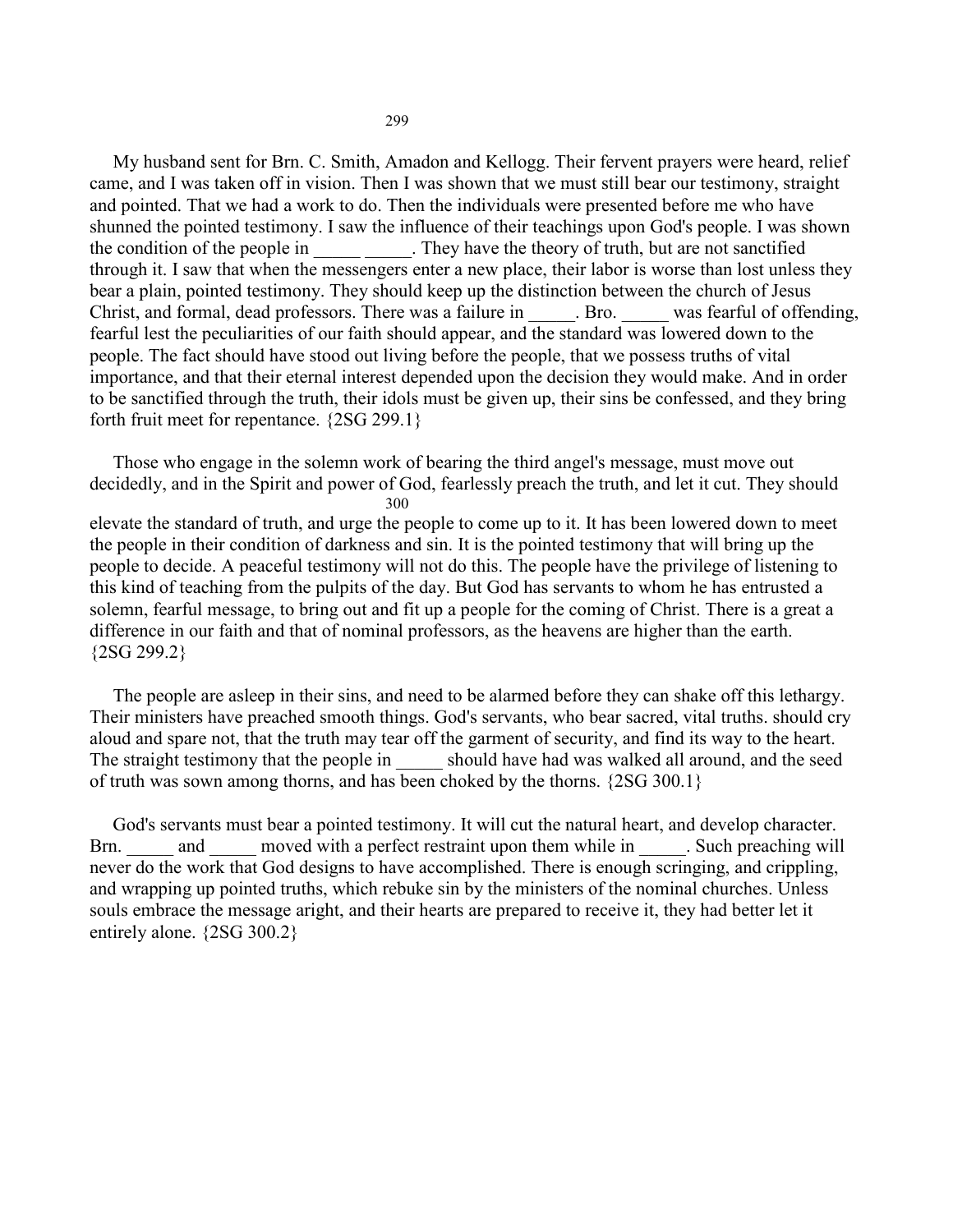IN VIEW OF THE SLANDEROUS REPORTS CIRCULATED BY A FEW INDIVIDUALS AGAINST BRO. AND SISTER WHITE, WE FEEL CALLED UPON TO TESTIFY THAT WE HAVE BEEN PERSONALLY ACQUAINTED WITH THEM AND THEIR COURSE SINCE 1844, AND THEREFORE *KNOW* THAT ANY STATEMENTS THAT WOULD REPRESENT THEM AS BEING IN ANY WISE CONNECTED WITH, OR COUNTENANCING IN ANY DEGREE, THOSE FANATICAL ABOMINATIONS INTO WHICH SOME IN MAINE AND ELSEWHERE WERE DRAWN DURING THE YEARS 1844-1846, ARE WICKED AND MALICIOUS FALSEHOODS. WE HAVE NEVER KNOWN THEM TO BE IN THE LEAST INFECTED WITH THE SPIRIT OR WORKS OF FANATICISM, BUT ON THE CONTRARY, AS THE UNTIRING AND UNFLINCHING OPPOSERS OF THE SAME.

 H. N. SMITH, GEORGE COBB, S. B. BELDEN, LEWIS O. STOWELL, EDWARD ANDREWS, LAURA T. STOWELL, S. L. ANDREWS, LEWIS B. STOWELL, A. S. ANDREWS, MARION C. STOWELL, CYPRIAN STEVENS, SARAH H. STOWELL, ALMIRA T. STEVENS, N. N. LUNT, PAULINA R. STEVENS, S. H. LUNT, F. J. STEVENS, R. D. WATERMAN, STOCKBRIDGE HOWLAND D. W. WRIGHT, L. M. HOWLAND, THOMAS WORCESTER, F. H. HOWLAND, LYDIA BOLTON, R. D. HOWLAND, P. A. GAMMON, M. R. ADERTON, ABRAM BARNES, S. W. FLANDERS.

 ${2SG 301.1}$ 

PORTLAND, ME., AUG. 10, 1858.

 AS UNFAVORABLE REPORTS ARE IN CIRCULATION AGAINST ELD. JAMES WHITE AND WIFE, IT IS A PLEASURE TO US TO TESTIFY THAT WE HAVE BEEN PERSONALLY ACQUAINTED WITH THEM SINCE 1844. THEY HAVE HAD NO SYMPATHY WITH THE NO-WORK THEORY, VOLUNTARY HUMILITY, SPIRITUAL SECOND ADVENT, AND SPIRITUAL UNION NOT IN

302

ACCORDANCE WITH THE LAW OF MARRIAGE, BUT EVER RAISED THEIR VOICES AGAINST THESE DIFFERENT FORMS OF FANATICISM WHICH PREVAILED WITH SOME IN NEW ENGLAND.

| N. N. LUNT,                 | S. H. LUNT,                              |
|-----------------------------|------------------------------------------|
| JACOB MILLS,                | THOMAS WORCESTER,                        |
| DORCAS WRIGHT,              | PHEBE A. GAMMON,                         |
|                             | ELIZABETH HAINES, [THIS IS ISAIAH LIBBY. |
| SR. H. OF PAGES 30 AND 69.] |                                          |
| ${2SG\,301.2}$              |                                          |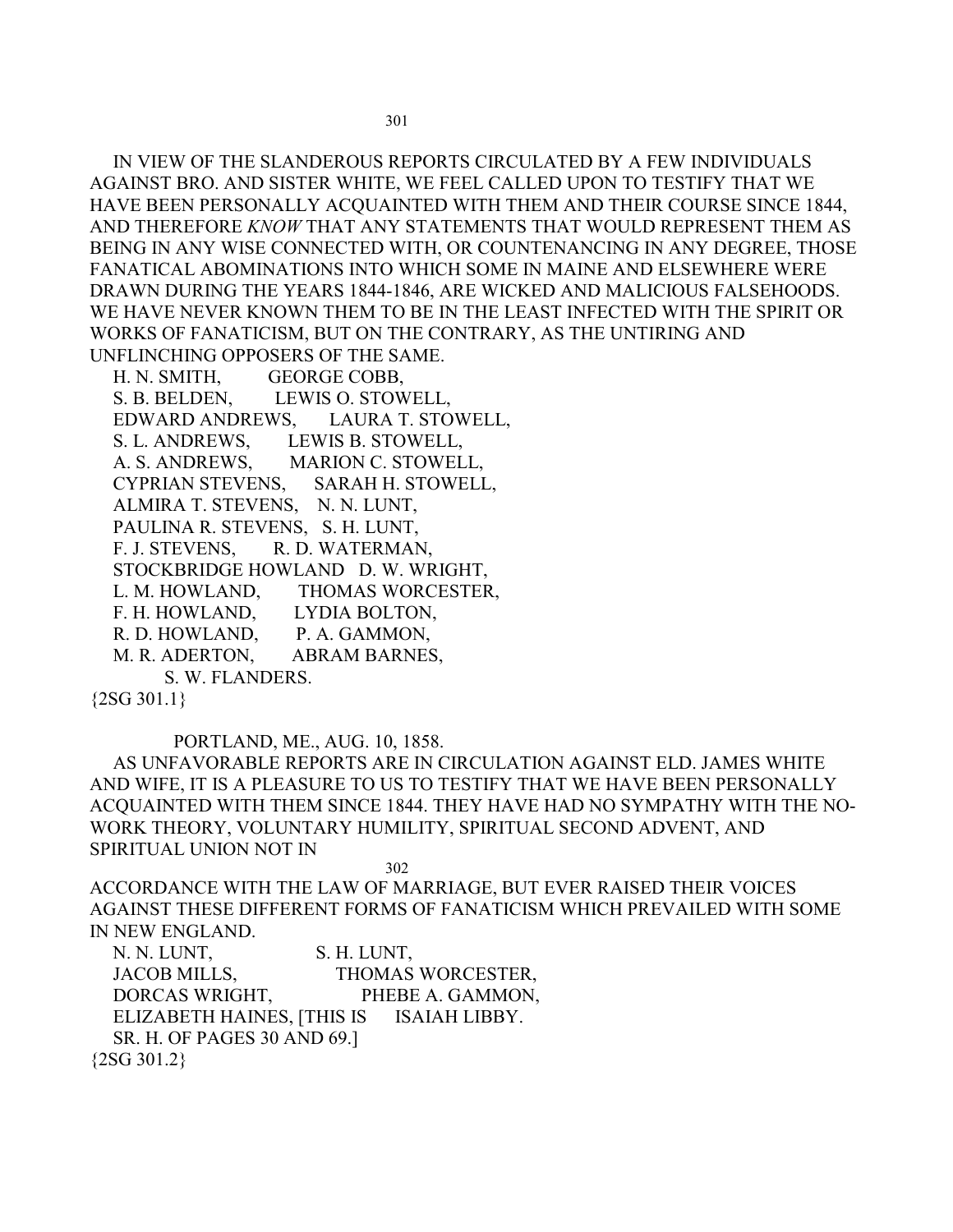WE BEAR CHEERFUL TESTIMONY TO THE TRUTHFULNESS OF THE STATEMENTS RELATIVE TO ELDER DAMMON, ON PAGES 40, 41. AS NEAR AS WE CAN RECOLLET WE BELIEVE THE CIRCUMSTANCES OF HIS ARREST AND TRIAL TO BE FAIRLY STATED. H. A. HANNAFORD, WM. T. HANNAFORD, D. S. HANNAFORD, JAMES AYER, SEN., MRS. R. W. WOOD.  ${2SG 302.1}$ 

 TOPSHAM, ME., AUG. 6, 1860. THE WONDERFUL MANIFESTATION OF THE POWER OF GOD IN HEALING SR. FRANCES HOWLAND IS CORRECTLY STATED ON PAGES 42-44, EXCEPT THE ONE WHO BAPTIZED HER. STOCKBRIDGE HOWLAND F. H. HOWLAND, L. M. HOWLAND, R. D. HOWLAND. {2SG 302.2}

 IN OUR OPINION SR. WHITE HAS GIVEN A FAIR STATEMENT OF THE FANATICISM IN MAINE, AND HER LABORS WITH THE UNFORTUNATE VICTIMS OF IT, IN PAGES 49-65. EDWARD ANDREWS, GEO. COBB, S. L. ANDREWS, STOCKBRIDGE HOWLAND A. S. ANDREWS, L. M. HOWLAND, ALMIRA T. STEVENS, F. H. HOWLAND, P. R. STEVENS, R. D. HOWLAND, F. J. STEVENS, ABRAM BARNES, J. G. FOY, S. W. FLANDERS. H. N. SMITH.

 ${2SG\,302.3}$ 

303

 WE THE UNDERSIGNED KNOW THAT SISTER WHITE'S STATEMENT IN REGARD TO THE SICKNESS AND RECOVERY OF GILBERT N. COLLINS ON PP. 108 AND 109 IS **CORRECT** 

 NANCY COLLINS, G. N. COLLINS, MELORA A. ASHLEY.

 ${2SG 303.1}$ 

 FROM PERSONAL KNOWLEDGE WE CAN TESTIFY THAT THE STATEMENTS ON PAGES 124-127, RELATIVE TO A CERTAIN WOMAN WHO CAME AMONG US IN CAMDEN, ARE CORRECT.

 C. B. PRESTON, E. A. PRESTON. -  ${2SG 303.2}$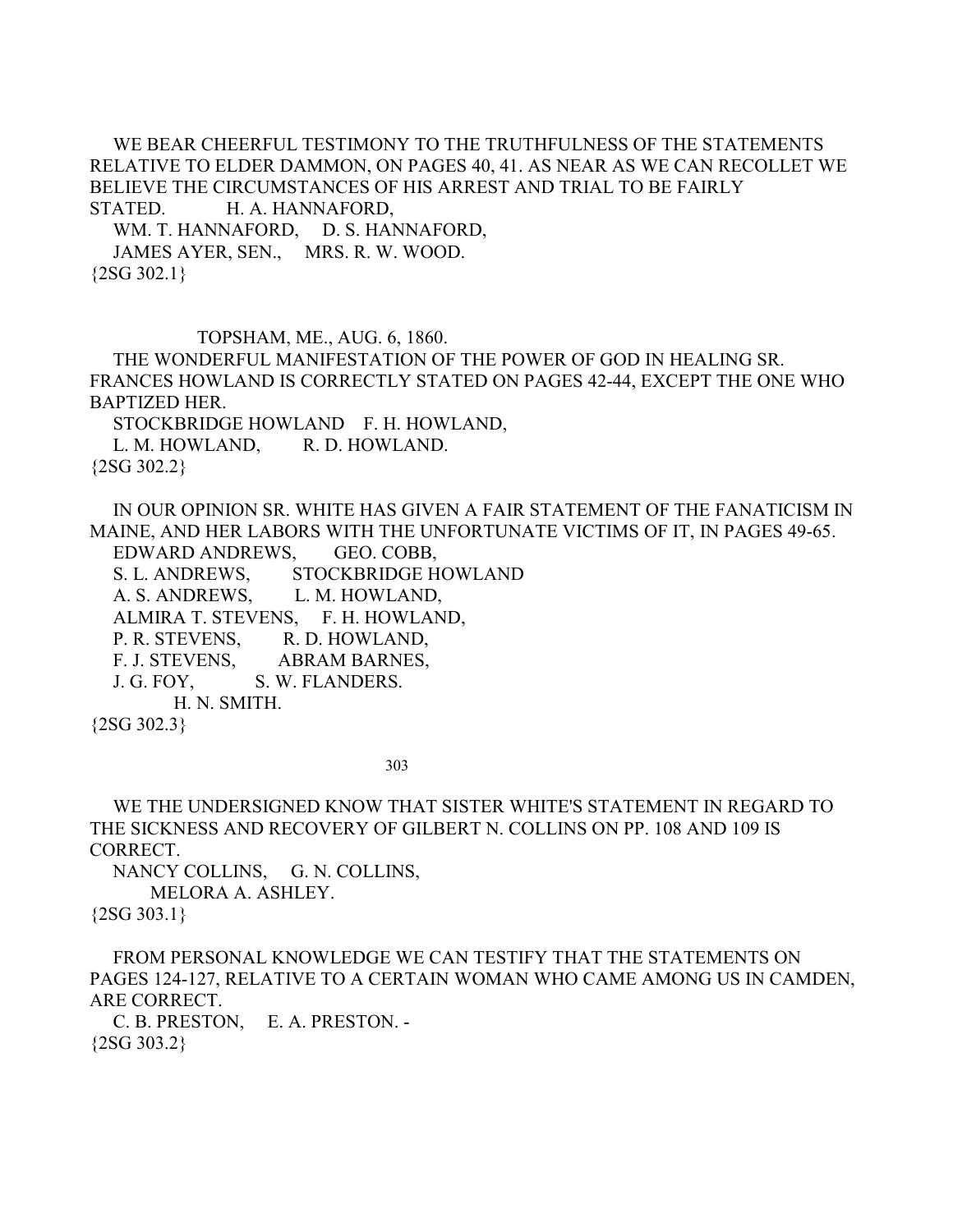AS TO WHAT IS STATED ON PAGES 133, 134, WE KNOW THESE THINGS TO BE FACTS WHICH CANNOT BE GAINSAYED. ALONZO ABBEY, DIANA ABBEY, IRA ABBEY, RHODA ABBEY.  ${2SG 303.3}$ 

 WE HAVE READ PAGES 136-140 OF SR. WHITE'S BOOK, AND IN OUR OPINION HER STATEMENTS ARE CORRECT.

WM. HARRIS, HIRAM EDSON, L. M. HARRIS, ESTHER M. EDSON,  ${2SG 303.4}$ 

 FROM A KNOWLEDGE OF THE MAIN POINTS STATED ON PAGES 152-156, WE CAN SAY, THEY ARE CORRECT. JOHN S. WAGER. MARY WAGER.  ${2SG\,303.5}$ 

 BRISTOL, VT., AUG. 17, 1860. WE WERE PERSONALLY ACQUAINTED WITH THE CIRCUMSTANCES OF SR. WHITE'S VISIT TO VERGENNES, MENTIONED ON PAGES 157-159, AND REGARD THEM CORRECT. IT SHOULD BE H. ALLEN, INSTEAD OF S. ALLEN. HENRY GARDNER, D. S. GARDNER.

 C. W. SPERRY, R. A. SPERRY.  ${2SG\,303.6}$ 

304

 WE WERE PRESENT AT THE MEETING AT JACKSON, DESCRIBED BY SR. WHITE ON PAGES 181, 182, AND REGARD HER STATEMENT CORRECT. A. A. DODGE, C. DODGE,

 D. R. PALMER, A. PALMER, CYRENIUS SMITH, LOUISA SMITH, J. P. KELLOGG, ANN J. KELLOGG. J. N. LOUGHBOROUGH.

 ${2SG\,304.1}$